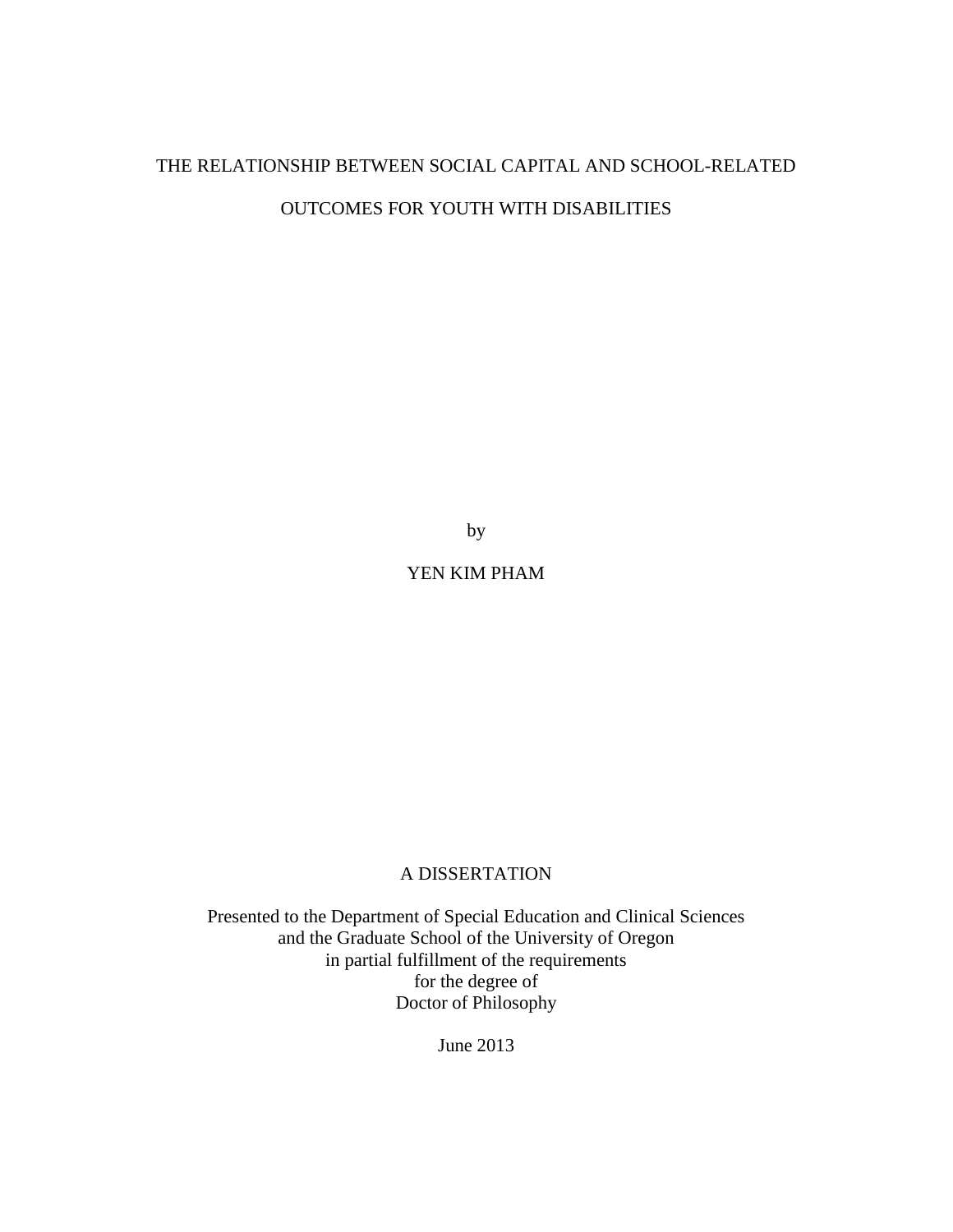© 2013 Yen Kim Pham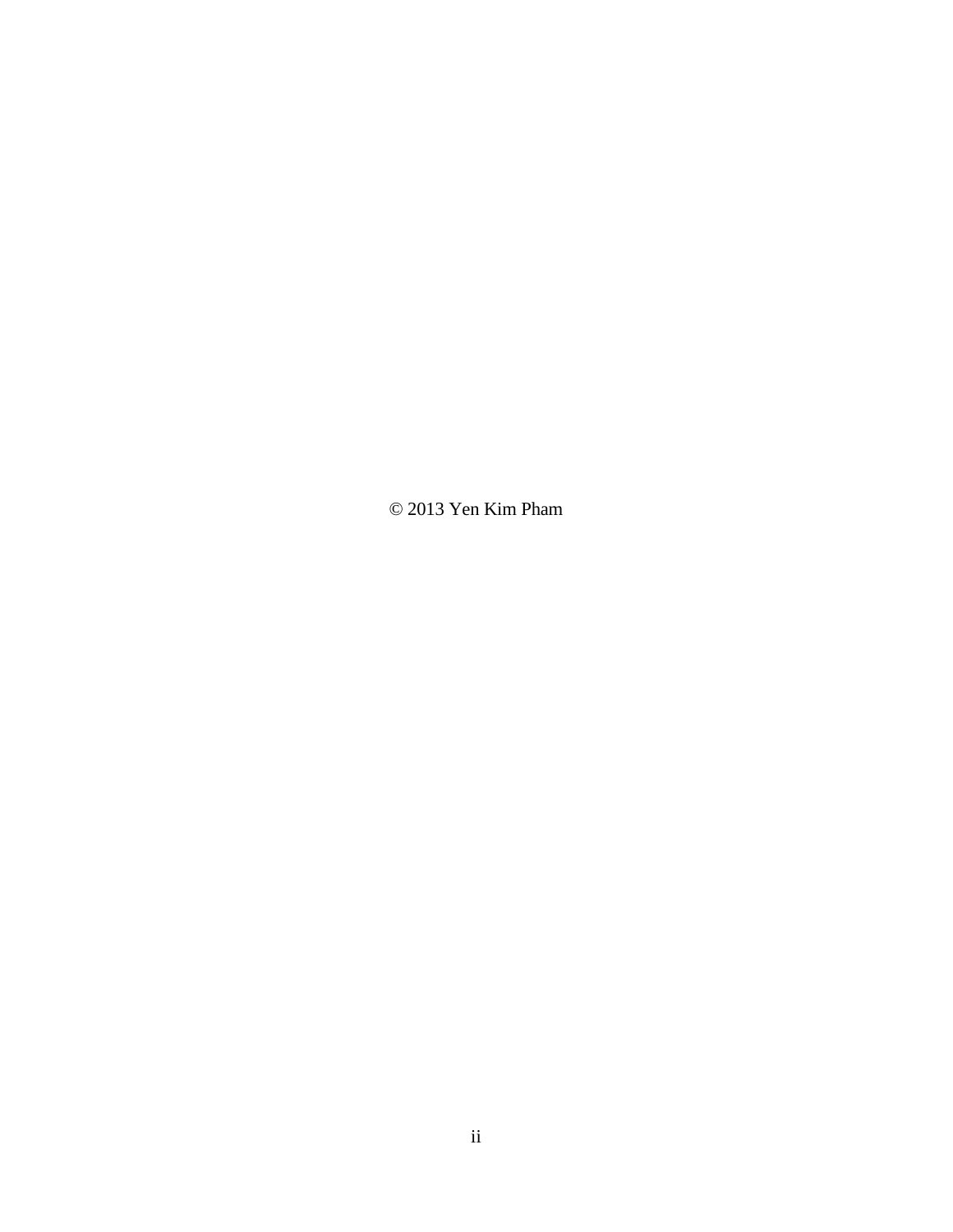### DISSERTATION ABSTRACT

#### Yen Kim Pham

#### Doctor of Philosophy

Department of Special Education and Clinical Sciences

June 2013

## Title: The Relationship Between Social Capital and School-Related Outcomes for Youth With Disabilities

This study evaluates a model of social capital where support from parents, peers, teachers, and mentors (SOS) was hypothesized to mediate the link between students' abilities to mobilize support (MOS) and four school-related outcomes: academic, behavioral, emotional, and career outcome expectations. Survey data from 206 high school students with disabilities and 16 special education teachers in six school districts across three states were collected. Results from structural equation modeling, with bootstrap tests of indirect effects, indicated that SOS mediated the links between MOS and two of the four outcomes: emotional well-being and career outcome expectations. Invariance testing revealed significant differences for boys and girls. Implications for research and practice are discussed, including the need to distinguish between social capital and the process of capital formation, and the need to consider the role of students with disabilities in the process of social capital formation.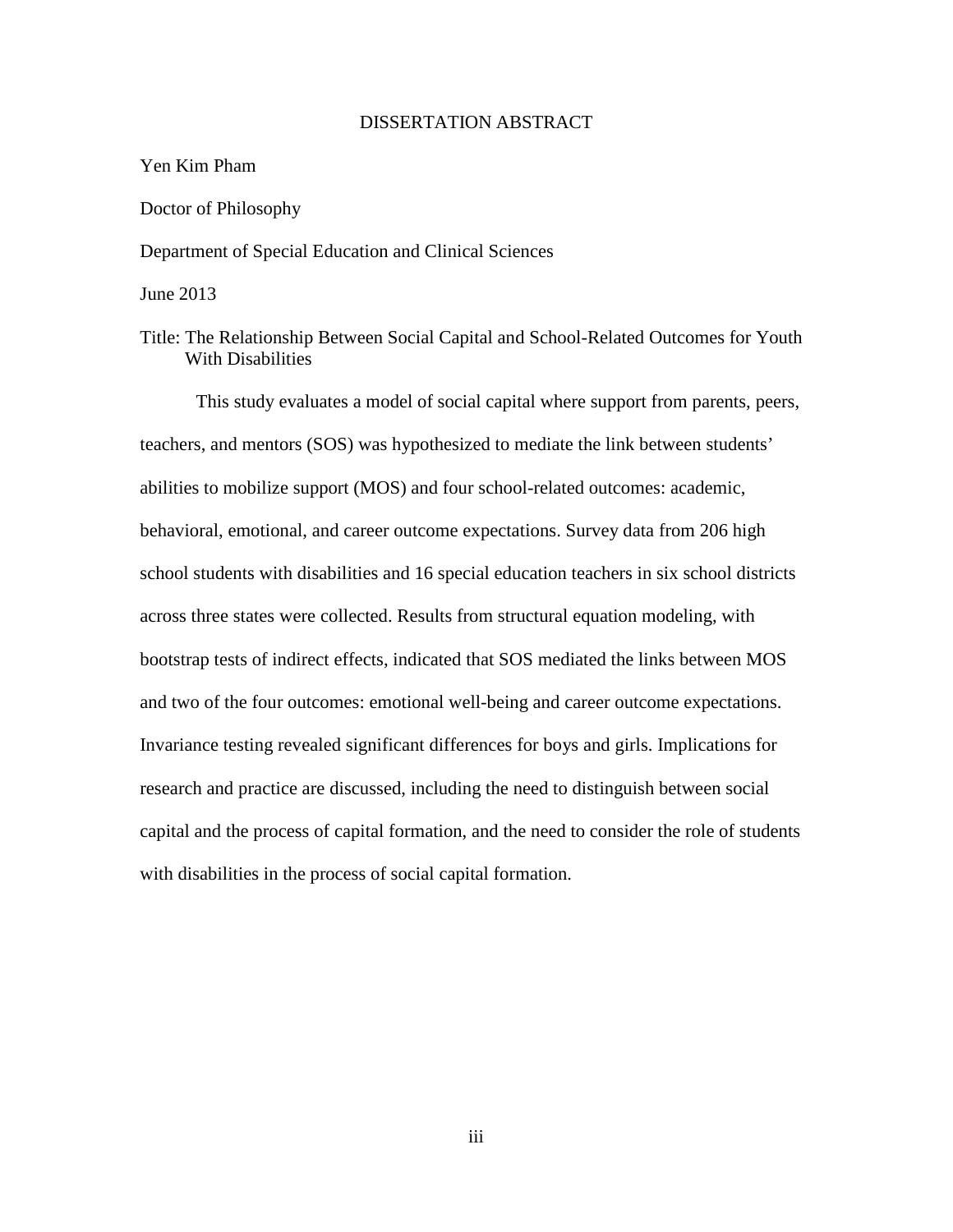#### ACKNOWLEDGMENTS

I have succeeded not on my own but due to a network of friends, mentors, and donors too large to name. I wish to express sincere gratitude to members of my committee for their time, support, and valuable input: Dr. Christopher Murray, Dr. Deanne Unruh, Dr. Roland Good, Dr. Hill Walker, and Dr. Ellen McWhirter. I would also like to thank Dr. Joe Stevens, who was not a member of my committee but was always willing to meet with me and answered all questions relating to SEM. All errors are mine and mine alone. Thank you to those whose friendships have been the pillar to my success over the last few years. My former students at Chelsea Career and Technical High School in New York City were the inspirations of this dissertation. Thank you for giving life to this work.

Finally, I would like to thank the six school districts that granted me permission to conduct research in their schools. I would like to thank the teachers and the students who participated in this study for their time and support. I would not have been able to complete this project without their participation.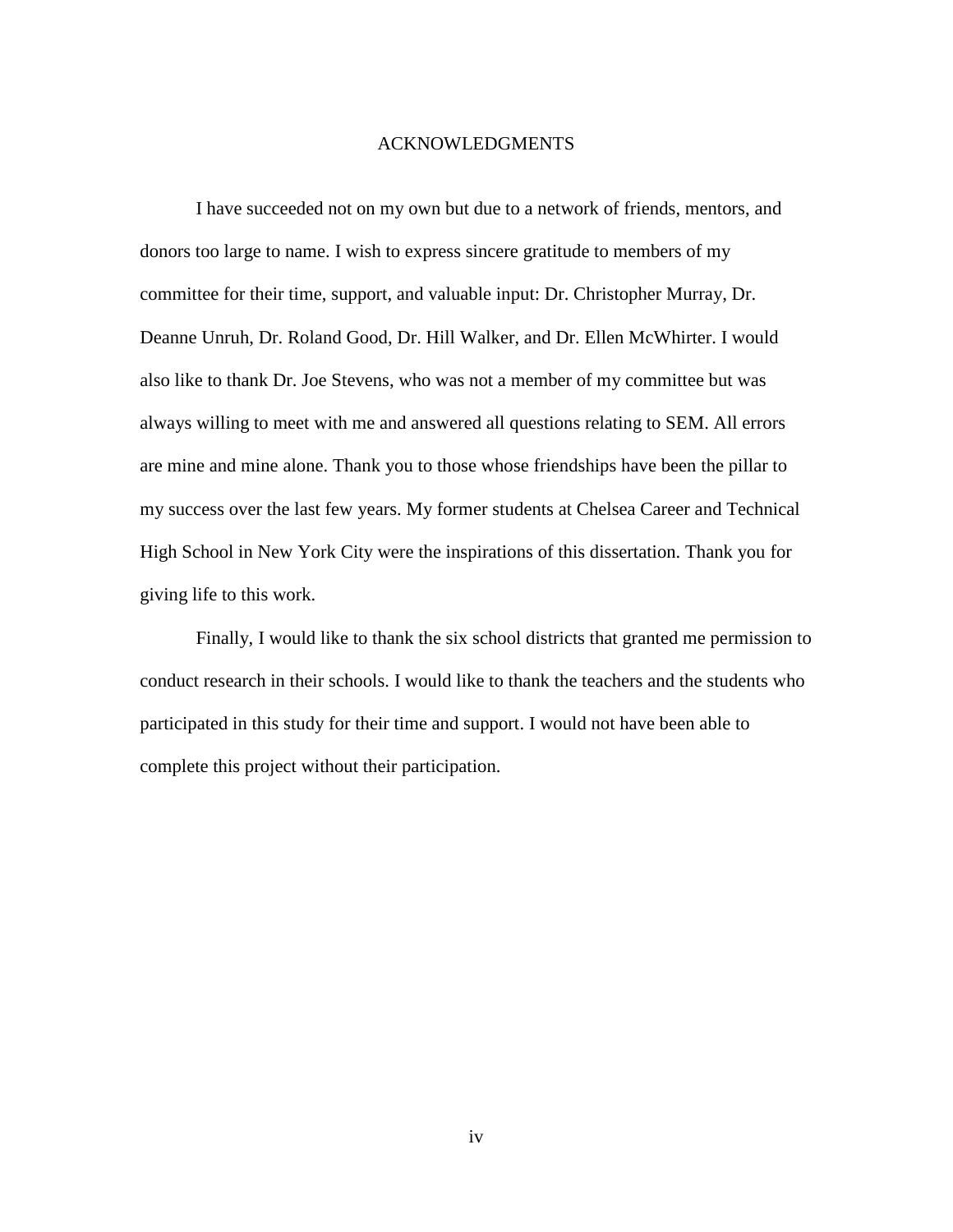# **TABLE OF CONTENTS**

| Chapter | Page           |
|---------|----------------|
|         | 1              |
|         | $\mathbf{1}$   |
|         | $\overline{2}$ |
|         | $\overline{4}$ |
|         | $\overline{A}$ |
|         | $\overline{4}$ |
|         | 5              |
|         | 6              |
|         | 6              |
|         | 8              |
|         | 8              |
|         | 8              |
|         | 9              |
|         | 10             |
|         | 11             |
|         | 11             |
|         | 11             |
|         | 12             |
|         | 12             |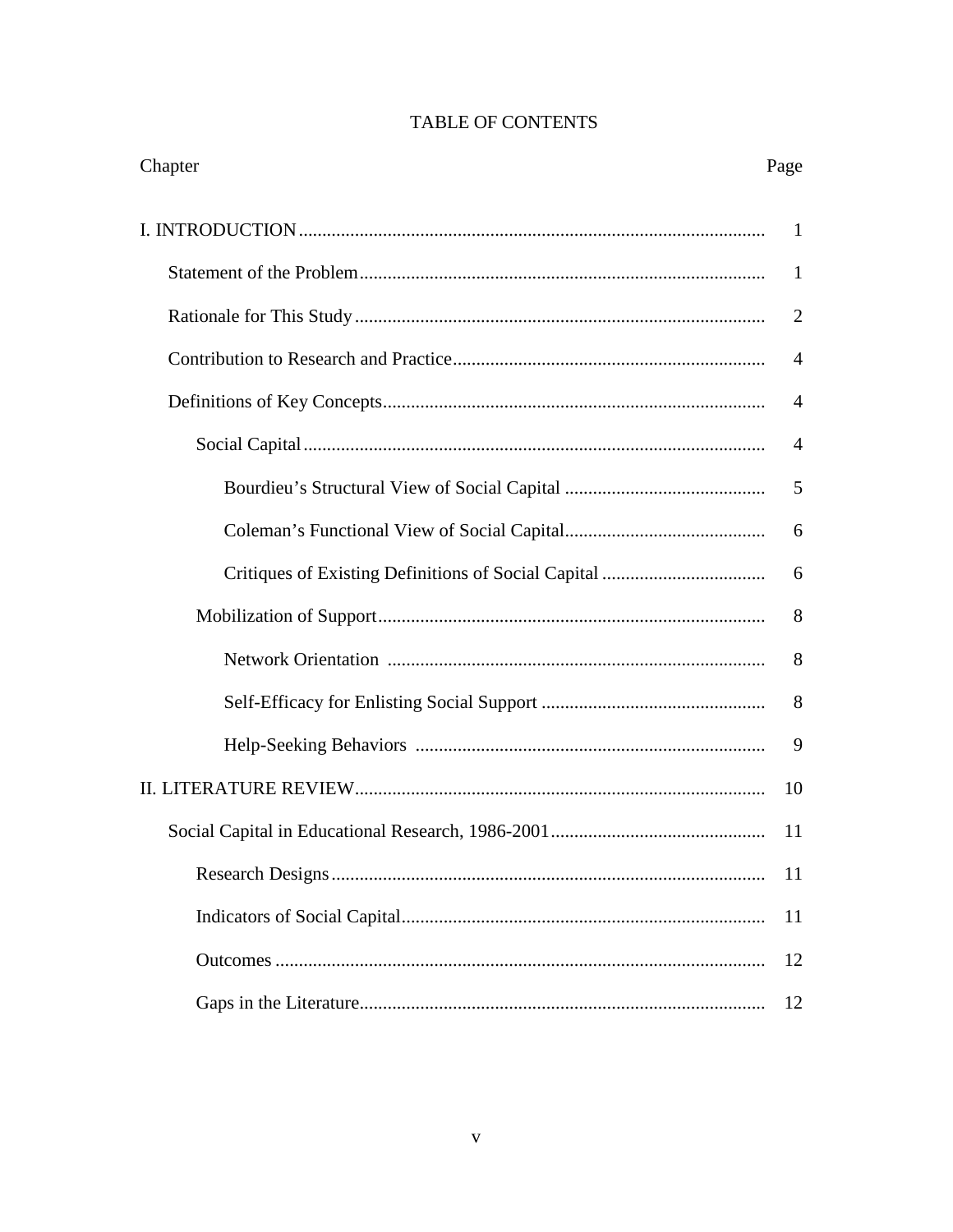## **Sibling Support** Peer Support **Friend Support**

#### Page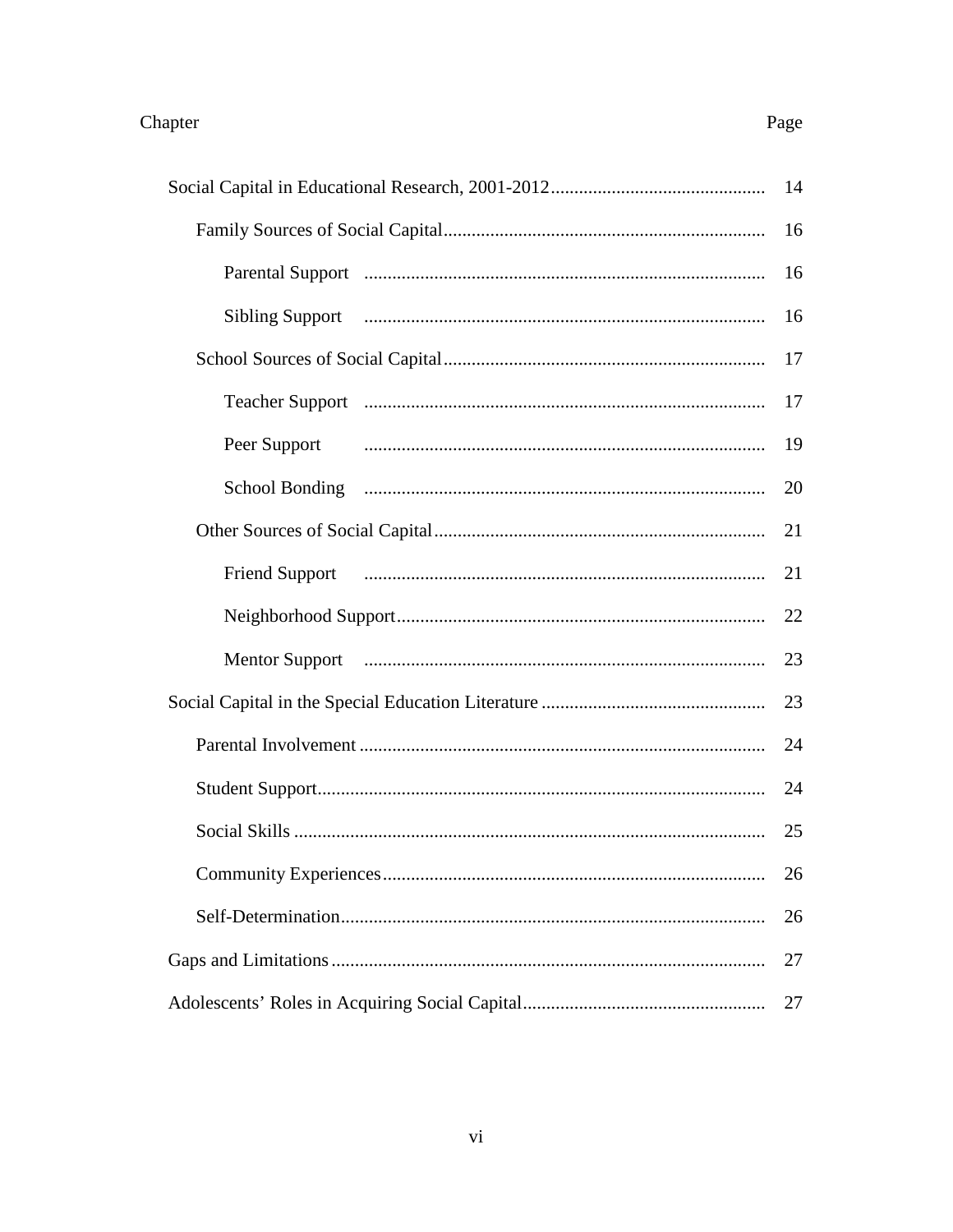# Page

|       | 31 |  |  |  |
|-------|----|--|--|--|
|       | 33 |  |  |  |
|       | 33 |  |  |  |
|       | 35 |  |  |  |
|       | 35 |  |  |  |
|       | 36 |  |  |  |
|       | 36 |  |  |  |
|       | 36 |  |  |  |
|       | 39 |  |  |  |
|       | 40 |  |  |  |
| Pilot | 40 |  |  |  |
|       | 41 |  |  |  |
|       | 41 |  |  |  |
|       | 42 |  |  |  |
|       | 42 |  |  |  |
|       | 43 |  |  |  |
|       | 44 |  |  |  |
|       | 44 |  |  |  |
|       | 45 |  |  |  |
|       | 45 |  |  |  |
|       | 46 |  |  |  |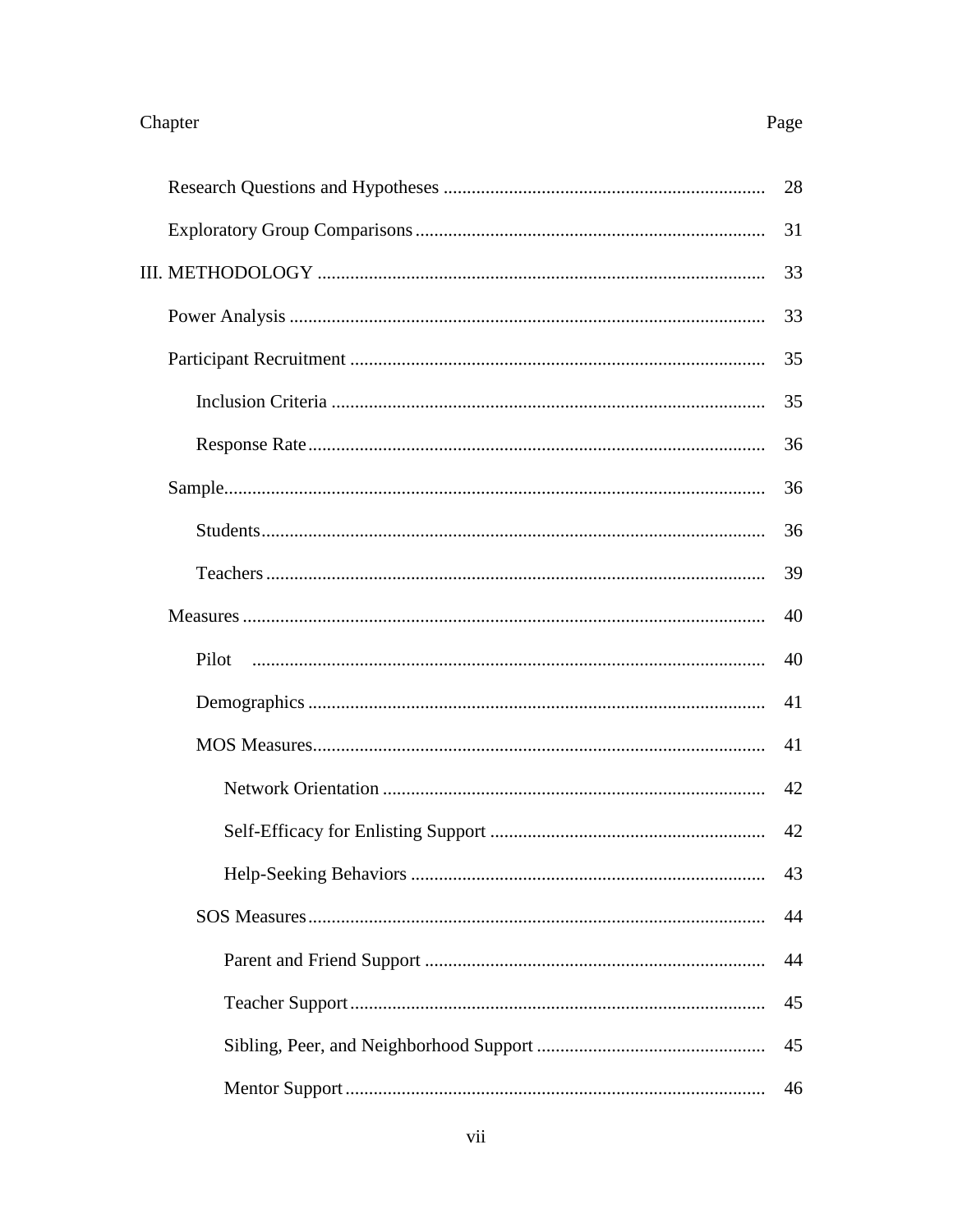# Procedures **Missing Data**

#### Page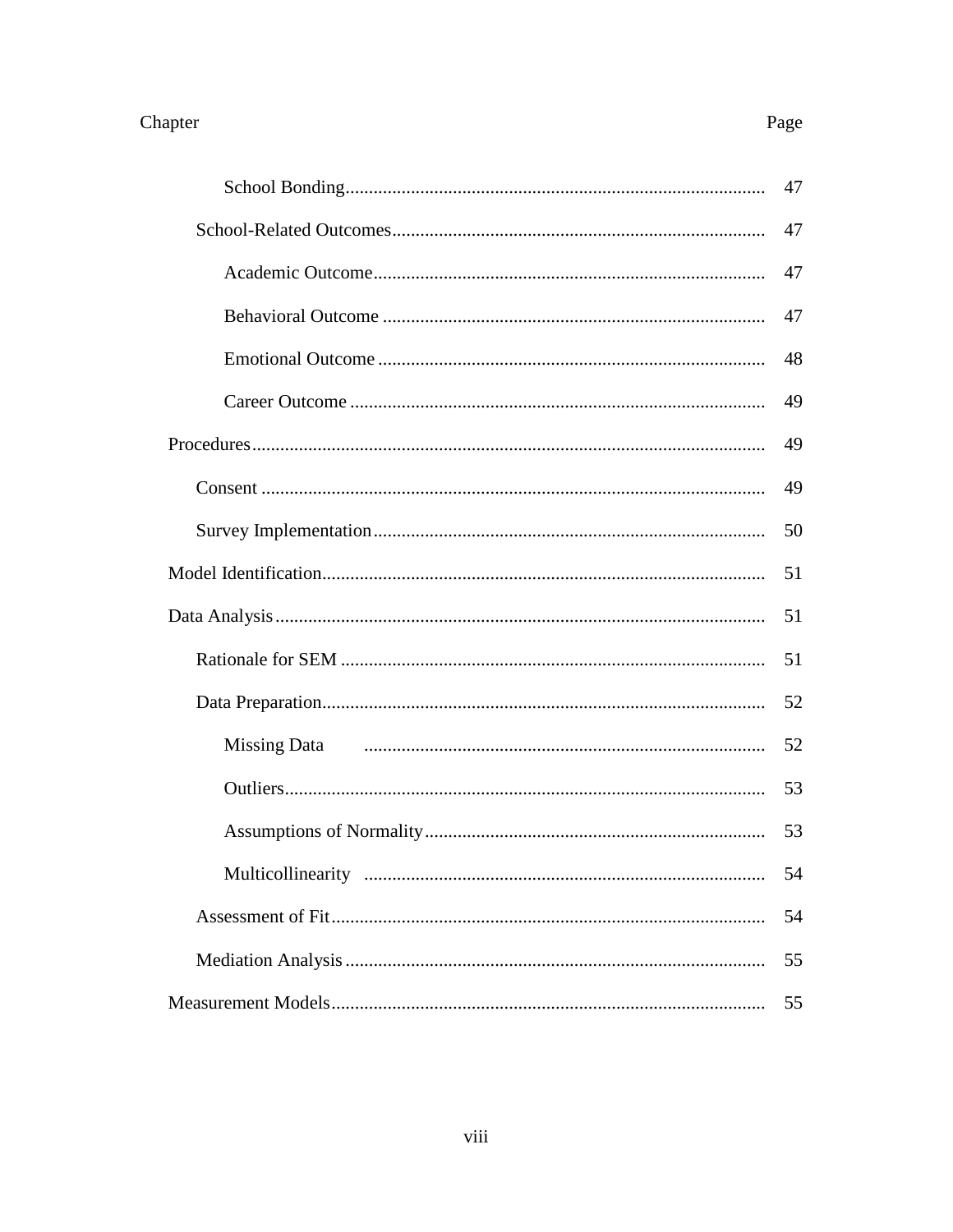# Page

|     | 59 |
|-----|----|
|     | 59 |
|     | 59 |
|     | 59 |
|     | 62 |
|     | 63 |
|     | 64 |
|     | 67 |
|     | 68 |
|     | 71 |
|     | 73 |
|     | 74 |
|     | 74 |
|     | 75 |
| Sex | 76 |
|     | 78 |
|     | 79 |
|     | 80 |
|     | 81 |
|     | 82 |
|     | 83 |
|     | 85 |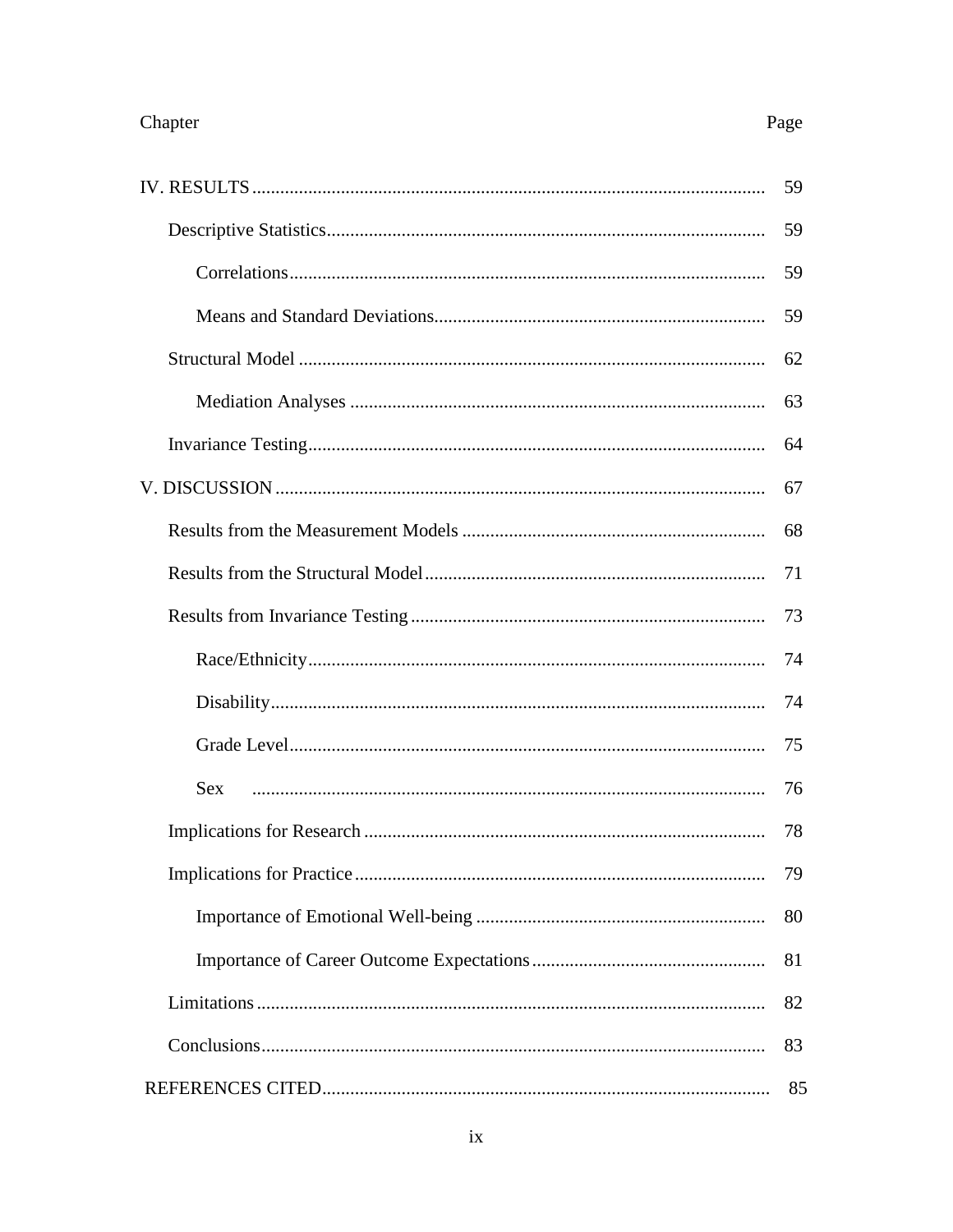# **LIST OF FIGURES**

| Figure | Page |
|--------|------|
|        |      |
|        |      |
|        |      |
|        |      |
|        |      |
|        |      |
|        |      |
|        |      |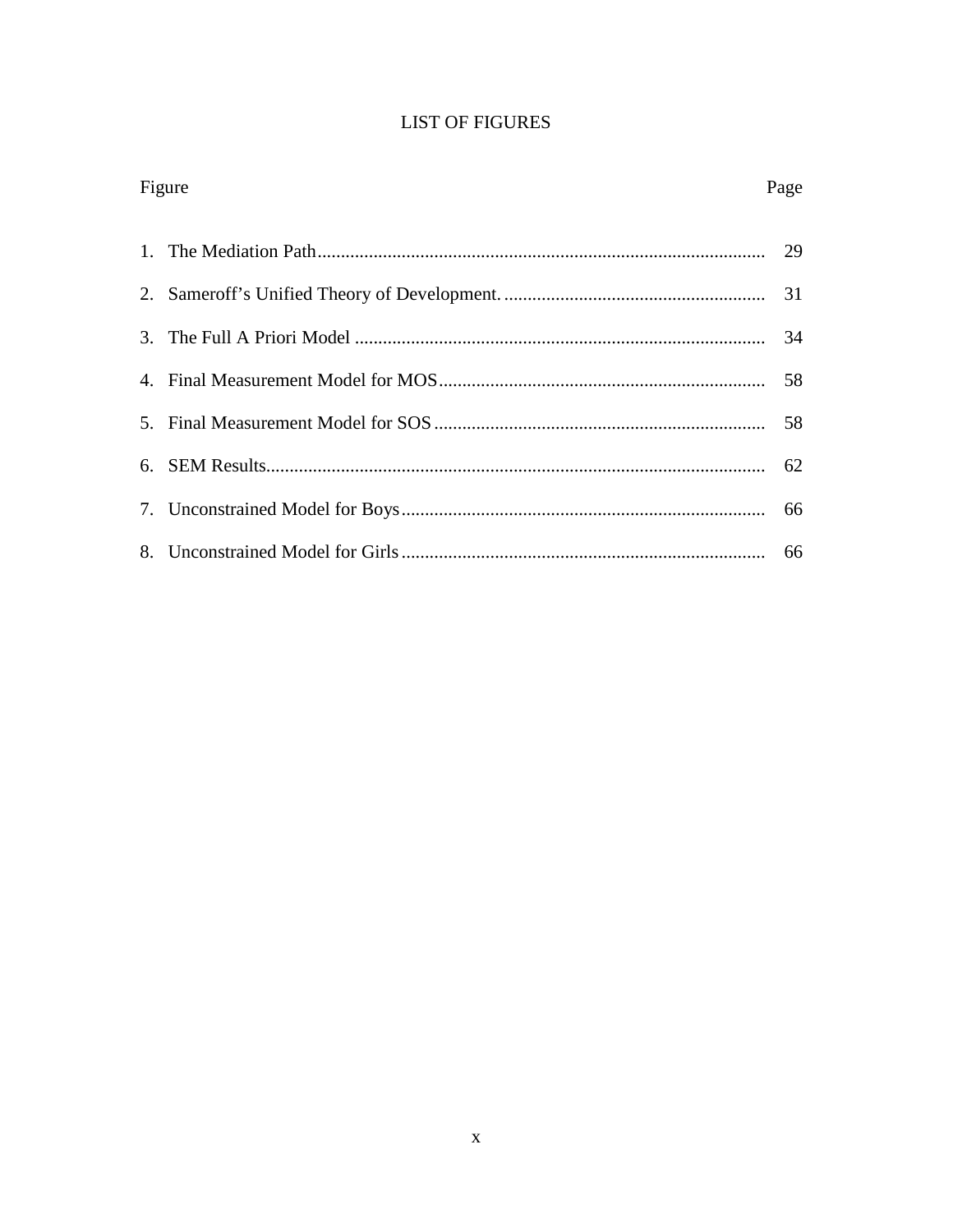|  |  | <b>LIST OF TABLES</b> |  |
|--|--|-----------------------|--|
|--|--|-----------------------|--|

| Table<br>Page |    |
|---------------|----|
|               | 35 |
|               | 36 |
|               | 38 |
|               | 39 |
|               | 40 |
|               | 50 |
|               | 54 |
|               | 57 |
|               | 60 |
|               | 61 |
|               | 63 |
|               |    |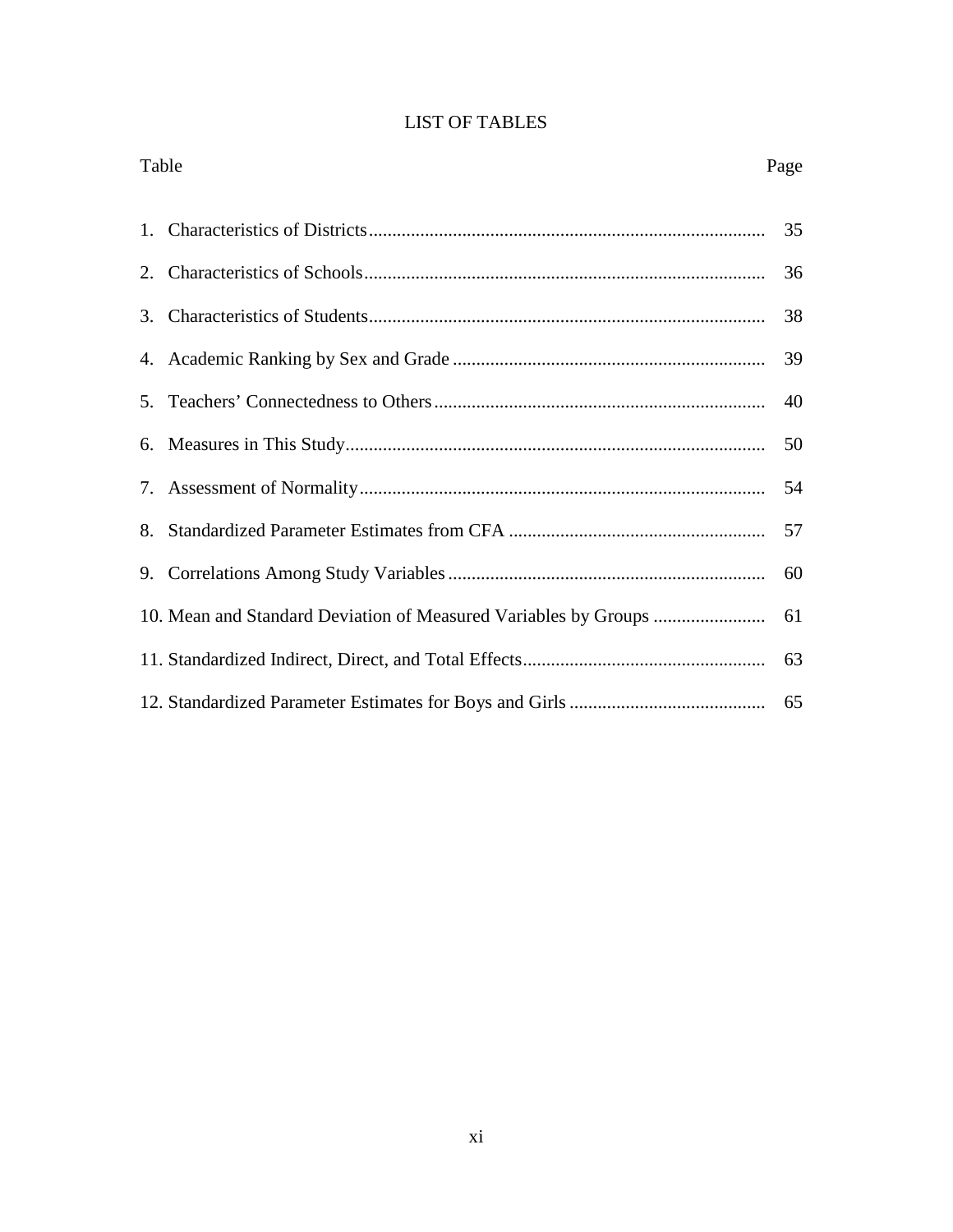#### **CHAPTER I**

### **INTRODUCTION**

 The consistently poor academic achievement, emotional and behavioral symptoms, and post-school outcomes of students with disabilities in education, employment, and quality of life necessitate a research emphasis on preventive approaches in the field of secondary special education and transition. Two important constructs that have received little attention in this field are social capital and mobilization of support. Social capital resources are embedded in relationships with family, school, and community members (Bourdieu, 1986; Coleman, 1990). Mobilization of support refers to one's propensity to utilize these resources. Presumably, support resources are useless if one does not use them (Tolsdorf, 1976; Vaux, Burda, & Stewart, 1986). This study uses structural equation modeling (SEM; Kline, 2011) to test the direct and indirect relationships between social capital and its mobilization on four school-related outcomes among high school students with disabilities: academic, emotional, behavioral, and career outcome expectations (career).

#### **Statement of the Problem**

Students with disabilities comprise 9% of the school-age population (ages 6 to 21) in the United States (US); 37% of these students are between the ages of 14 and 21 (Swanson, 2008). High school graduation represents a critical milestone for all students, but particularly for students with disabilities, who face a variety of internal and external risk factors, including experiencing more stigma, bullying, and rejection than those without disabilities – all of which affect their academic, behavioral, emotional, and career-related outcomes (Murray, 2003; Rose, Espelage, & Monda-Amaya, 2009).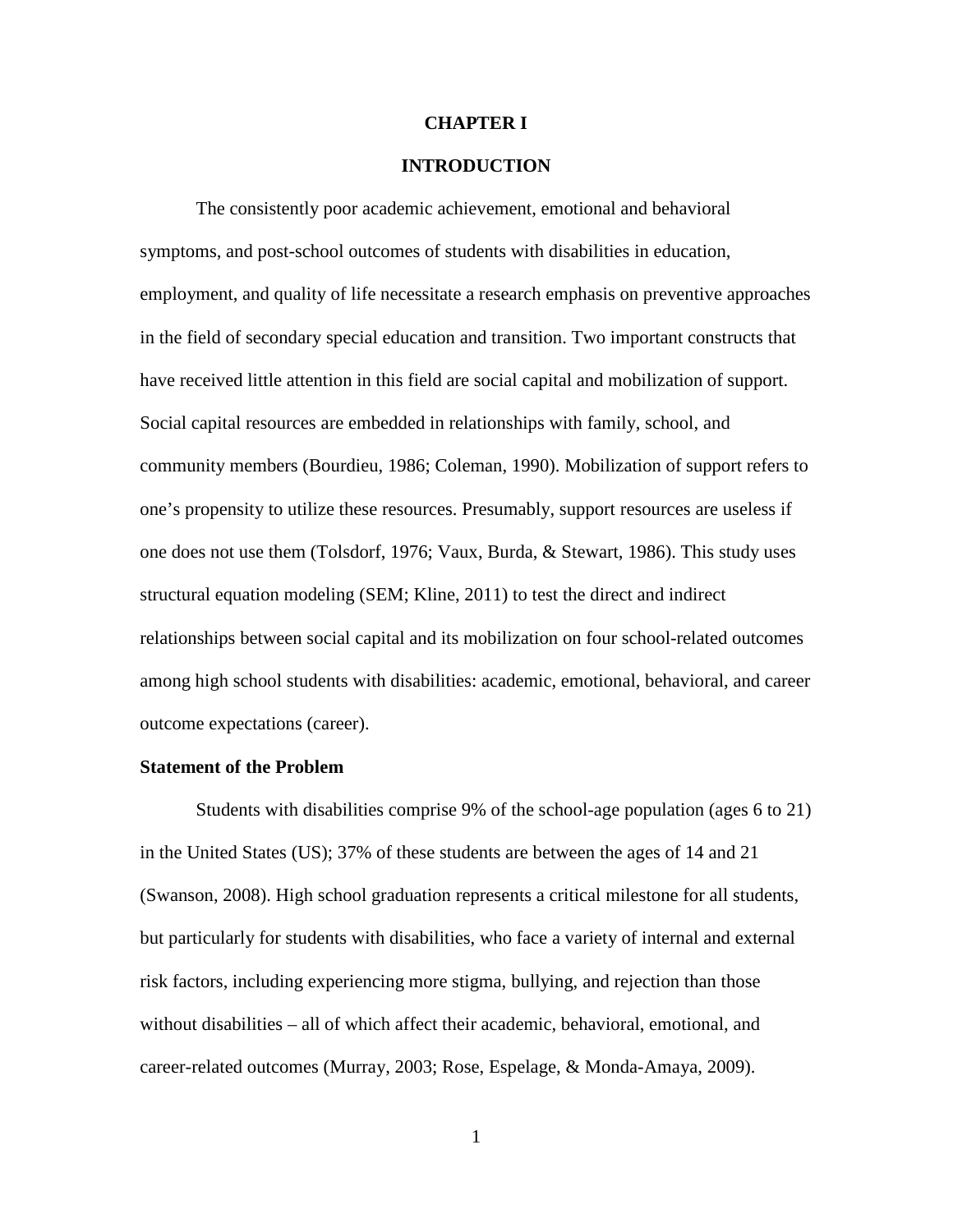Students with disabilities are more likely than those without disabilities to drop out of school, earn lower wages, experience unemployment, be involved with the criminal justice system and have lower self-reported life satisfaction (Blackorby & Wagner, 1996; Newman, Wagner, Cameto, & Knokey, 2009). According to the National Center for Education Statistics (NCES; 2011), 92% of 14-year-olds and 95% of 15-year-olds served under the Individuals with Disabilities Education Act (IDEA) dropped out of school during 2007 and 2008 ( $M = 24.52\%$  drop out rate for students with disabilities ages 14 to 21). Those who did graduate experienced higher rates of unemployment and underemployment than students without disabilities. If employed, they worked in secondary labor market positions with few employment benefits (Newman et al., 2009).

#### **Rationale for This Study**

Students' perception of support from family members, teachers, peers, and adult role models has been identified as a strong protective factor for a range of emotional, behavioral, and school-related outcomes (Barber & Olsen, 2004; Currie et al., 2004) including self-esteem, depression, social anxiety (De Wit, Karioja, Rye & Shain, 2011), school attendance (De Wit, Karioja, & Rye, 2010), and school connectedness (Whitlock, 2006). The field of developmental science has shown that support from individuals within an adolescent's social ecology is a strong predictor of positive socio-emotional and behavioral development (Eccles & Roeser, 2009; Lerner, Phelps, Forman, & Bowers, 2009; Montague, Cavendish, Enders, & Dietz, 2010). Longitudinal evidence also suggests that students received diminishing levels of social support as they advanced through middle (Barber & Olsen, 2004) and high school (De Wit et al., 2010, 2011). Research has also shown evidence of increasing social isolation, depressive symptoms,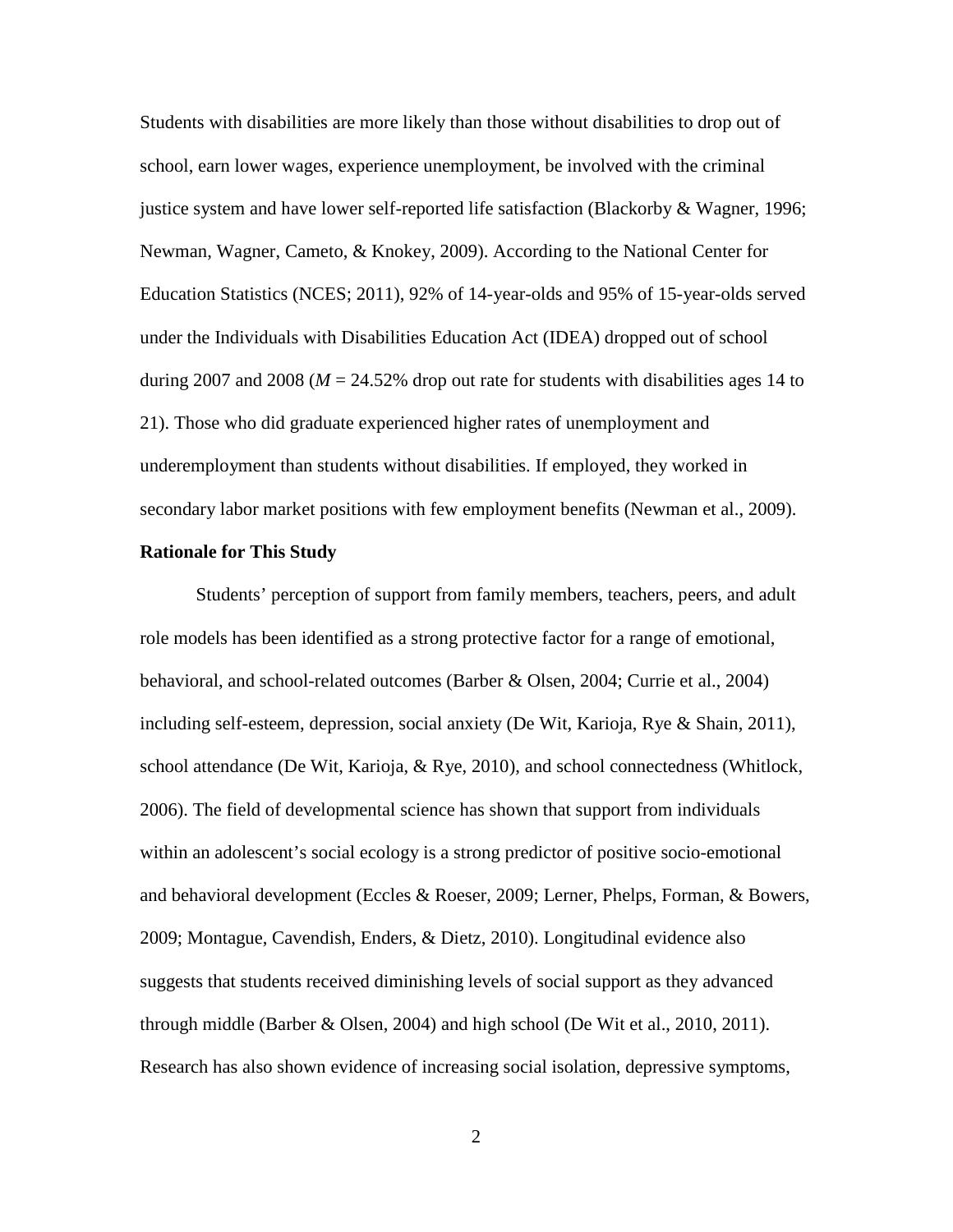and risk factors for school dropouts, and decreasing perception of scholastic competence and self-esteem as adolescents advanced to higher grades (Cantin & Boivin, 2004).

A cross-national longitudinal survey from 35 countries in Europe and North America examining the physical, emotional, and psychological health of youth ages 11, 13, and 15 found that their perception of social support correlated strongly with a range of health-related behaviors (Currie et al., 2004). Of the 35 countries surveyed, the US had the highest percentage of one-parent households (20%) and the lowest percentage of twoparent households (60%). Youth's perceived ease of communicating with parents decreased with age across all countries, but the perceived ease of American youth to communicate with parents on a regular basis consistently ranked in the lowest quartile (Morgan et al., 2004). In particular, girls reported having more difficulty communicating with fathers than boys.

Despite a large body of research revealing the importance of social capital on academic, behavioral, emotional, and career outcomes for students *without* disabilities, the impact of social capital on school-related outcomes for students *with* disabilities has not been adequately examined (Trainor, 2008). Numerous studies have assessed correlations between social capital and school-related outcomes. A fraction of these studies examined students' role in acquiring social capital. An even smaller fraction of these studies investigated how social capital contributed to the success of students with disabilities. This study uses social capital theory (Bourdieu, 1986) as a conceptual heuristic to examine direct and indirect relationships between mobilization of support (agency), social support (structure), and academic, behavioral, emotional, and career outcomes.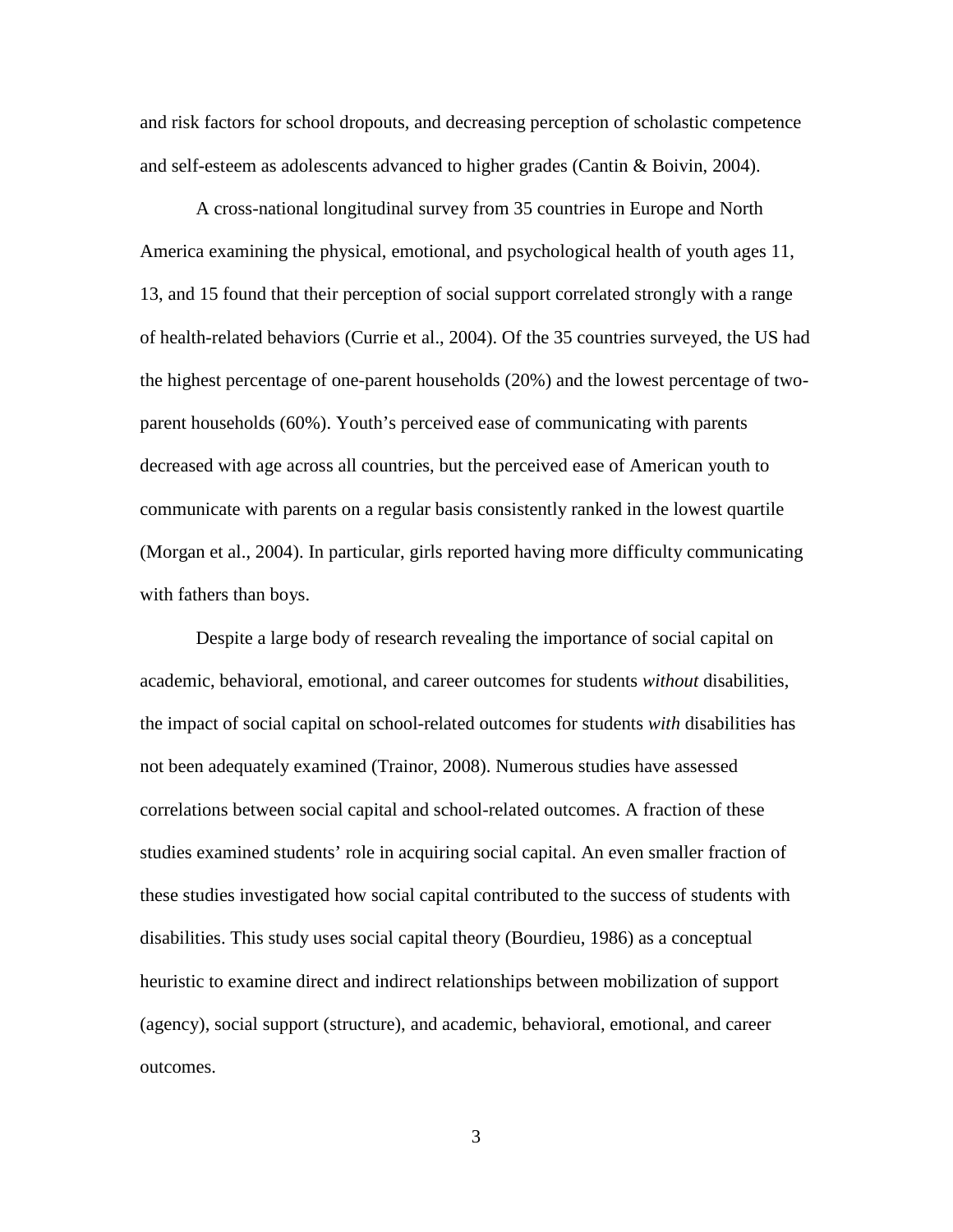## **Contribution to Research and Practice**

The distinction between *structure* and *agency* is valuable for future intervention studies because it addresses the question of whether high achieving students with disabilities actively mobilize support to meet their needs, or if their success is facilitated by existing structures at home, in school, and in communities (Gonzales, 2010). A substantial body of research has provided empirical support for the association between adolescents' social capital and school-related outcomes, but few studies have examined the mechanisms through which social capital exerts its influence on school-related outcomes. Mediators transmit effects of an independent variable (IV) to a dependent variable (DV; MacKinnon, 2008). A major reason to assess the mediation process is that results may suggest that certain variables should be strengthened or that their measurements should be improved (MacKinnon, 2008). Understanding these mechanisms can inform research and lead to the development of effective interventions. To date, no study has attempted to establish these links for students with disabilities. Additionally, policy makers have supported a public discourse on school reform that prioritizes discipline and standardized test scores over the value of relationship building. This study offers a conceptual framework to examine student success – one that focuses on relationship building.

#### **Definitions of Key Concepts**

**Social capital.** Social capital has a long history in the field of sociology. Its theoretical development is credited to the French sociologist Pierre Bourdieu and the American sociologist James Coleman in the late 1980s (Portes, 1998, 2000). Since then, it has become one of sociology's most popular exports to the field of education (Dika  $\&$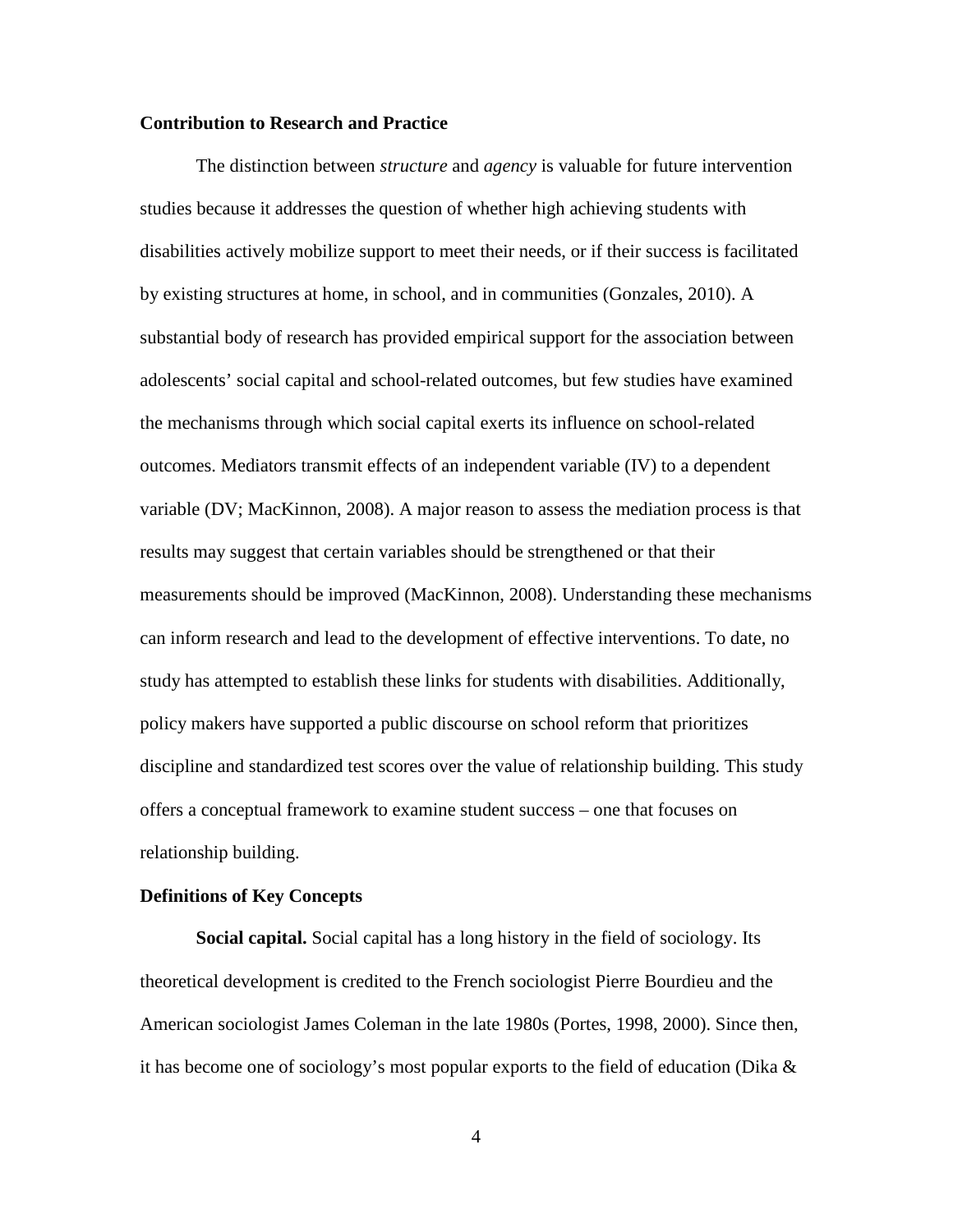Singh, 2002; Portes, 2000). In education, social capital theory is frequently used to examine differential academic achievements based on class, sex, race/ethnicity, immigration status, and family structure (one vs. two-parent households; Lareau  $\&$ Horvat, 1999; Hao & Bonstead-Bruns, 1998; Lopez, 1996; Pong, 1998).

As is true of many global constructs, researchers have operationally defined and measured social capital in various ways (Dika & Singh, 2002). For example, Coleman (1988, 1990) defines social capital as a function of resources in which individuals can use to trade with others. He identifies three components of social capital: (a) norms and sanctions (e.g., what a community considers to be appropriate conduct), (b) information networks (e.g., communication systems between schools and parents), and (c) trust. Putnam (2000, 2005) also operationalizes social capital in terms of norms, networks, and trust, but he measures social capital by assessing civic participation, social solidarity, and organizational membership. Feminist theorists (Adkins, 2005) have also attempted to define social capital as both a social "good" (e.g., reciprocity, trust, and cooperation) and a social "bad" (e.g., power, inequality, dependency, and vulnerability). The clarification of elements comprising social capital in the educational context is critical and necessary to select appropriate measures for this study. To achieve this end, I will discuss two leading theories of social capital, popular critiques of these theories, and why I chose one over the other.

*Bourdieu's structural view of social capital*. Bourdieu (1986) is primarily concerned with the reproduction of class inequality, so he uses social capital theory to explain how class structures and social relations are reproduced from one generation to the next. He defines social capital as "the aggregate of the actual or potential resources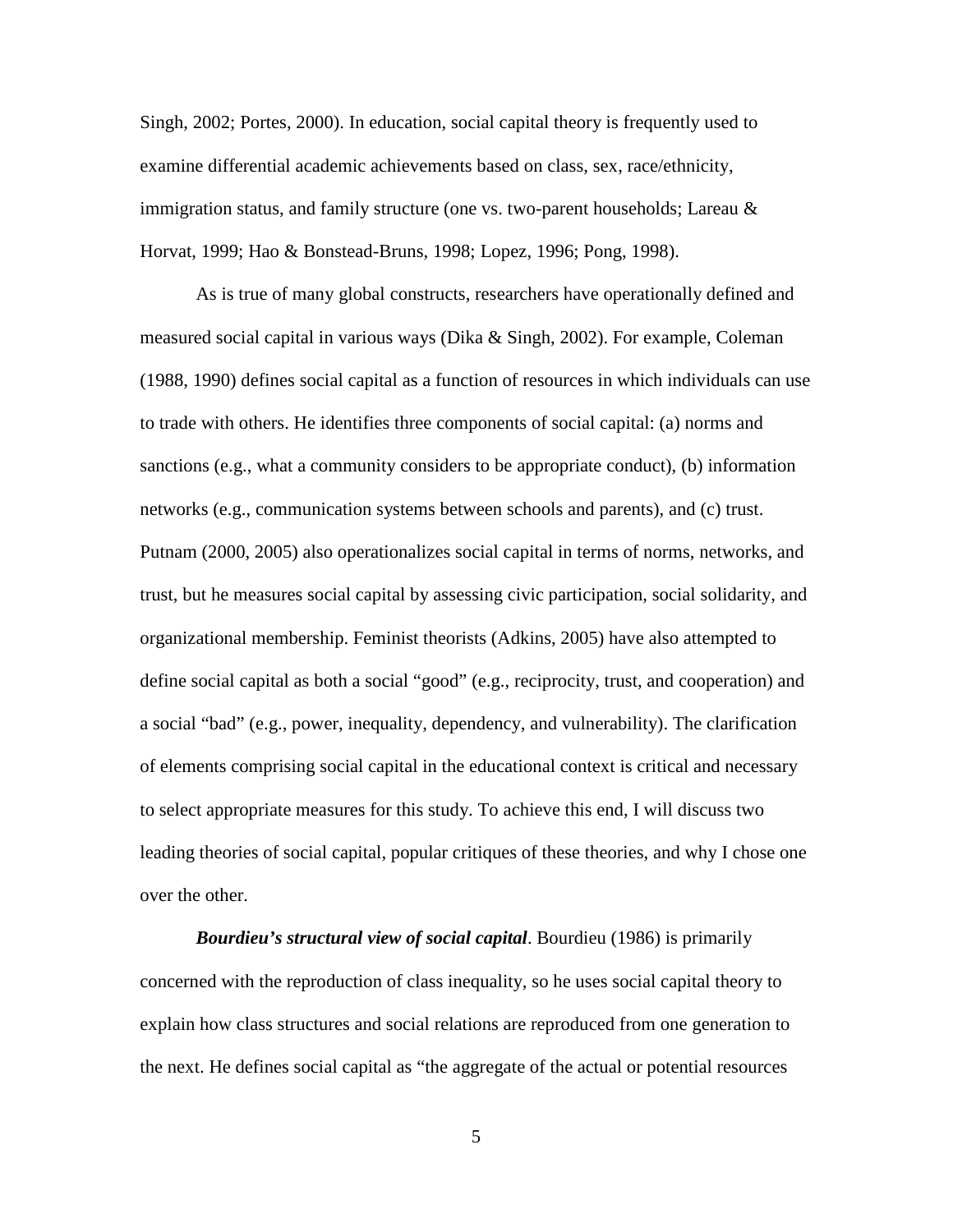which are linked to possession of a durable network of more or less institutionalized relationships of mutual acquaintance and recognition" (p. 248). According to Bourdieu, social capital has the following elements: (a) it is cumulative, (b) it includes both actual and potential resources, (c) it is made up of a network of connections, and (d) this network of connections is a product of investment strategies. Bourdieu (1986) argues that these investment strategies have a multiplier effect – capital begets capital. The volume of one's social capital depends on both the size of the network and one's ability to mobilize or collect from those contingent relationships. Capital can have both a "positive value (a gain in time, a head start) or a negative value (wasted time, and doubly so because more time must be spent correcting its effects)" (Bourdieu, 1986, p. 244).

*Coleman's functional view of social capital***.** Whereas Bourdieu defines social capital in terms of systems of reproduction and access to institutional resources, Coleman (1988, 1990) defines it in terms of norms, expectations, and trusts generated by social structures. Coleman was influenced by two intellectual streams: (a) the sociological claim that human actions are governed by norms, rules, and expectations, and (b) the neoclassical economic belief that human behaviors are driven by an independent, purposive choice to maximize one's self-interests. Coleman used social capital as a conceptual model to unite components from both theoretical orientations to explain social behavior. He contends that "social capital is defined by its function" (1988, p. S98), and that all forms of social capital must possess two elements: social structures and actions made possible within those structures (1988, 1990).

*Critiques of existing definitions of social capital*. Coleman's framework is the most frequently cited in the educational literature, and also the most criticized (Dika  $\&$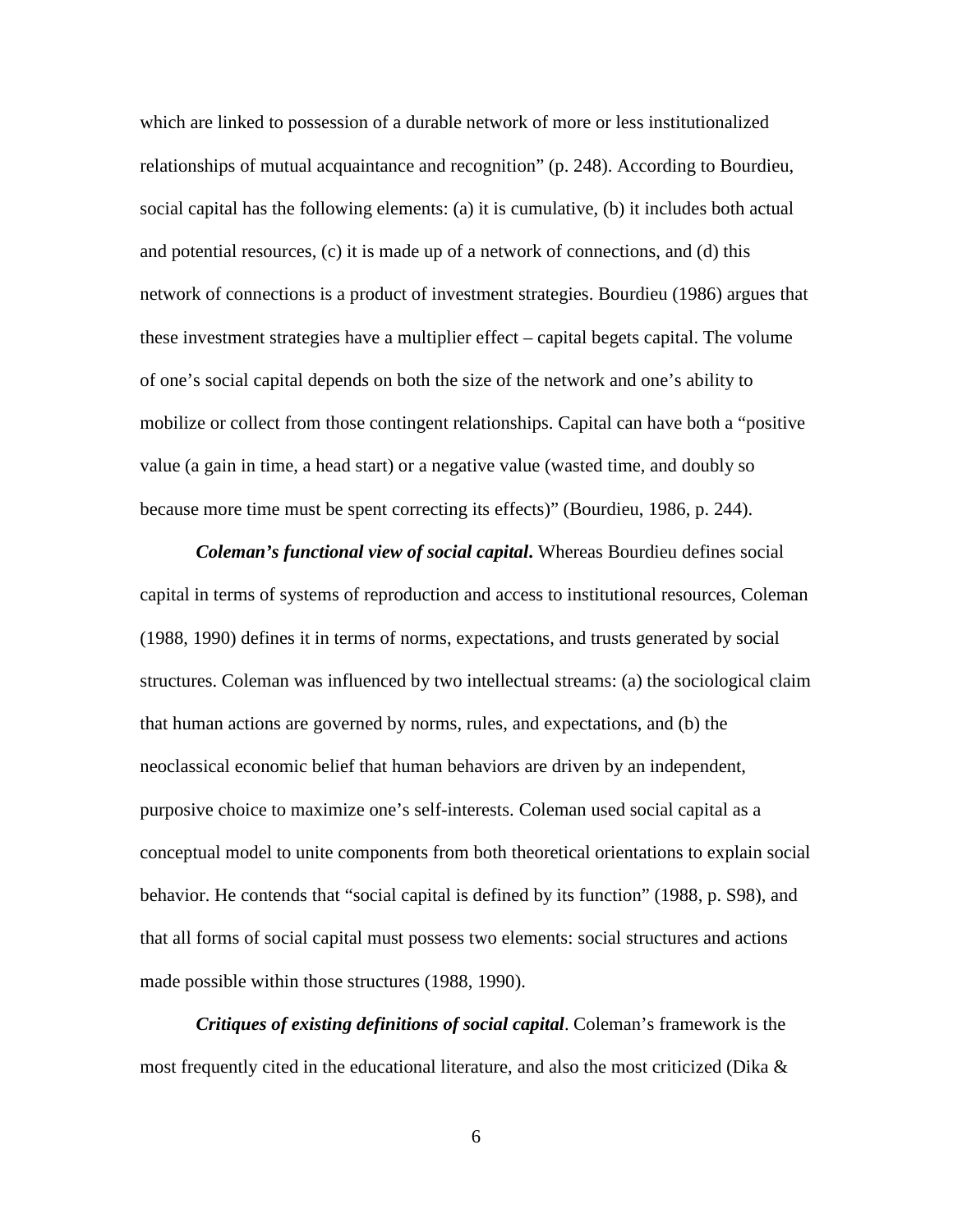Singh, 2002). Researchers have found Coleman's definition of social capital difficult to measure because the outcome is placed within the definition (e.g., Edwards & Foley, 1997; Matous & Ozawa, 2010). Coleman defines social capital by its function, so the difference between the cause and the effect is difficult to distinguish. For instance, Dika and Singh (2002) argue that Coleman's definition is circular in its reasoning because sources of social capital (relationships, networks) are confused with benefits derived from it (opportunities, resources). Finally, Coleman's framework fails to differentiate between effects of social capital that is due to an individual's lack of ability to acquire support (agency) and effects that is due to institutional discrimination against that individual (structure). In contrast, the general consensus in the social capital literature is that Bourdieu's framework distinguishes the two mechanisms of activating social capital: individual agency and institutional structure (Dika  $&$  Singh, 2002). Bourdieu's theory also holds the most theoretical promise (Portes, 1998, 2000).

Coleman also assigns parents the primary role in acquiring social capital for youth. This perspective is myopic because it overlooks the youth's agency in accessing and acquiring social resources independently (Dika & Singh, 2002). In contrast, Bourdieu (1986) explicitly recognizes that the quantity and quality of one's social capital depends on an individual's ability to mobilize and convert social resources into something meaningful. He considers youth, not families, as the main agents of their social support networks. Bourdieu also withholds the assumption that social capital is entirely positive; he acknowledges the potentially negative values of social capital. Influenced by Bourdieu's theory, I distinguish between social capital and the process of capital formation. Thus, social capital is operationalized by measures of social support (SOS)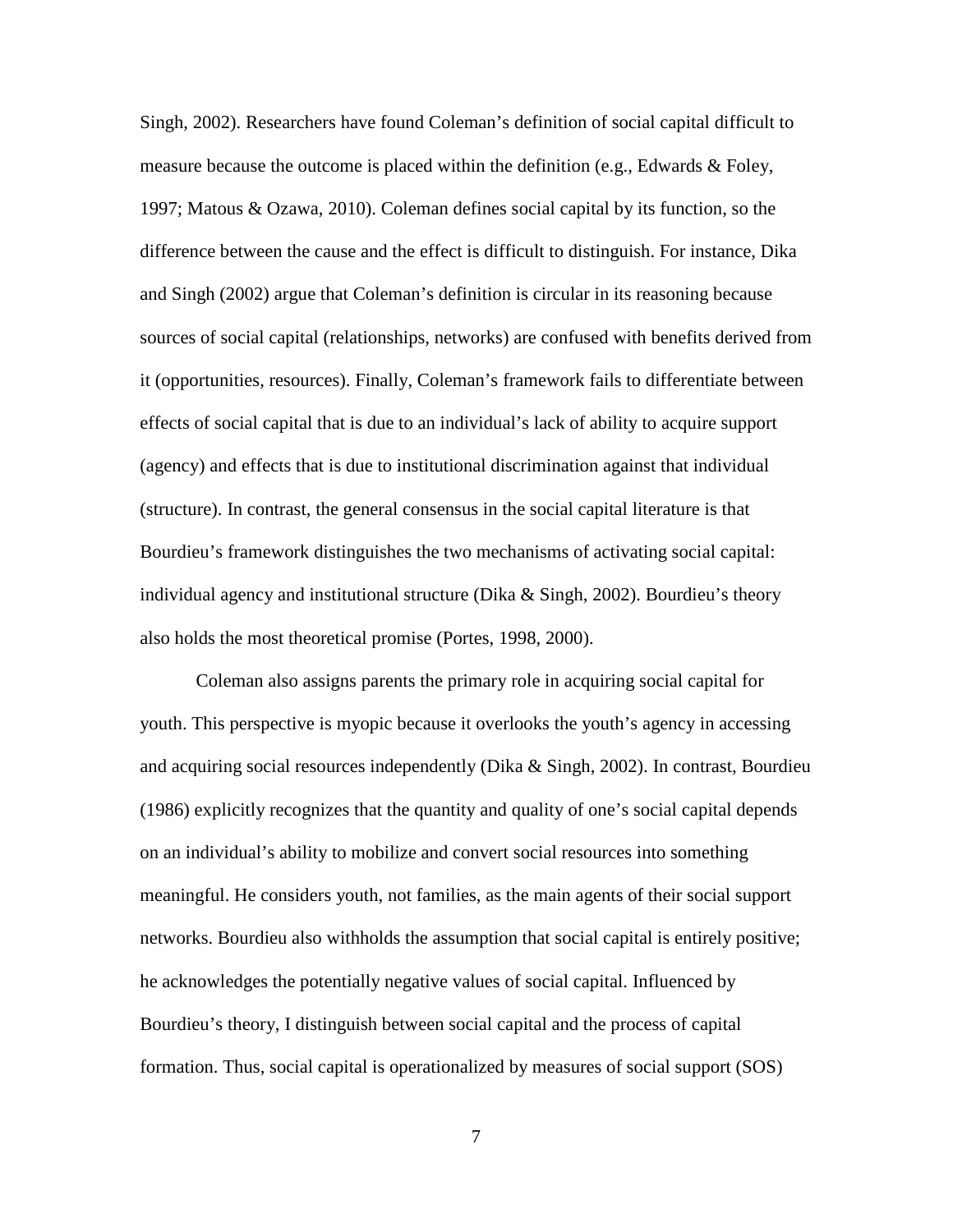that include factors of trust, communication, and alienation. The process of social capital formation is operationalized by measures of mobilization of support (MOS).

**Mobilization of support.** Both Coleman and Bourdieu emphasize the importance of social networks as resources that endow an advantage to those who possess them. Only Bourdieu recognizes the possibility that potential social capital can be stored, and stored capital can be converted into actual capital through the mobilization of resources. As Briggs (1998) suggests, social capital is "what we draw on when we get others, whether acquaintances, friends, or kin, to help us solve problems, seize opportunities, and accomplish other aims that matter to us" (p. 178). For this study, I operationally define MOS using three indicators: network orientation, self-efficacy for enlisting social support, and help-seeking behaviors.

*Network orientation*. Network orientation refers to one's propensity to seek or accept help from others (Boissevain, 1974; Tolsdorf, 1976). Tolsdorf (1976) defines it as one's "beliefs, attitudes, and expectations concerning the potential usefulness of his [*sic*] network members in helping him [*sic*] cope with a life problem" (p. 413). An individual can have a "positive" or a "negative" network orientation. Positive orientation reflects one's beliefs or expectation that it is safe, advisable, and necessary to seek support in stressful situations. Negative orientation reflects one's beliefs or expectations that it is "inadvisable, impossible, useless, or potentially dangerous to draw on network resources" (Tolsdorf, 1976, p. 413).

*Self-efficacy for enlisting social support*. Bandura (1995) defines self-efficacy as "the belief in one's capabilities to organize and execute the courses of action required to manage prospective situations" (p. 2). One's expectations of personal efficacy affect the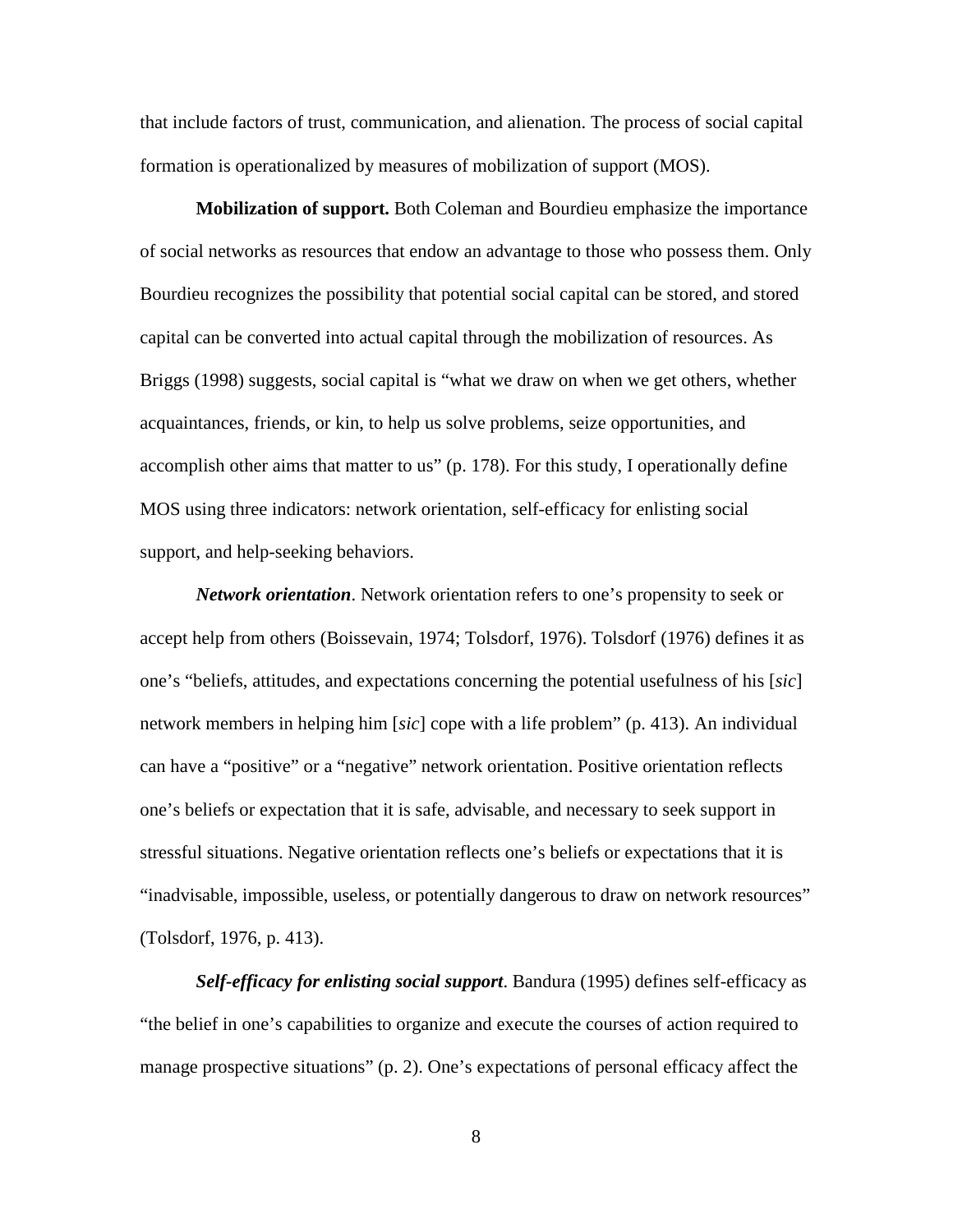level of effort exerted on a given task and how long this effort will be sustained in the face of obstacles. When an individual believes that his or her actions can produce desired outcomes, he or she is highly motivated to act or to persevere in the face of difficulties (Bandura, 1986, 1995). The importance of self-efficacy has been demonstrated on numerous positive outcomes, such as career choice (Lent, Brown, & Larkin, 1987), achievement in writing and mathematics (Pajares, 2003, 2005), and life satisfaction (Bandura, Caprara, Barbaranelli, Regalia, & Scabini, 2011).

*Help-seeking behaviors*. The previous two indicators assess one's attitudes and beliefs toward seeking help, but fail to directly assess specific help-seeking behaviors. In response to a committee member's suggestion, a measure of help-seeking behavior was created for this study to assess students' demonstration of help-seeking behaviors towards parents, friends, and teachers.

In summary, this study tests a model of social capital, whereby MOS and SOS are hypothesized to have direct relations on academic, emotional, behavioral, and career outcomes for high school students with disabilities. Additionally, SOS is hypothesized to mediate the link between MOS and outcomes. The next chapter presents a synthesis and critique of the literature on social capital in educational research.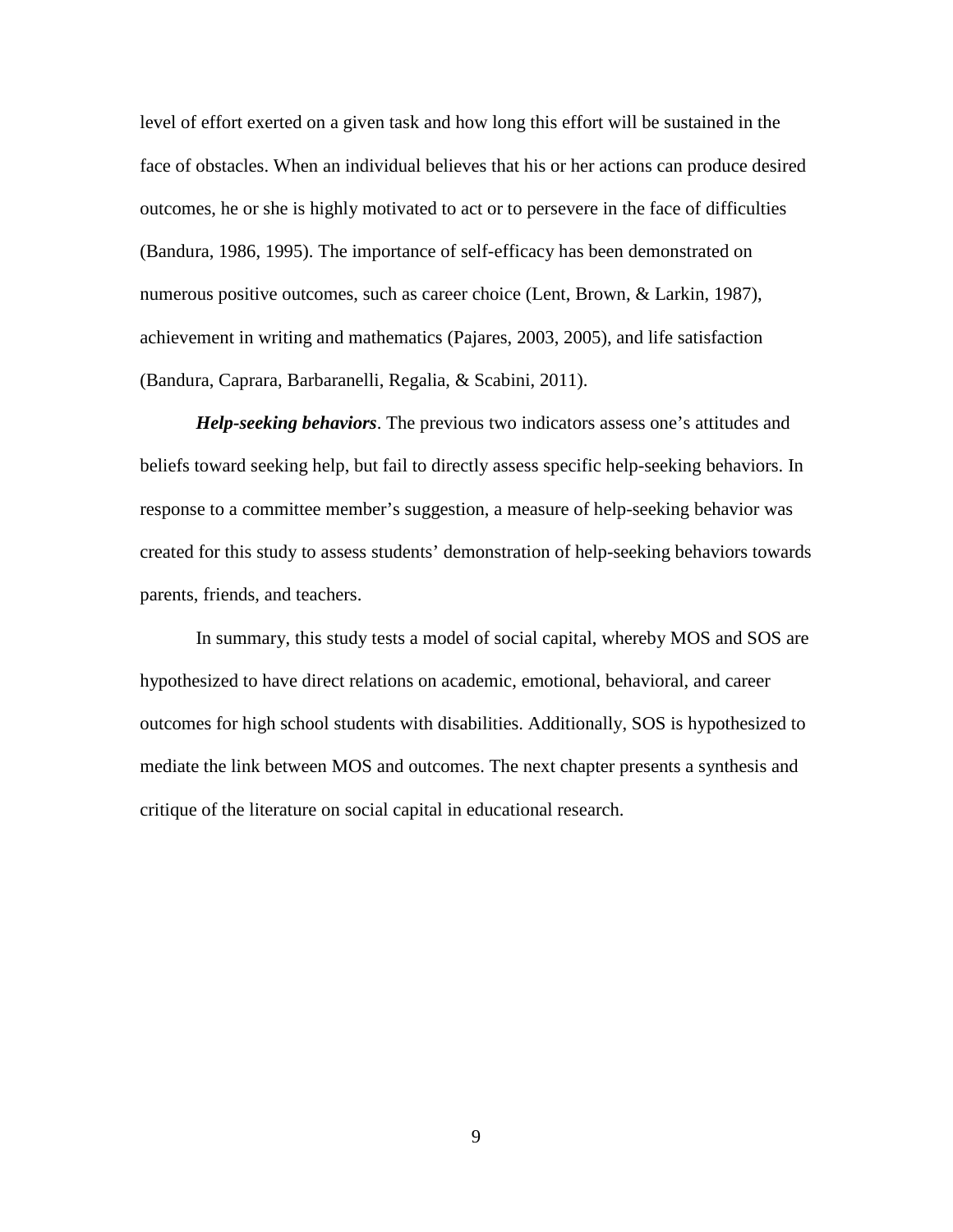#### **CHAPTER II**

## **LITERATURE REVIEW**

Dika and Singh (2002) reviewed 35 studies that examined social capital as an explanatory variable in educational research between 1986 (when Bourdieu proposed his theory) and 2001. Consequently, my literature review focuses on the period between 2001 and 2012. I used research synthesis procedures recommended by Cooper (2010) and followed a two-step process to identify the corpus of studies included in this review.

First, I located all potentially relevant research articles using a combination of subject indexes and citation searches. Electronic databases – including Sociological Abstracts and PsychInfo – were searched using the following keywords: social capital and education. This initial search yielded 406 peer-reviewed journal articles, book chapters, and dissertations, many of which were duplicates. Titles and abstracts of these documents were screened to confirm that they examined social capital in educational context. Next, I examined lists of citations from relevant studies to identify those that were missed from the subject index search.

Next, I applied the following criteria to identify the most relevant studies: (a) social capital was the primary explanatory variable, (b) outcomes of interest were schoolrelated, including educational achievement (e.g., grades, test scores), educational attainment (e.g., graduation, college enrollment), and psychosocial factors that affect educational development (e.g., engagement, motivation), (c) primary subjects were students (rather than teachers or parents), (d) participants included students in secondary grades, and (e) research was conducted in the US. Before I present my findings, a summary of Dika and Singh's (2002) synthesis is warranted.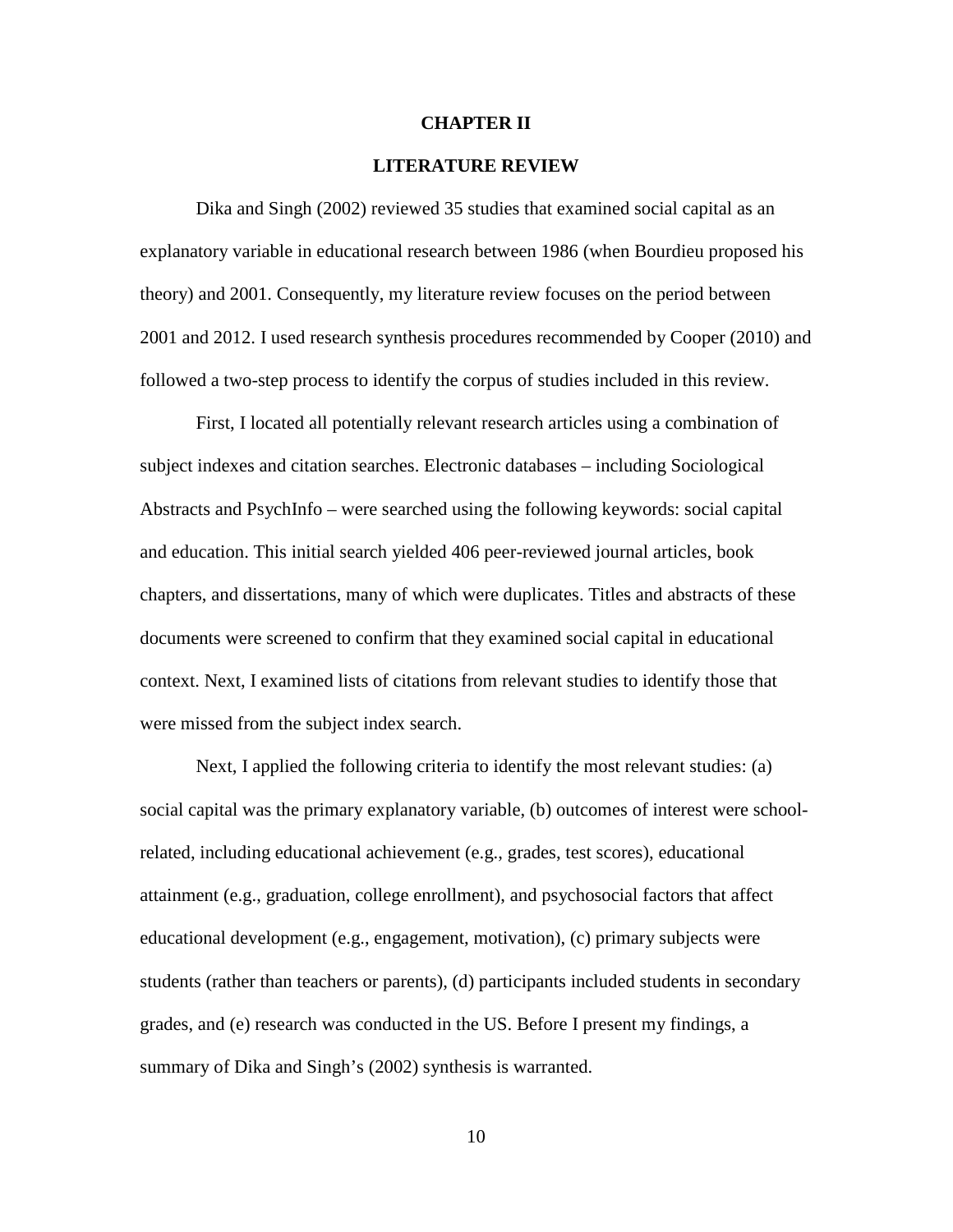#### **Social Capital in Educational Research, 1986 – 2001**

**Research designs**. Dika and Singh (2002) reviewed 35 studies: one was a mixed methods (Stanton-Salazar & Dornbusch, 1995), six were qualitative (e.g., Fritch, 1999a; Lareau & Horvat, 1999), and 28 were survey designs. Of the 28 survey designs, 26 employed secondary analyses of large-scale national surveys not originally created to measure social capital. For example, 17 studies used data from the National Educational Longitudinal Study of 1988 (NELS:88; e.g., McNeal, 1999; Muller, 2001) and three studies used the High School and Beyond data (HSB; e.g., Smith, Beaulieu, & Israel, 1992). Sample sizes ranged from 463 to 21,924 for large-scale survey studies and 75 to 95 for qualitative studies. Four of the quantitative studies used multilevel modeling to analyze the data, the rest employed ordinary least square (OLS) or logistic regression. Six studies compared differences in social capital between groups based on race/ethnicity (Hofferth, Boisjoly, & Duncan, 1998; Kalmijn & Kraaykamp, 1996; Lopez, 1996; Sun, 1998), one-parent and two-parent families (Pong, 1998), and immigrant and native population (Hao & Bonstead-Bruns, 1998).

**Indicators of social capital**. Twenty-three of the 35 studies used Coleman's definition, so the majority of indicators of social capital during this period were familyoriented, including family structure, parent-child discussion, mobility, parent-school involvement, parental expectations, parental education, and intergenerational closure (the extent to which parents know their children's friends and the parents of those friends). Studies that examined sources of social capital at school used the following indicators: teachers' and counselors' expectations of students (Lopez, 1996), students' perception of caring teachers (Muller, 2001), students' involvement in extracurricular activities (Fritch,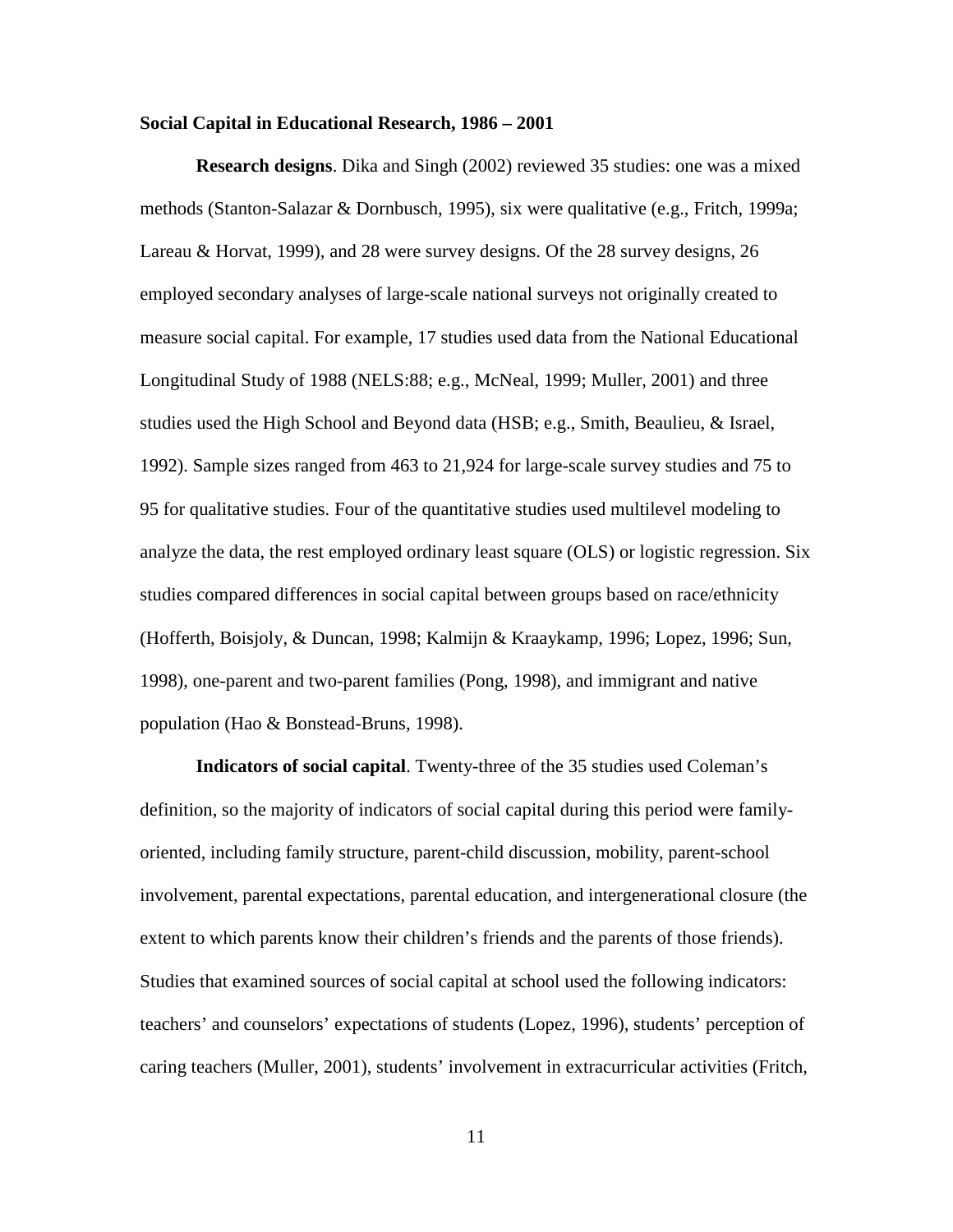1999a, 1999b; Israel, Beaulieu, & Hartless, 2001; Pribesh & Downey, 1999; Sun, 1999), the number of close friends attending the same school (Morgan & Sorensen, 1999), peer group values and influence (Muller & Ellison, 2001; Pribesh & Downey, 1999), school climate, and teacher-student ratio (Parcel & Dufur, 2001).

**Outcomes**. Dika and Singh (2002) observed three categories of outcomes in the literature: (a) educational achievement (GPA, standardized test scores, gain scores); (b) educational attainment (dropout, high school completion, number of credits); and (c) psychosocial factors related to educational development (engagement and motivation as measured by truancy and class-cutting, and commitment to school as measured by study time and student ratings of the importance of school). These studies found that social capital was positively linked to educational achievement (e.g., Pong, 1998; Sun, 1998, 1999), educational attainment (e.g., Carbonaro, 1998; White & Glick, 2000), and education-related psychosocial factors (e.g., McNeal, 1999; Muller & Ellison, 2001).

**Gaps in the literature**. Dika and Singh (2002) identified six gaps. First, Coleman's conceptualization of social capital is problematic because: (a) it is too vague to support a causal model, (b) it assumes that parents are the primary agents of social capital, and (c) it ignores adolescents' role in accessing social capital. Second, measures of social capital were mostly crude quantitative indicators (e.g., number of parents, number of times moved), which revealed few details about the quality of relationships between students and those in their social network and the resources those individuals provide. Third, although nearly all studies found that social capital had a positive relationship with educational outcomes, one study found a negative relationship among educational aspirations (outcome), family size, and nontraditional family structure (Qian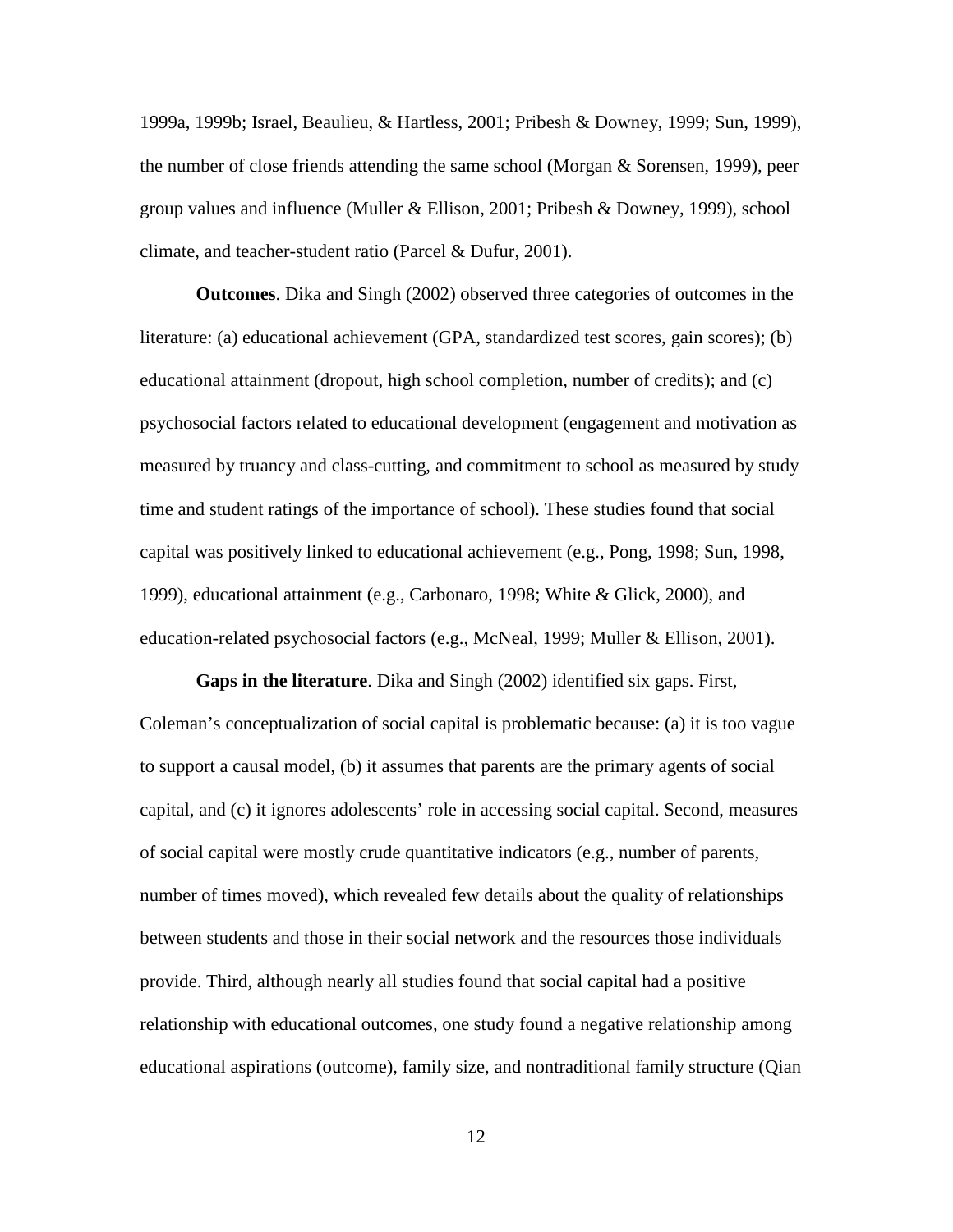& Blair, 1999). Another study found inverse relationships among achievement (outcome), parent-school involvement, and parent monitoring (McNeal, 1999). Fourth, one study treated social capital as the outcome (Stanton-Salazar & Dornbush, 1995), which raised questions about the directionality of the relationship between social capital and educational outcomes. Fifth, the conceptualization of social capital was restricted by variables available in large-scale surveys, which were not originally designed to measure social capital. Sixth, validity evidence of measures of social capital was lacking in "a good portion of the research reviewed" (Dika & Singh, 2002, p. 45).

The remainder of this chapter presents my critical analysis of the contemporary literature of social capital in educational research from 2001 to 2012. First, I present a brief overview of major trends in social capital research in education during this period. Next, I thematically group the reviewed studies into those that provide empirical evidence for the links between *family* (parents and siblings), *school* (school, teachers, and classmates), and *others* (friends, neighborhood, and role models) on educational outcomes. I organize the studies in this manner to highlight patterns in findings. Subsequently, I discuss relevant studies in the special education literature. Although social capital is not a popular concept in the field of special education (Trainor, 2010), various studies have examined impacts of student support (see Test et al., 2009), parental involvement (Fourqurean, Meisgeier, Swank, & Williams, 1991), and peer assistance (see Winokur, Cobb, & Dugan, 2007) on school-related outcomes for students with disabilities. These studies did not use social capital as a guiding framework, so I present them in a standalone section to ensure that my literature review is comprehensive and relevant to those in the field of special education. I conclude the review with a critique of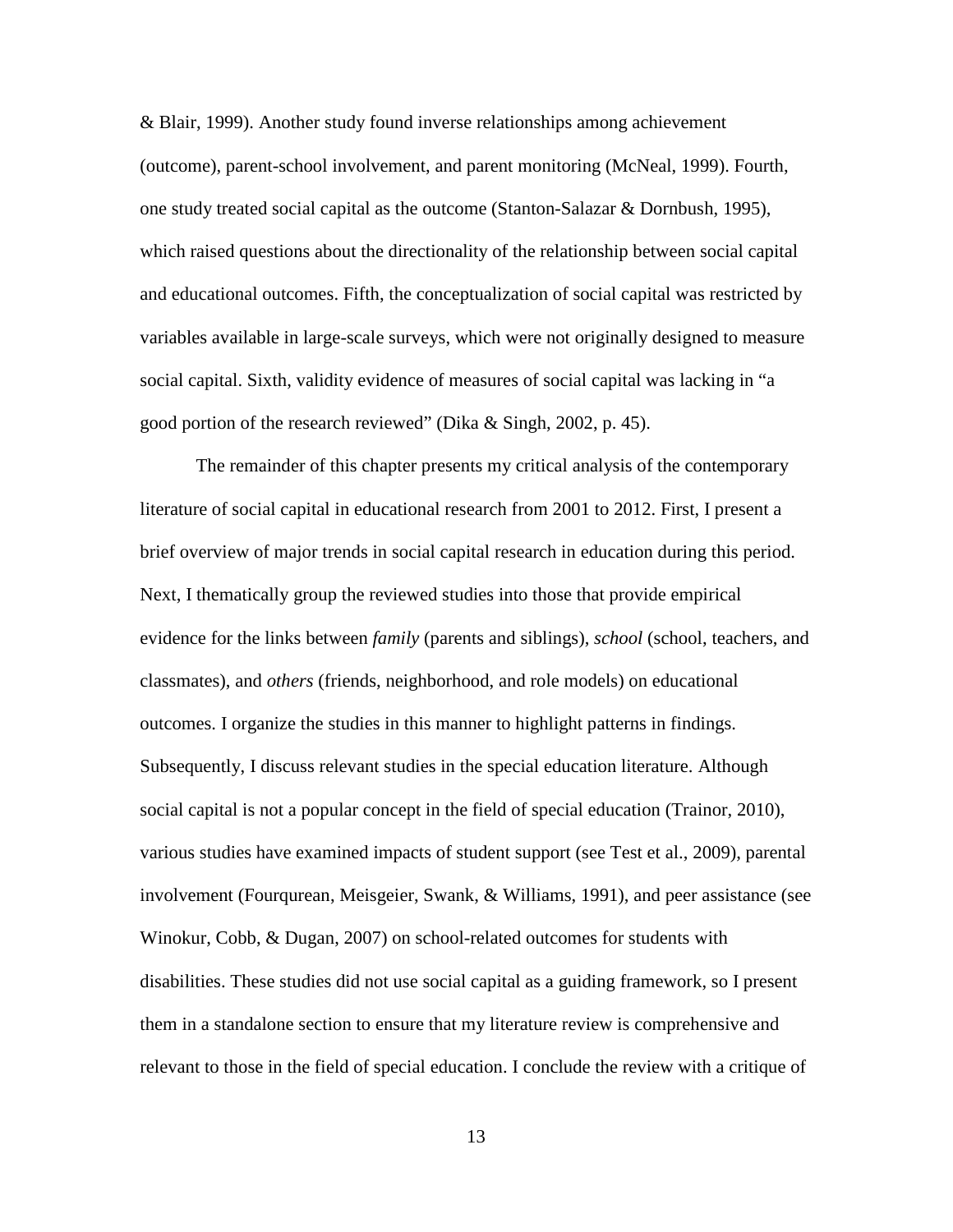the existing literature and the gaps to be filled. Lastly, I present my research questions and hypotheses.

#### **Social Capital in Educational Research, 2001 – 2012**

Social capital research in education has not changed significantly since 1986. Many studies still focus on family-based social capital in the tradition of Coleman (e.g., Kao & Rutherford, 2007; Valadez, 2002). The use of crude measures of social capital, such as counts of intergenerational closure (Kao & Rutherford, 2007) and parental involvement in parent-teacher association (Valadez, 2002) is still popular. Researchers continue to use items from extant national, large-scale, longitudinal surveys to create indicators of social capital. These include the NELS:88 (e.g., Kao & Rutherford, 2007; Ream & Palardy, 2008; Sandefur, Meier, & Campbell, 2006), ECLS-K (e.g., Freeman & Condron, 2011), Educational Longitudinal Study:2002/04 (e.g., Madyun & Lee, 2010; Wells, Seifert, Padgett, Park, & Umbach, 2011), and National Longitudinal Study of Adolescent Health (Mangino, 2010). Sample sizes for these studies ranged from 944 to 17,899. OLS regression is still the most often-used method of analysis, followed by SEM (Garcia-Reid, 2007; Woolley, Kol, & Bowen, 2008), then hierarchical linear model (HLM; Pil & Leana, 2009). Most studies used social capital as an explanatory variable, but a few treated it as an outcome variable (e.g., Greenhow & Burton, 2011; Madyun & Lee, 2010). One study examines social capital as a mediator of the relationship between social class and gain scores in mathematics (Freeman & Condron, 2011).

More qualitative studies emerged between 2001 and 2012 that collected inputs from students compared to one of six qualitative studies that did so between 1986 and 2001. For instance, Drewry, Burge, and Driscoll (2010) interviewed five students in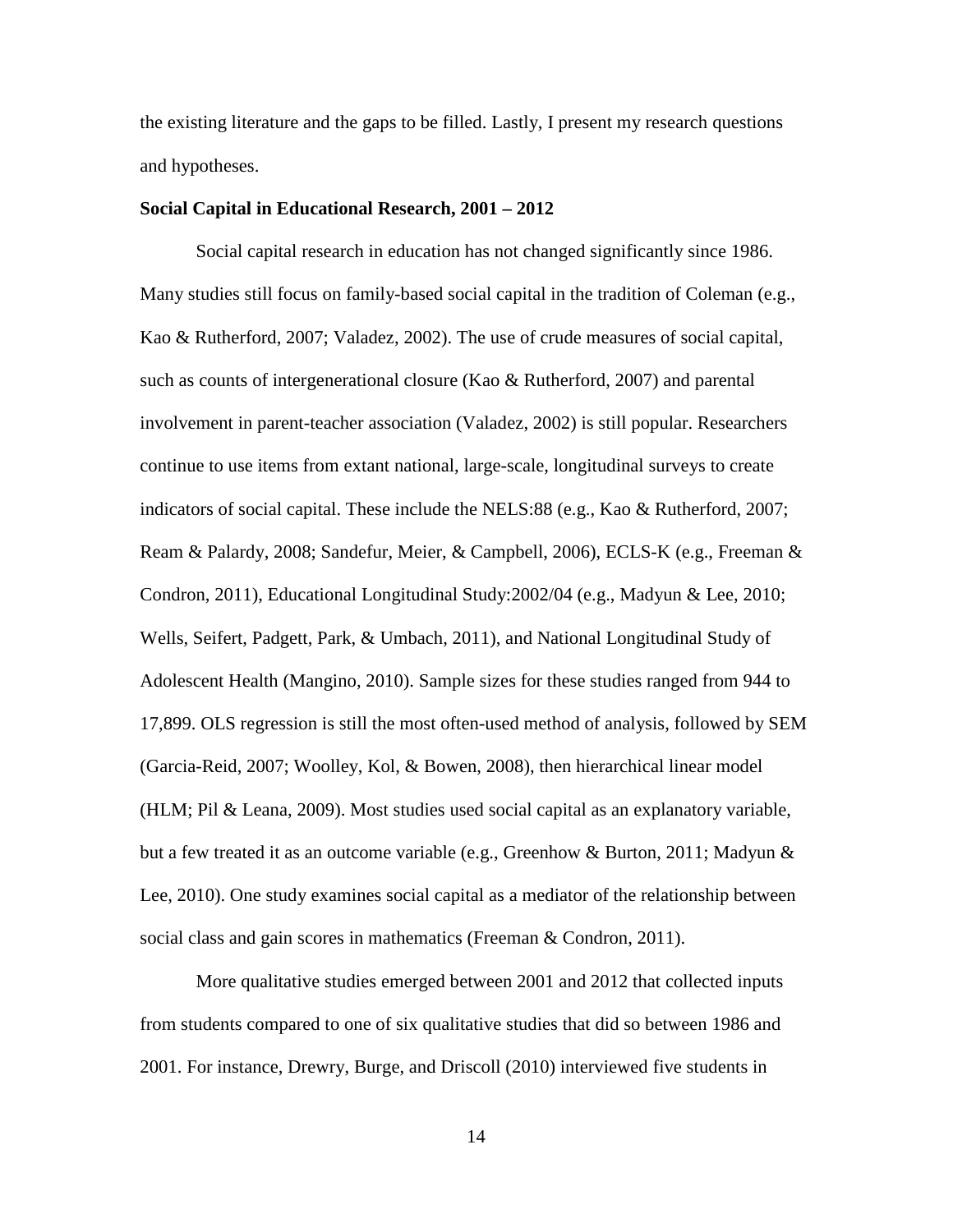general education who dropped out of high school. Prado (2008) interviewed three students from immigrant and low-income families. Gonzales (2010) collected in-depth life histories of 78 undocumented Latino youths. Greenhow and Burton (2011) conducted semi-structured interviews with 11 students who used Facebook.

A new trend in evaluating multiple sources of social capital, such as parents, teachers, friends, and neighborhoods, also emerged (e.g., Garcia-Reid, 2007; Garcia-Reid, Reid, & Peterson, 2005; Woolley, Kol, & Bowen, 2008). These studies examined the quality of students' relationships with family, peers, school, and neighborhood and their impact on school outcomes. The use of social support measures as indicators of social capital reflects the declining focus on parent-oriented measures and crude indicators of social capital.

The outcome variables during this period were similar to those in the earlier period. Educational achievement measures included GPA and combined standardized mathematics and reading scores (Kao & Rutherford, 2007). Outcome measures of educational attainment included school dropout and college attendance rates (Gonzales, 2010). School engagement was the most popular psychosocial outcome (Garcia-Reid, 2007), followed respectively by school satisfaction and classroom behavior (Woolley, Kol, & Bowen, 2008). The next sections review the theoretical and empirical evidence of relationships between various sources of social capital and educational outcomes. Studies are grouped into three categories: family (parents and siblings), school (teachers and peers), and others (friends, neighbors, and mentors).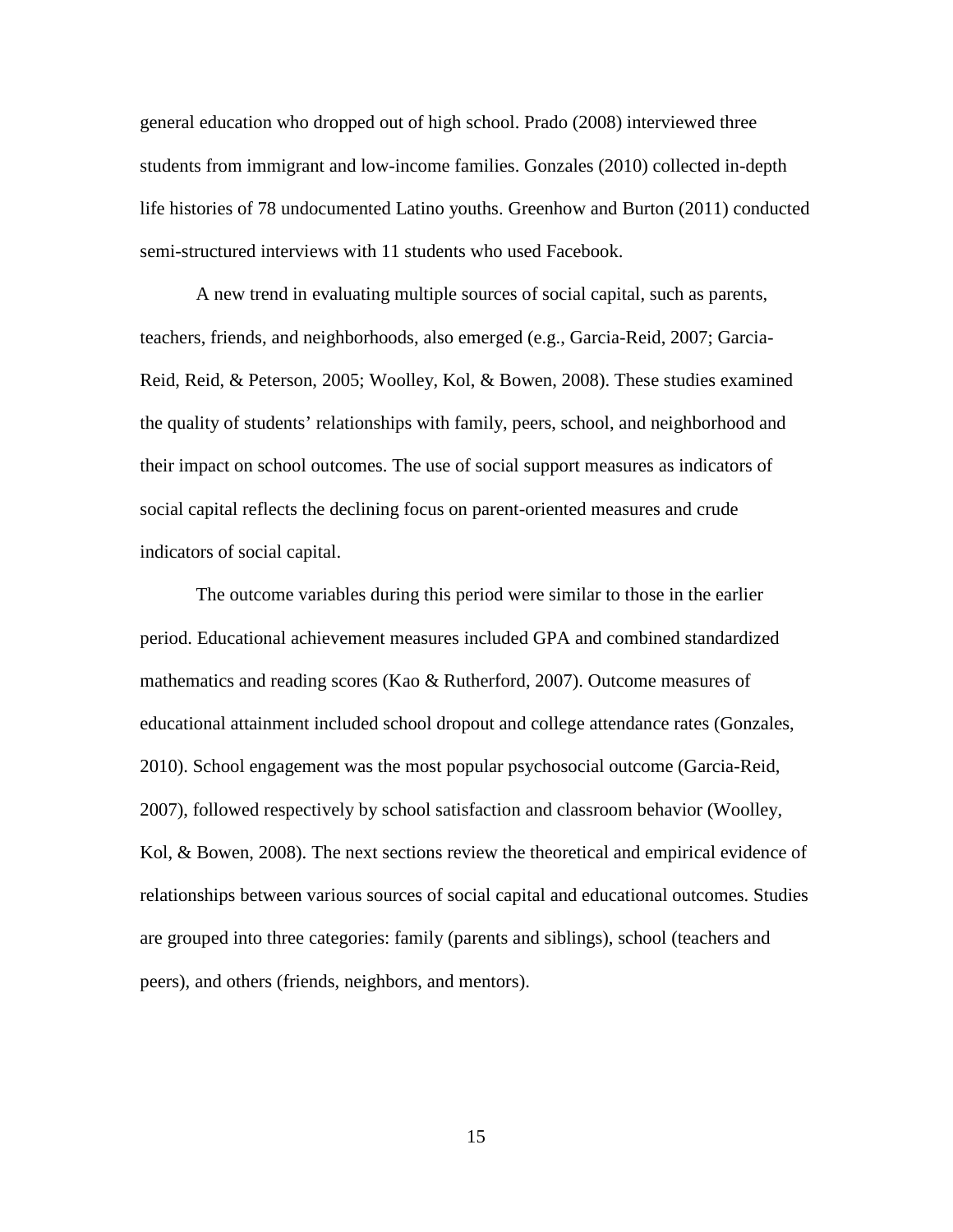#### **Family sources of social capital.**

*Parental support*. The quality of parent-child relationship is a widely cited protective factor, even in cases of significant adversities (Brookmeyer, Henrich, & Schwab-Stone, 2005). Developmental theorists have long established the link between the family environment and adolescents' perceptions of the social world, which in turn, yield important behavioral consequences (e.g., Cicchetti, Ackerman, & Izard, 1995).

Existing indicators of parental social capital can be categorized as follows: parentparent relation, parent-child relation, parent-peer relation, and parent-school relation. Many of the relationships between family social capital and students' school outcomes are significant in the positive direction. Kao and Rutherford (2007) assessed effects of intergenerational closure and parent school involvement on GPA and combined scores on standardized mathematics and reading for minority and immigrant students. Using items from NELS:88, the researchers assessed intergenerational closure with questions asking parents to name their children's five closest friends and if they knew those children's parents. Parent involvement was measured by four parent-report items about school involvement. Their findings revealed that effects of these two indicators were greatest when students were in grade 8 and less obvious by grade 12 (Kao & Rutherford, 2007). The authors also found a differential return from social capital by race (black and white) and immigrant status (first, second, or third generation). In another study, Martinez et al. (2004) found that when parents encouraged youth to succeed academically, homework frequency increased, which in turn affected students' academic performance.

*Sibling support*. Few studies have investigated protective aspects of sibling relationships as they have done for parent-child relationships (Gass, Jenkins, & Dunn,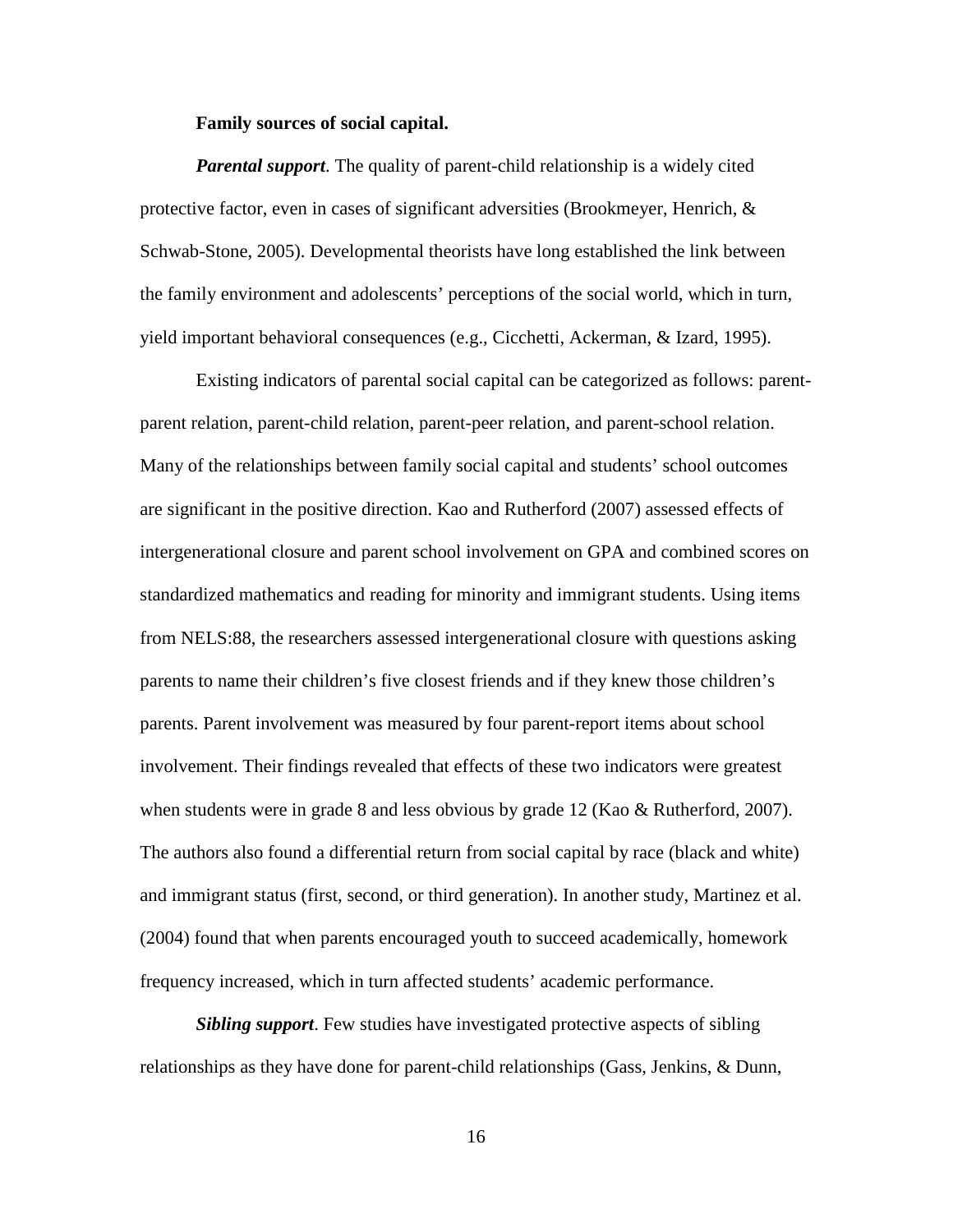2007). Drewry et al. (2010) interviewed five students who dropped out of high school and found that siblings of three of the five subjects had dropped out as well. Azmitia, Cooper, and Brown (2009) interviewed 31 Latino youth in elementary and junior high schools to investigate the correlation between support from parents, siblings, friends, and teachers and adolescents' grades in mathematics. The researchers measured emotional support by asking youth how often they had supportive conversations about personal and academic topics and received help with homework from family, friends, and teachers. They assessed educational guidance by asking youth if they have had conversations with someone about their future academic and career plans. Students reported that parents and siblings were most supportive, followed by friends, then teachers. The researchers found that only parental and sibling support and family income had significant relationships with mathematics performance.

#### **School sources of social capital.**

*Teacher support*. Research consistently finds teacher-student relationships to be one of the most important school factors influencing academic success (Croninger & Lee, 2001; Pil & Leana, 2009; Woolley & Bowen, 2007). In one of the first studies to consider teacher support as a form of social capital, Croninger and Lee (2001) used data from 11,000 students in grades 10 and 12 (NELS:88) to examine effects of teacher support in reducing the likelihood of dropping out. Croninger and Lee (2001) defined social capital as "the quality of social networks that comprise a student's interactions with teachers" (p. 554). The researchers used two measures of social capital: teacher-student relationship and teacher-student conversation outside of the classroom. Teacher-student relationship was comprised of six items asking students to rate how much their teachers supported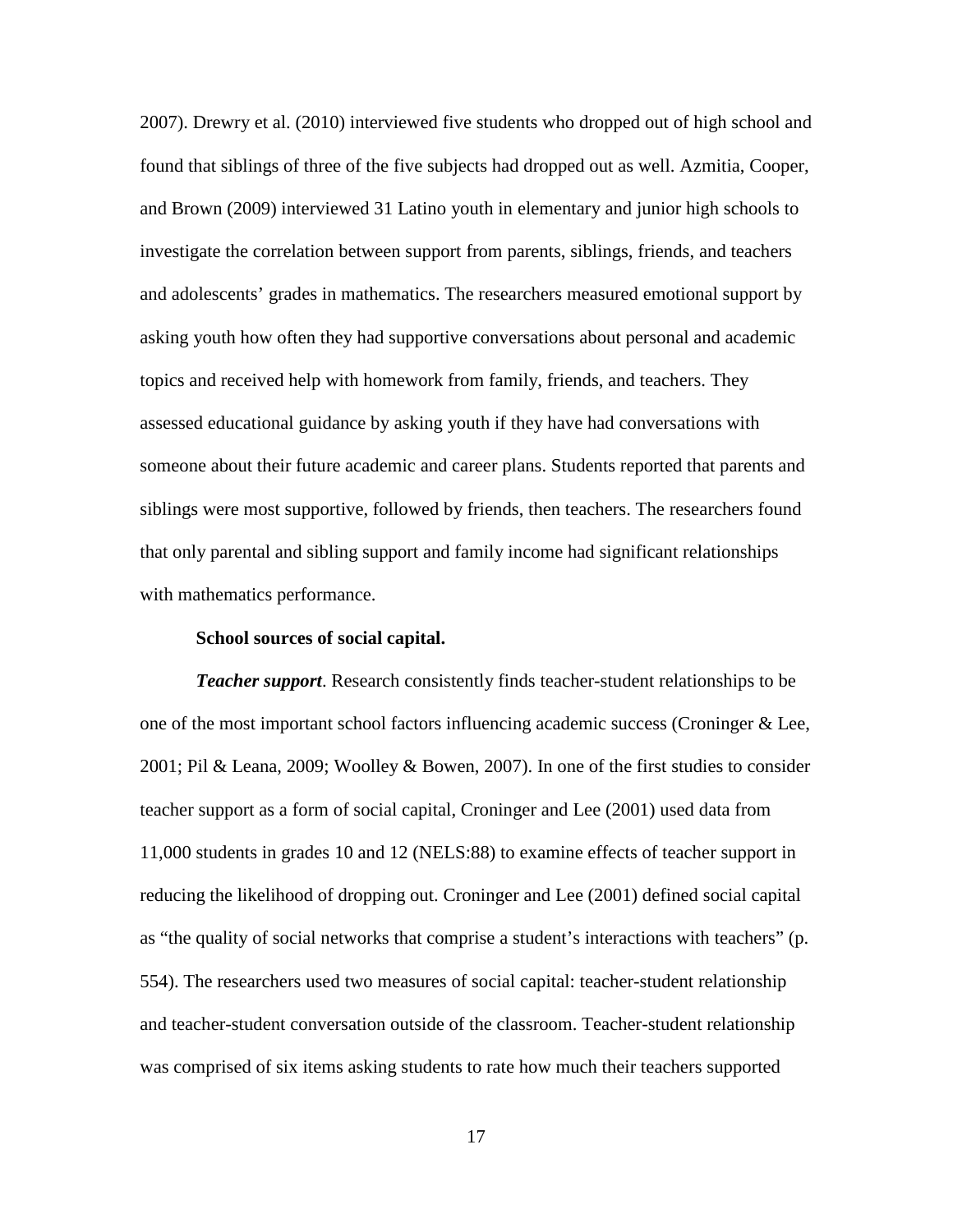their effort to succeed in school. Teacher-student talk outside of the classroom was assessed by one dichotomous item asking teachers whether each student talked to them about schoolwork, academic decisions, or personal matters outside of class. Using logistic regression and controlling for students' sex, standardized reading and mathematics scores and attendance in grade 8, and academic behavior in grades 8 and 10, Croninger and Lee (2001) found that teacher support reduced the probability of dropping out by 50%. They also found that youth who were academically at-risk (held back between grade 2 and 8, parents notified about school-related problems more than once in the same grading period, no expectation of education beyond high school, received more than one office referrals during the first semester of grade 8) benefited more from the teacher-student talk variable. Those not academically at-risk benefited more from teacher-student relationship.

In another study, Pil and Leana (2009) used HLM to investigate the effects of teachers' human and social capital on students' standardized test scores in mathematics from grades 3 to 5. After controlling for students' socioeconomic status (SES), special education status, attendance, grade level, and the prior year's test scores, Pil and Leana (2009) found that teachers' human capital (years of teaching, formal education, and selfreport ability to teach mathematics) and social capital (number and frequency of interactions with other teachers and their immediate supervisors) had significant positive effects on students' mathematics scores. Low SES and special education status were negatively related to student achievement. Azmitia et al. (2009) found that teachers were an underutilized source of support among Latino youth. However, the researchers also found that teacher support was negatively correlated with students' grades in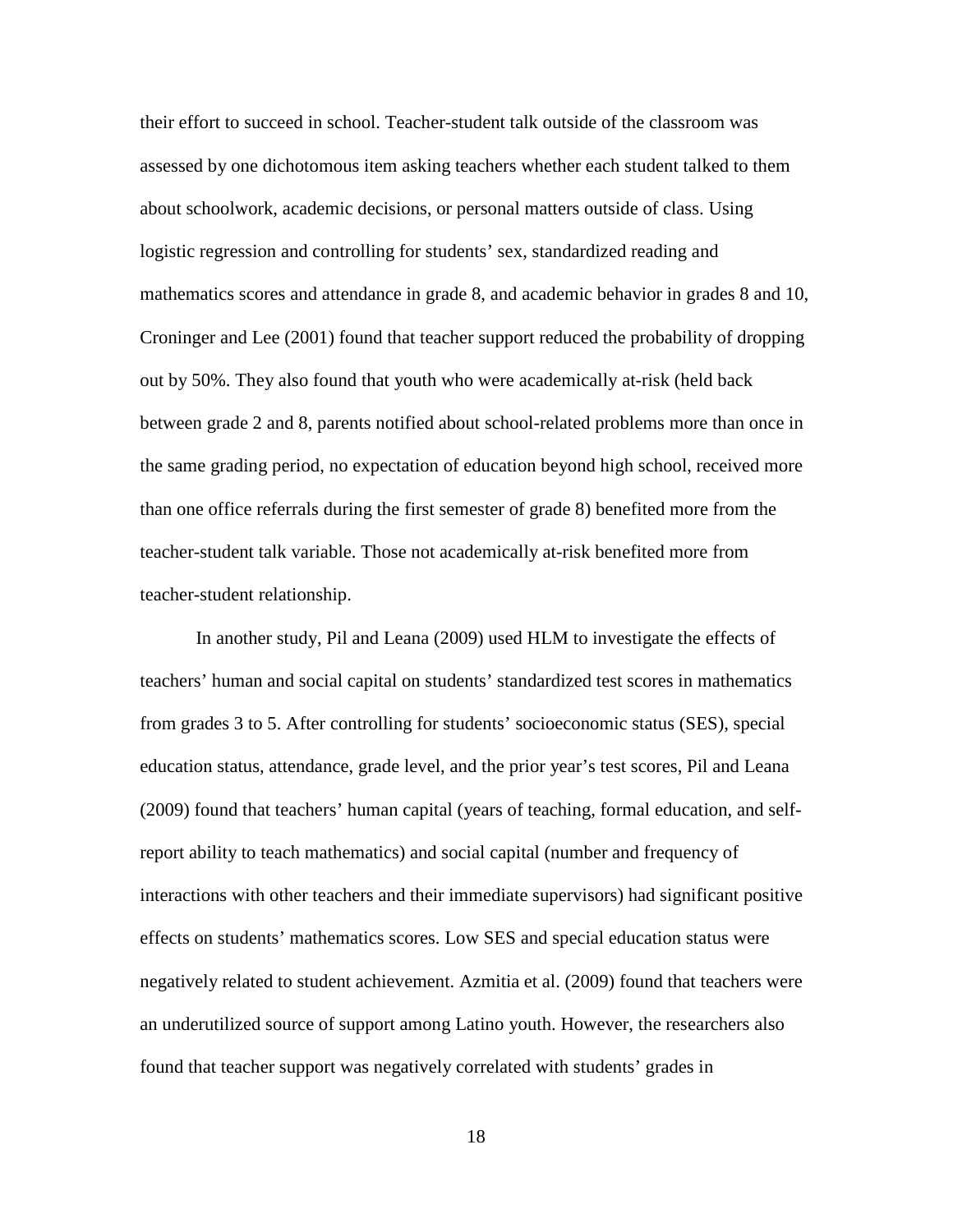mathematics. They hypothesized that this negative correlation was due to the possibility that teachers provided more support to struggling students than those who already performed well in mathematics (Azmitia et al., 2009).

*Peer support*. Peer groups represent an important aspect of social capital in educational context (Goza & Ryabov, 2009; Tierney & Venegas, 2006; Wells et al., 2011). Many studies have addressed the relationship between peers and a range of negative and positive behaviors related to school achievement. For example, Fuligni, Eccles, Barber, and Clements (2001) assessed the long-term consequences of early adolescents' orientation towards peers on their adjustment during high school with 1,253 students in grades 7, 10, and 12. They found that regardless of race/ethnicity, involvement with deviant peer groups was associated with greater problem behaviors and lower academic achievement. Eisele, Zand, and Thomson (2009) found that students' perception of peer acceptance was associated with prosocial behaviors, which were related to school bonding, which in turn, was related to academic performance (selfreport grades) among 174 middle class African-American youth. Goza and Ryabov (2009) used multilevel models to analyze a nationally representative longitudinal sample  $(N = 13,738,$  female  $= 51\%$ ) and found that peer networks had a significant relationship with academic achievement (GPA) and academic attainment (odds of high school graduation). In a qualitative study of homeless families, Miller (2011) found that homeless students' behavioral problems were a byproduct of lacking friends who provided peer-enforced sanctions or models for appropriate behaviors. Miller (2011) argued that homeless students with no friendships or peer relationships displayed signs of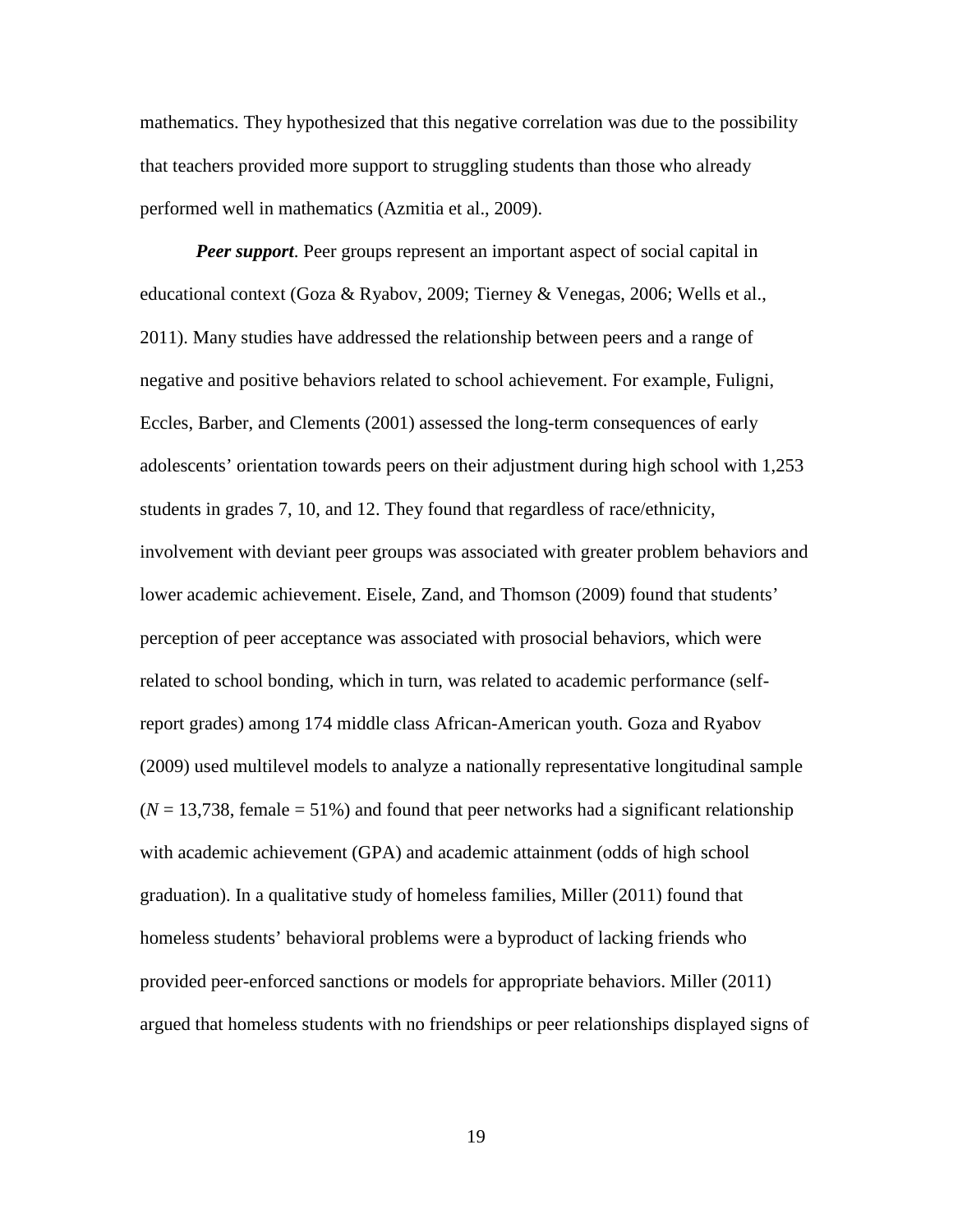distrust and insecurity towards individuals in their social ecology, which in turn, reduces their social capital networks.

Tierney and Venegas (2006) proposed that peers have the potential to form a "fictive kin" network – "a tightly bonded group of individuals who have come together for a specific purpose" (p. 1691). Members of this fictive kin network are not necessarily friends or even a loose affiliation of students who are planning a school dance. Instead, they are a group that works together in a sustained effort towards a goal that would not have been possible to attain without their collective strength. Tierney and Venegas (2006) analyzed results from ten focus groups, observations, and interviews in six low-income urban high schools with 75 peer counselors who were college-bound seniors trained to provide other students information about college application, scholarship, and financial aid. They found that these 75 students benefited from the socio-emotional and informational support from the fellowship with other peer counselors, access to a physical space, and mentoring from an adult college counselor. The researchers argued that effects of these 75 peer counselors on the general student population were negligible compared to benefits that these peer counselors gain in return. By serving in this role, these peer counselors developed the social capital necessary to navigate the college admission and financial aid processes, and this effect was substantial (Tierney  $\&$ Venegas, 2006).

*School bonding*. School bonding is a multidimensional construct that encompasses school connectedness, engagement, and attachment (Cernkovich  $\&$ Giordano, 1992; Hirschi, 1969; Maddox & Prinz, 2003). In the resiliency literature, school bonding is considered a developmental asset with strong associations with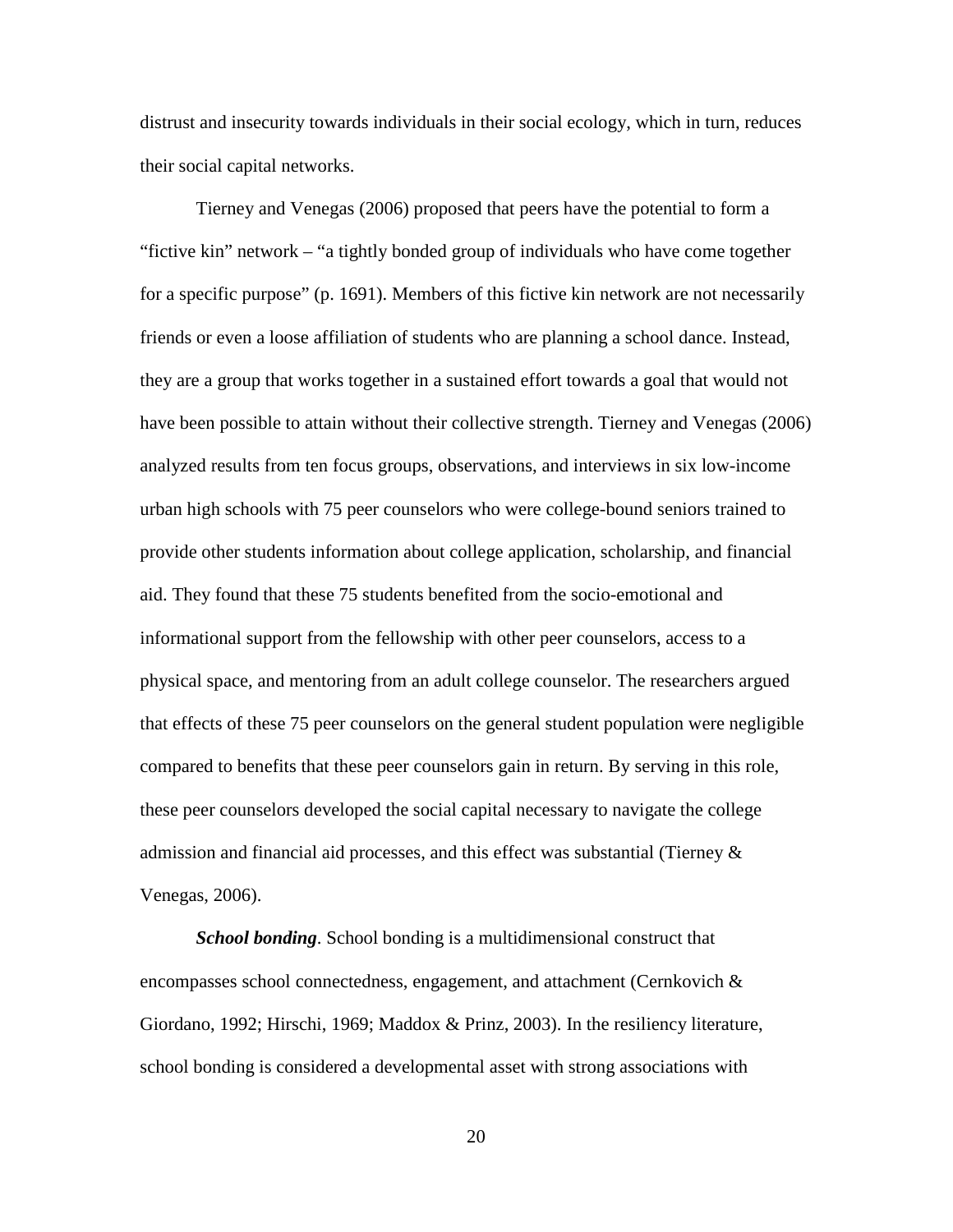adolescent health, social adjustment, and educational outcomes (Bryan et al. 2012). Catalano, Haggerty, Oesterle, Fleming, and Hawkins (2004) found that school bonding correlated with reduced problem behaviors and increased connectedness to positive adults, which in turn, predicted positive school-related outcomes Factors that influence a student's bond to a school include attachment to school, attachment to teachers and school personnel, and school involvement (Bryan et al., 2012; Cernkovich & Giordano, 1992; Hirschi, 1969; Maddox & Prinz, 2003; Murray & Greenberg, 2000, 2001).

Eccles and Roeser (2005) found that the transition to higher grade levels was marked by lower levels of bonding to school, which in turn, affected students' academic achievement. Boxer, Goldstein, DeLorenzo, Savoy, and Mercado (2011) surveyed 761 middle school students in one diverse public school in a mixed urban/suburban district in the northeastern US and found school bonding positively related to academic aspirations and expectations and negatively related to behavioral and emotional difficulties. Woolley and Bowen (2007) found that sex moderated effects of school bonding, where girls in middle and high school reported greater degrees of school bonding than boys.

#### **Other sources of social capital.**

*Friend support*. Unlike peer relationships, friendships are marked by closer personal attachment and greater degrees of trust and communication. Friendship takes on greater importance during adolescence, aligning with parental influence on both positive and negative outcomes (Goldstein, Davis-Keen, & Eccles, 2005). Friends become special confidantes as youth try to make sense of their changing biological, cognitive, and social ecology (Bukowski, Hoza, & Boiwin, 1994). Azmitia et al. (2009) found that friends served a specialized role relative to parents and siblings, as youth reported that friends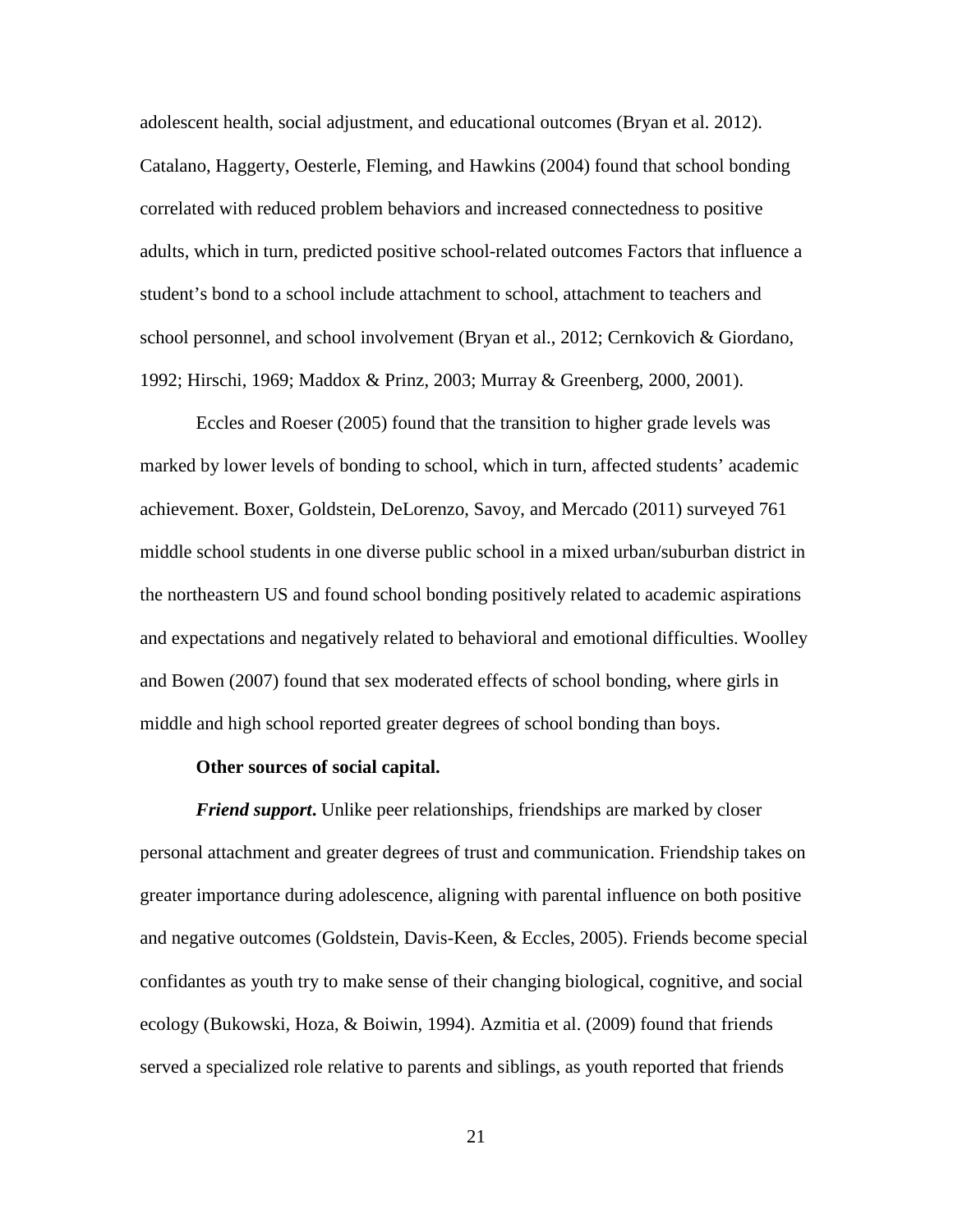were key sources of emotional support and educational guidance. I found no study that examined the differential effect between friends (as close confidantes) and peers (as acquaintances) in the social capital literature. For a year, Barry and Wentzel (2006) followed 208 students in grades 9 and 10 who had at least one reciprocated friendship and found that friends' behaviors were related to students' prosocial goal pursuit, which in turn, influenced students' prosocial behaviors.

*Neighborhood support*. Educational researchers have examined the influence of students' neighborhoods as a corollary by virtue of using measures that included a few items on neighborhood support. For example, Garcia-Reid, Reid, and Peterson (2005) tested a path model linking school engagement with social support from parents, teachers, friends, and neighbors and neighborhood safety and school safety. The researchers surveyed 226 Latino youth from an urban middle school in a northeastern state. They found that neighborhood safety and neighborhood youth behaviors influenced students' school engagement indirectly through their influences on social support variables.

Although neighborhood support has received little attention in education research, a substantial body of research in the field of political science has examined the impact of community social capital using indicators of civic engagement and political participation (Putnam, 1995, 2000). In order to provide a comprehensive review of the literature on community social capital, a brief review of the work in political science is warranted. Putnam (1995, 2000) found that civic engagement fostered norms of reciprocity (the social expectation that people will respond to each other in kind), which in turn, provided the necessary preconditions to establish social bonds and trust. Research in political science shows that community social capital is essential to individual outcomes,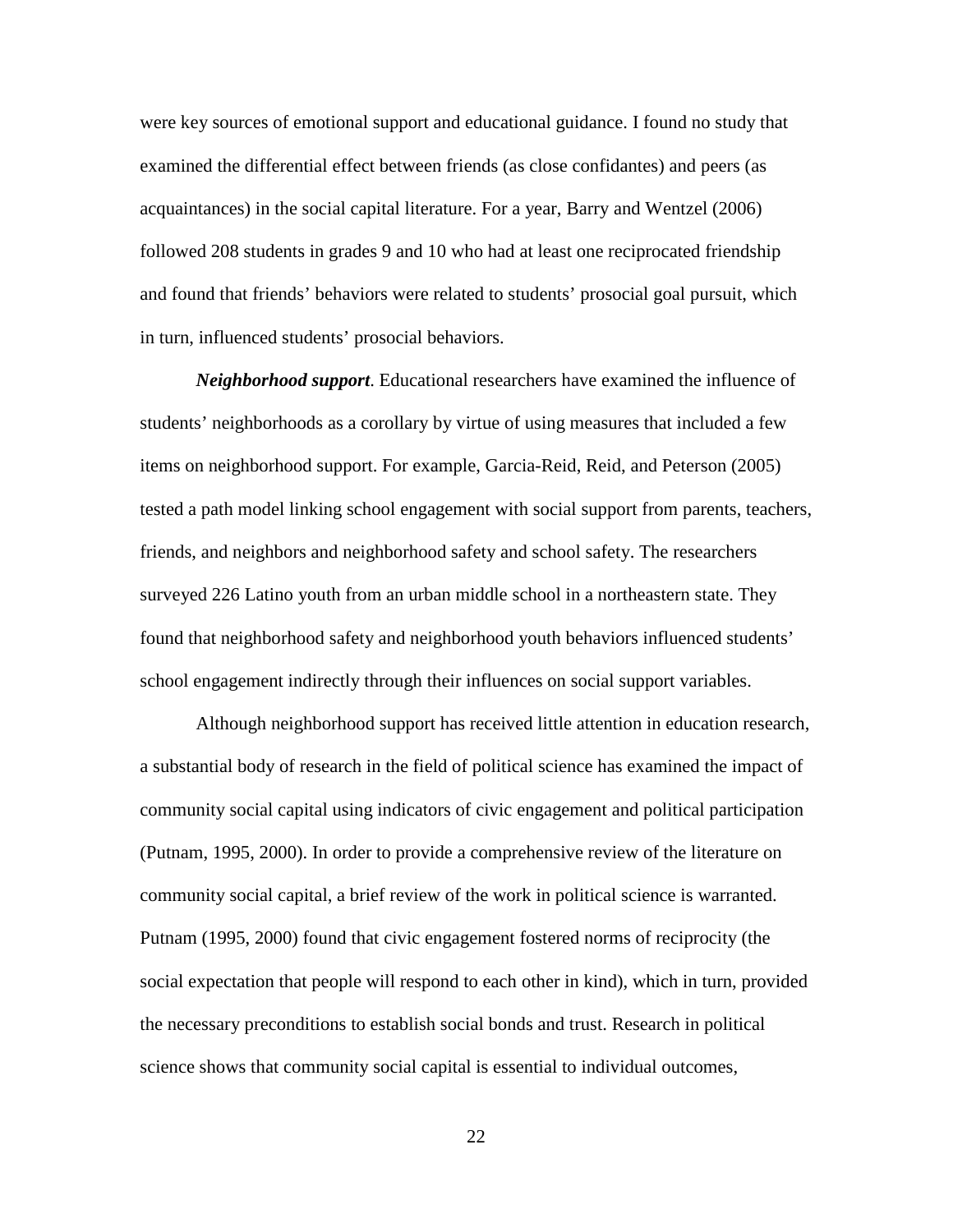community welfare, and democratic vigor (Putnam, 1995, 2000; Schwadel & Stout, 2012). However, community social capital in the US has been declining since 1972 (Schwadel & Stout, 2012).

*Mentor support*. A mentor is an adult outside of immediate family or school settings "willing to help ease the transition to adulthood by providing support and challenging students [*sic*] to make good decisions" (Drewry et al., 2010, p. 513). The influence of adults outside of the family on school outcomes is rarely examined in the social capital literature, even though the number of one-parent families has increased in recent decades (Currie et al., 2004). In a qualitative study, Drewry et al. (2010) found that only one of their five subjects who dropped out of school reported having someone outside of their family or school who encouraged them to stay in school. The sole participant who reported having mentors identified his youth pastor and his uncle, both of whom tried to persuade him to stay in school. Three subjects mentioned immediate family members as their mentors; one subject mentioned that she looked up to her parents but they were "never there" (p. 514).

### **Social Capital in the Special Education Literature**

In a systematic review of correlational studies in the secondary special education and transition literature, Test et al. (2009) found 16 evidence-based, in-school predictors of positive post-school outcomes in education, employment, and independent living for students with disabilities. Five of those predictors are related to social capital: parental involvement, student support, social skills, community experiences, and selfdetermination.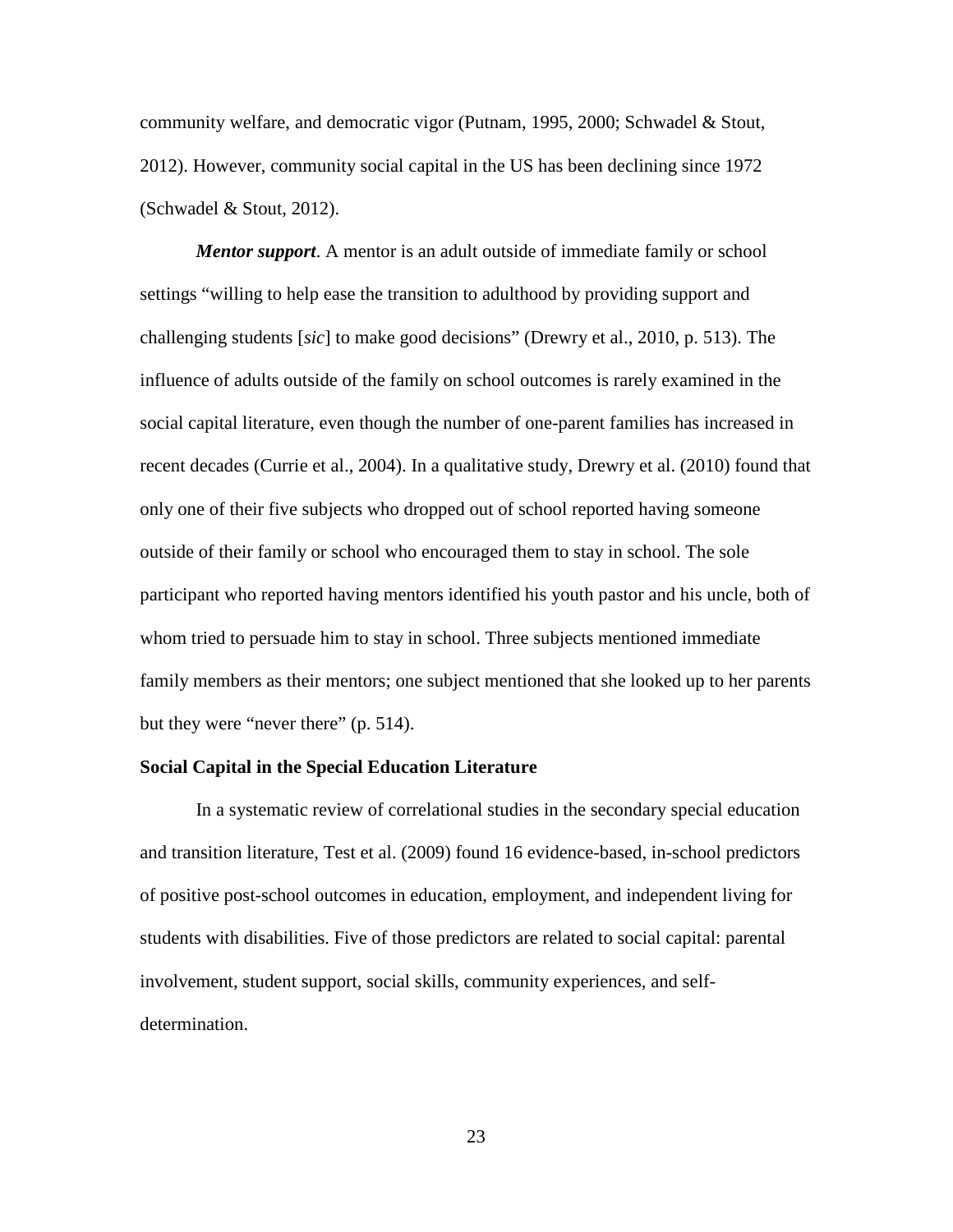**Parental involvement.** Test and Cease-Cook (2012) define parental involvement as participation in the IEP and educational processes when students are between the ages of 14 and 21. Test et al. (2009) found one a priori study in the special education literature (Fourqurean et al., 1991) that examined parental involvement as a predictor of postschool outcomes for adolescents with disabilities. Fourqurean et al. (1991) collected survey data from 175 students with learning disabilities after they exited high schools and found that students whose parent(s) participated in IEP meetings during grades 11 and 12 were more likely to be employed after high school ( $R^2 = .03$ ).

**Student support**. Student support includes support from friends, family, teachers, and other adults during high school (Test & Cease-Cook, 2012). Test et al. (2009) found four studies that reported potential evidence of the impact of student support on positive post-school outcomes (Doren & Benz, 1998; Halpern, Yovanoff, Doren, & Benz, 1995; Heal, Khoju, Rusch, & Harnisch, 1999; Roessler, Brolin, & Johnson, 1990). First, Doren and Benz (1998) interviewed 212 students with disabilities 17 years and older and their parents in Oregon and Nevada. They collected data on family income, parental responsibilities, parent-child agreement on post-school goals, skills related to personal responsibilities, friends, and peers. Family income was significantly related to postschool employment for young women but not for young men with disabilities. Students who used family members and friends to find jobs were 2.33 times (for males) and 3.77 times (for females) more likely to be competitively employed than those who did not. Second, Halpern et al. (1995) assessed the impact of five predictors on post-school education: (a) scores on a functional achievement inventory, (b) participation in transition planning, (c) parental perception of students' independence, (d) parental satisfaction with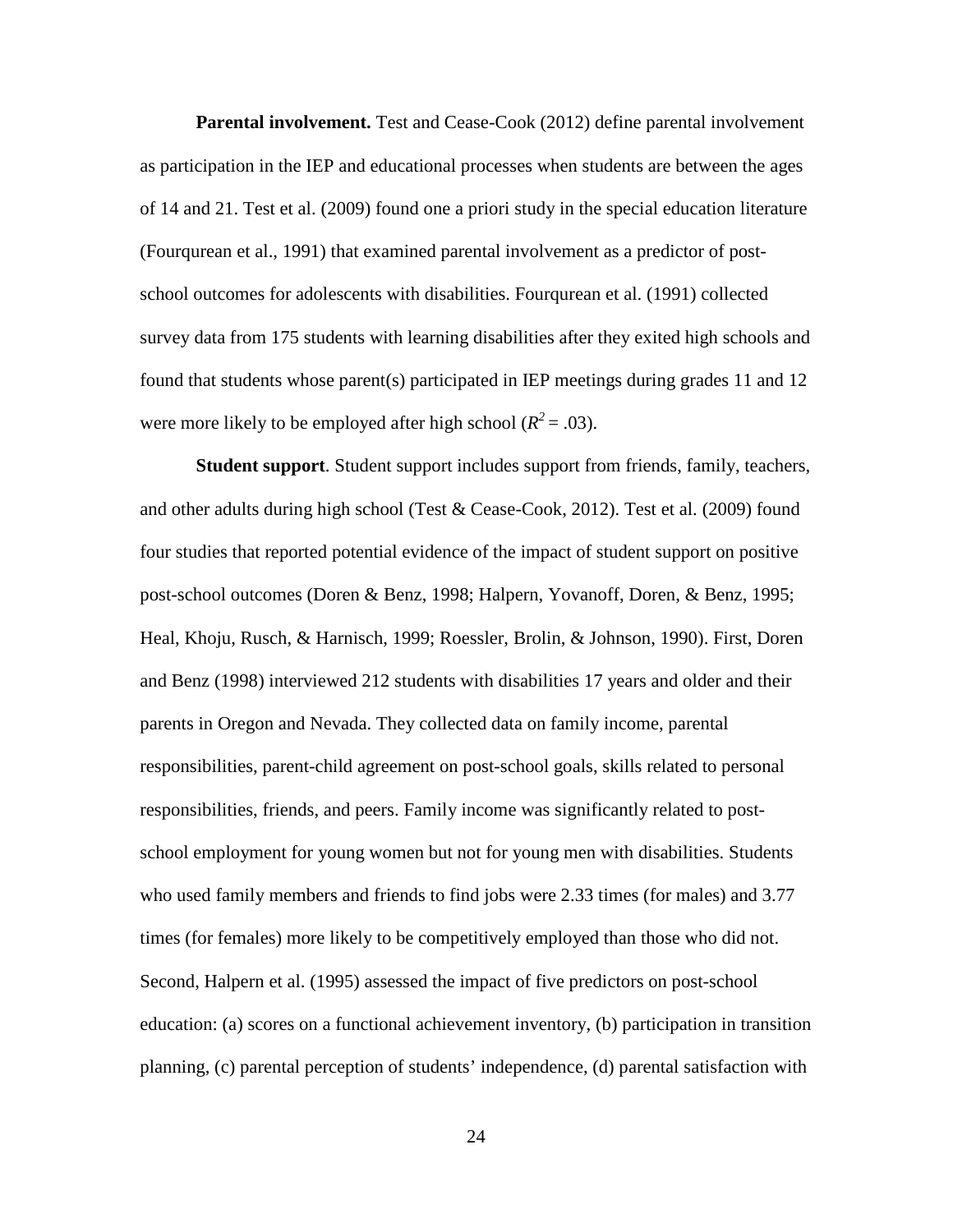the quality of school instruction, and (e) students' satisfaction with instruction in reading, writing, math, behavior, and problem solving. Test et al. (2009) considered the last indicator – student satisfaction with instruction – to be a measure of student support in school. In the third study, Heal et al. (1999) examined three dimensions of quality of life – social relationships, employment, and independence – from a sample of 505 students with disabilities. Social relationships were a composite of five parent-reported items from the National Longitudinal Transition Study 1987/1990: (a) How well does youth get along with others? (b) How many days per week does youth see friends or family now? (c) How many days per week does youth see friends or family usually? (d) Has youth attended social groups in the past 12 months? and (e) Is youth socially isolated? Students who spent more time per week with family or friends were more likely to experience higher quality of life (*r* = .28). Finally, Roessler et al. (1990) surveyed 38 special education graduates and their teachers about work history, career roles, employer skills, involvement in social agencies, and life satisfaction. Students with high occupational guidance and preparation from teachers were more likely to have a higher quality of life and to be employed after high school ( $r = .37$  for student rating;  $r = .56$  for teacher rating).

**Social skills**. Social skills allow students with disabilities to interact successfully with others (Test & Cease-Cook, 2012). Test et al.  $(2009)$  found three studies that demonstrated potential evidence of the influence of high social skills on quality of life and post-school employment (Benz, Yovanoff, & Doren, 1997; Halpern et al., 1995; Roessler et al., 1990).). Halpern et al. (1995) and Roessler et al. (1990) were discussed in the previous section. Benz et al. (1997) examined the link between employment-related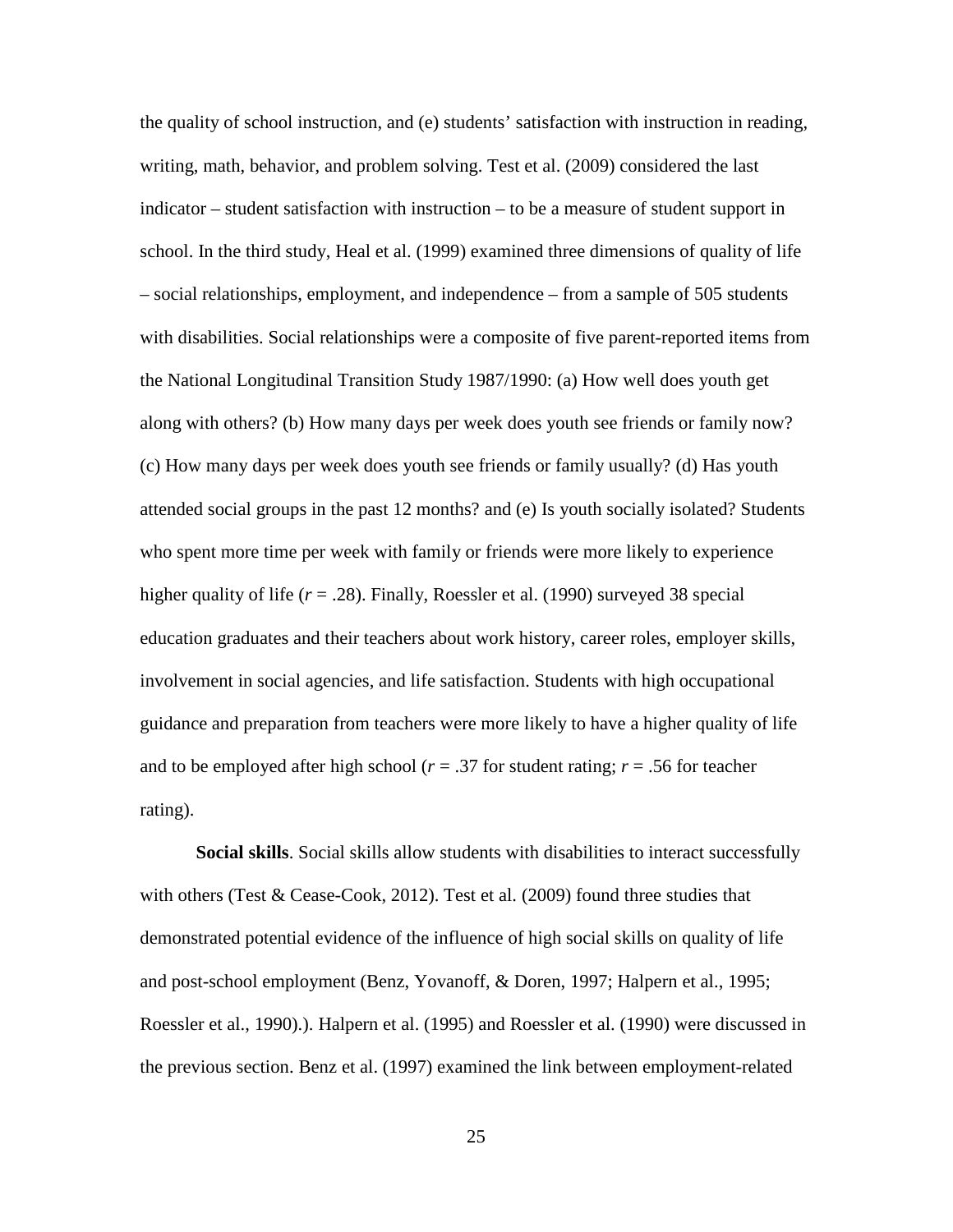social skills and post-school outcomes for students with and without disabilities, using data from a follow-along study conducted in Oregon and Nevada. They found that students who exited school with high social skills were more likely to be competitively employed  $(r = .43)$ . They also found that parent-child agreement about post-school employment, students' personal responsibilities, and social relationships were not significantly correlated with post-school employment.

**Community experiences**. Community experiences, which resemble the concept of community social capital, are operationalized as community-based training in nonschool environments that teach students skills related to transportation, mobility, recreational, leisure, and employment (Test & Cease-Cook, 2012). Test et al. (2009) found one exploratory study (White & Weiner, 2004) that provided evidence of the association between community experiences and post-school employment (*r* = .39).

**Self-determination**. Self-determination encompasses an array of skills, including problem-solving, decision-making, goal-attainment, self-regulation, self-awareness, and self-efficacy (Test & Cease-Cook, 2012). Many studies have shown that selfdetermination was related to successful post-school outcomes in education and employment (e.g., Halpern et al., 1995; Wehmeyer & Schwartz, 1997). Selfdetermination aligns with the construct of MOS in this study.

Collectively, the research relating to social capital in the special education literature is not framed or operationalized in a consistent manner. The variables previously discussed represented different constructs, from quality of life to transition. There is no overarching conceptual framework of social capital that guided the collection of those variables.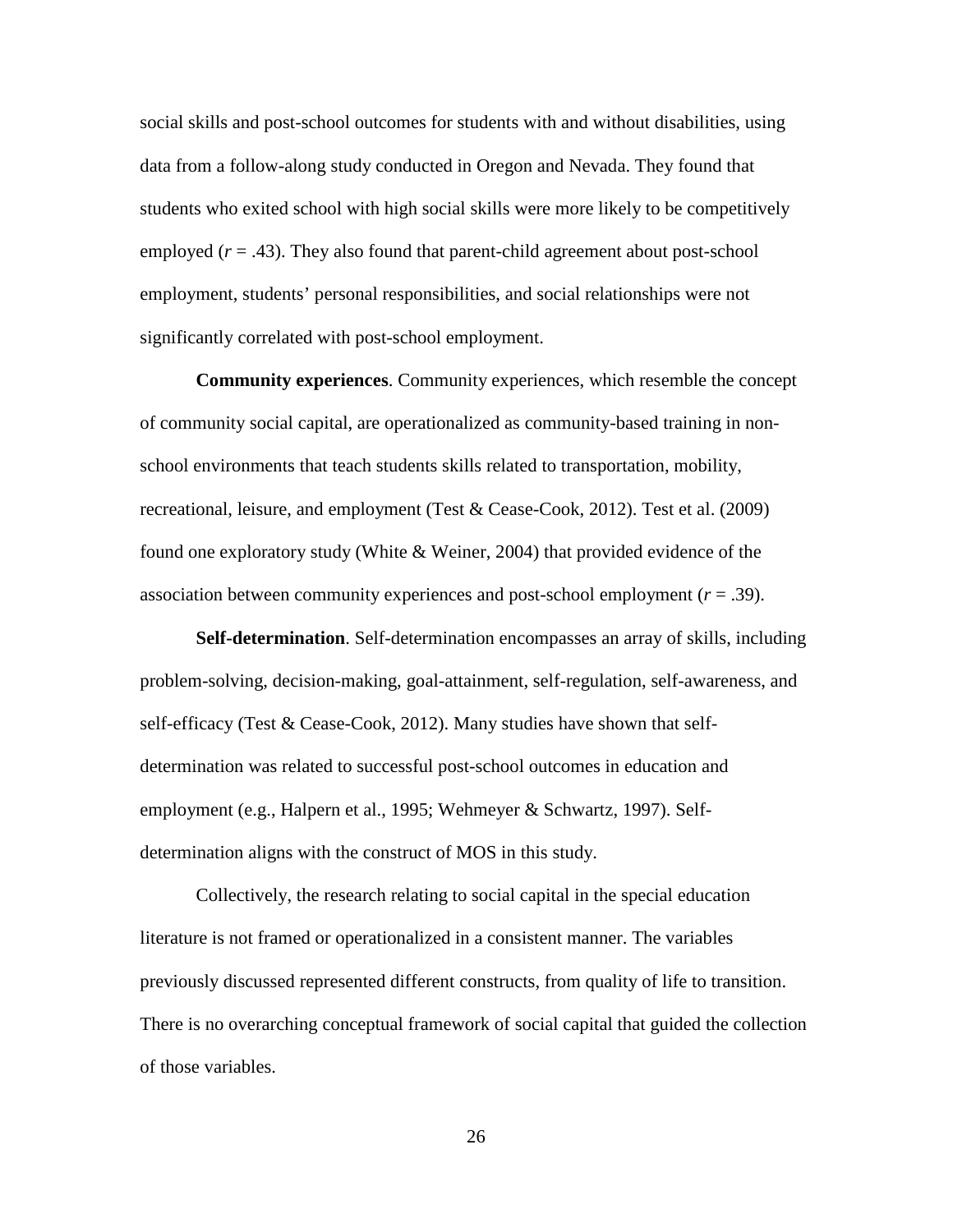### **Gaps and Limitations**

The literature on social capital in educational research from 2001 to 2012 addresses some but not all of the limitations that Dika and Singh (2002) had identified in their review. Despite the significant increase in the number of studies examining multiple sources of social capital, many researchers continued to focus on parental indicators. Coleman's conceptualization of social capital remained widely used despite having significant limitations. Researchers continued to use large-scale longitudinal data collected from surveys not originally designed to measure social capital and loosely combined indicators to approximate social capital. Many researchers began to evaluate the quality of student relationships with individuals in their social ecology as a proxy of social capital, which was an improvement on the use of crude quantitative indicators such as the number of parents per household and the number of times a family had moved.

### **Adolescents' Role in Acquiring Social Capital**

Tierney and Venegas (2006) argued that the "Colemanesque" fixture on parental social capital is highly deterministic: a child born in poverty would be expected to remain there for life. If social capital plays a crucial role in advancing equitable educational outcomes, they believed that researchers should examine the role of student agency in shaping his or her own outcomes. Thus, the most notable change in the literature between 2001 and 2012 was the focus on adolescents as the primary architects of their social support network. For example, Stanton-Salazar (2001) found that some working-class ethnic minority youth were able to overcome institutional limitations by developing relationships with individuals who provided them with important resources.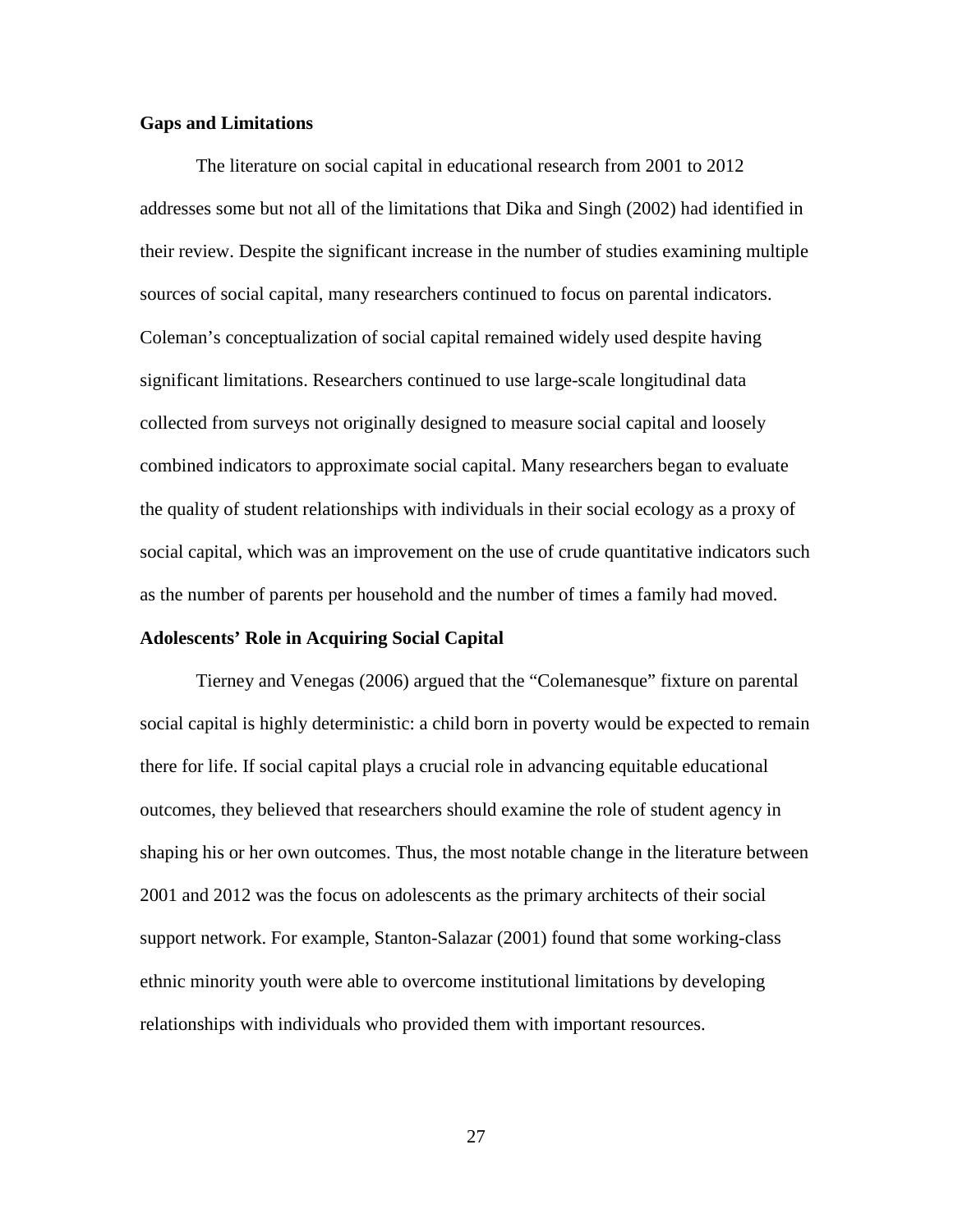Despite the growing recognition of adolescents' ability to shape their social support network, few studies have explicitly examined this variable. For example, Gonzales (2010) raised the question of whether success in school is "a matter of agency or structure" (p. 472) – that is, whether students actively build successful relationships or if positive relationship building is facilitated through social structures at school – but he failed to assess students' role as active facilitators of social capital. Sandefur et al. (2006) intended to collect indicators of social capital that were within the control of parents and adolescents, but ended up gathering traditional indicators such as parental education, family income, Catholic school attendance, and parent-school contact. To date, no study has distinguished the differential effect of the structural component and the agential component of a student's social capital on school outcomes.

### **Research Questions and Hypotheses**

In this study, I distinguished between social capital and the process of social capital formation. I used two key features of Bourdieu's framework to develop my research hypotheses: (a) students are the primary agents in shaping their social capital and (b) the impact of students' social relationships on school outcomes depends on their ability to mobilize support. I focused on sources of social capital that were within students' ability to mobilize. Specifically, I measured students' propensity to seek help, self-efficacy for enlisting support, and help-seeking behaviors as indicators of their ability to mobilize support (the process of capital formation). I also measured the quality of students' relationships with parents, siblings, teachers, friends, peers, role models, schools, and neighborhoods as indicators of actual social capital. School-related outcomes were composed of four indicators: (a) academic achievement (based on official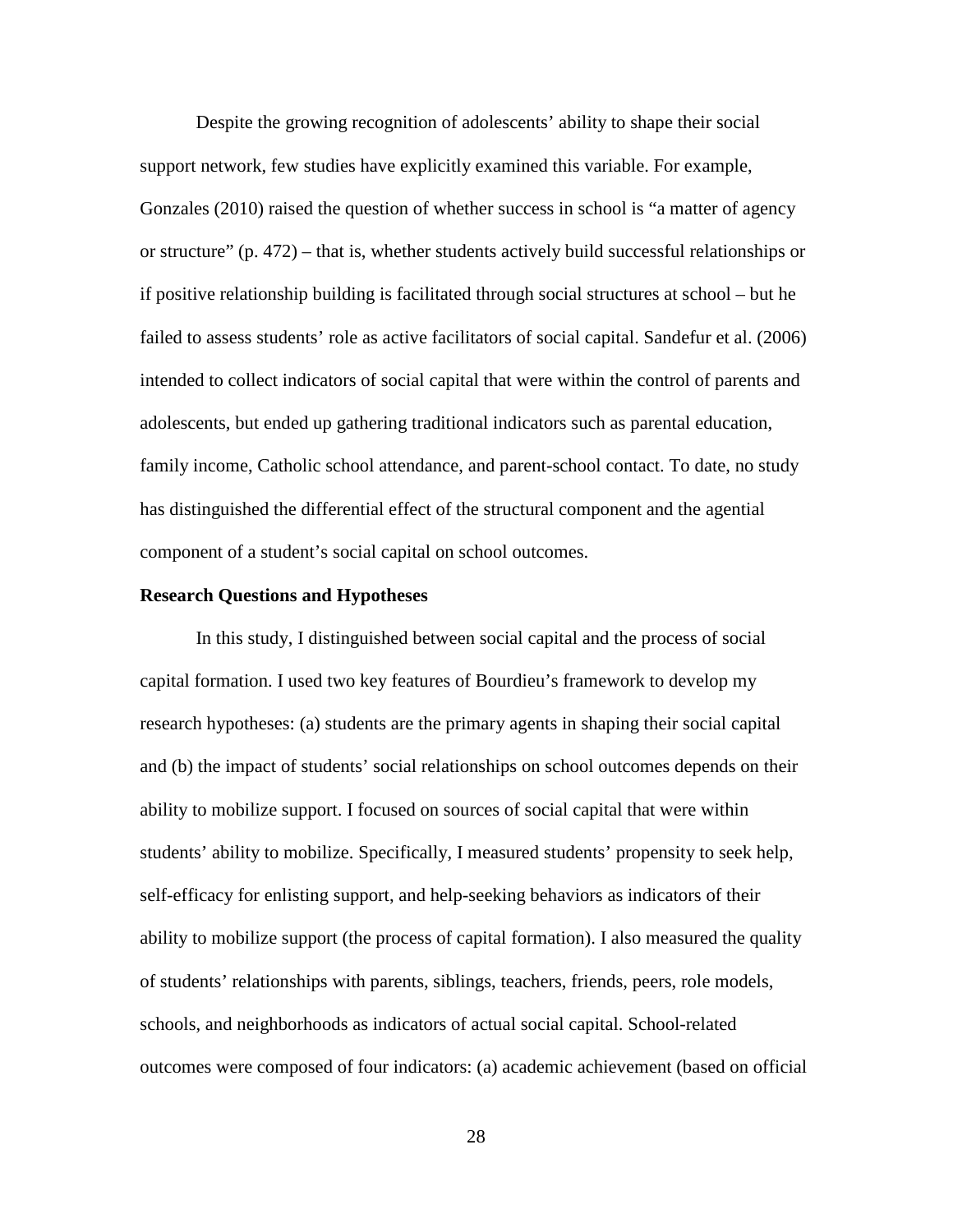records of students' most recent GPA), (b) problem behaviors (as rated by teachers), (c) emotional well-being (student self-report), and (d) career outcome expectations (student self-report).

The primary research question was: Do students with disabilities actively mobilize support to meet their needs, or is their success facilitated by existing structures at home, in school, and in communities? Secondary research questions were: (a) Does MOS have a direct effect on school outcomes? (b) Does SOS have a direct effect on school outcomes? (c) Does SOS mediate the effect of MOS on school outcomes?

Baron and Kenny's (1986) criteria for determining significant mediations were used: (a) the direct effect of the IV on the presumed mediator is significant (path  $a$ ), (b) the direct effect of the presumed mediator on the DV is significant (path *b*), and (c) when paths *a* and *b* are controlled, the previously significant relation between the IV and the DV (path *c*) is reduced (*c'*). As Figure 1 illustrates, MOS influences SOS, which in turn, mediates effects of MOS on outcomes. Notice that there are three hypotheses: (a) MOS has a significant direct effect on outcomes, (b) SOS has a significant direct effect on outcomes, and (c) SOS mediates the effect of MOS on outcomes.



*Figure 1*. The mediation path.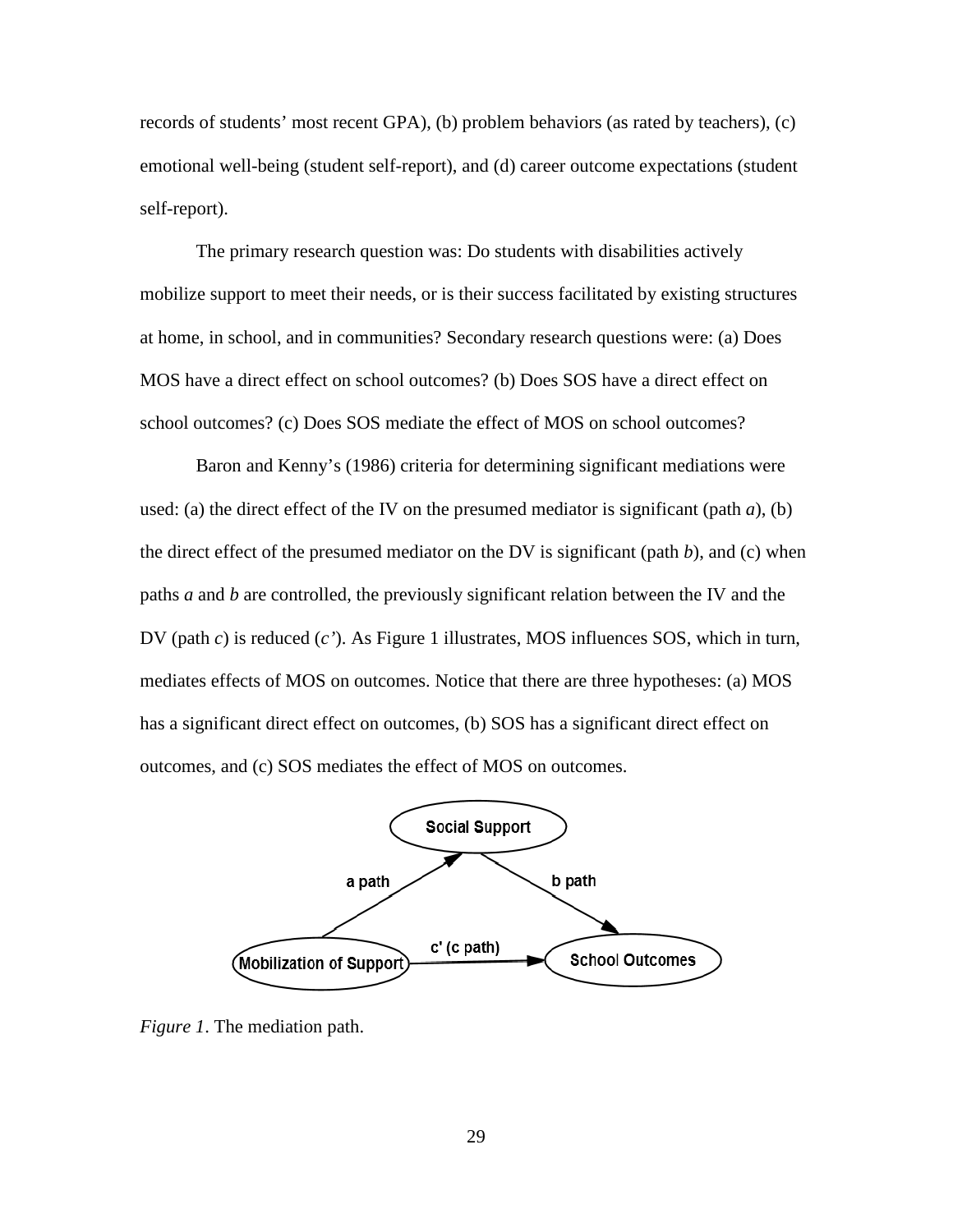The final hypothesis requires further justification. Theories, not data, determine the direction of the mediating variable (Kenny, 2007). One could present a compelling theory for why MOS should be the mediating variable instead of SOS. As such, the directionality of the proposed model warrants theoretical justification.

In the field of developmental psychology, Sameroff (2010) proposes a unified theory of human development that integrates the ecological system theory (Bronfenbrenner, 1977), the stage-environment fit theory (Eccles et al., 1993), and the transactional regulation theory (Sameroff & Fiese, 2000). The ecological system theory proposes that human development, from childhood to adulthood, is influenced by a variety of social settings and institutions, both directly and indirectly. The stageenvironment fit theory suggests that human development is shaped by the extent to which the developmental stage of a child and characteristics of his or her social environment are mutually supportive. The transactional regulation model proposes that human development is a product of the continuous dynamic interactions between the child and the experiences provided by his or her social settings (Sameroff, 2010, p. 16). Sameroff (2010) examined the empirical evidence of these theories with subjects from infancy to adulthood and proposed the unified theory of development (depicted in Figure 2), which accounts for the dynamic transactions between a child and his or her social environment across the lifespan.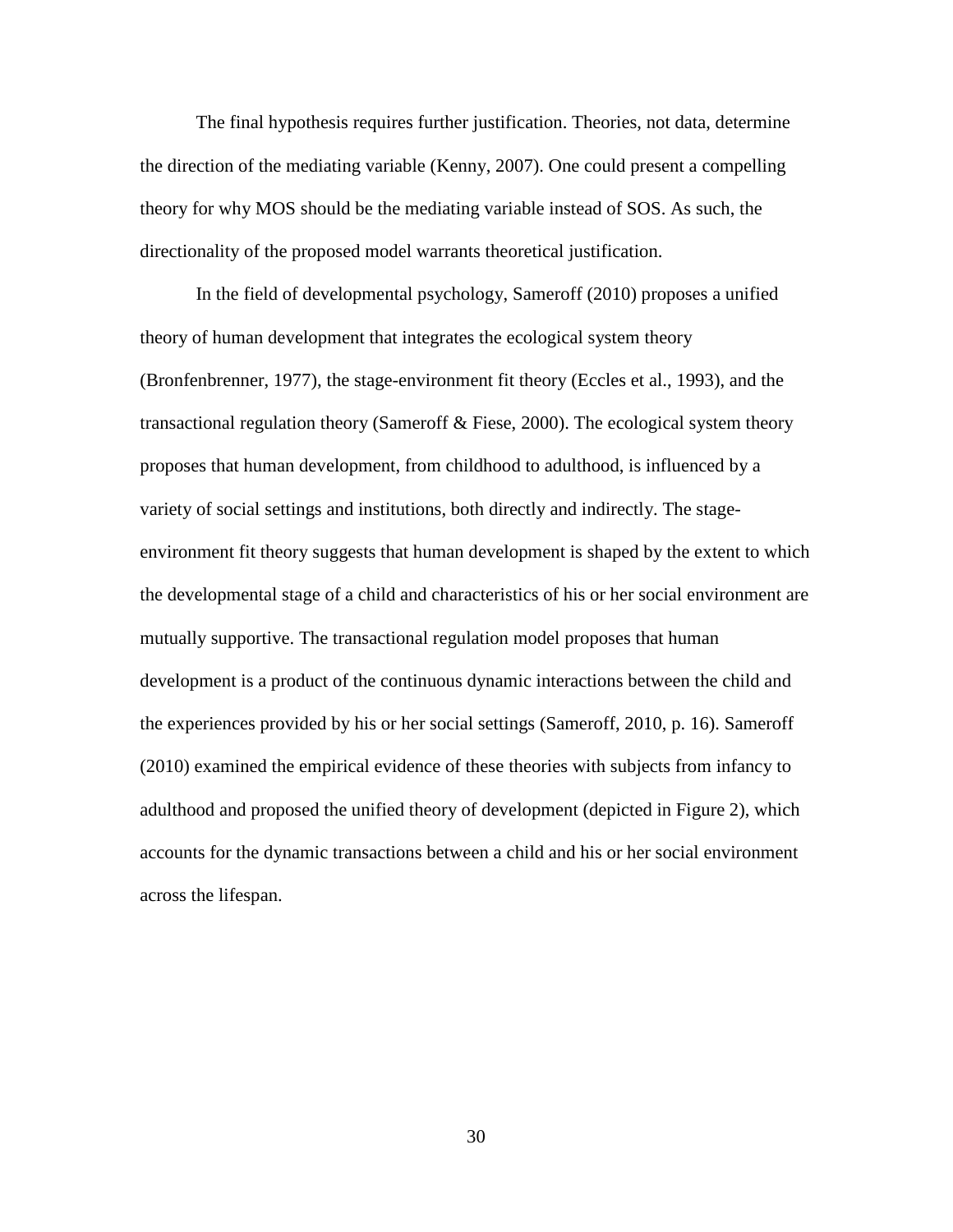

*Figure 2.* Arnold Sameroff's unified theory of development (2010).

The appeal of this theory is its capture of the life stage of adolescence within the entire trajectory of human development. As development proceeds, our biology and psychology change, and our environment also changes both independent from and as a consequence of our experience and development. The most relevant depiction of this theory for the current purpose is captured during the life stage of adolescence, where the self has a greater influence on the social context, while both self and context continue to transform each other in a continuous process. The directionality of my model, which starts with students' ability to mobilize support (self) and points toward the quality of their social support network (other), reflects this dynamic system.

### **Exploratory Group Comparisons**

 The literature reviewed suggests that there are differences between boys and girls (e.g., Doren & Benz, 1998; Morgan et al., 2004), white and non-white students (e.g., Martinez et al., 2004; Stanton-Salazar, 2001), and early and late adolescents (e.g., Eccles & Roeser, 2005; Kao & Rutherford, 2007; NCES, 2011) on indicators of MOS and SOS. Consequently, if a significant meditational path is established, a secondary goal of this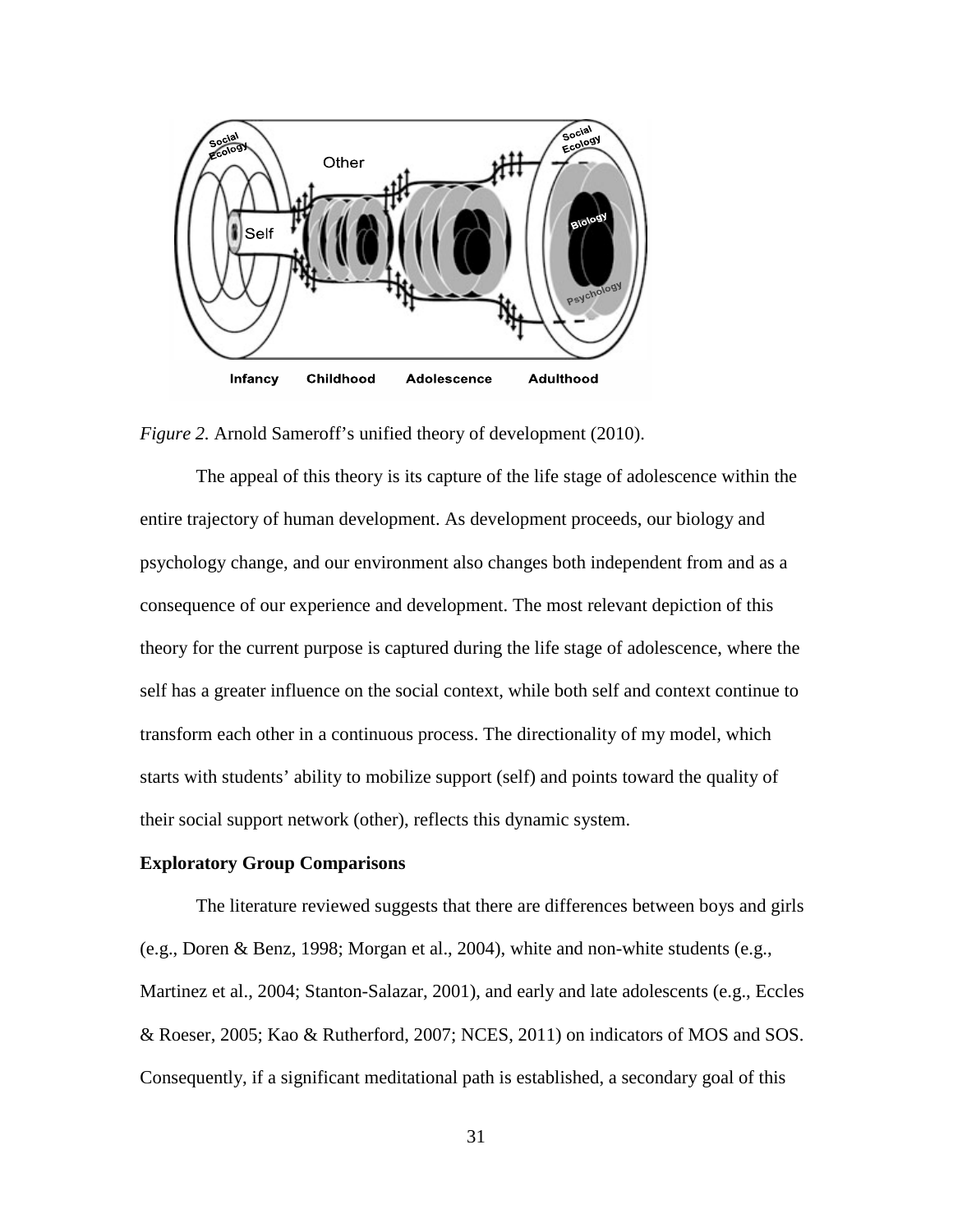study is to determine whether the model is invariant across sex (boys and girls), race/ethnicity (white and non-white), grade level (9-10 and 11-12), and disability (learning disabilities (LD) and all others). I added disability to account for the unique needs of this study's targeted population. I will use a multi-group SEM approach to examine model invariance across these groups. This analysis is entirely exploratory due to the lack of a sufficient empirical base in the literature; thus, no hypotheses are proposed.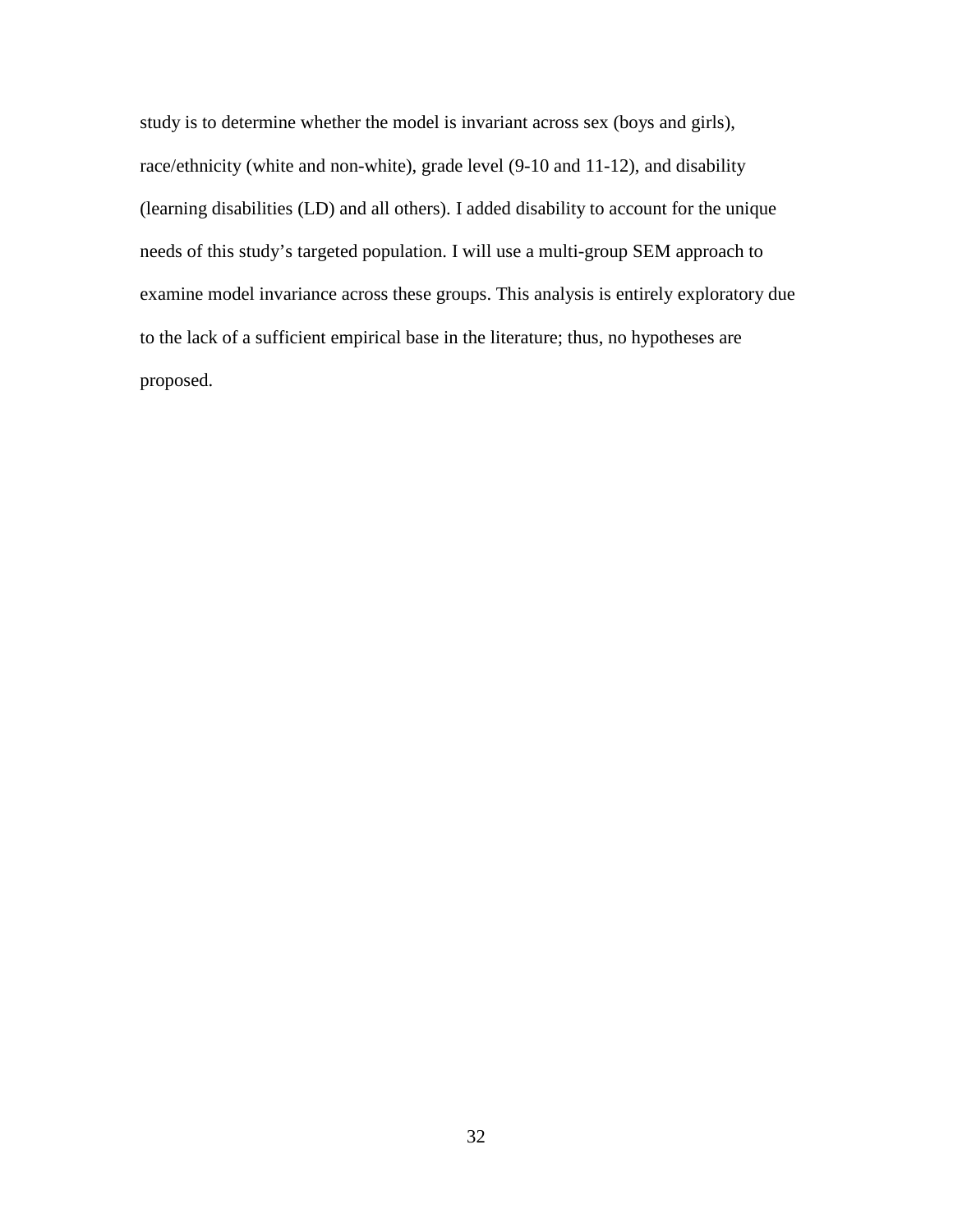### **CHAPTER III**

### **METHODOLOGY**

 Target participants for this study were high school students with disabilities and their teachers. The sample was selected in several steps. First, I conducted power analysis to determine the necessary sample size for recruitment. Next, I acquired approvals of the University of Oregon Institutional Review Board (UOIRB) and subsequently, the school districts review boards to recruit participants. Then, I invited school principals and special education teachers via email, phone, and face-to-face meetings to participate in this study. Participation is voluntary. No identifying information was collected.

### **Power Analysis**

G\*Power 3.1 (Faul, Erdfelder, Buchner, & Lang, 2009) was used to conduct a priori estimation of the sample size for a desired statistical power  $(1 - \beta)$ , significance level (α), and the to-be-detected population effect size. The proposed model was fundamentally regression-based, so the linear regression test (size of slope) in G\*Power was selected. A sample size of 82 students was deemed necessary to conduct the analyses with .8 statistical power to detect an effect of .30;  $\alpha$  was fixed at .05. These numbers were consistent with Cohen's (1988) recommendation that a medium effect for regression or correlation is around .30. According to Cohen (1990), a sample size of 85 was sufficient to detect an effect with .8 statistical power when using the two-tailed significance level of .05 (Cohen, 1990). Power of .8 is considered adequate by convention (Cohen, 1990).

In addition to the regression-based power analysis, I also conducted a SEM-based power analysis to determine the appropriate sample size. There is no consensus in the literature in SEM or mediation analysis on how to determine the necessary sample size to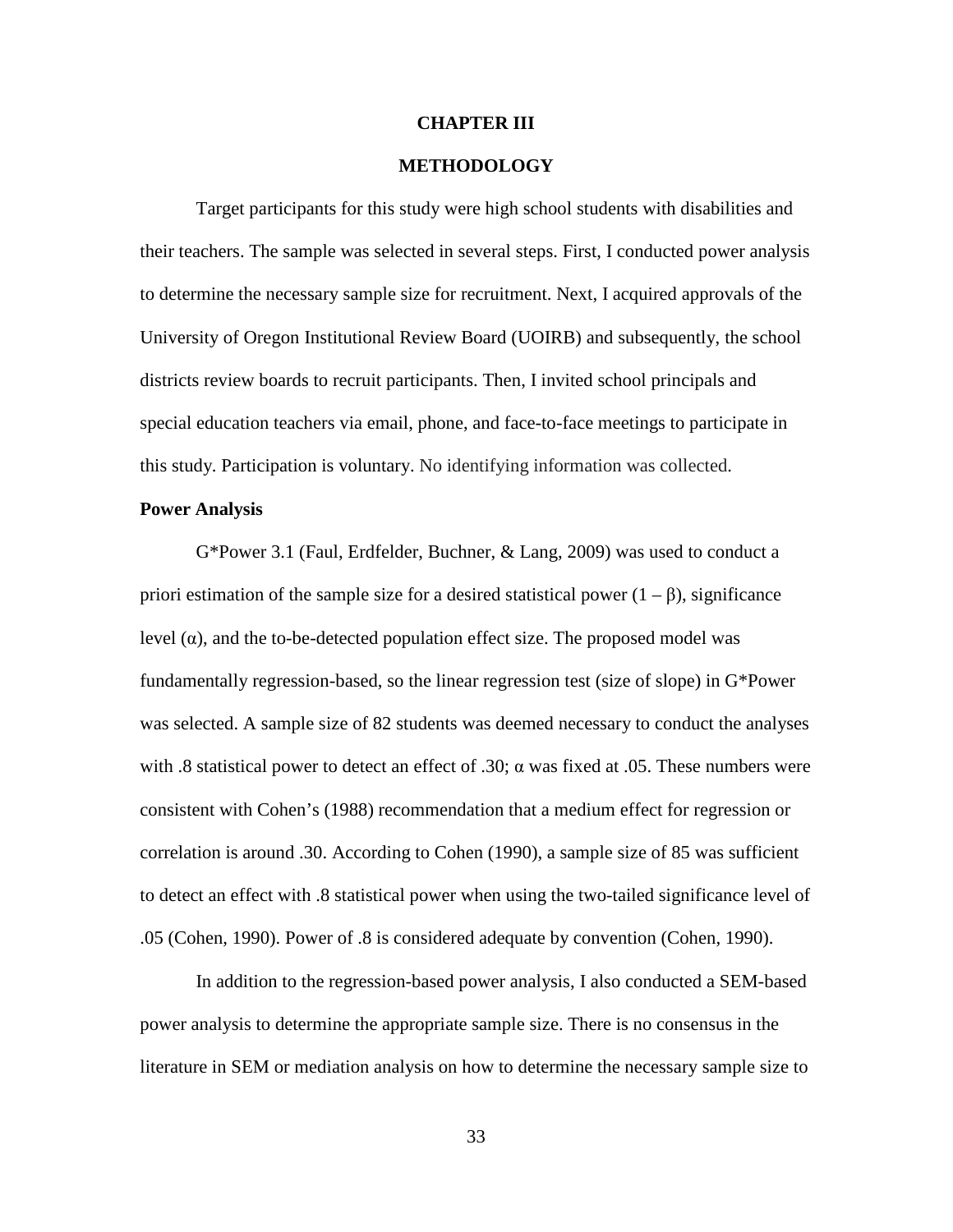achieve adequate power (Kaplan, 1995; Fritz & MacKinnon, 2007). Fritz and MacKinnon (2007) found that approximately 80% of the 166 psychological studies that tested mediation processes published between 2000 and 2003 had fewer than 400 participants  $(\text{range} = 20 \text{ to } 16,466; \text{ median} = 187)$ . Kline  $(2011)$  and Tanaka  $(1987)$  recommended 20 participants per estimated parameter. Some methodologists, including Kline (2011), have considered the 20 to 1 ratio to be unrealistically high (Kenny, 2012), and have suggested that a 10 to 1 ratio of sample size to estimated parameters is more realistic. Bentler and Chou (1987) recommended a 5 to 1 ratio of participants to estimated parameters. Given that the measurement model in this study consists of 33 free parameters (15 path coefficients plus 18 variances, see Figure 3), a sample size of 165 (for a 5:1 ratio) to 330 (for a 10:1 ratio) would be adequate.



*Figure 3*. The full a priori model.  $MOS =$  mobilization of support;  $SOS =$  social support;  $NOS =$  network orientation scale;  $EFFI = self\text{-efficacy}$  for enlisting support;  $SEEK =$ help-seeking behaviors.  $e =$  errors or residuals. Variances are not drawn.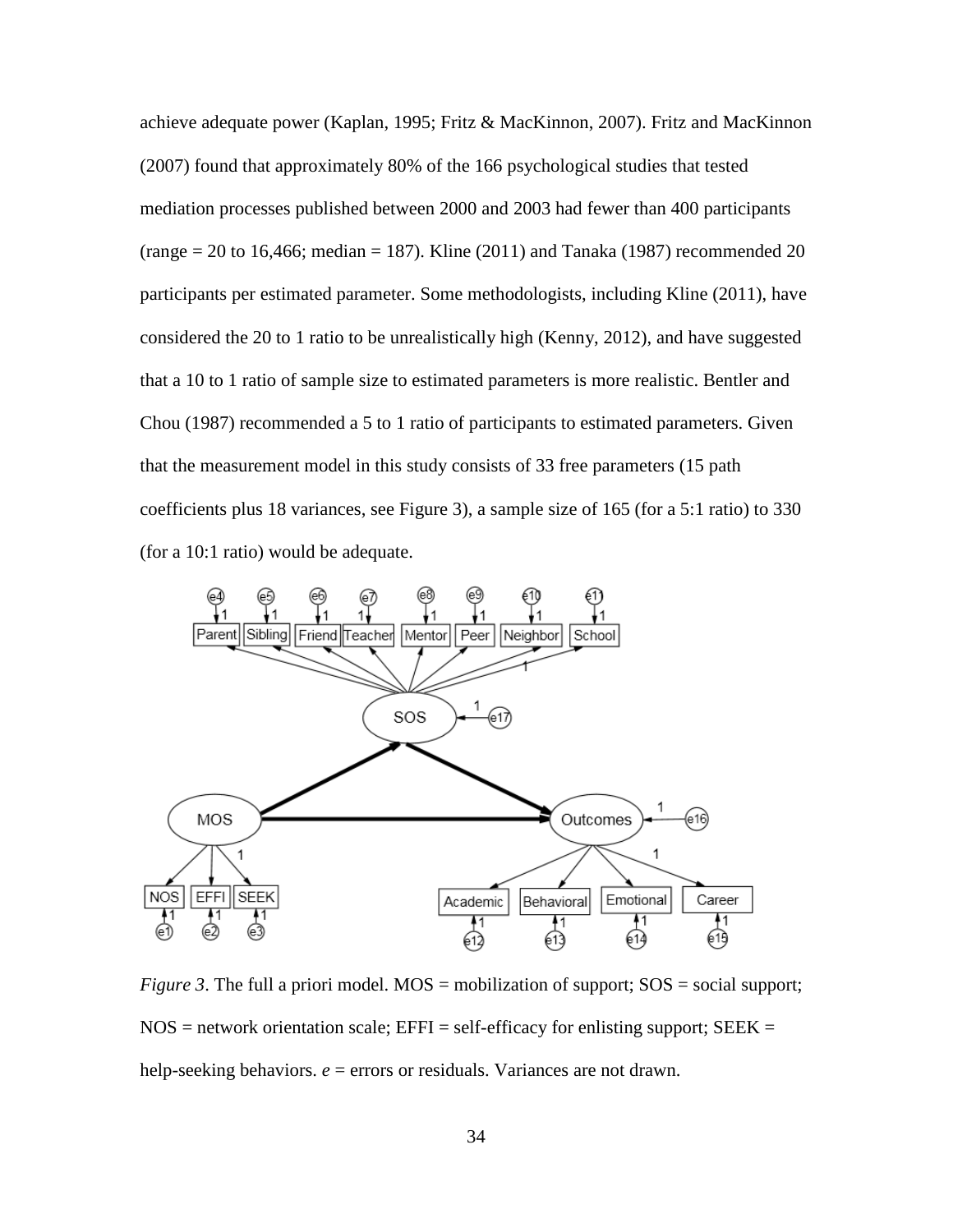### **Participant Recruitment**

The UOIRB granted approval for study procedures contingent on local districts' approval. Consequently, I applied to conduct research in 16 districts. Four were not accepting research proposals. Of the remaining 12 districts, two never responded despite three follow-up phone calls and emails. Three districts denied my request, even though I have had verbal support from their principals and teachers. One of those districts gave no reason for the denial, one said that schools were already overwhelmed with testing, and one district said that my study has no direct benefits to teachers and students. One district was still reviewing my proposal as of this write-up. Table 1 summarizes key characteristics of the six districts from three states that granted permission for me to recruit participants in their schools. Table 2 displays school characteristics.

Table 1

| <b>District</b> | Locale            | Location  | School*               | Teacher* | Student* |
|-----------------|-------------------|-----------|-----------------------|----------|----------|
|                 | Fringe Rural      | Midwest   |                       |          | 15       |
| 2               | Fringe Town       | Northwest |                       |          | 14       |
| 3               | <b>Small City</b> | Northwest |                       | 3        | 59       |
| 4               | Midsize City      | Northwest | $\mathcal{D}_{\cdot}$ |          | 83       |
| 5               | Large City        | Northwest | $\mathcal{D}_{\cdot}$ | 2        | 15       |
| 6               | Large City        | Southwest | $\mathcal{D}_{\cdot}$ | 2        | 20       |
| Total           |                   |           | 9                     | 16       | 206      |

*Characteristics of Districts (n = 6)* 

*Note*. Asterisks denote the number of participants.

**Inclusion criteria**. Three criteria were used to select teachers: (a) licensed special education teachers, (b) working directly with students with disabilities, (c) in public high schools. Three criteria were used to select students: (a) could read at least at the fourth grade level, (b) receiving special education services (c) in public high schools.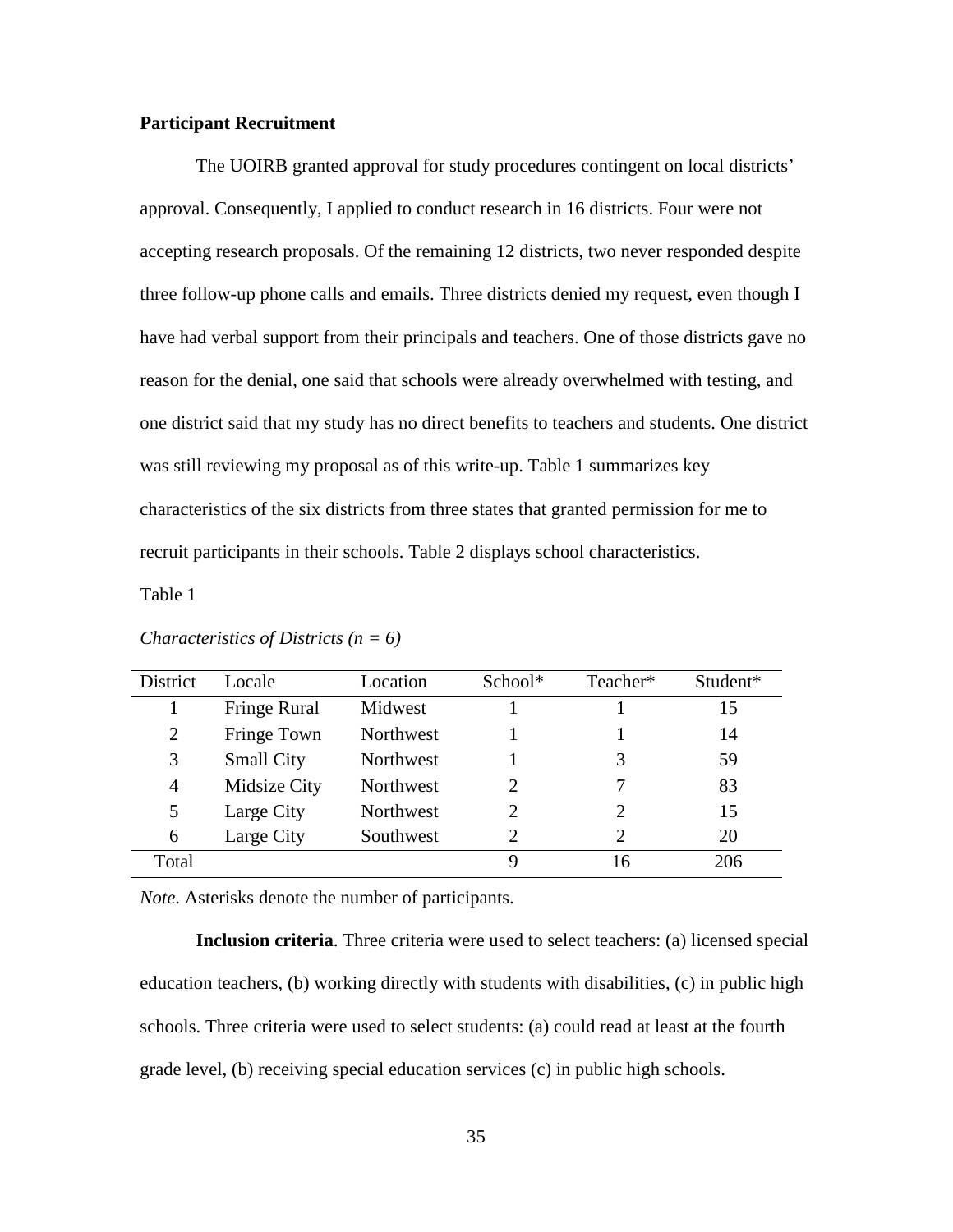**Response rate**. Four response rates were considered: (a) the district, (b) the principal, (c) the teacher, and (d) the student. Six out of 12 districts approved my research proposal, yielding a 50% response rate. The principal response rate varied from 17% in one district to 100% in another  $(M = 53.33\%)$ . I was unable to calculate the teacher response rate due to the use of snowball sampling. Teachers were asked to keep a record of how many students had a chance to learn about this study and how many actually participated. The student response rate, calculated by dividing the number of students who participated by the total number recruited, ranged from  $35\%$  to  $100\%$  ( $M = 79\%$ ). Table 2

|                |           | Percentage of Student Subgroup |       |              |                  |  |
|----------------|-----------|--------------------------------|-------|--------------|------------------|--|
| School         | S:T Ratio | F/RLP                          | White | <b>Black</b> | <b>Hispanics</b> |  |
|                | 24:1      | 29.0                           | 79.0  | 4.0          | 9.0              |  |
| $\overline{2}$ | 13:1      | 30.0                           | 97.0  | 1.0          | 0.5              |  |
| 3              | 18:1      | 44.0                           | 76.0  | 12.0         | 12.0             |  |
| 4              | 19:1      | 35.0                           | 80.0  | 2.0          | 12.0             |  |
| 5              | 21:1      | 24.0                           | 76.0  | 6.0          | 8.0              |  |
| 6              | 13:1      | 67.0                           | 20.0  | 60.0         | 13.0             |  |
| 7              | 24:1      | 29.0                           | 88.0  | 1.0          | 7.0              |  |
| 8              | 18:1      | 44.0                           | 17.0  | 6.0          | 72.0             |  |
| 9              | 16:1      | 39.0                           | 16.0  | 2.0          | 78.0             |  |

*Characteristics of Schools Based on 2011 Official Records (n = 9)* 

*Note*.  $S: T =$  student to teacher ratio.  $F/RLP =$  percentage of students receiving

free/reduced lunch prices.

### **Sample**

Sixteen special education teachers and 206 high school students with disabilities participated in this study (13:1 student to teacher ratio).

**Students**. Participants' ages ranged from 13 to 19 years ( $M = 16.20$ ,  $SD = 1.4$ ).

Eleven percent  $(n = 23)$  reported to be employed and were working on an average of 15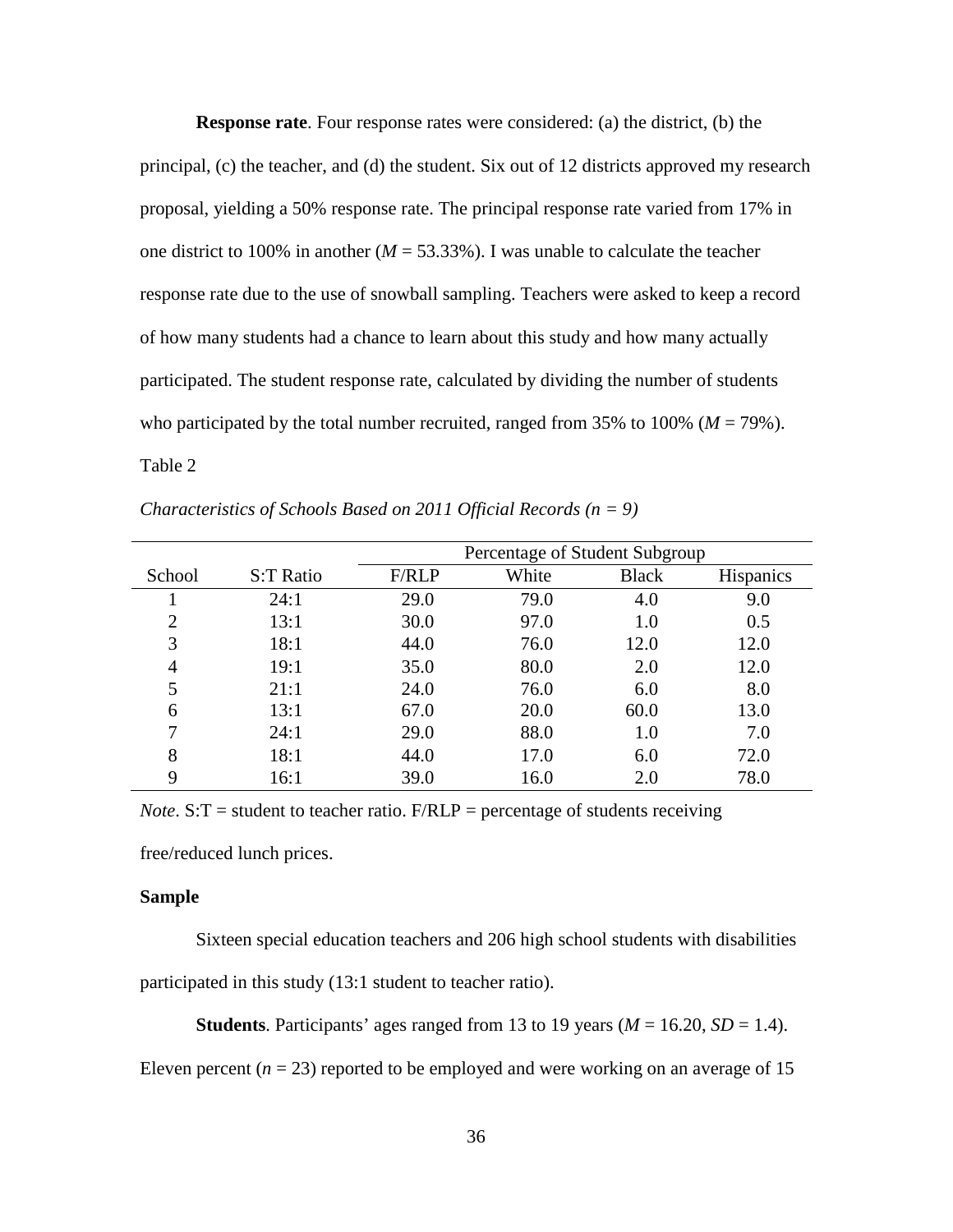hours per week ( $SD = 10$ ). Thirty percent ( $n = 62$ ) reported to be "Not at all religious," 47% (*n* = 97) were "Somewhat religious," 13% (*n* = 27) were "Quite religious," and 8%  $(n = 16)$  were "Extremely religious." Forty-eight percent  $(n = 98)$  indicated that they definitely wanted to attend college,  $42\%$  ( $n = 86$ ) reported "Maybe," 5% ( $n = 10$ ) did not plan on attending college after high school,  $5\%$  ( $n = 11$ ) planned to join the military, and 0.5%  $(n = 1)$  said that she would not graduate from high school.

Fifty-seven percent ( $n = 118$ ) reported that they lived with two parents, 31% ( $n =$ 63) lived with one parent, 3% (*n* = 6) lived on their own, and 9% (*n* = 18) had other living arrangements. Eleven percent  $(n = 21)$  spoke a language at home other than English; 86% ( $n = 18$ ) of those students spoke Spanish. Approximately 11% ( $n = 22$ ) said they had moved once within the last year,  $6\%$  ( $n = 12$ ) had moved twice, and  $6\%$  ( $n = 13$ ) had moved three or more times within the last year.

Teacher-reported class size ranged from 3 to 28 students ( $M = 15$ ,  $SD = 6$ ). Fiftyeight percent ( $n = 121$ ) were in a self-contained classroom setting, 4% ( $n = 9$ ) were in a general education setting,  $4\%$  ( $n = 8$ ) were in a collaborative-team teaching classroom setting, and 34%  $(n = 71)$  were in other types of settings. Teachers reported that they knew 21% (*n* = 43) of students "very well", 45% (*n* = 94) of students "well", 26% (*n* = 54) of students "somewhat well", 6% (*n* = 12) of students "a little", and 3% (*n* = 6) of the students "not well". According to teacher ratings,  $3\%$  ( $n = 6$ ) of students came from high socio-economic status (SES),  $37\%$  ( $n = 77$ ) came from middle SES, and  $40\%$  ( $n = 82$ ) came from low SES. Teachers did not know the SES of the remaining 21% ( $n = 44$ ) of students. Table 3 provides additional demographic information. Notice that males were overrepresented in the sample. This was consistent with the higher proportion of males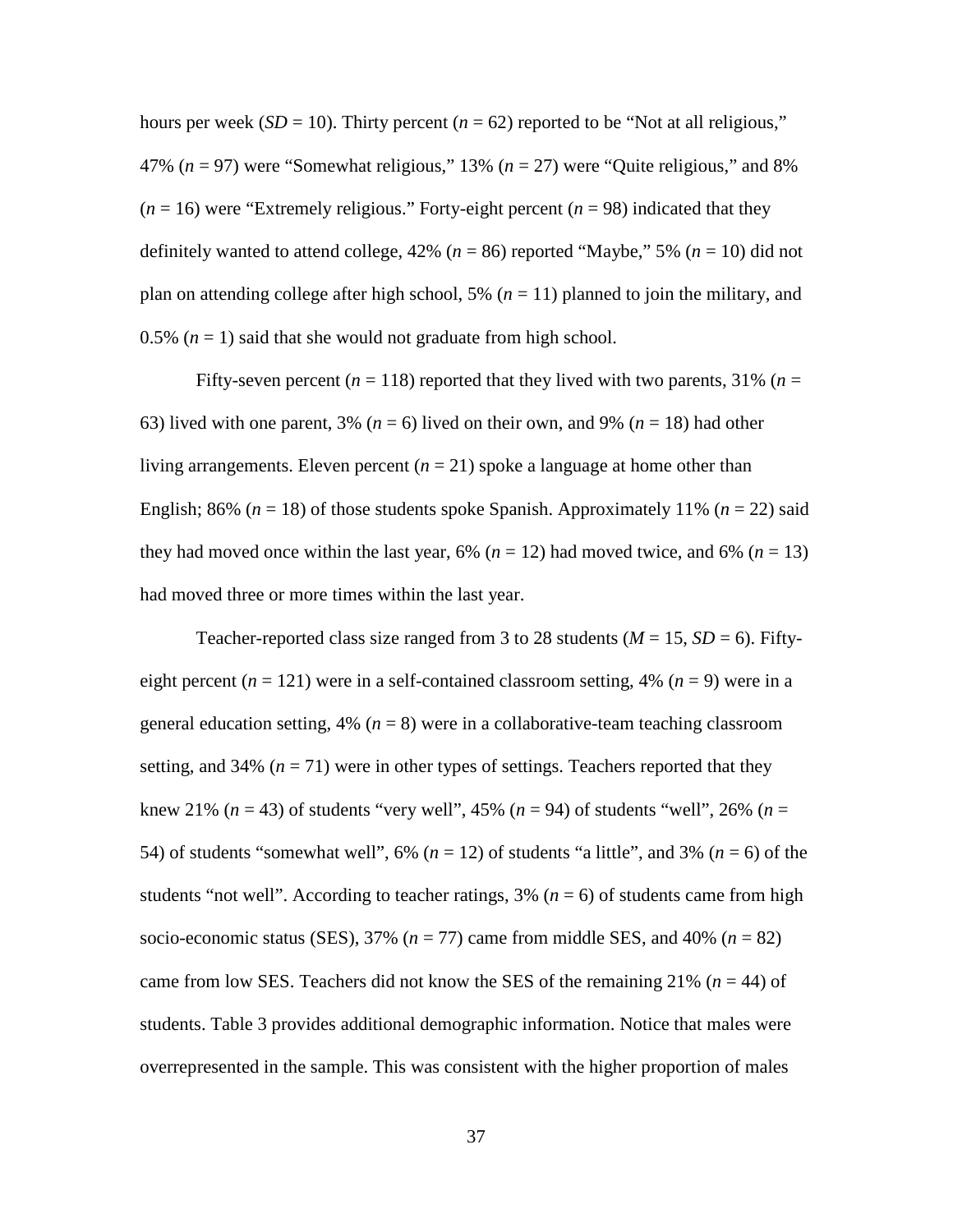than females receiving special education services in the population: 66.6% in 2001 and

85.8% in 2009 (NLTS2, 2013).

Table 3

*Characteristics of Students (N = 206)* 

| Characteristic                        | n              | Percentage |
|---------------------------------------|----------------|------------|
| <b>Sex</b>                            |                |            |
| Male                                  | 132            | 64.0       |
| Female                                | 74             | 36.0       |
| Grade level                           |                |            |
| 9 <sup>th</sup>                       | 58             | 28.0       |
| $10^{\text{th}}$                      | 40             | 19.0       |
| $11^{th}$                             | 50             | 24.0       |
| $12^{th}$                             | 58             | 28.0       |
| Race/Ethnicity                        |                |            |
| White                                 | 115            | 56.0       |
| Latino                                | 39             | 19.0       |
| Mixed                                 | 16             | 8.0        |
| <b>Black</b>                          | 13             | 6.0        |
| Native American                       | 9              | 4.5        |
| Asian/Pacific                         | $\overline{2}$ | 1.0        |
| Other                                 | 12             | 6.0        |
| Disability label                      |                |            |
| Learning disabilities                 | 152            | 73.0       |
| Autism                                | 19             | 9.0        |
| <b>Emotional behavioral disorders</b> | 15             | 7.0        |
| Other health impairments              | 11             | 5.0        |
| Intellectual disabilities             | 8              | 4.0        |
| Multiple disabilities                 | $\mathbf{2}$   | 1.0        |
| Traumatic brain injury                | $\mathbf{1}$   | 0.5        |
| Time spent in general education       |                |            |
| $<$ 40% of the day                    | 61             | 29.0       |
| $40 - 79\%$ of the day                | 35             | 17.0       |
| 80% or more of the day                | 113            | 54.0       |

Teachers also ranked each student by level of academic achievement out of the entire class. I then coded teachers' rankings into low, average, or high achievement levels. A chi-square test of independence was performed to examine the relation between sex and academic ranking, which tested the null hypothesis that male and female students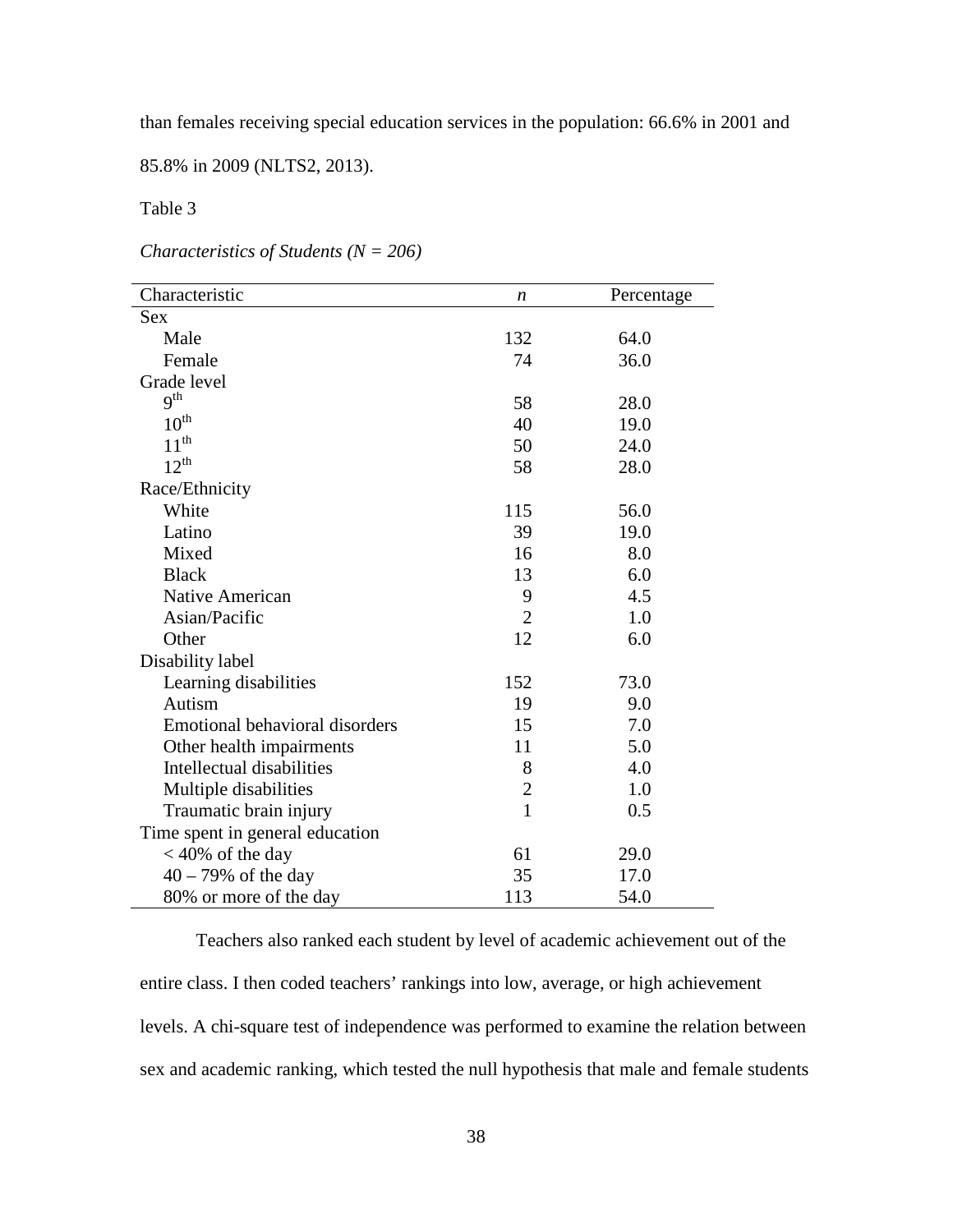were equally likely to be ranked low, average, or high achievers. The relationship between these variables was not significant,  $\chi^2$  (2, *N* = 206) = 5.28, *p* = .072. A chisquare test of independence was also performed to determine if students in grades 9, 10, 11, and 12 were distributed differently across academic achievement rankings. Results indicated no significant difference,  $\chi^2$  (6, *N* = 206) = 5.84, *p* = .442. Sample proportions are summarized in Table 4.

### Table 4

| Low $\%$ $(n)$ | Average % $(n)$ | High % $(n)$ | Total $\%$ (N) |
|----------------|-----------------|--------------|----------------|
|                |                 |              |                |
| 27.0(55)       | 19.0(40)        | 18.0(37)     | 64.0 (132)     |
| 9.0(19)        | 14.0(29)        | 13.0(26)     | 36.0(74)       |
| 36.0(74)       | 34.0(69)        | 31.0(63)     | 100.0(206)     |
|                |                 |              |                |
| 8.0(17)        | 8.0(17)         | 12.0(24)     | 28.0(58)       |
| 6.0(13)        | 8.0(16)         | 5.0(11)      | 19.0(40)       |
| 9.0(19)        | 9.0(18)         | 6.0(13)      | 24.0(50)       |
| 12.0(25)       | 9.0(18)         | 7.0(15)      | 28.0(58)       |
| 36.0(74)       | 34.0(69)        | 31.0(63)     | 100.0 (206)    |
|                |                 |              |                |

*Academic Ranking by Sex and Grade Level (N = 206)* 

**Teachers**. One male and 15 female teachers participated in this study. Years of teaching experience of all 16 teachers ranged from 4 to 32 years ( $M = 14$ ,  $SD = 9$ ). One teacher has a doctoral degree, the rest had Master's. Fourteen teachers identified as white, one as Latina, and one as Asian. Teachers were asked to indicate the core academic subject for which they were responsible: seven taught English Language Arts, four taught mathematics, three taught social studies, one taught science, and one did not specify. Teachers were asked to indicate how connected they felt to their students, colleagues, and administrators on a scale from 1 (*not at all connected*) to 5 (*very well connected*). Results are reported in Table 5.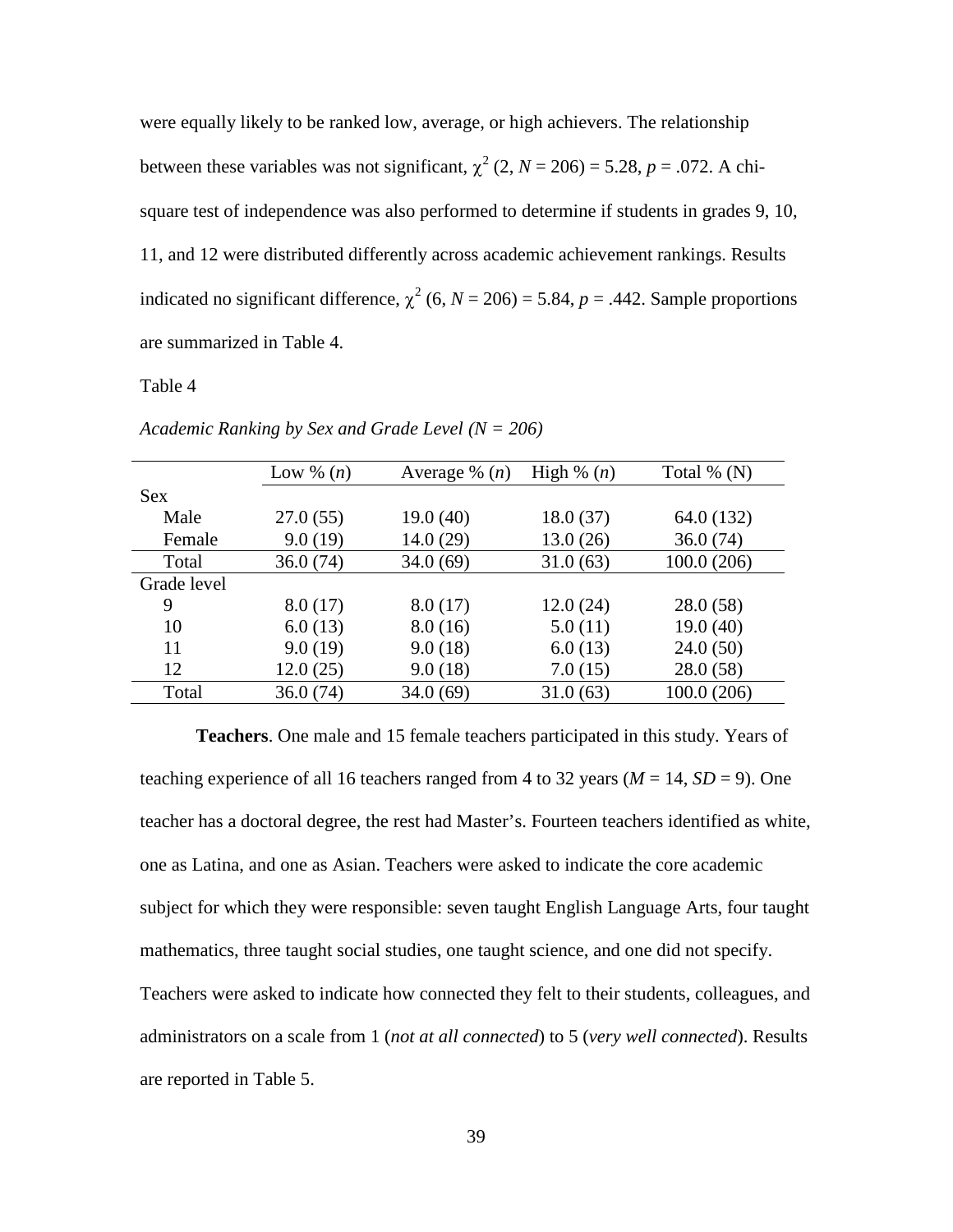### Table 5

*Teachers' Connectedness to Others* 

| Connectedness              |      |      | Min. | Max |
|----------------------------|------|------|------|-----|
| <b>Students</b>            | 4.43 | 0.85 |      |     |
| Other teachers             | 3.29 | 0.91 |      |     |
| Immediate supervisor       | 3.14 | 1.23 |      |     |
| Administrators             | 3.00 | 1.18 |      |     |
| Professionals in the field | 2.93 | -14  |      |     |

#### **Measures**

 After selecting the appropriate measures and checking for issues related to format, item wordings and scales, and clarity of directions, I piloted the surveys with five high school students with and without disabilities and one special education teacher. I used their feedback to revise the surveys prior to distributing them to research participants.

**Pilot**. First, I administered the student survey to a white, male, general education student in grade 9. He completed the survey in 23 minutes and provided feedback on the wording of items, survey format, clarity of directions, and the likelihood of survey fatigue. I also solicited feedback from him regarding the ordering of each measure, if the switching of scales (from agree/disagree to often/not often) from one measure to the next was confusing, and how he would feel about completing the teacher-student relationship items if his teachers were present. I used his feedback to revise the format of the survey. Specifically, I changed the order of the measures by placing shorter measures in between lengthier ones. I also revised the directions to make them consistent across all scales.

Subsequently, I piloted the surveys to four high school students with mild to moderate disabilities and one of their special education teachers. The four students were in grades 9, 10, 11, and 12; three males, one female. All were white. I administered the survey to two students and their teacher administered the survey to the other two students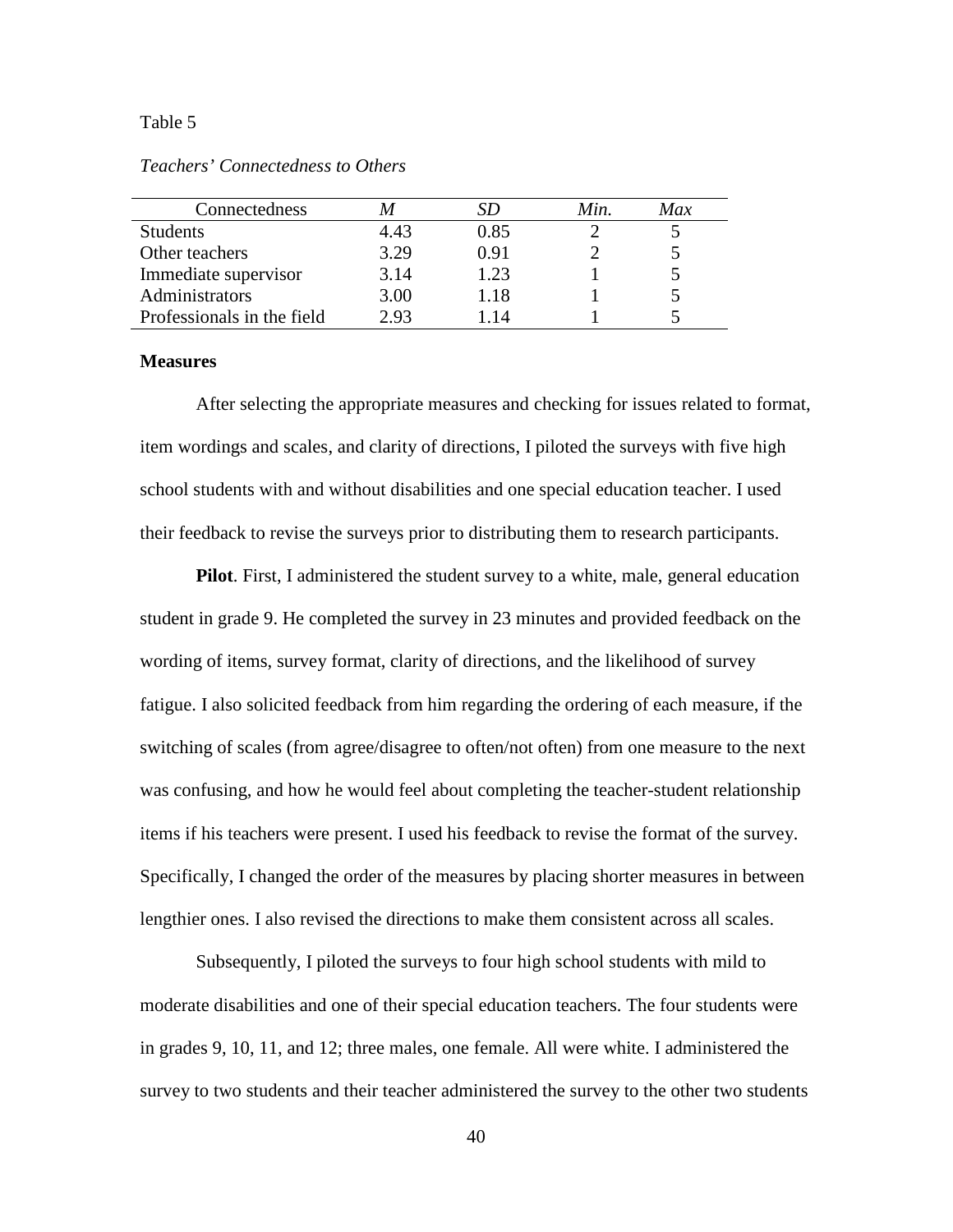in a separate location. Students completed the survey in 31 to 46 minutes  $(M = 39)$ . I asked these four students the following questions: Did you understand the purpose of the survey? Overall, did you find the survey easy to understand? Did you feel comfortable answering the questions? Were any words confusing, upsetting, or embarrassing? How did you feel about the length of the survey? How did you feel about completing items about your relationship with your teachers? Would you feel more comfortable if the researcher instead of your teacher was giving the survey? Were the answer choices reasonable? Did any item require you to think too long? Which part of the survey stood out to you? Students reported that the survey was easy to understand and was relatively shorter compared to what they have to take in school. They felt as if they were doing an exercise to prepare for a job interview. Students provided specific suggestions for certain wordings of some items, such as the item "I feel alone or apart when I am with my friends." Students said that the word "apart" was confusing and suggested changing it to "lonely." Students also mentioned that their school did not use grade point averages and suggested an item that allows them to report letter grades.

**Demographics**. Students provided information about their age, sex, grade, race/ethnicity, family education, number of siblings, mobility, and primary language(s) spoken at home. Teachers reported students' disability status as recorded on their IEPs. Teacher demographics include sex, race/ethnicity, years of teaching experience, and licensure. See Appendices A, B, and C for the full student and teacher surveys.

**MOS measures.** MOS has three dimensions: network orientation, self-efficacy for enlisting support, and help-seeking behaviors.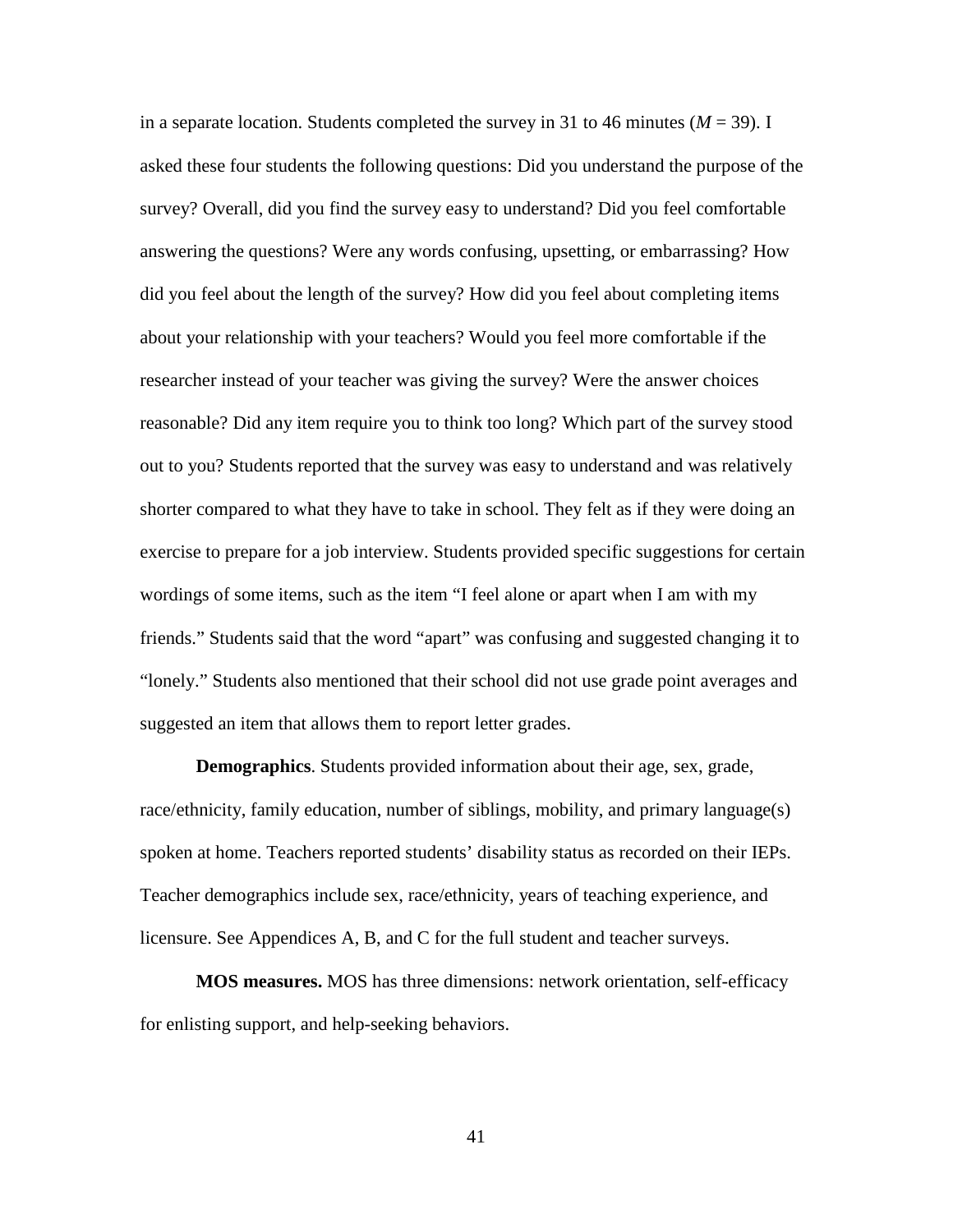*Network orientation***.** The Network Orientation Scale (NOS; Vaux et al., 1986) is a single-dimension scale designed to assess one's expectations, attitudes, and beliefs regarding the desirability and effectiveness of seeking help from one's support network (e.g., "It really helps when I am angry to tell a friend what happened" and "Some things are too personal to talk to anyone about"). Both positive and negative network orientation items were used in order to minimize acquiescence (Vaux et al., 1986). Participants rated items on a 4-point agree-disagree format. Vaux et al. (1986) collected data on four samples of college students and one sample of adults (sample sizes ranged from 37 to 100) and found adequate internal consistency – Cronbach's alphas ranged from .60 to .88. Vaux et al. (1986) found three items with low loadings  $(< .35)$  but kept those items because the researchers believed that they represented important aspects of the construct. The NOS had good criterion validity with measures of social support and personality. In the present sample, Cronbach's alphas were .68 for the entire scale (20 items). Factorbased total scores were calculated by averaging the total of all items in each factor.

*Self-efficacy for enlisting support*. Two subscales from Bandura's Multidimensional Scales of Perceived Self-Efficacy (MSPSE; Bandura, 1990) were used to assess the extent to which students believed they were capable of mobilizing support. The MSPSE has 57 items that measure nine domains of self-efficacy on a 7-point Likert scale ranging from 1 (*not very well*) to 7 (*very well*). The MSPSE is widely used and demonstrates good reliability and validity (Choi, Fuqua, & Griffin, 2001; Miller, Coombs, & Fuqua, 1999). Two of those nine subscales were used to measure MOS: selfefficacy for enlisting social resources (SE-SR; four items) and self-efficacy for enlisting parental and community supports (SE-PC; four items). Data from a sample of 651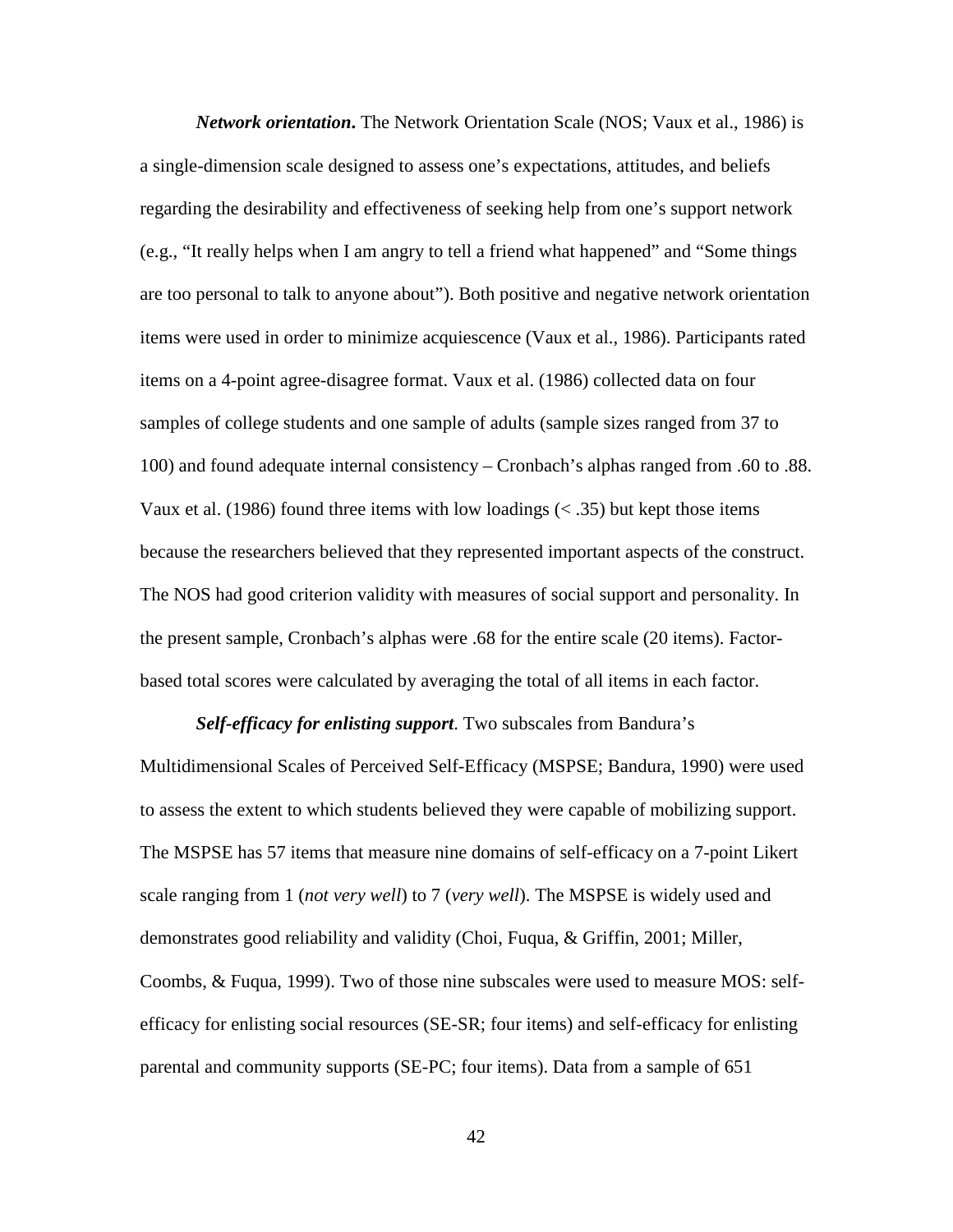undergraduate college students revealed satisfactory reliability. Cronbach's alphas were .63 for the SE-SR and .79 for the SE-PC (Choi et al., 2001). Authors of the MSPSE provided anchors only for the odd-numbered scales, so only 1, 3, 5, 7 were defined (i.e., 1 = *not very well*, 7 = *very well*). During the pilot of the survey, participants reported that they had a hard time figuring out what the blank spaces in between were (i.e., 2, 4, and 6). In response to this concern and in consideration of this study's sample, I removed those empty categories. Instead of a 1 to 7 scale, this study used a 1 to 4 scale ranging from 1 (*not well at all*) to 4 (*very well*). The item "How well can you get your brothers or sisters to help you with a problem?" was removed from subsequent analyses because 37 students (18.5%) reported having no siblings. Cronbach's alphas for the present sample were .74 for the entire scale (7 items), .67 for the SE-SR (4 items), and .65 for the SR-PC (3 items). Factor-based total scores were calculated by averaging the total of all items in each factor.

*Help-seeking behaviors*. Neither the NOS nor the two MSPSE subscales directly assessed specific help-seeking behaviors. In response to a committee member's suggestion, I created 15 items to evaluate the extent to which students exhibited helpseeking behaviors with parents, friends, and teachers in the last 30 days. Students responded to items such as "In the last 30 days, how often have you asked a teacher for advice about something important to you?" on a 4-point Likert scale ranging from 1 (*never*) to 5 (*very often*). Cronbach's alphas for this study's sample were .93 for the entire scale (15 items), .91 for the parent subscale (5 items), .88 for the friend subscale (5 items), and .85 for the teacher subscale (5 items). Factor-based total scores were calculated by averaging the total of all items in each factor.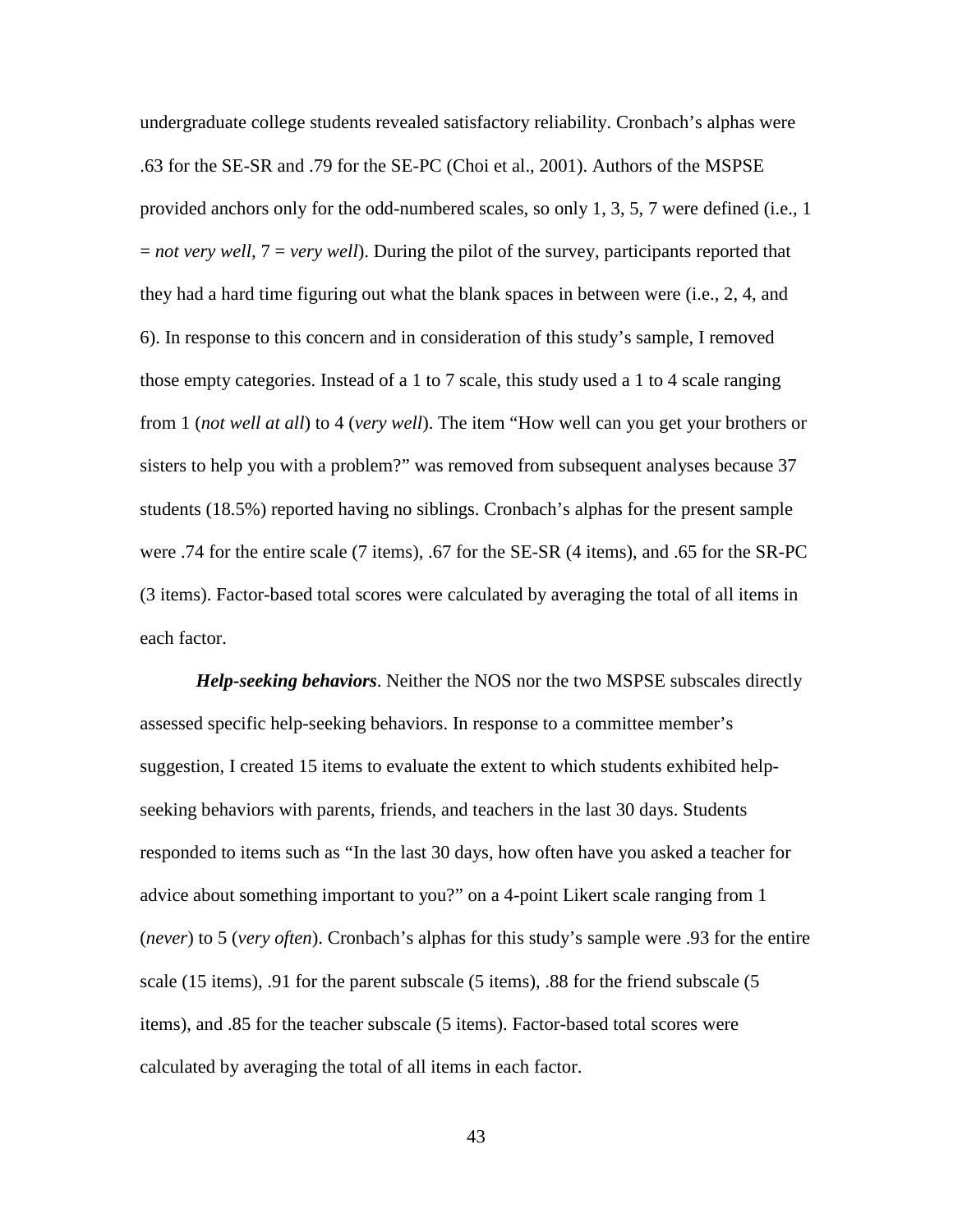**SOS measures**. SOS was measured using students' self-report of the quality of their relationships with parents, friends, teachers, school, siblings, peers, neighborhood, and mentors.

*Parent and friend support*. Students assessed the quality of relationships with parents and friends using the 24-item short version (Nada Raja, McGee, & Stanton, 1992) of the original 53-item Inventory of Parent and Peer Attachment (IPPA: Armsden & Greenberg, 1987). Although this measure uses "peer" in its title, all items on the peer subscales were about individuals whom students considered to be good "friends." To maintain the distinction between friendship and peer relationship in this study, I will use "friend" to refer to this particular measure's peer subscales. The IPPA was developed based on attachment theory (Bowlby, 1977) to assess adolescents' perceptions of the affective and cognitive dimensions of relationships with parents and close friends. Nada Raja et al. (1992) created a 24-item short version of the IPPA using items with the highest item-total correlation coefficients within each subscale. The 24-item brief version was equally divided between the parents and friend scales, and 11 items were reversecoded. Responses followed a 4-point Likert scale from 1 (*almost never true*) to 4 (*almost always true*). Nada Raja et al. (1992) tested the brief version with a sample of 935 adolescents in New Zealand and obtained Cronbach's alphas of .82 for the parent scale and .80 for the friend scale. The brief IPPA had shown significant correlation with measures of psychological well-being (Nada Raja et al., 1992). Montague et al. (2010) reported Cronbach's alphas of .83 (parent) and .82 (friend) from a sample of 212 adolescents (91% African American and/or Hispanic) who were at risk for developing emotional and behavioral disorders in a large, urban school district in the US. Montague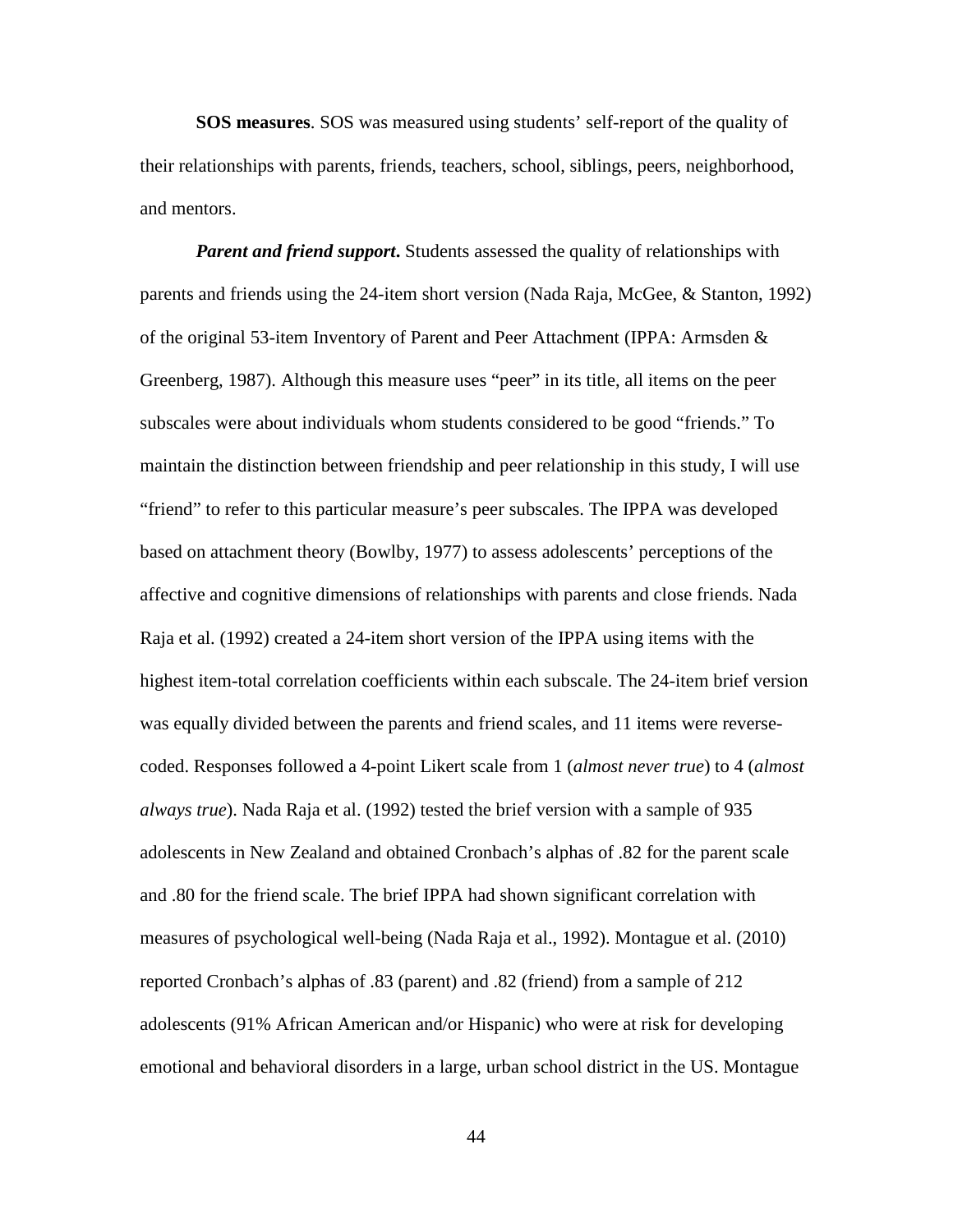et al. (2010) found that parental relationship was a strong predictor of internalizing and externalizing behaviors whereas friendship predicted only internalizing behaviors. For this study's sample, Cronbach's alphas were .86 for the brief IPPA parent scale (12 items), .76 for the trust factor, .70 for the communication factor, and .79 for the alienation factor. For the brief IPPA friend scale, Cronbach's alphas from this study's sample were .86 for the entire scale (12 items), .69 for trust, .86 for communication, and .78 for alienation. Factor-based total scores were calculated by averaging the total of all items in each factor.

*Teacher support*. Similar to the IPPA, the Inventory of Student-Teacher Relationships (IT-SR; Murray & Zvoch, 2011) was designed to assess early adolescents' general perception of (a) trust ("I tell my teachers about my problems and troubles"), (b) communication ("If my teachers know something is bothering me, they ask me about it"), and (c) alienation ("My teachers don't understand what I'm going through these days"). Responses were scored on a 4-point Likert scale ranging from 1 (*almost never or never true*) to 4 (*almost always or always true*). The IT-SR had good internal consistency, with Cronbach's alphas ranging from .73 (alienation) to .85 (trust) to .88 (communication; Murray & Zvoch, 2011). For this study's sample, Cronbach's alphas were .84 for the entire scale (19 items), .79 for trust, .89 for communication, and .82 for alienation. Factor-based total scores were calculated in the same manner as the IPPA brief.

*Sibling, peer, and neighborhood support*. The Hemingway Measure of Adolescent Connectedness (MAC; Karcher & Sass, 2010) is a 57-item self-report measure that assesses adolescents' involvement in specific relationships, contexts, and activities. This study used three of the ten subscales on the MAC: adolescents'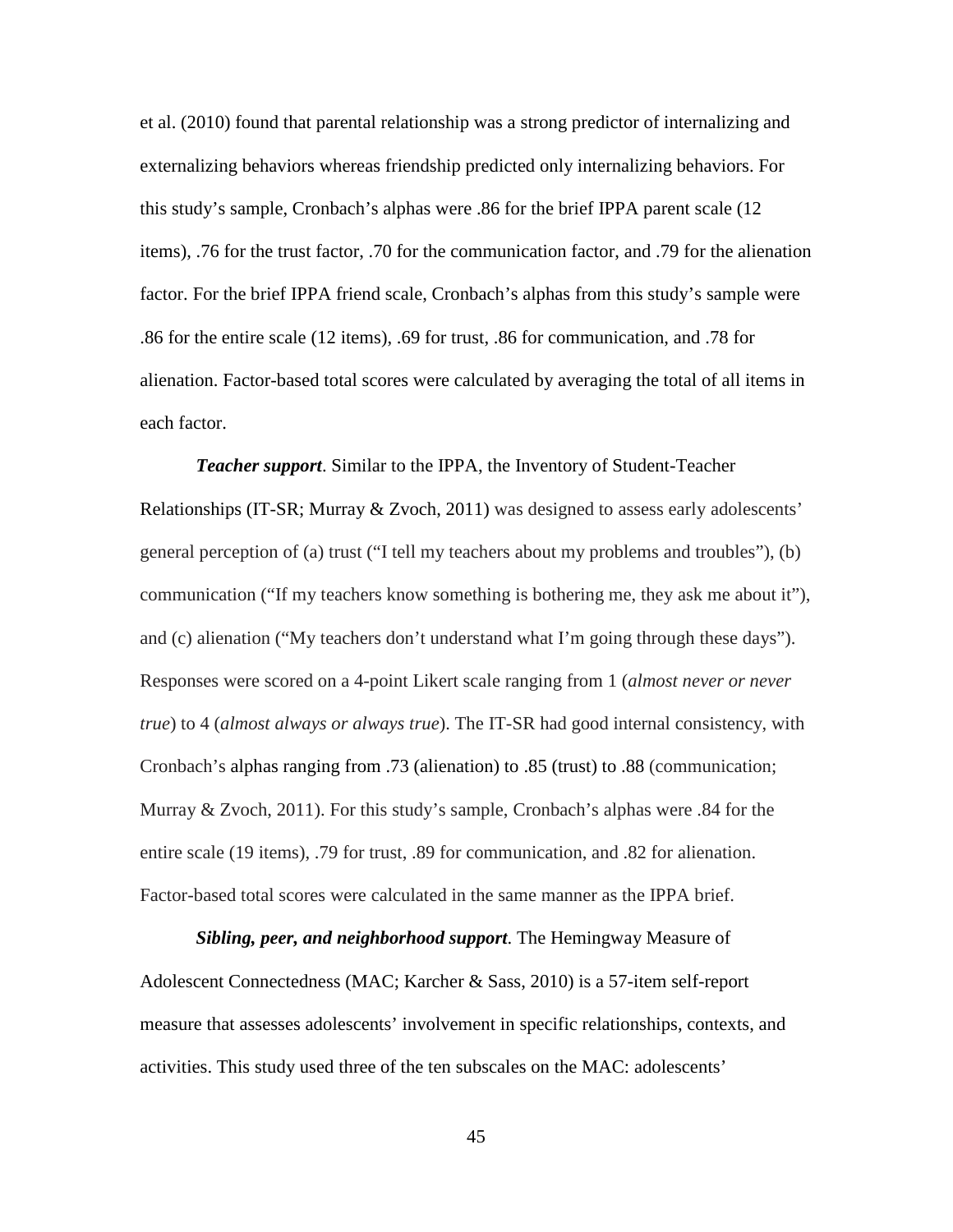connectedness to siblings, peers, and neighborhoods. Students who have no siblings were instructed to skip these items. Students rated these items on a 5-point Likert scale ranging from 1 (*not at all true*) to 5 (*very true*). Each subscale had one reverse-scored item to control for patterned rating. Connectedness to siblings assessed youth's involvement with and caring for their siblings (e.g., "I enjoy spending time with my sibling(s)"). Connectedness to peers evaluated feelings about peers and classmates (e.g., "I like working with my classmates"). Connectedness to neighborhood measured the degree to which youth felt their neighborhoods to be supportive and the quality of their relationships with neighboring youth (e.g., "I hang out a lot with kids in my neighborhood"). Karcher and Sass (2010) reported these reliability coefficients from a sample of 3,598 middle school students: .90 (siblings), .70 (peers), and .86 (neighborhood). The sibling factor was dropped from the model because 37 students (18.5%) reported having no siblings. For the present sample, Cronbach's alphas were .75 and .84 for the peer and neighborhood subscales, respectively. Total scores were calculated separately for each subscale by averaging the sum of all items in each.

*Mentor support*. The Influence of Others on Academic and Career Decisions Scale (IO) was used to measure the degree of support students receive from mentors, defined as adults outside the family and school (Nauta & Kokaly, 2001). The IO has 15 items and two factors: guidance and inspiration. The instrument uses a 5-point Likert scale ranging from 1 (*strongly disagree*) to 5 (*strongly agree*). Nauta and Kokaly (2001) conducted four studies  $(N = 41, 145, 183,$  and 190) with undergraduate college students (mean age was 20.18 years). They found that the internal consistency coefficients for the guidance subscale ranged from .89 to .94 and the coefficients for the inspiration subscale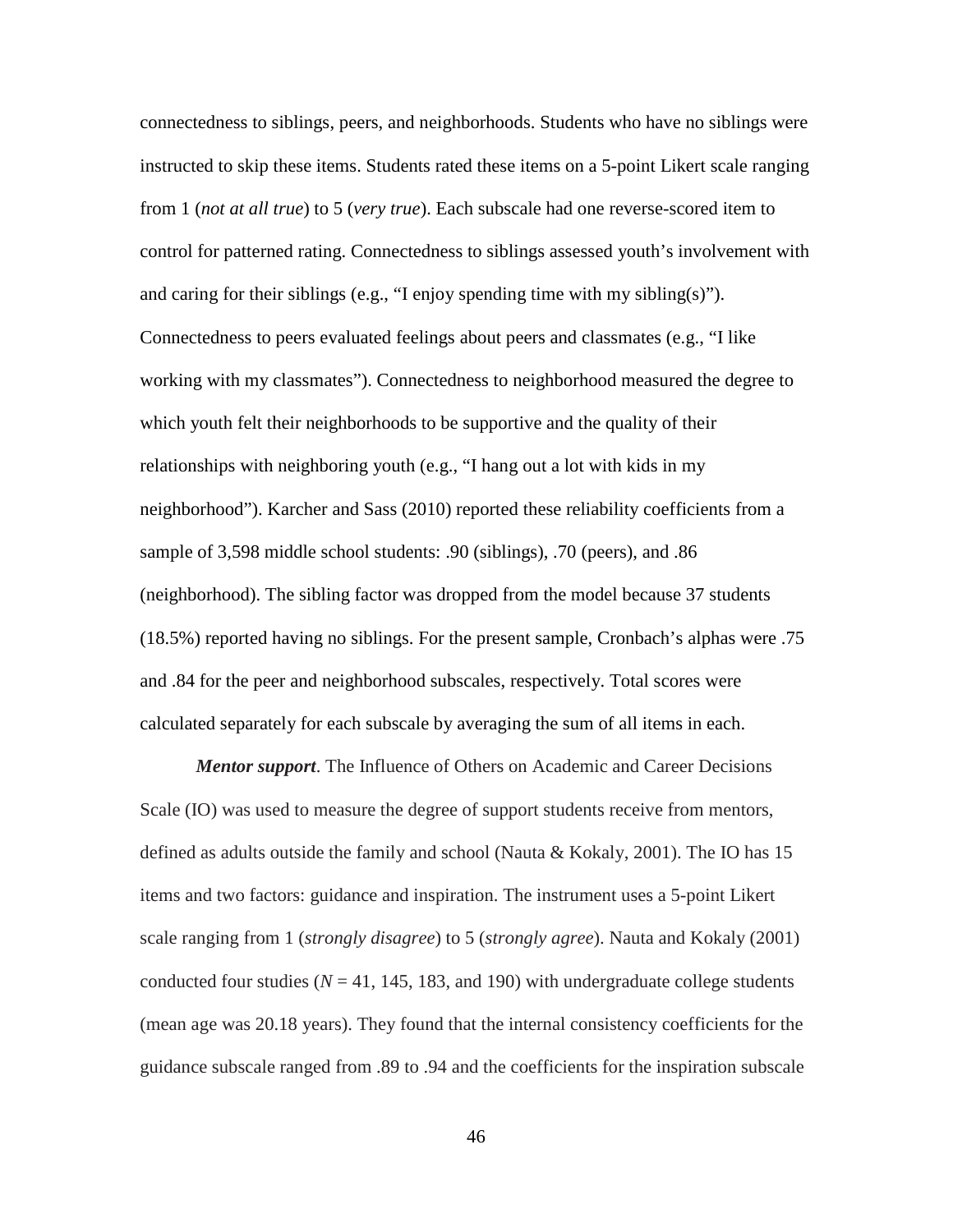ranged from .89 to .91. Other studies that used the inspiration subscale reported internal consistency alphas of .87 (Nauta, Saucier, & Woodard, 2001) and .91 (Quimbly & DeSantis, 2006). Evidence of construct validity was supported with measures of general social support, occupational information, career indecision, career certainty, and social desirability (Nauta & Kokaly, 2001). For this study's sample, Cronbach's alphas were .81 for the entire scale, .77 for the guidance factor, and .66 for the inspiration factor. Factorbased total scores were calculated by averaging the total of all items in each factor.

*School bonding*. School bonding was measured with seven items such as "I look forward to going to school," and "I like to take part in class discussion and activities" (Murray & Greenberg, 2001). Students rated these items on a 4-point Likert scale ranging from 1 (*almost never or never true*) to 4 (*almost always or always true*). Murray and Greenberg (2001) found significant correlations between this measure of school bonding and measures of school competence  $(r = .33 \text{ to } .50)$  on a sample of students in grades 5 and 6 with  $(n = 96)$  and without disabilities  $(n = 193)$ . The researchers reported an internal consistency of .82 for the entire scale. The Cronbach's alpha from this study's sample was .85. Total scores were calculated by averaging the sum of all items.

**School-related outcomes**. Four school-related outcomes were examined: academic, behavioral, emotional, and career.

*Academic outcome***.** Students' grade point averages (GPA) over the most recent grading period, which teachers collected from students' official records, were used as indicators of students' academic performance.

*Behavioral outcome*. Thirty items on the problem behaviors subscale of the Social Skills Improvement System-Teacher Rating Scale (SSIS; Gresham & Elliott,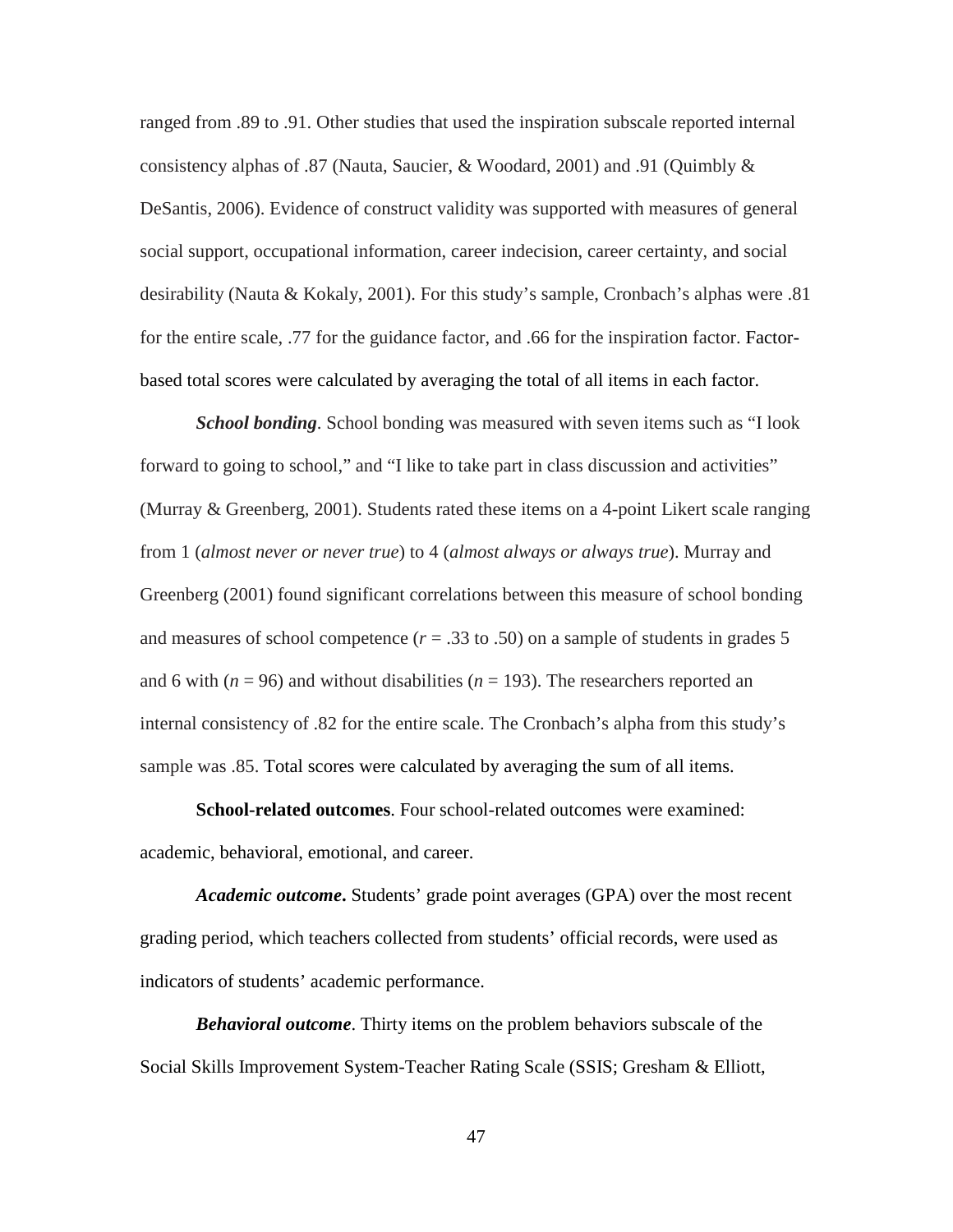2008) were used to assess four dimensions of students' behaviors: externalizing, internalizing, bullying, and hyperactivity/inattention. The SSIS is the second generation of the Social Skills Rating System (SSRS; Gresham & Elliott, 1990), a widely used and highly researched measure of social skills, problem behaviors, and academic competence. The SSIS has strong evidence of validity and reliability, with an internal consistency coefficient of .96, test-retest reliability coefficient of .92, and inter-rater reliability coefficient of .58 (Gresham & Elliot, 2008). Analyses of patterns of correlations with other measures provide support for the criterion-related validity of the SSIS, including the SSRS, the Behavior Assessment System for Children- $2<sup>nd</sup>$  Edition (BASC-2), the Walker-McConnell Scale of Social Competence and School Adjustment (SSCSA), and the Vineland Adaptive Behavior Scales-2<sup>nd</sup> Edition (Vineland-II). The SSIS technical manual provides substantial psychometric evidence of reliability and validity (Gresham & Elliott, 2008). Teachers rated students on a 4-point Likert scale ranging from 1 (*never*) to 4 (*always*) on items such as, "Acts without thinking," "Talks back to adults," and "Keep others out of social circles." Internal consistency alpha for this subscale was .95, test-retest reliability was .83, and inter-rater reliability was .62 (Gresham & Elliot, 2008). The Cronbach's alpha from this study's sample was .93. Total scores were calculated by averaging the sum of all items.

*Emotional outcome*. The 6-item Life Satisfaction Scale (LSS), a brief version of the Multidimensional Students' Life Satisfaction Scale (Gilman, Huebner, & Laughlin, 2000) was used to assess students' life satisfaction in six domains: family, friends, school, self, living environment, and overall life. Students responded on a 7-point Likert scale ranging from 1 (*terrible*) to 7 (*delighted*). Zullig, Valois, Huebner, Oeltmann, and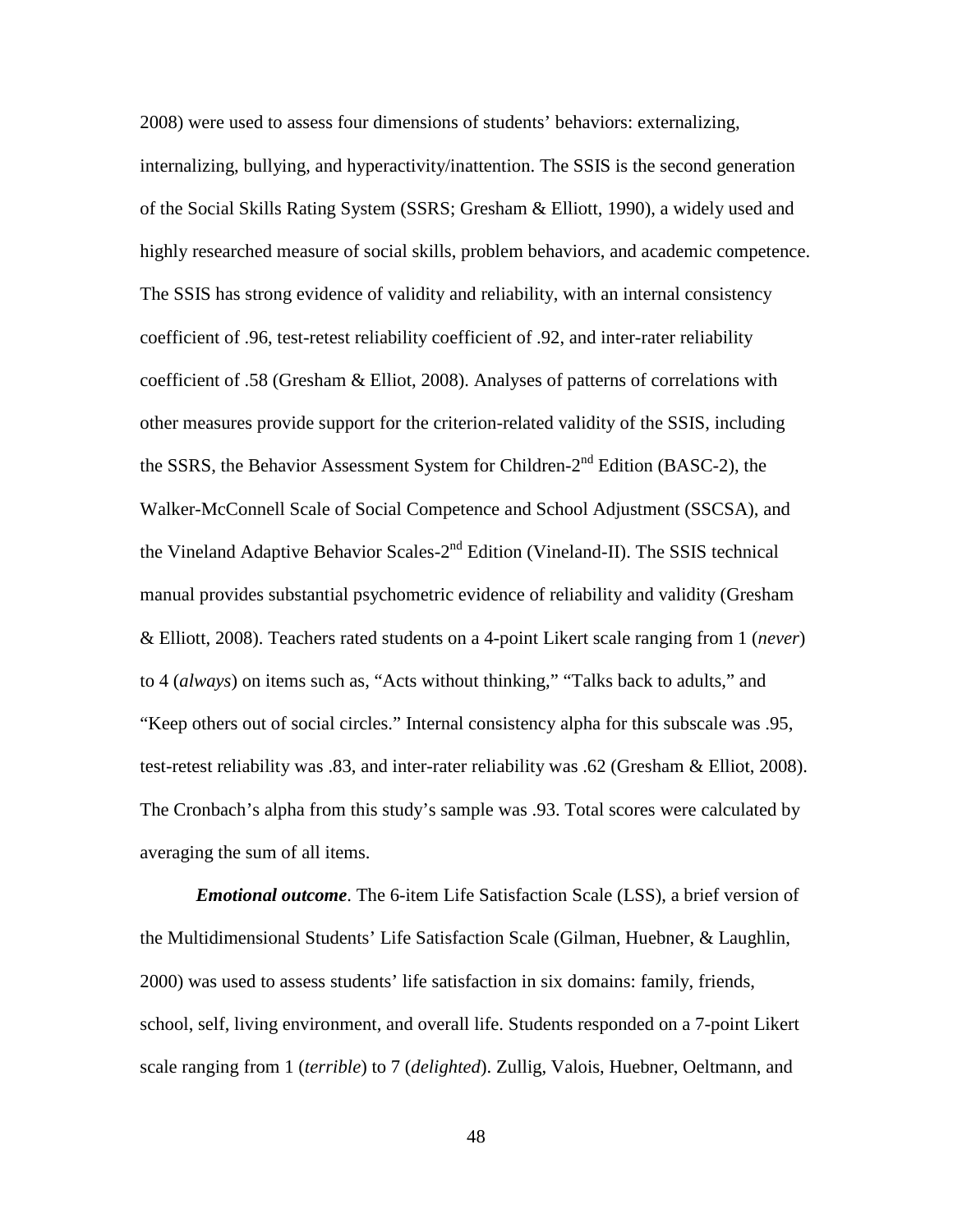Drane (2001) used the LSS with high school students and reported an internal consistency reliability of .85. Zullig et al. (2001) also found strong evidence of convergent and discriminant validity of the LSS with factors on the Behavior Assessment System for Children (BASC; Reynolds & Kamphaus, 1992). The Cronbach's alpha was .81 in the present sample. Total scores were calculated by averaging the sum of all items.

*Career outcome*. The Outcome Expectation Scale (OES; McWhirter, Crothers, & Rasheed, 2000) was developed to assess high school students' career outcome expectations (e.g., "I will be successful in my chosen career/occupation," "The future looks bright for me"). Students rated six items on a 4-point Likert scale ranging from 1 (*strongly disagree*) to 4 (*strongly agree*). Internal consistency was .83 for a sample of 95 students in grade 10 from an urban high school in a midsized Midwestern city (McWhirter et al., 2000) and .84 for a sample of 322 urban high school students (Kenny & Bledsoe, 2005). Test-retest reliability over 9 weeks was .59, as obtained from a sample of 95 students in grade 10 (McWhirter et al., 2000). McWhirter et al. (2000) estimated concurrent validity in a sample of 110 students in grade 10 using an outcome expectation measure and found a significant correlation of .54. The Cronbach's alpha was .87 in the present sample. Table 6 summarizes the final measures used in this study.

### **Procedures**

**Consent**. I emailed recruitment materials to principals and teachers up to two times. Respondents who agreed to participate were followed up via email, phone, or in person, where I provided further information about this study, including the purpose, risks and benefits of participation, their roles, and compensation. Active parent consent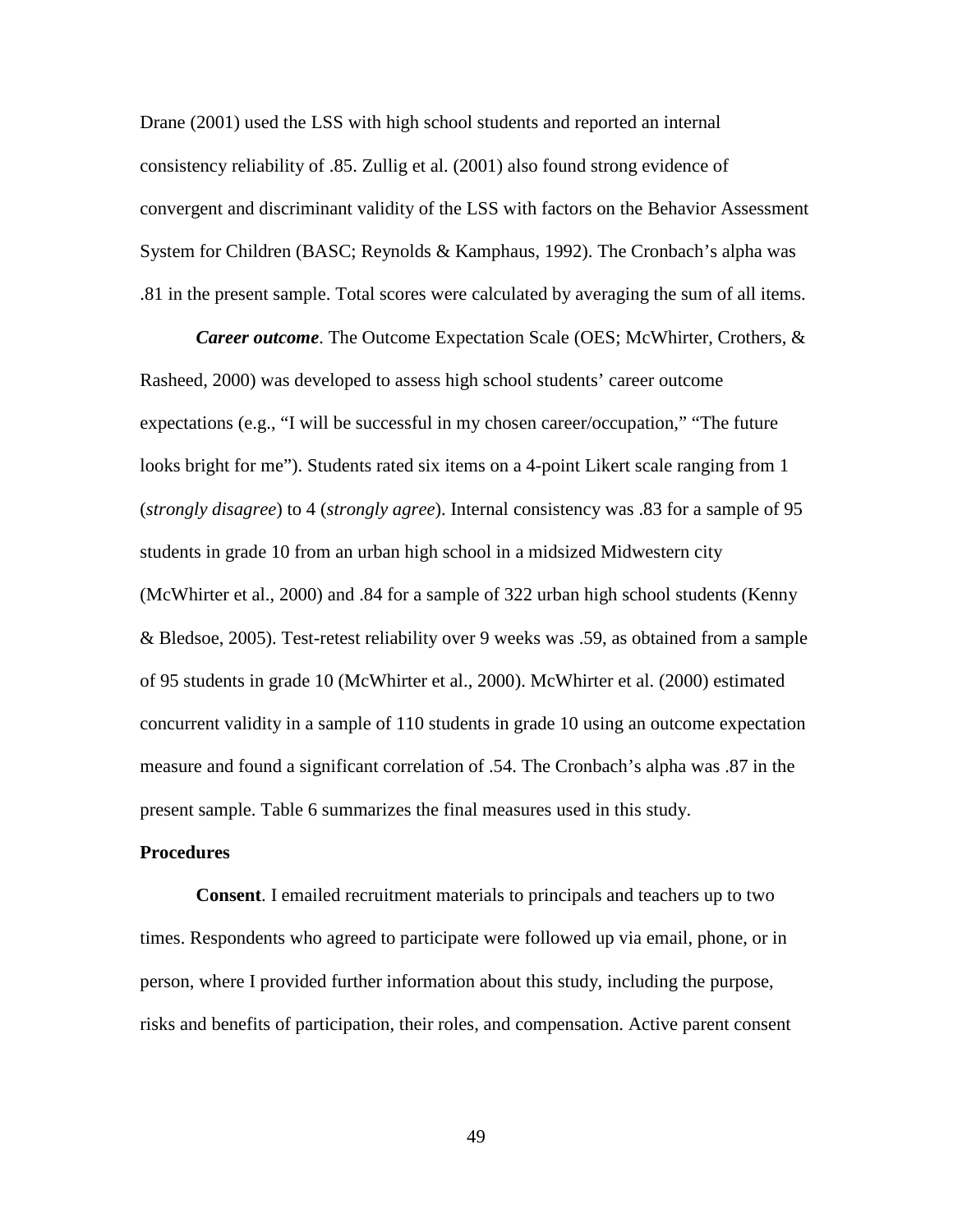procedures were used in three districts. In one district, Spanish versions of parent consent

and student assent forms were provided. See Appendices D to G for consent forms.

### Table 6

| Measure $(\alpha)$         | Subscales (# of items)       | $\alpha$ | Source  | Scale   |
|----------------------------|------------------------------|----------|---------|---------|
| 1. NOS (.68)               | Network orientation (20)     | .68      | Student | $1 - 4$ |
| 2. MSPSE (.74)             | Social resources (4)         | .67      | Student | $1 - 4$ |
|                            | Parent & community (3)       | .65      |         |         |
| 3. Help-seeking (.93)      | Parent (5)                   | .91      | Student | $1 - 4$ |
|                            | Peer $(5)$                   | .88      |         |         |
|                            | Teacher $(5)$                | .85      |         |         |
| 4. IPPA_Brief Parent (.86) | Trust $(4)$                  | .90      | Student | $1 - 4$ |
|                            | Communication (4)            | .81      |         |         |
|                            | Alienation (4)               |          |         |         |
| 5. IPPA_Brief Friend (.78) | Trust $(4)$                  | .89      | Student | $1 - 4$ |
|                            | Communication (4)            | .82      |         |         |
|                            | Alienation (4)               |          |         |         |
| 6. ITSR (.84)              | Trust $(5)$                  | .79      | Student | $1 - 4$ |
|                            | Communication (8)            | .89      |         |         |
|                            | Alienation (6)               | .82      |         |         |
| 7. MAC (.86)               | Peers $(4)$                  | .75      | Student | $1 - 5$ |
|                            | Neighbors (6)                | .84      |         |         |
| 8. IO (.81)                | Guidance (7)                 | .85      | Student | $1 - 5$ |
|                            | Inspiration (8)              | .77      |         |         |
| 9. School Bonding (.85)    | Bonding (7)                  | .85      | Student | $1 - 4$ |
| 10. GPA                    | Student's GPA                |          | Teacher | $0 - 4$ |
| 11. SSIS (.93)             | Problem behavior (30)        | .93      | Teacher | $1 - 4$ |
| 12. LSS (.81)              | Global life satisfaction (6) | .81      | Student | $1 - 7$ |
| 13. OES (.87)              | Career outcome               | .87      | Student | $1 - 4$ |
|                            | expectations (6)             |          |         |         |

*Note*.  $\alpha$  = Cronbach's alpha reliability coefficient.

**Survey implementation**. To ensure the consistency of survey implementation across settings, all teachers were instructed to follow a 16-step checklist (see Appendix H). The checklist was divided into three sections: before, during, and after survey administration. For example, before survey administration, teachers were instructed to "Create a survey ID for each student that begins with your initial  $+$  a 3-digit number  $+$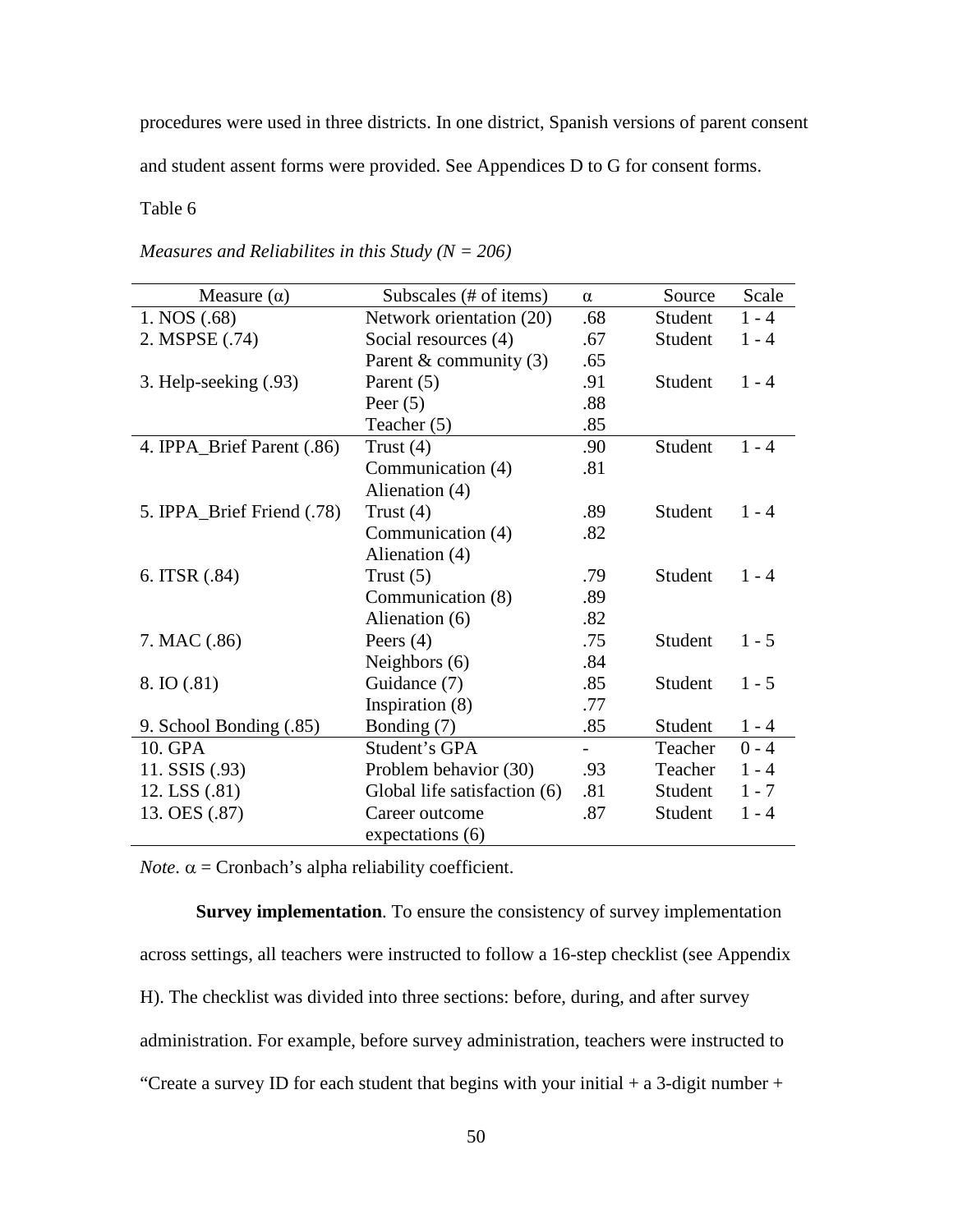student's first initial." During survey implementation, teachers were reminded to "Address any questions that students may have." After survey implementation, teachers were asked to "Seal student surveys in the provided envelopes." All surveys were available both online via Qualtrics and in paper-and-pencil formats. Participants chose the survey format most suitable to their needs. Students and teachers were instructed to complete the surveys outside of regular classroom hours, such as before or after school, in order to minimize interference with regular instruction. The student questionnaire took approximately 30 to 40 minutes to complete. Teachers completed a two-page questionnaire about themselves and a four-page rating for each student, which took approximately 5 to 10 minutes.

### **Model Identification**

SEM models can be under-identified (fewer known than unknown parameters), identified (same number of known and unknown parameters), or over-identified (more known than unknown parameters). Only over-identified models allow for the exploration of parameter estimates to determine if the model is indeed a reasonable representation of the phenomenon in question. According to the modified model (Figure 3), the number of parameters to be estimated was 30 (14 regression weights plus 16 variances). The degrees of freedom were 75 (105 minus 30), yielding an over-identified model.

#### **Data Analysis**

**Rationale for SEM.** SEM accounts for measurement errors, allows for the simultaneous examination of multiple variables, and allows variables to correlate. As such, there is no need to control for other variables in order to examine a particular relationship between a specific predictor and criterion variable.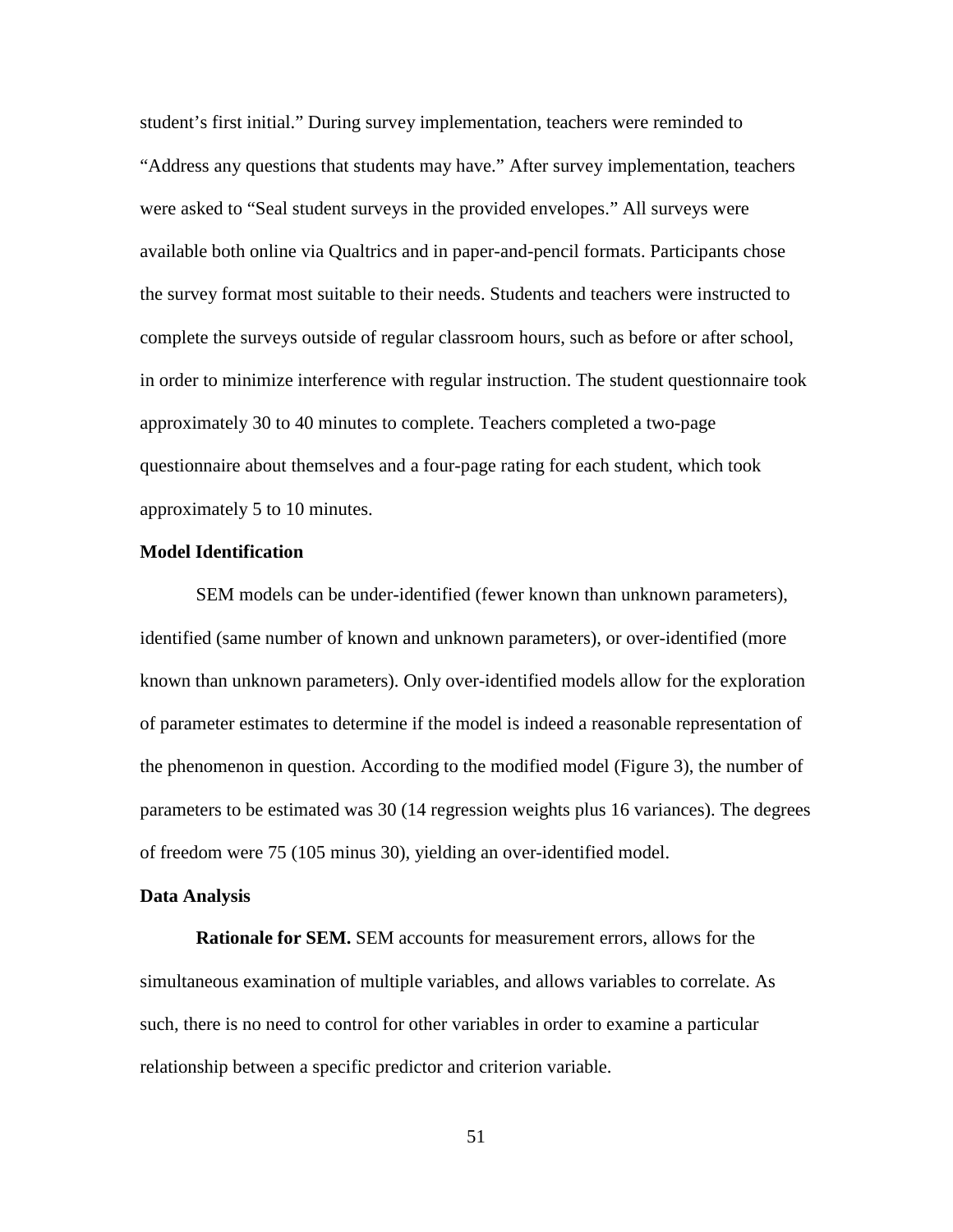SEM is theory-driven rather than data-driven because it tests models that are conceptually derived a priori (Kline, 2011). As such, it is an appropriate technique for analyzing non-experimental data. However, "a priori does not mean exclusively confirmatory" (Kline, 2011, p. 8). In a strictly confirmatory application, researchers test only one model and reject or accept that sole model based on data. In a less restrictive application, researchers can use SEM to test alternative models or to generate models. Model generation is most commonly used and is the route that I have chosen. Model generation begins with an initial model that might not fit, which is subsequently modified and tested again with the same data (Jöreskog, 1993). The goal is to arrive at a model that: (a) makes theoretical sense, (b) is reasonably parsimonious, and (c) has acceptable fit to the data (Kline, 2011).

**Data preparation**. Descriptive analysis was conducted using SPSS 20.0 for Mac (IBM, 2011). SEM was performed using Amos 18.0 for Windows (Arbuckle, 2009). The raw data were screened for the following problems prior to running analyses: missing data, outliers, multicollinearity, and the assumptions of normality, linearity, and homoscedasticity.

*Missing data*. The best approach to treating missing data is prevention (Kline, 2011). Consequently, I took an assertive tracking approach that involved working closely with teachers to encourage students to be thoughtful about participating in this study. If data loss was ignorable (occurred randomly and occurred less than 2% on any single variable), then the method used to deal with missing data would be inconsequential (Kline, 2011). If data loss occurred systematically, then full information maximum likelihood (FIML) would be used as the method of treatment (Little  $\&$  Rubin, 2002).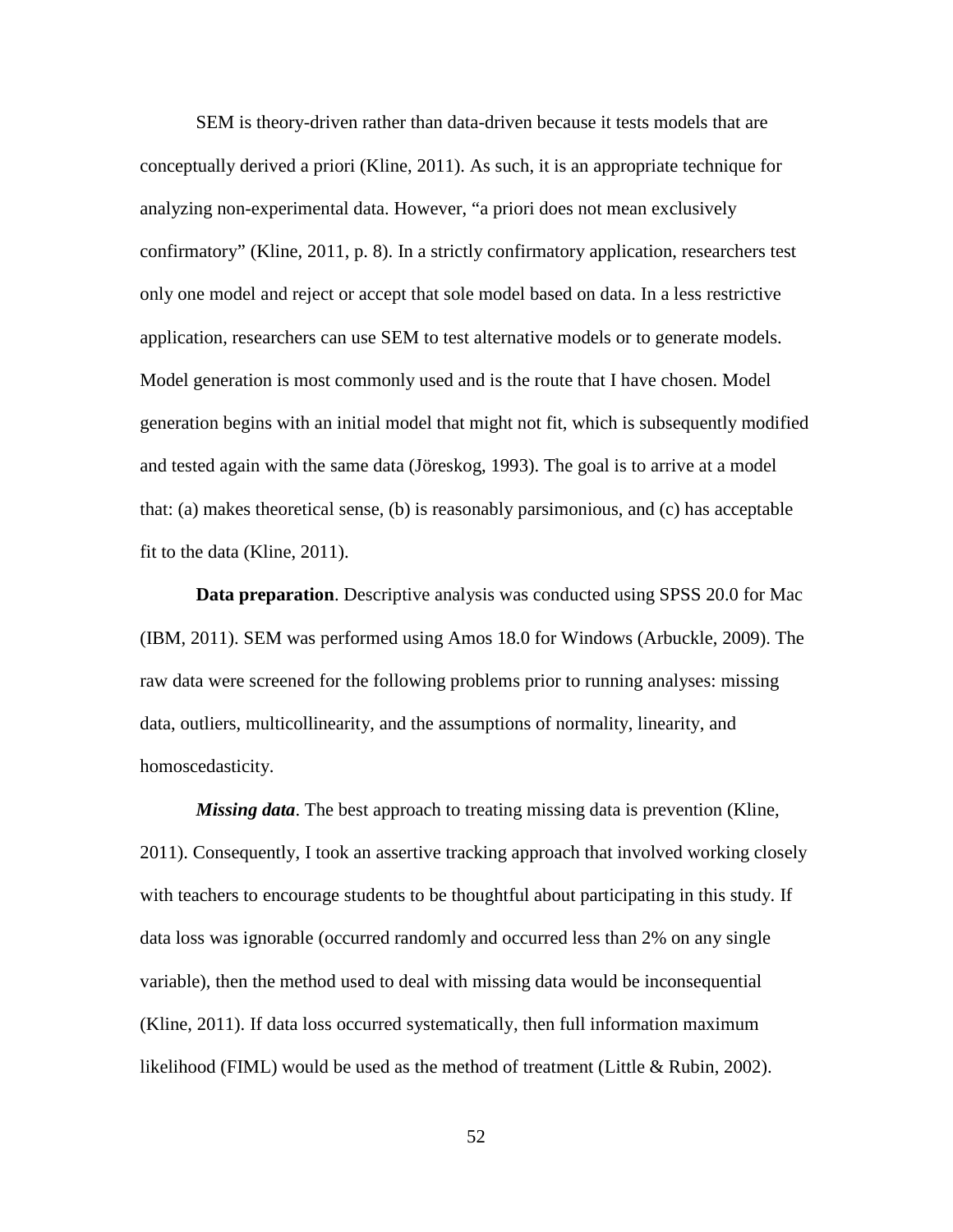Missing data occurred only on the student surveys. Five students (2.4%) missed entire sections of the survey, so I contacted their teachers and asked if those students could complete those sections, which they did. Nine students (4.4%) had missing demographics such as age and primary language spoken at home, so I contacted their teachers to acquire this information. Another nine students skipped items on the survey. The number of items skipped ranged from one to five out of a total of 147 items (0.68% to 3.40%), thus, the amount of data loss was ignorable. I used the FIML option in Amos to impute the maximum likelihood based values for these missing data.

*Outliers*. I used Mahalanobis distances results in Amos to determine which observations were contributing to the sample's departure from multivariate normality. Mahalanobis distances revealed six significant multivariate outliers. I checked each of these six students' surveys to make sure that there were no data entry errors. I found that these students could reasonably belong to the intended sample, so I decided to keep them.

*Assumption of normality*. Research has found that maximum likelihood (ML) estimation might still perform well with some departures from multivariate normality (Hu, Bentler, & Kano, 1992). Researchers have argued that the importance is not whether a sample has a multivariate normal distribution, but that parameter estimates are trustworthy when data are multivariate non-normal (Gao, Mokhtarian, & Johnston, 2008). Amos evaluates multivariate kurtosis using Mardia's test, of which a critical ratio (c.r.) of 1.96 or less is required for a sample to be considered multivariate normal. Results from Amos showed a departure from multivariate normality,  $c.r. = 7.21$ . Instead of deleting the six outliers, I used generalized least squares (GLS) as the method of estimation in addition to ML. GLS is a more robust method when the assumption of multivariate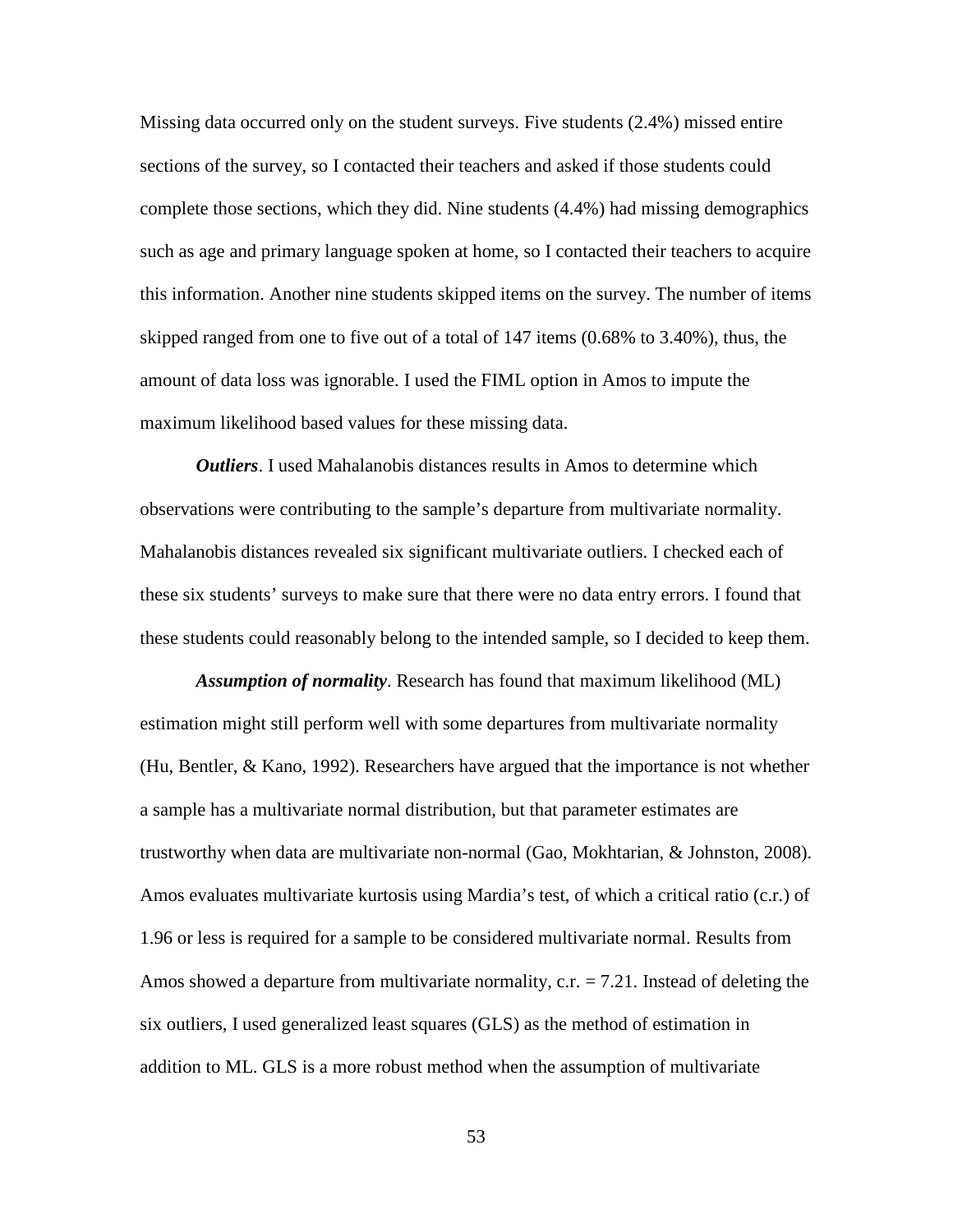normality is violated. Inspection of bivariate scatterplots, P-P plots, and histograms revealed no significant departures from univariate normality, linearity, or homoscedasticity. As shown in Table 7, the skewnesses and kurtoses of distributions of the outcome variables are within the acceptable range of  $-2.0$  to  $+2.0$  (Muthén & Kaplan, 1985).

Table 7

*Assessment of Normality* 

| Variable          | Skewness | SE of Skewness | <b>Kurtosis</b> | <i>SE</i> of Kurtosis |
|-------------------|----------|----------------|-----------------|-----------------------|
| Academic          | $-0.33$  | 0.17           | $-0.17$         | 0.34                  |
| <b>Behavioral</b> | 1.27     | 0.17           | 1.58            | 0.34                  |
| Emotional         | $-0.56$  | 0.17           | $-0.00$         | 0.34                  |
| Career            | $-0.09$  | 0.17           | -0.14           | 0.34                  |

 *Multicollinearity*. There is no consensus on what constitutes "too high" of a correlation between variables: .80 is often cited as the guideline, but problems can also occur at a moderate .40 (Morrow-Howell, 1994). Zero-order correlations between all independent variables in this study ranged from .24 to .59 (see Table 9). Kline (2011) recommends using a regression diagnostics procedure which involves calculating the squared multiple correlation  $(R^2)$  between each variable and all of the rest. If  $R^2$  was greater than .90 for a variable analyzed as the criterion, he suggests eliminating that variable on the basis of redundancy. Following his recommendation, I ran several multiple regressions, each with a different variable as the criterion and the rest as predictors.  $R^2$  ranged from .09 to .46, so all variables were retained.

**Assessment of fit.** Four goodness-of-fit indices were used to assess how well the model fit the data: the chi-square approximation of the discrepancy function ( $\chi^2$ ), the standardized root mean square residual (SRMR), the comparative fit index (CFI), and the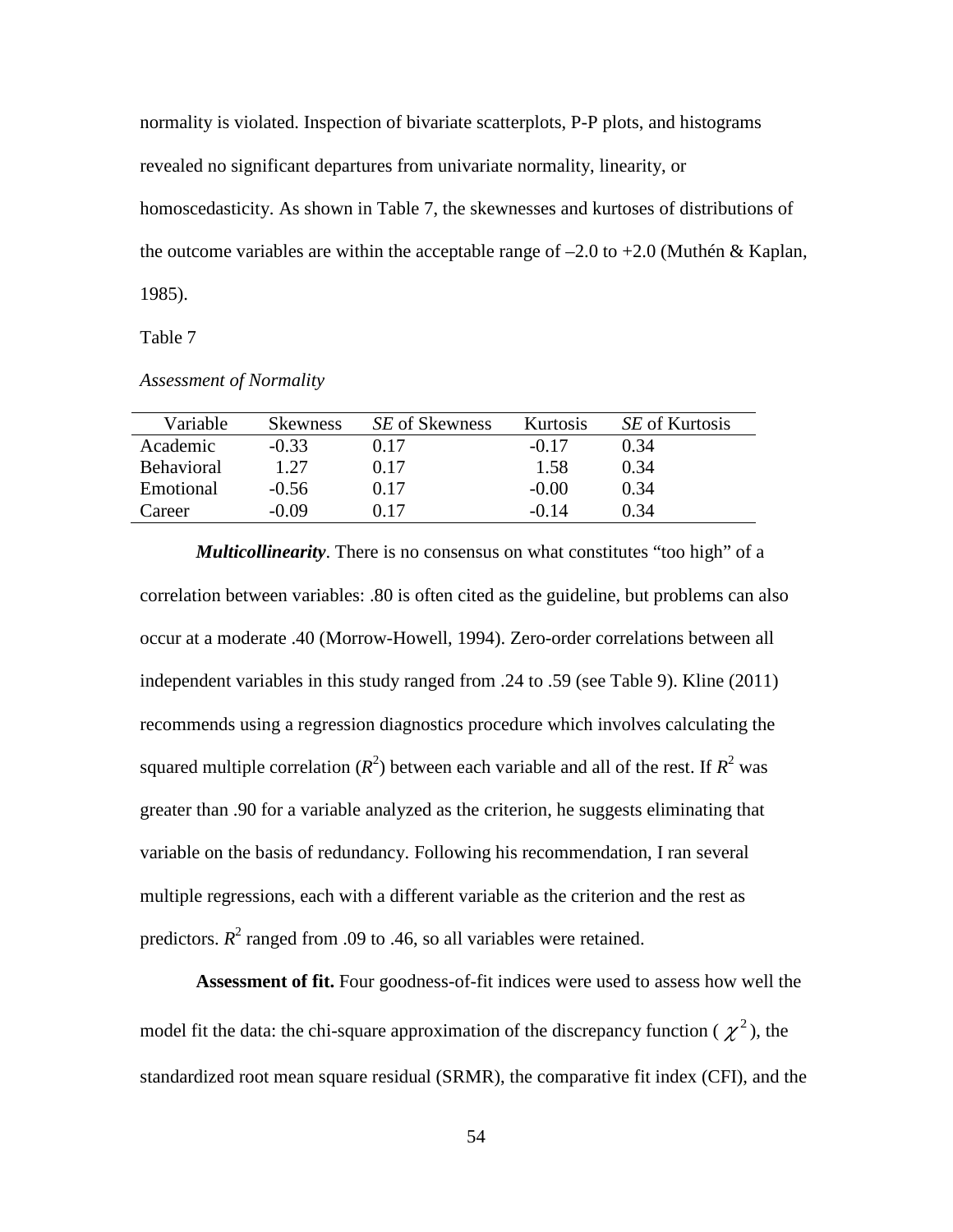root mean square error of approximation (RMSEA). The chi-square test of significance was selected because it is one of the most commonly used indices, although it is dependent on sample size. CFI, SRMR, and RMSEA have been found to perform well with respect to detecting model misspecification and do not depend on sample size (Jackson et al., 2009). Hu and Bentler's (1999) criteria for good fit were used. Fit is considered adequate if CFI values are  $\geq$  .90, and better if they are  $\geq$  .95. The cut-off value for SRMR is < .08. RMSEA is  $\leq$  .08 for moderate fit and  $\leq$  .06 for good fit.

**Mediation analysis.** In the current study, I used the bootstrap method to assess mediation. The bootstrap is a resampling strategy that uses original sample data as a population reservoir to withdraw random samples of size *n* with replacement in order to estimate the total and indirect effects (Efron & Tibshirani, 1993). The bootstrap is the recommended method of mediation analysis for small to moderate sample sizes and for when there is an a priori belief that the effect size is small (Shrout & Bolger, 2002). The bootstrap method also has more power and yields more precise standard errors than regression-based methods. It also places greater emphasis on confidence intervals over *p* values (Shrout & Bolger, 2002; Fritz & MacKinnon, 2007). In the present study, the computation of bootstrap distributions was performed using Amos 18.0 for Windows (Arbuckle, 2009).

### **Measurement Models**

Amos 18.0 for Windows (Arbuckle, 2009) with ML estimation was used to run a series of confirmatory factor analyses (CFA) to assess the adequacy of the measurement model of the three latent constructs (MOS, SOS, and Outcome). Many problems with SEM models, such as the lack of fit, are due to measurement component issues that can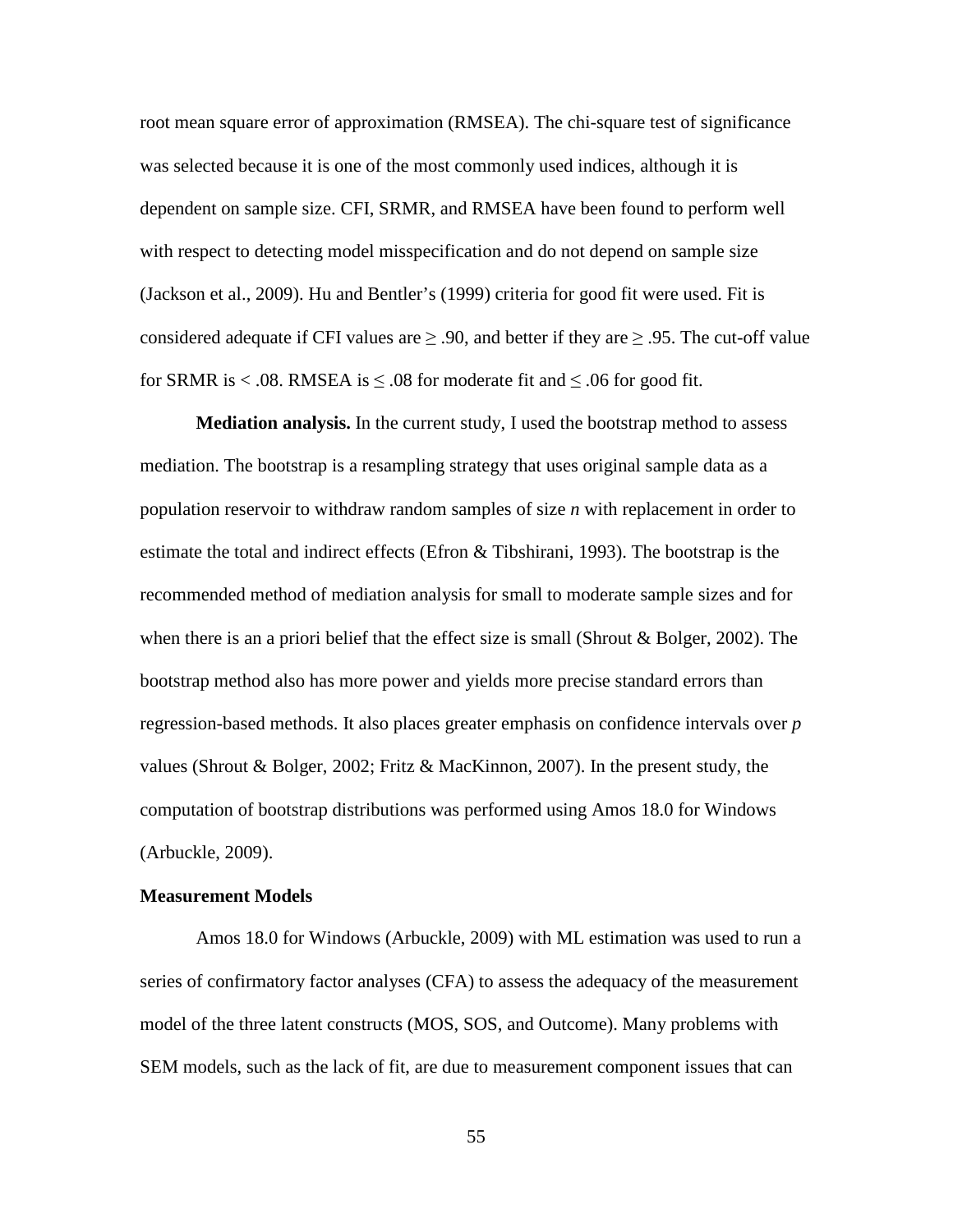be identified with CFAs (Jackson, Gillaspy, Jr., & Purc-Stephenson, 2009; Schreiber, Stage, King, Nora, & Barlow, 2006; Thompson, 2004). As part of this process, I examined factor loadings, unique variances, modification indices, and fit indices to ensure that measured indicators factored as hypothesized onto their respective latent variables. Indicators with non-significant or low loadings ( $\beta$  < .50) were removed and Hu and Bentler's (1999) recommended fit indices were applied (i.e.,  $CFI \ge 0.95$ , SRMR < .08, RMSEA ≤ .06).

Table 8 displays results from CFAs, including factor loadings, fit indices, squared multiple correlations, and unique variances. Post-hoc modifications were conducted due to poor model fit. Although the outcome model had good fit, it had no significant factor loadings. Consequently, outcome measures were examined separately. After eliminating indicators with non-significant and low loadings, I examined modification indices for the MOS model first. Results revealed that SE-PC was highly correlated with the parent helpseeking factor. I dropped SE-PC and retained SE-SR. Even though SE-SR had a low factor loading, its inclusion improved model fit significantly. SE-SR also represents a theoretically significant construct that was important to include in the MOS model.

Next, I examined modification indices of the SOS model, which revealed that residuals of the parent trust and communication subscales were correlated, so I combined those two factors to form one indicator of parent support. I did the same for the teacher trust and communication factors, because their residuals were also correlated. After making these modifications, the model had good fit (see Table 8). Figures 4 and 5 display the final measurement models along with standardized parameter estimates. All factor loadings were significant,  $p < .001$ .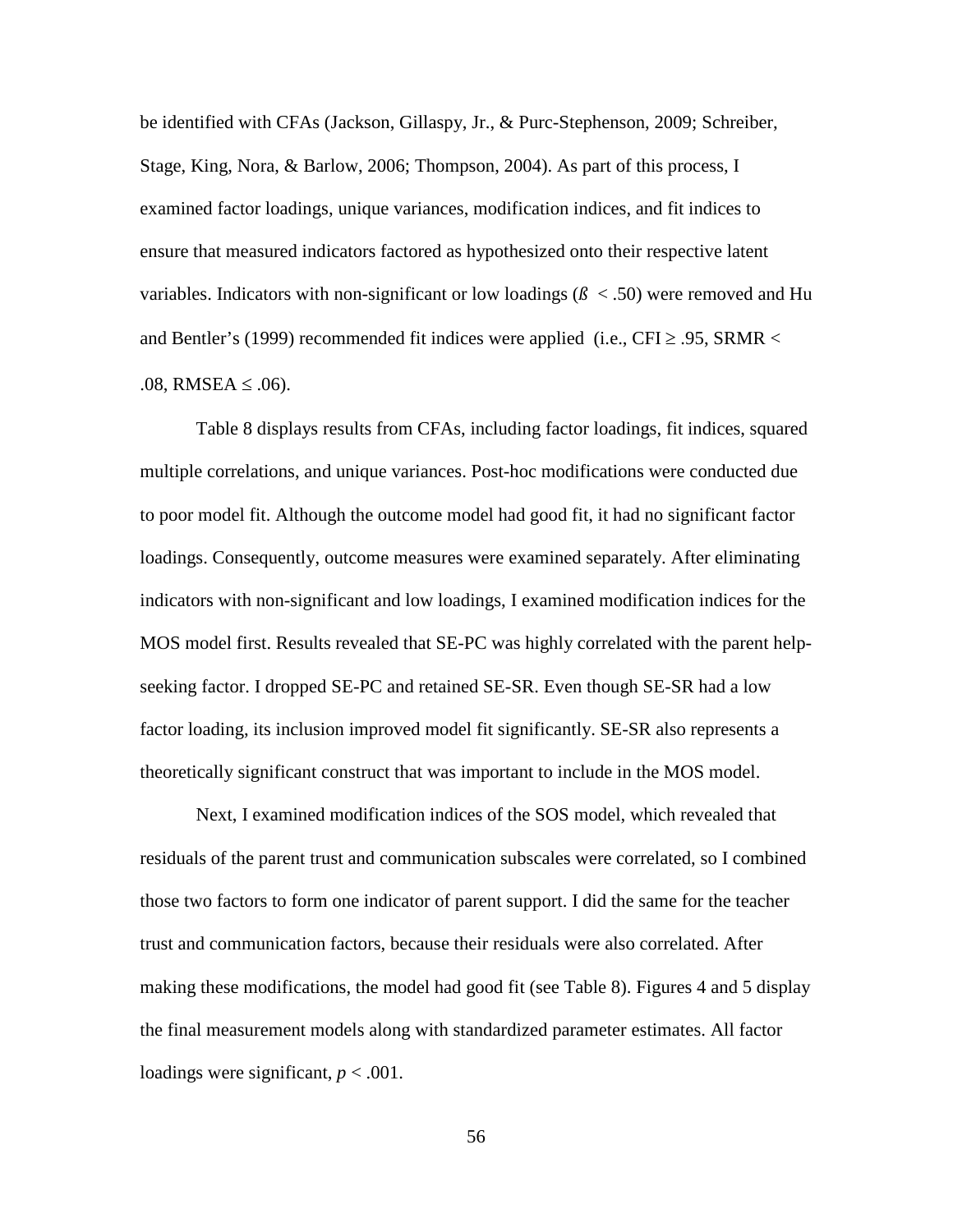# Table 8

| Standardized factor loadings $(\beta)$     |              |              |         |       |          |  |  |
|--------------------------------------------|--------------|--------------|---------|-------|----------|--|--|
| Variable                                   | <b>MOS</b>   | SOS          | Outcome | $R^2$ | $\delta$ |  |  |
| <b>NOS</b>                                 | .27          |              |         | .08   | .92      |  |  |
| SE-SR                                      | $.44***$     |              |         | .19   | .81      |  |  |
| SE-PC                                      | $.56***$     |              |         | .31   | .69      |  |  |
| Parent help-seeking                        | $.80***$     |              |         | .63   | .37      |  |  |
| Peer help-seeking                          | $.64***$     |              |         | .41   | .59      |  |  |
| Teacher help-seeking                       | $.82***$     |              |         | .67   | .33      |  |  |
| Parent trust                               |              | $.60***$     |         | .36   | .64      |  |  |
| Parent communication                       |              | $.57***$     |         | .32   | .68      |  |  |
| Parent alienation                          |              | $-.25***$    |         | .06   | .94      |  |  |
| Friend trust                               |              | $.37***$     |         | .13   | .87      |  |  |
| Friend communication                       |              | $.43***$     |         | .18   | .82      |  |  |
| Friend alienation                          |              | $-.04$       |         | .002  | .998     |  |  |
| Teacher trust                              |              | $.71***$     |         | .50   | .50      |  |  |
| Teacher communication                      |              | $.68***$     |         | .47   | .53      |  |  |
| <b>Teacher alienation</b>                  |              | $-.14$       |         | .02   | .98      |  |  |
| Mentor guidance                            |              | $.65***$     |         | .43   | .57      |  |  |
| Mentor inspiration                         |              | $.46***$     |         | .21   | .79      |  |  |
| Peer connectedness                         |              | $.69***$     |         | .48   | .52      |  |  |
| Neighbor connectedness                     |              | $.45***$     |         | .20   | .80      |  |  |
| School bonding                             |              | $.66***$     |         | .43   | .57      |  |  |
| Academic                                   |              |              | .16     | .02   | .98      |  |  |
| Behavioral                                 |              |              | $-.18$  | .03   | .97      |  |  |
| Emotional                                  |              |              | .72     | .52   | .48      |  |  |
| Career                                     |              |              | .47     | .22   | .78      |  |  |
| <b>Factor Correlations</b>                 |              |              |         |       |          |  |  |
| <b>MOS</b>                                 | $\mathbf{1}$ |              |         |       |          |  |  |
| SOS                                        | .84          | $\mathbf{1}$ |         |       |          |  |  |
| Outcome                                    | .72          | .89          | 1       |       |          |  |  |
| Fit indices of a priori measurement models |              |              |         |       |          |  |  |
| $p(\chi^2)$                                | < 0.001      | < .001       | .19     |       |          |  |  |
| <b>CFI</b>                                 | .84          | .53          | .96     |       |          |  |  |
| <b>SRMR</b>                                | .08          | .14          | .04     |       |          |  |  |
| <b>RMSEA</b>                               | .14          | .18          | .06     |       |          |  |  |
| Fit indices of final measurement models    |              |              |         |       |          |  |  |
| $p(\chi^2)$                                | .761         | .551         |         |       |          |  |  |
| <b>CFI</b>                                 | 1.00         | 1.00         |         |       |          |  |  |
| <b>SRMR</b>                                | .01          | .01          |         |       |          |  |  |
| <b>RMSEA</b>                               | < .001       | < .001       |         |       |          |  |  |

# *Standardized Parameter Estimates from CFA*

*Note*.  $R^2$  = squared multiple correlation.  $\delta$  = error variance; \*\*\* *p* < .001.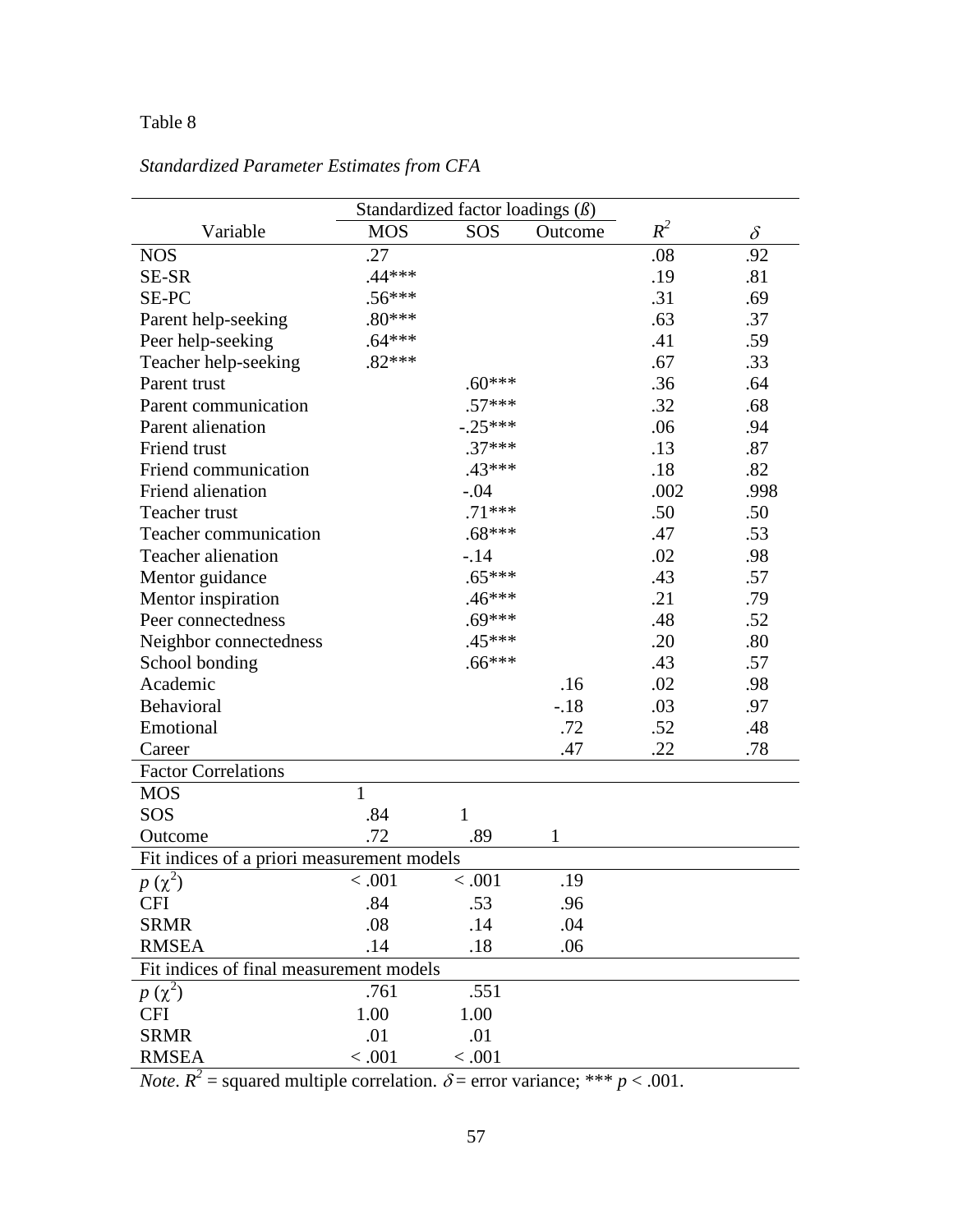All factor loadings for MOS and SOS were significant. Help-seeking behaviors towards teacher had the strongest linear relationship with MOS, followed by help-seeking behaviors towards parents, then peers, and lastly, self-efficacy for enlisting social resources. Teacher support had the strongest relationship with SOS, followed by peer, then mentor, then parent support.



*Figure 4.* Final measurement model for MOS = mobilization of support. All factor loadings are significant,  $p < .001$ . Variances are not drawn.



*Figure 5.* Final measurement model for  $SOS = social$  support. All factor loadings are significant,  $p < .001$ . Variances are not drawn.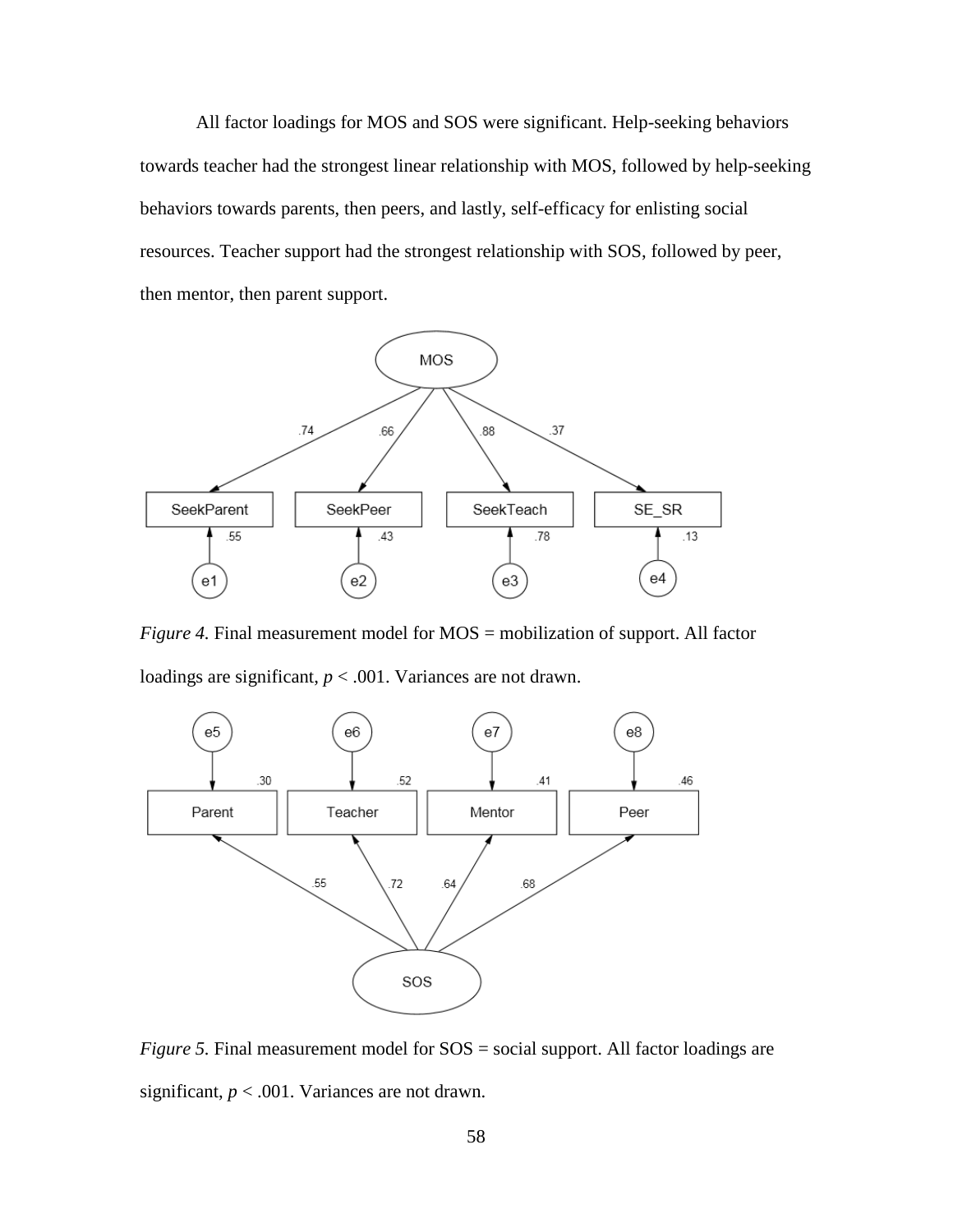### **CHAPTER IV**

### **RESULTS**

Do students with disabilities actively mobilize support to meet their needs, or is their success facilitated by existing structures at home, in school, and in communities? This study addressed these questions by examining the direct and indirect relationships between MOS and SOS on four outcomes: academic, behavioral, emotional, and career. Data analyses in this section progress in three stages. First, I examine the descriptive statistics of the predictor and outcome variables. Second, I perform SEM to examine the model fit and to test the posited meditational paths. Finally, I use multi-group analyses to test for invariance in the full model across subgroups of sex, race/ethnicity, disability, and grade level.

### **Descriptive Statistics**

**Correlations.** Correlations among study variables are displayed in Table 9. All four MOS variables were correlated significantly with emotional outcomes, three were associated with career outcomes, and two were associated with behavioral outcomes. None of the MOS variables were correlated significantly with academic outcomes. Also shown in Table 9, all four SOS variables were significantly associated with emotional and career outcomes, and only the mentor and peer SOS factors were correlated with the behavioral outcome. None were correlated significantly with academic outcomes.

**Means and standard deviations**. Table 10 summarizes means and standard deviations for all variables across sex, race/ethnicity, disability, and grade level.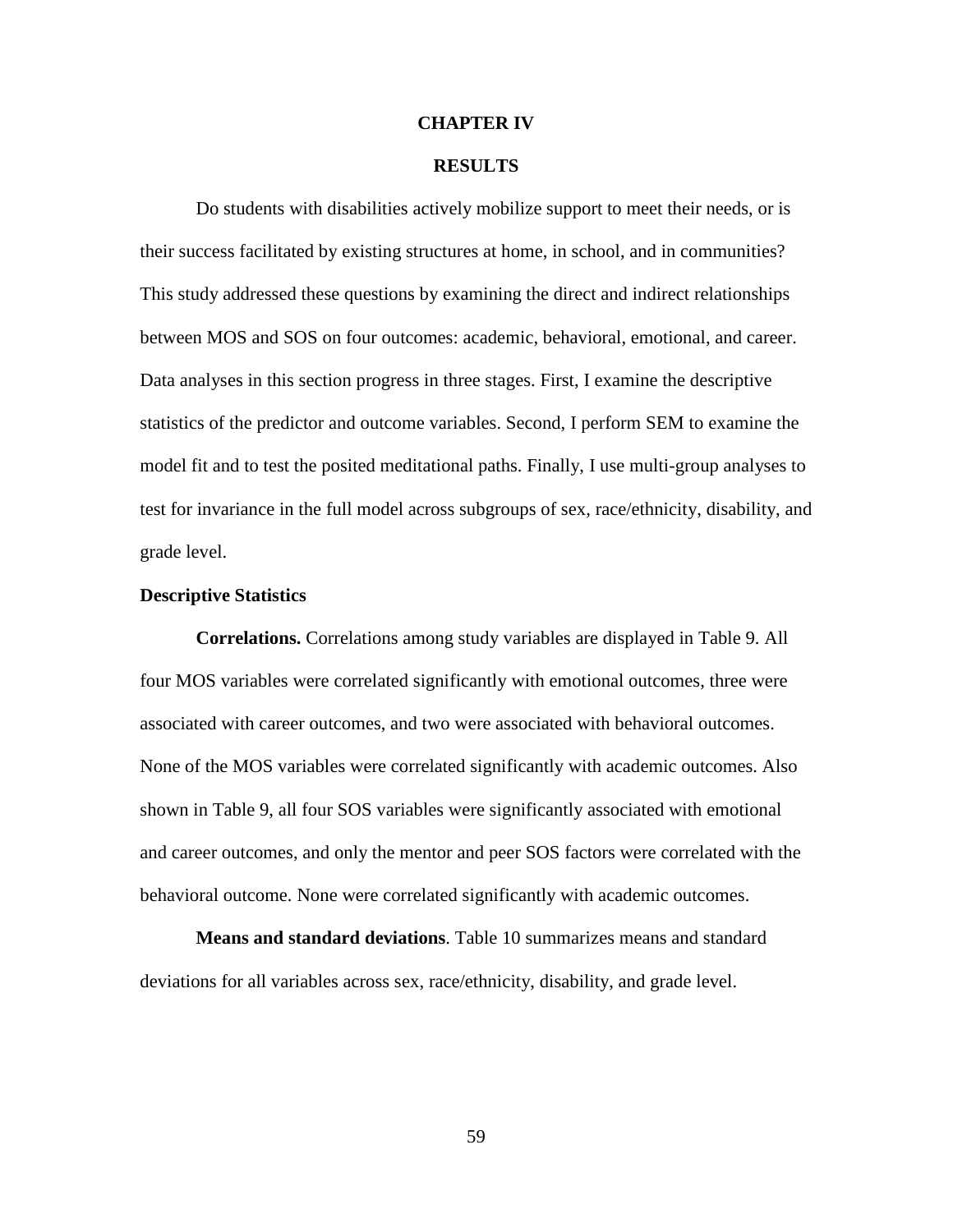## Table 9

| Variable         |      | 2        | 3          | 4        | 5          | 6          | 7        | 8        | 9      | 10                   | 11                 | 12       |
|------------------|------|----------|------------|----------|------------|------------|----------|----------|--------|----------------------|--------------------|----------|
| 1. Seek parent   |      | $.48***$ | $.66^{**}$ | $.30***$ | $.59***$   | $.39***$   | $.39***$ | $.39***$ | .01    | $-.12$               | $.36***$           | $.30***$ |
| 2. Seek peer     |      |          | $.58^{**}$ | $.25***$ | $.31***$   | $.25***$   | $.27***$ | $.28***$ | .06    | $-.22$ **            | $.17$ <sup>*</sup> | .12      |
| 3. Seek teacher  |      |          |            | $.31***$ | $.40^{**}$ | $.51***$   | $.32***$ | $.43***$ | .11    | $-.15$ <sup>*</sup>  | $.35***$           | $.25***$ |
| 4. SE_SR         |      |          |            |          | $.26***$   | $.36^{**}$ | $.36***$ | $.26***$ | .10    | $-.11$               | $.35***$           | $.33***$ |
| 5. Parent        |      |          |            |          |            | $.41***$   | $.36***$ | $.34***$ | .06    | $-.06$               | $.33***$           | $.26***$ |
| 6. Teacher       |      |          |            |          |            |            | $.44***$ | $.49***$ | .07    | $-.12$               | $.37***$           | $.21***$ |
| 7. Mentor        |      |          |            |          |            |            |          | $.45***$ | $-.03$ | $-.19$ <sup>**</sup> | $.42***$           | $.38***$ |
| 8. Peer          |      |          |            |          |            |            |          |          | .02    | $-.18$ <sup>**</sup> | $.40^{**}$         | $.24***$ |
| 9. Academic      |      |          |            |          |            |            |          |          |        | $-.15$ <sup>*</sup>  | .11                | .04      |
| 10. Behavioral   |      |          |            |          |            |            |          |          |        |                      | $-.12$             | $-.08$   |
| 11. Emotional    |      |          |            |          |            |            |          |          |        |                      |                    | $.34***$ |
| 12. Career       |      |          |            |          |            |            |          |          |        |                      |                    |          |
| $\boldsymbol{M}$ | 3.06 | 3.06     | 2.80       | 2.95     | 2.67       | 2.63       | 3.65     | 3.36     | 2.46   | 1.46                 | 5.33               | 3.34     |
| <b>SD</b>        | 1.14 | 1.09     | 0.99       | 0.54     | 0.57       | 0.64       | 0.70     | 0.76     | 0.72   | 0.41                 | 1.06               | 0.48     |
| Min.             | 1.00 | 1.00     | 1.00       | 1.00     | 1.00       | 1.15       | 1.25     | 1.00     | 0.50   | 1.00                 | 1.67               | 2.00     |
| Max.             | 5.00 | 5.00     | 5.00       | 4.00     | 4.00       | 4.00       | 5.00     | 5.00     | 3.95   | 2.97                 | 7.00               | 4.00     |

*Zero-Order Correlations Among the Study Variables (N = 206)* 

*Note*. Seek = help-seeking behaviors; SE\_SR = Self-Efficacy for Enlisting Social Resources; Parent = Inventory of Parent

Attachment; Teacher = Inventory of Teacher-Student Relationship; Mentor = Influence of Others on Academic and Career Decisions; Peer = Peer Connectedness.  $M =$  mean,  $SD =$  standard deviation. \* $p < .05$ , \*\* $p < .01$ .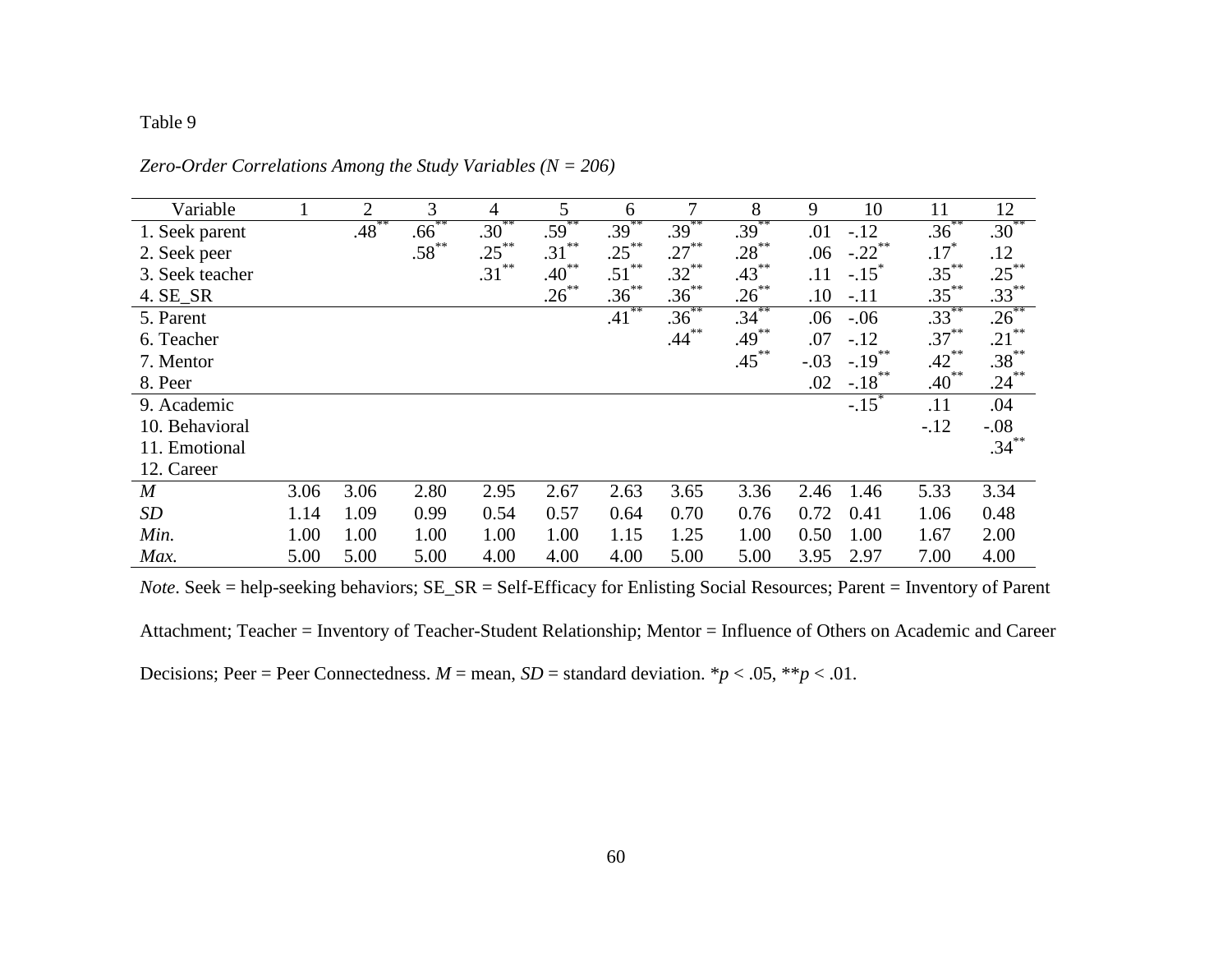# Table 10

|                   | <b>Sex</b>  |                        |                        | Race/Ethnicity         |                               | Disability (incidence) | Grade level |             |  |
|-------------------|-------------|------------------------|------------------------|------------------------|-------------------------------|------------------------|-------------|-------------|--|
|                   | Boy         | Girl                   | White                  | Non-White              | LD                            | All Others             | $9-10$      | $11 - 12$   |  |
|                   | $(n = 132)$ | $(n = 74)$             | $(n = 115)$            | $(n = 91)$             | $(n = 150)$                   | $(n = 56)$             | $(n = 98)$  | $(n = 108)$ |  |
|                   | SD<br>M     | SD<br>$\boldsymbol{M}$ | SD<br>$\boldsymbol{M}$ | SD<br>$\boldsymbol{M}$ | <i>SD</i><br>$\boldsymbol{M}$ | SD<br>M                | SD<br>M     | SD<br>M     |  |
| <b>SeekParent</b> | 2.96 1.14   | 3.23<br>1.12           | 3.07 1.12              | 3.04 1.17              | 3.13<br>1.14                  | 2.86 1.13              | 3.10 1.10   | 3.01 1.18   |  |
| <b>SeekPeer</b>   | 2.92 1.12   | 3.32 1.00              | 3.02 1.09              | 3.12 1.10              | 3.21 1.03                     | 2.68 1.17              | 3.00 1.09   | 3.12 1.10   |  |
| SeekTeach         | 2.78 0.98   | 2.82 1.01              | 2.84 0.95              | 2.74 1.03              | 2.84 0.98                     | 2.69 1.02              | 2.76 1.00   | 2.83 0.98   |  |
| SE_SR             | 2.92 0.54   | 3.00 0.56              | 2.98 0.49              | 2.91 0.61              | 2.96 0.55                     | 2.93 0.53              | 2.91 0.53   | 2.98 0.56   |  |
| Parent            | 2.67 0.61   | 2.67 0.51              | 2.69 0.60              | 2.65 0.54              | 2.68 0.52                     | 2.66 0.70              | 2.70 0.55   | 2.64 0.59   |  |
| Teacher           | 2.69 0.64   | 2.52 0.62              | 2.69 0.65              | 2.55 0.61              | $2.62 \quad 0.62$             | 2.65 0.68              | 2.59 0.64   | 2.66 0.64   |  |
| Mentor            | 3.57 0.70   | 3.79 0.69              | 3.65 0.67              | 3.65 0.74              | 3.69 0.71                     | 3.53 0.68              | 3.68 0.73   | 3.62 0.68   |  |
| Peer              | 3.35 0.75   | 3.36 0.79              | 3.33 0.75              | 3.38 0.78              | 3.39 0.77                     | 3.26 0.74              | 3.40 0.74   | 3.32 0.79   |  |
| Academic          | 2.36 0.76   | 2.63 0.63              | 2.52 0.68              | 2.39<br>0.77           | 2.44 0.66                     | 2.52 0.88              | 2.52 0.82   | 2.40 0.62   |  |
| Behavioral        | 1.55 0.43   | 1.29 0.30              | 1.45 0.36              | 1.46 0.46              | 1.34 0.33                     | 1.77 0.43              | 1.46 0.44   | 1.45 0.38   |  |
| Emotional         | 5.38 0.99   | 5.23 1.18              | 5.31 1.05              | 5.35 1.08              | 5.43 0.99                     | 5.05 1.21              | 5.40 1.09   | 5.26 1.04   |  |
| Career            | 3.33 0.48   | 3.36 0.49              | 3.34 0.50              | 3.34 0.46              | 3.32 0.46                     | 3.38 0.54              | 3.35 0.46   | 3.33 0.50   |  |

*Mean and Standard Deviation of Measured Variables By Groups (Sample Size)* 

*Note*. Seek = help-seeking behaviors; SE\_SR = Self-Efficacy for Enlisting Social Resources; Parent = Inventory of Parent

Attachment; Teacher = Inventory of Teacher-Student Relationship; Mentor = Influence of Others on Academic and Career

Decisions; Peer = Peer Connectedness. LD = Learning Disabilities. *M* = mean, *SD* = standard deviation.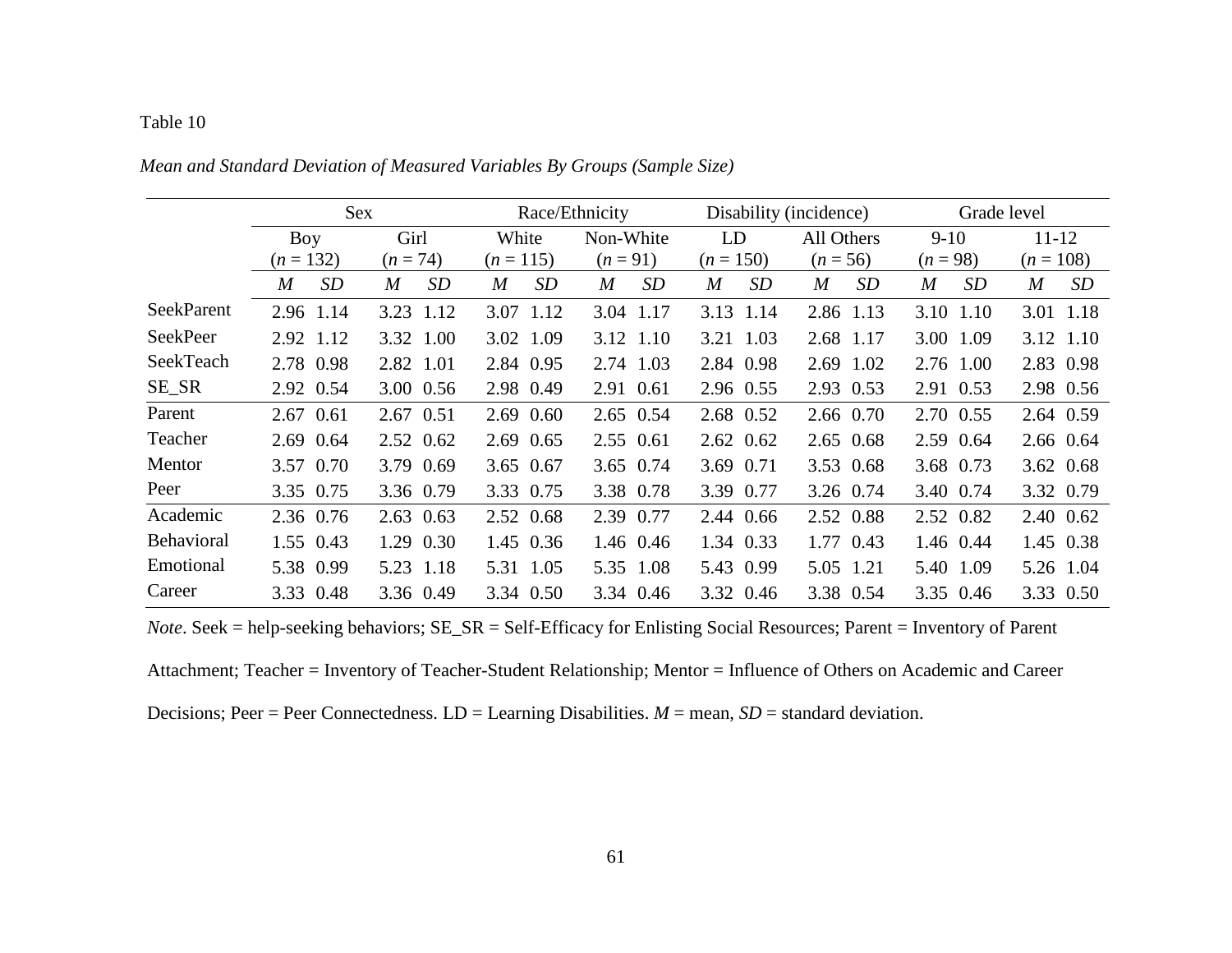Sample sizes for subgroups are displayed in Table 10. Distributions of all measured variables' scores approximated normal. No significant univariate outliers were detected. Behavioral scores' distribution was positively skewed, and the emotional scores' distribution was negatively skewed.

# **Structural Model**

The final model (shown in Figure 6) had adequate fit,  $\chi^2(49) = 121.28$ ,  $p < .001$ ,  $CFI = .90$ ,  $SRMR = .06$ ,  $RMSEA = .08$ . As shown in Figure 6, all indicators loaded significantly onto their associated latent constructs (MOS and SOS), which supported the operationalization of MOS and SOS in the final model.



*Figure 6*. SEM results. The values along the arrows are the standardized regression coefficients  $(\beta)$ ; the values by the corners of the rectangles are the squared multiple correlations  $(R^2)$ . (Total effects).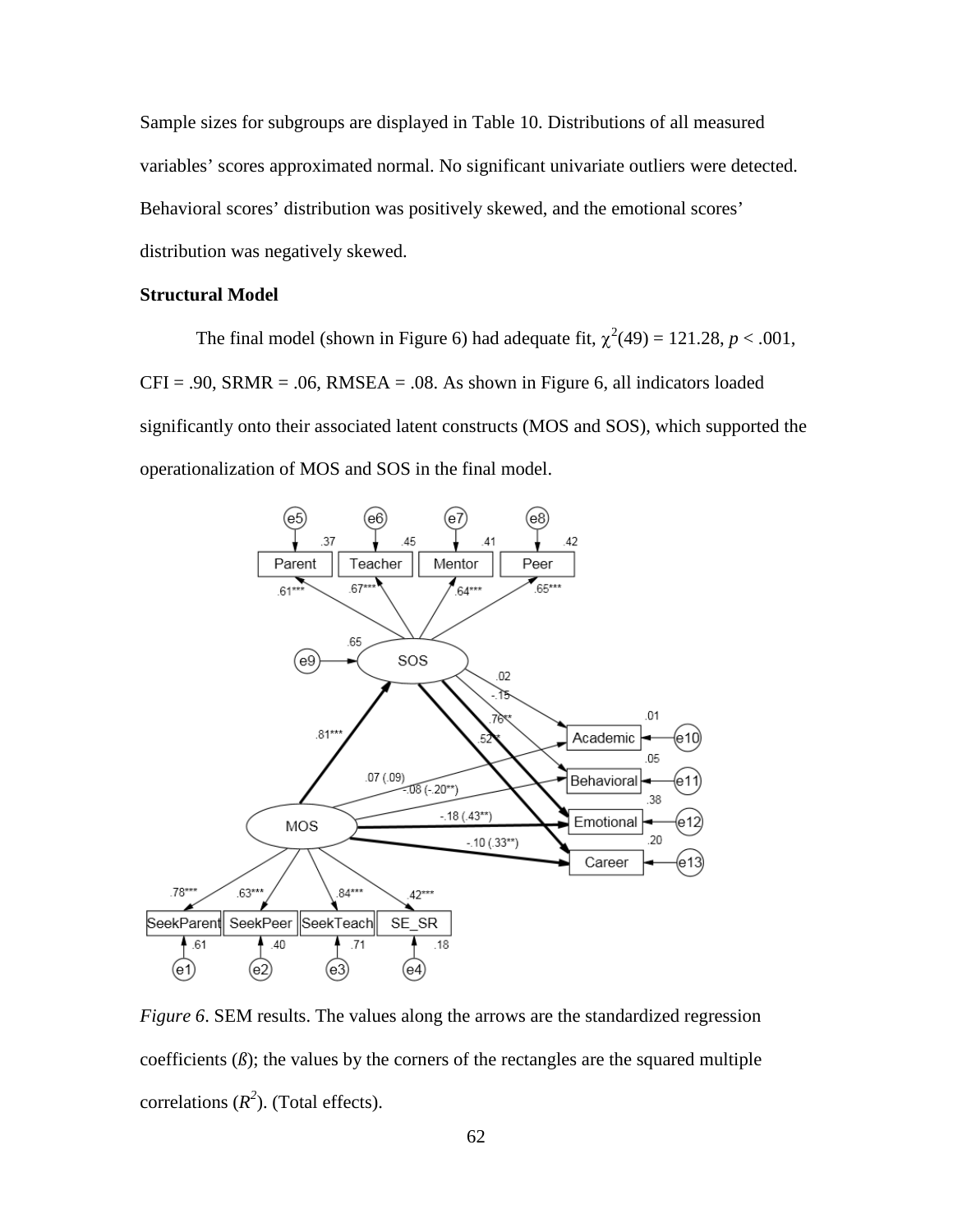The magnitude of the loadings of indicators on the latent construct MOS varied across support sources, where students' help-seeking behaviors towards teachers formed the strongest indicator of MOS ( $\beta$  = 0.84) followed by their help-seeking behaviors towards parents ( $\beta$  = 0.78), then peers ( $\beta$  = 0.63). The magnitude of the loadings of indicators on the latent construct SOS remained relatively stable across support sources, with  $\beta s$  ranging from 0.61 for parent support to 0.67 for teacher support.

**Mediation analyses.** Mediation analyses were tested using the bootstrap method with bias-corrected confidence estimates. The 95% confidence intervals of indirect effects were obtained with 1000 bootstrap resamples (Preacher & Hayes, 2008).

Table 11

| Effect            | <b>MOS</b> | SOS      |
|-------------------|------------|----------|
| Indirect          |            |          |
| SOS               |            |          |
| Academic          | 0.03       |          |
| <b>Behavioral</b> | $-0.15$    |          |
| Emotional         | $0.60**$   |          |
| Career            | $0.43*$    |          |
| Direct            |            |          |
| SOS               | $0.81**$   |          |
| Academic          | 0.06       | 0.03     |
| <b>Behavioral</b> | $-0.03$    | $-0.19$  |
| Emotional         | $-0.17$    | $0.75**$ |
| Career            | $-0.10$    | $0.53*$  |
| Total             |            |          |
| SOS               | $0.81**$   |          |
| Academic          | 0.09       | 0.03     |
| Behavioral        | $-0.18*$   | $-0.19$  |
| Emotional         | $0.43**$   | $0.75**$ |
| Career            | $0.32**$   | $0.53*$  |

*Standardized Indirect, Direct, and Total Effects* 

 $*_{p}$  < .05, \*\**p* < .01, \*\*\**p* < .001.

To recap, Baron and Kenny's (1986) criteria for determining the presence of a mediator are: (a) the direct effect of the IV on the presumed mediator is significant (path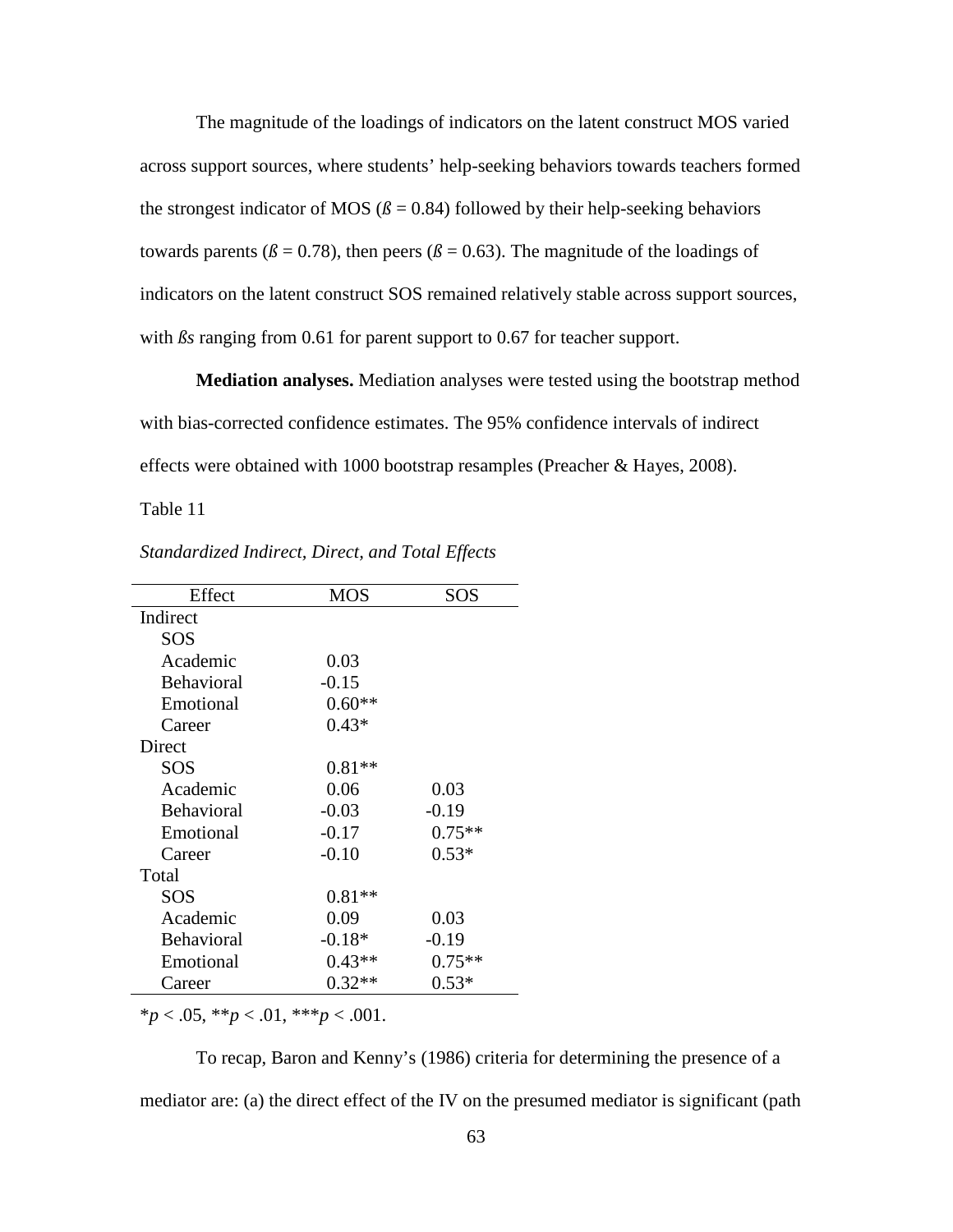*a*), (b) the direct effect of the presumed mediator on the DV is significant (path *b*), and (c) when paths *a* and *b* are controlled, the previously significant relation between the IV and the DV (path *c* or the total effect) is reduced (path *c'* or the direct effect). Standardized indirect, direct, and total effects are displayed in Table 11.

Path coefficients in Figure 6 show that: (a) MOS had a direct positive relationship with SOS (path *a*), (b) SOS had direct positive relationships with emotional and career outcomes, after partialling out the effect of MOS (path *b*), and (c) total effects of MOS on emotional and career outcomes were significant (path *c*) but not its direct effects (path *c'*). These results indicated that SOS mediated the link between MOS and emotional outcomes,  $\beta$  = 0.60, 95% CI [0.33, 2.23], and the link between MOS and career outcome expectations,  $\beta$  = 0.43, 95% CI [0.13, 1.15]. Overall, the variables in MOS and SOS explained approximately 38% and 20% of the variances in emotional and career outcomes, respectively. The direct effect of MOS on emotional and career outcomes also became non-significant when controlling for SOS (path *c'*), thus suggesting full mediation (see Figure 6). Notice that the total effect of MOS on behavioral outcomes was significant, but became non-significant after controlling for SOS (direct effect), thus suggesting the presence of multicollinearity among MOS and SOS variables.

### **Invariance Testing**

 Given that two significant mediational paths were established, a multigroup analysis (factorial invariance) was used to compare subgroup differences of the two significant mediated models (emotional and career) across four categories: sex (boys and girls), race/ethnicity (whites and minorities), disabilities (LD and all others), and grade level (9-10 and 11-12). The default option for invariance testing in Amos was used. The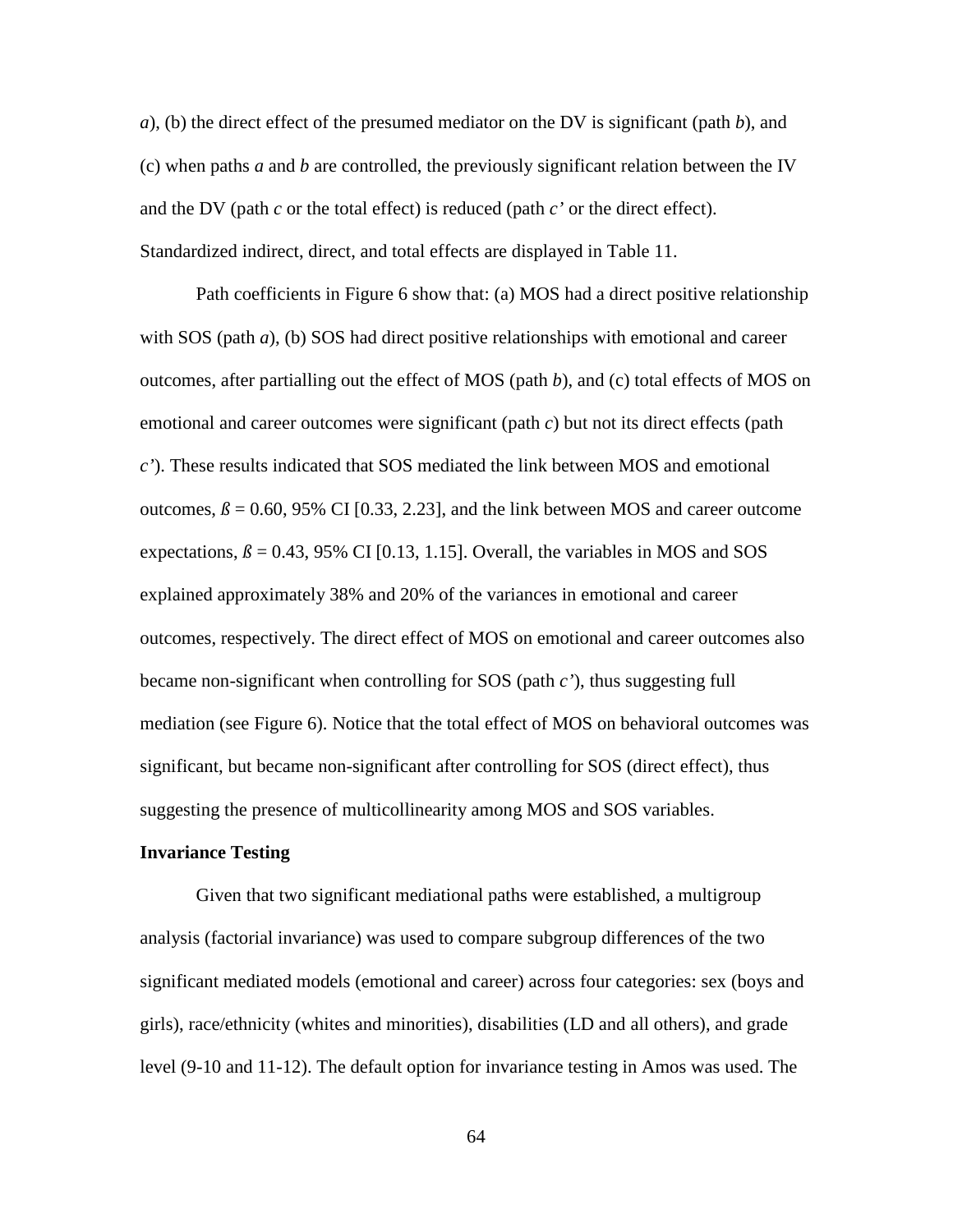chi-square from the unconstrained model (all parameters allowed to be unequal across groups) was compared to the chi-square from the constrained model (factor loadings were constrained to be equal across groups). The mediated paths appeared to be invariant (equal weights) across race/ethnicity ( $\Delta \chi^2(15) = 13.60$ ,  $p = .556$ ), disability ( $\Delta \chi^2(15) =$ 13.60, *p* = .556), and grade level  $((\Delta \chi^2(15) = 13.60, p = .556)$ . Model differences (not invariant) were detected for sex,  $\Delta \chi^2(15) = 28.73$ ,  $p = .02$ . As shown in Table 12, indirect effects of SOS on the links between MOS and career and MOS and emotional outcomes were significant for boys, but not for girls. SOS fully mediated the relationships between MOS and those two outcomes for boys. Fit indices for both the unconstrained model ( $p <$ .001, CFI = .88, SRMR = .07, RMSEA = .07) and constrained model (*p* < .001, CFI = .86, SRMR = .08, RMSEA = .07) for sex demonstrated poor to adequate fit. Extreme caution is warranted when comparing these results due to the lack of good fit and lack of cross-validation. Standardized parameter estimates are displayed in Figures 7 and 8. Table 12

|            | Boys $(n = 132)$ |         |            | Girls ( $n = 74$ ) |  |
|------------|------------------|---------|------------|--------------------|--|
| Effect     | <b>MOS</b>       | SOS     | <b>MOS</b> | <b>SOS</b>         |  |
| Indirect   |                  |         |            |                    |  |
| <b>SOS</b> |                  |         |            |                    |  |
| Emotional  | $.64**$          |         | .42        |                    |  |
| Career     | $.51**$          |         | .34        |                    |  |
| Direct     |                  |         |            |                    |  |
| <b>SOS</b> | $.78**$          |         | $.89**$    |                    |  |
| Emotional  | $-.31$           | $.82**$ | .24        | .47                |  |
| Career     | $-.17$           | $.65**$ | .04        | .38                |  |
| Total      |                  |         |            |                    |  |
| <b>SOS</b> | $.78**$          |         | $.89**$    |                    |  |
| Emotional  | $.32**$          | .82**   | $.66**$    | .47                |  |
| Career     | $.34**$          | $.65**$ | .31        | .38                |  |

*Standardized Parameter Estimates for Boys and Girls (Unconstrained Model)* 

\**p* < .05, \*\**p* < .01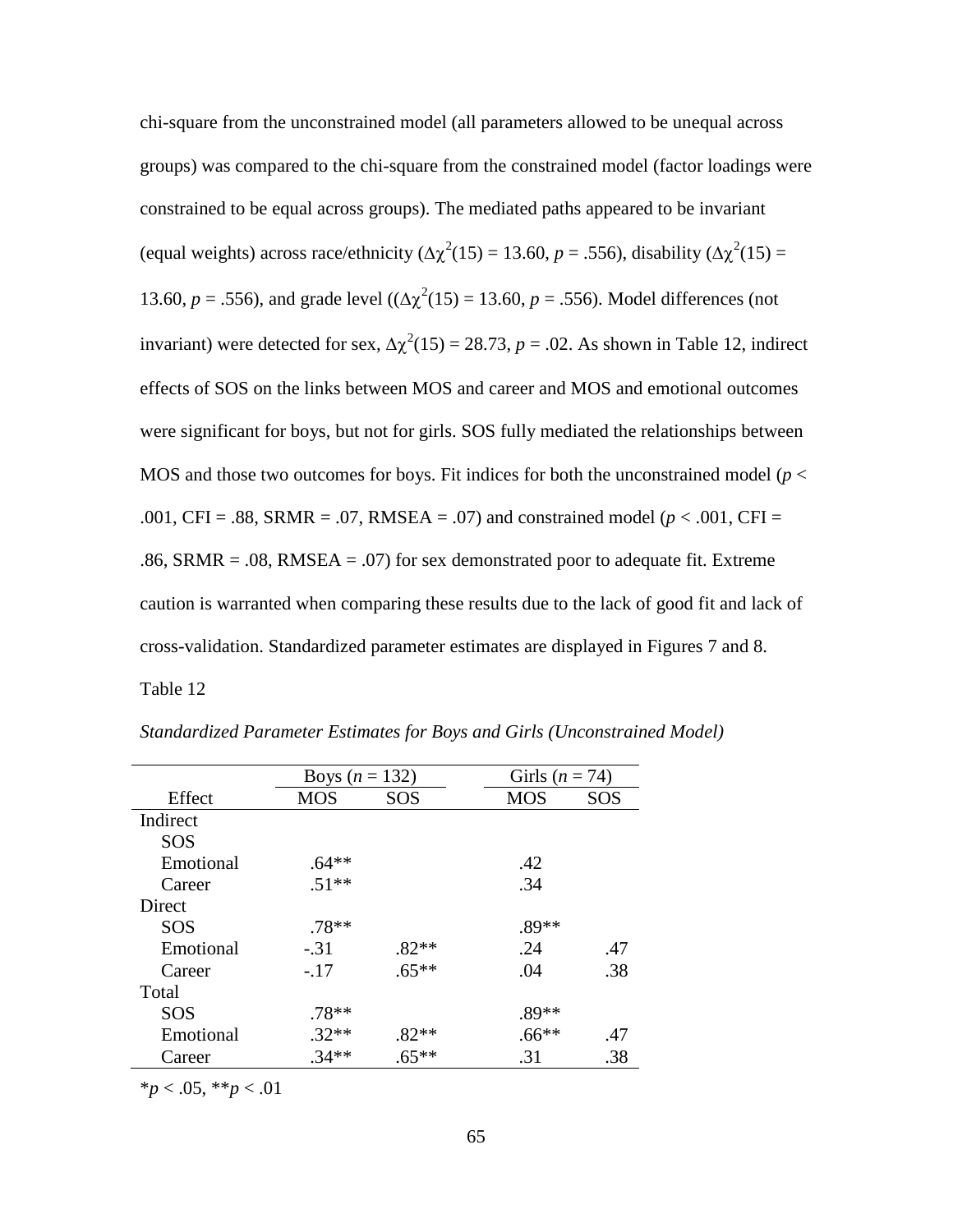

*Figure 7*. The unconstrained model for boys. \*\**p* < .01.



*Figure 8*. The unconstrained model for girls. \*\**p* < .01.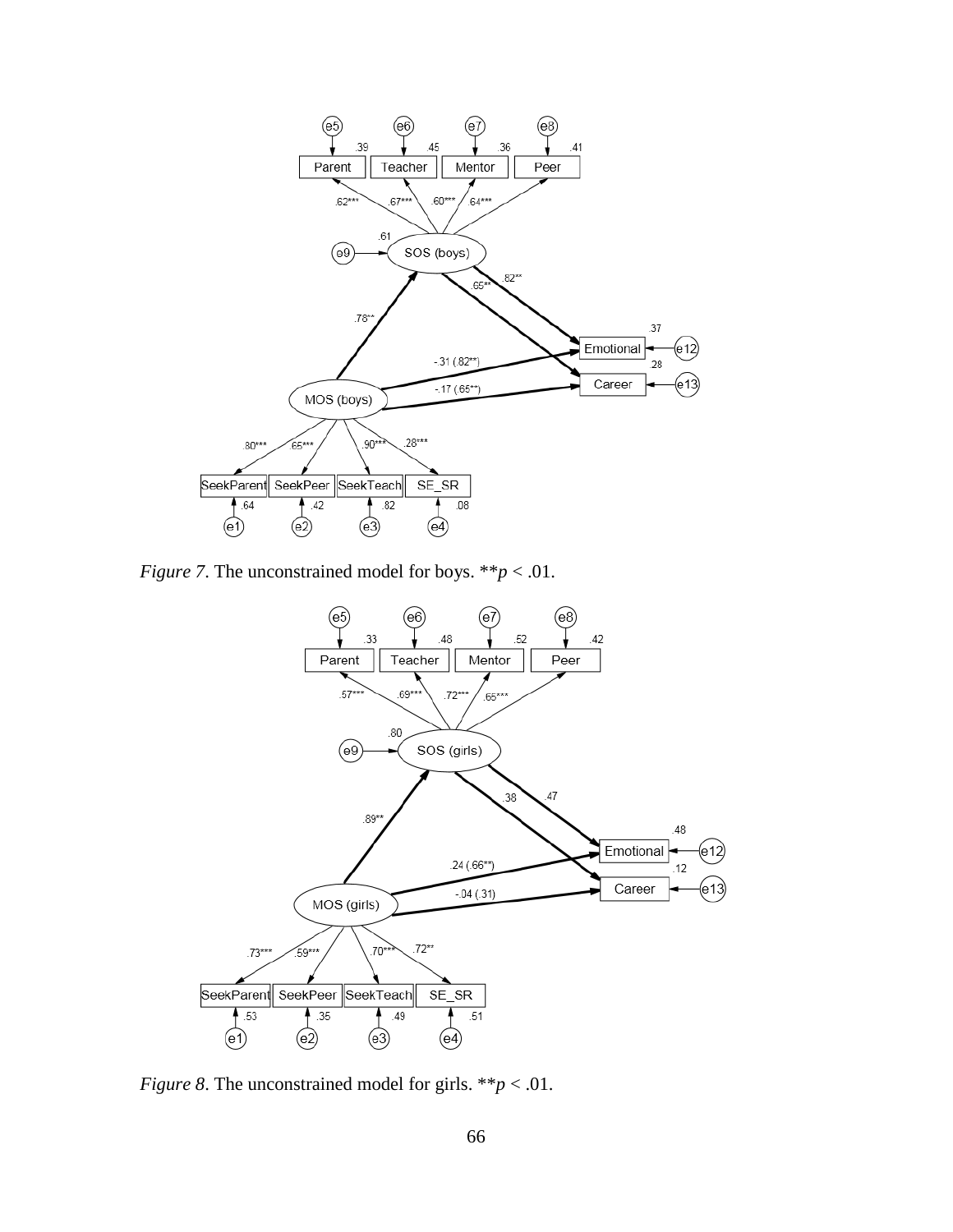#### **CHAPTER V**

### **DISCUSSION**

The purpose of the present study was to test a model of social capital among high school students with disabilities. Social capital was conceptualized as consisting of MOS (i.e., agency in recruiting social capital) and SOS (i.e., salient social support and environmental structures). Of primary interest in the present study was to investigate the relationship between MOS, SOS, and academic, behavioral, emotional, and career outcomes as well as whether or not SOS mediated effects of MOS on outcomes. Of secondary interest was to explore group differences across sex, race/ethnicity, disability, and grade level on the significant mediated paths.

Results from a sample of 206 youth with disabilities from 16 classrooms, across nine high schools, six districts, and three states indicated that: (a) MOS was directly related to three of the four outcomes (behavioral, emotional, and career), (b) SOS was directly related to two of the four outcomes (emotional and career), (c) SOS mediated effects of MOS on two of the four outcomes (emotional and career), and (d) these two mediated paths were significant for boys but not for girls. Thus, findings support the hypotheses that students' abilities to mobilize support from parents, peers, teachers, and mentors were significantly related to the quality of their social support network, which in turn, enhanced their emotional well-being and career outcome expectations, but not their academic or behavioral performance in the classroom. However, these significant mediated relationships only apply to boys but not to girls with disabilities in high school. Before elaborating on primary findings and their implications for research and practice, I will discuss results from the measurement models first.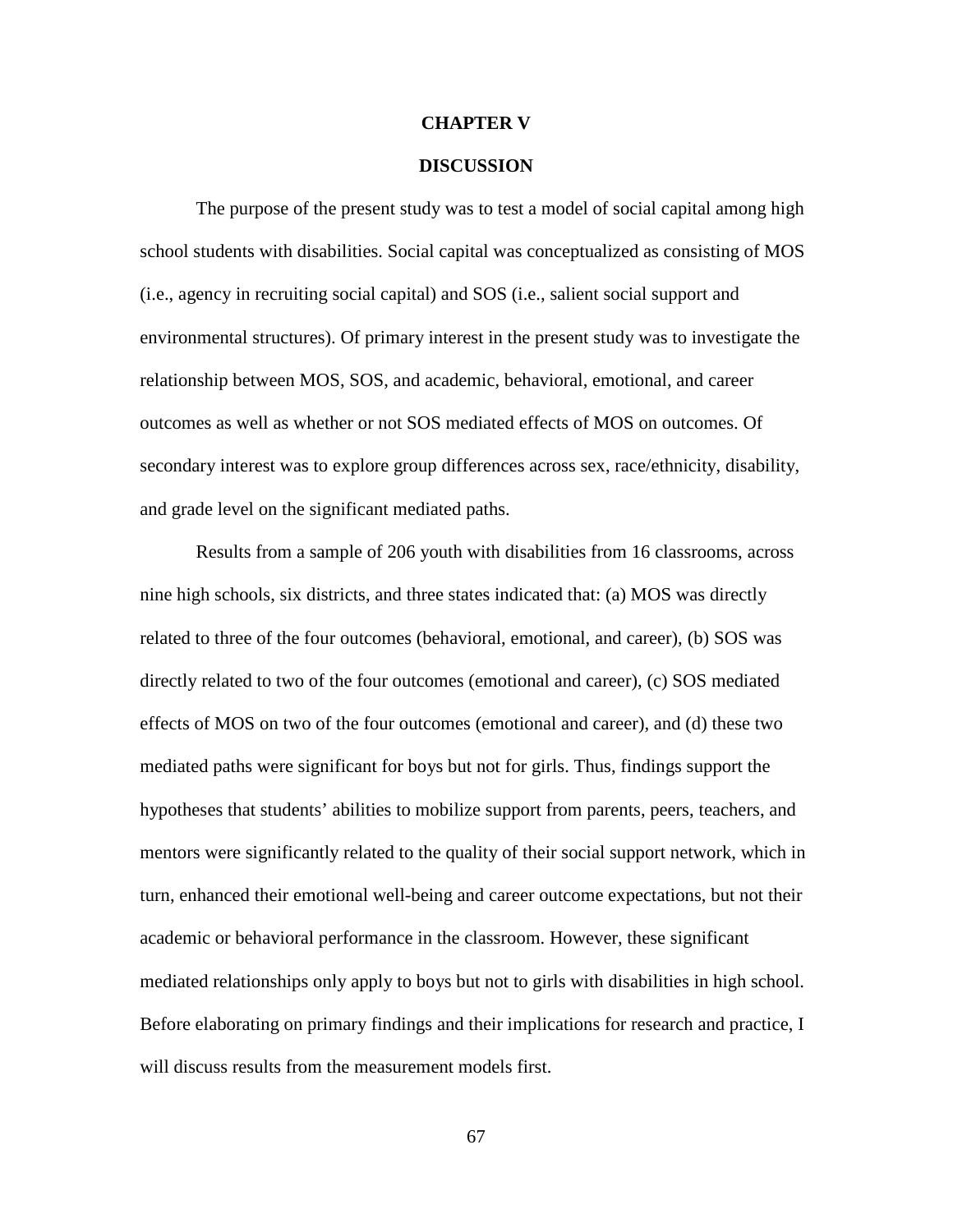# **Results From Measurement Models**

 Prior research suggests that it is important to carefully construct measurement models prior to conducting SEM (Jackson et al., 2009; Schreiber et al., 2006; Thompson, 2004). In the current study, I conducted a series of CFAs to ensure that measurement models had good fit to the data prior to testing the structural model. These analyses resulted in several important changes between the hypothesized models and the final measurement models.

First, MOS was initially hypothesized to include three components: (a) students' attitudes towards accepting help from others (network orientation), (b) self-efficacy for enlisting social support, and (c) help-seeking behaviors. Factor loadings from the initial CFA revealed that help-seeking behaviors had the strongest linear relationships with MOS, followed by self-efficacy for enlisting support. Network orientation was not a significant factor of MOS. In other words, students' help-seeking behaviors and selfefficacy for enlisting support, not their attitudes about accepting help from others, were predictive of their abilities to mobilize support from parents, teachers, and peers.

The finding that network orientation did not load significantly on MOS was unexpected and should be interpreted with caution. First, what I considered to be MOS in this study could just be one dimension of actual mobilization of support. Given that this study is an exploratory correlational study, additional research is needed to explore the underlying factors of this construct. Second, adolescent network orientation has been treated as a homogenous construct (Barone, Iscoe, Trickett, & Schmid, 1998; Vaux et al., 1986). However, Barone et al. (1998) found that adolescent network orientation differs as a function of network reference groups (family, non-family adults, and peers). They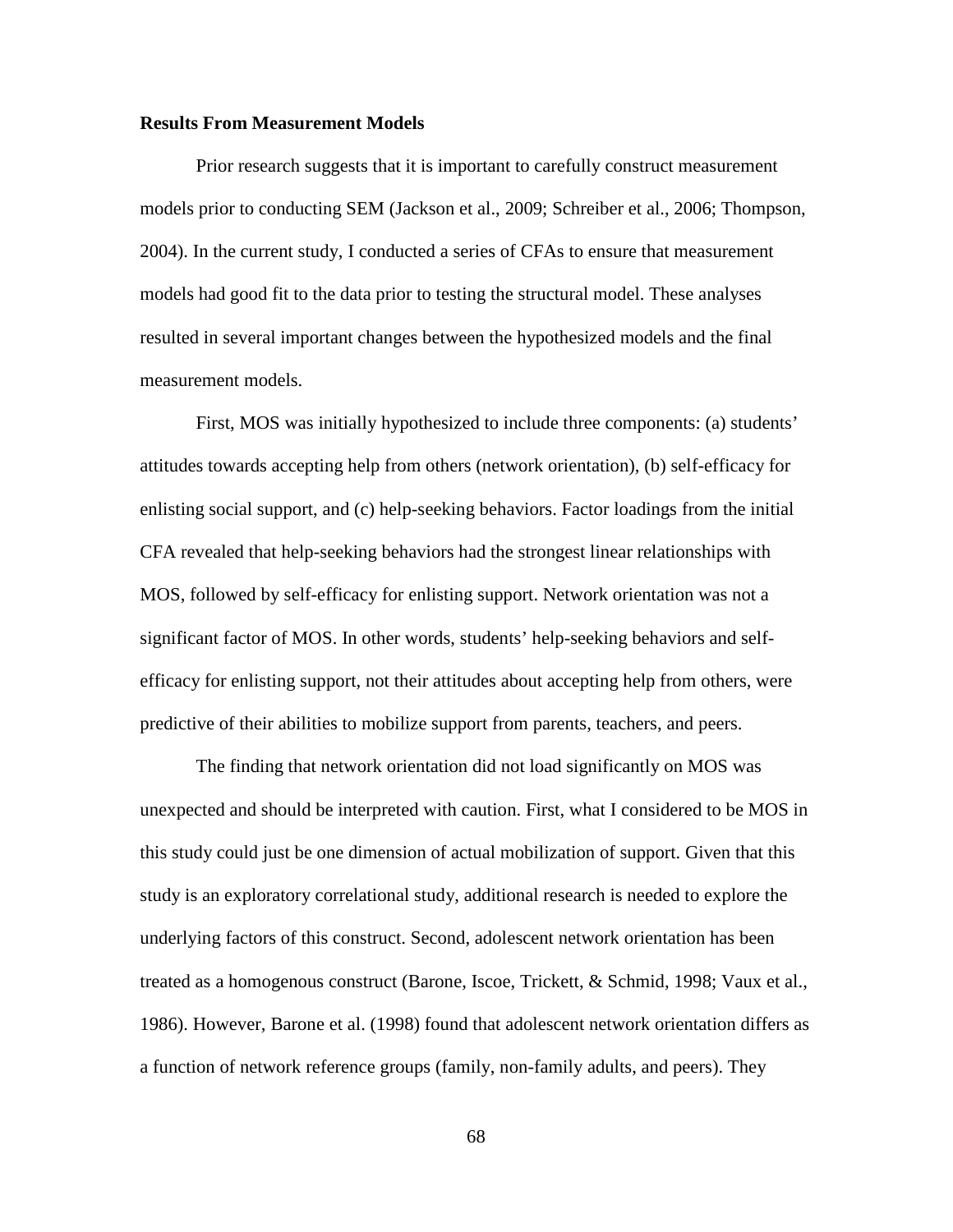created a three-factor network orientation scale that distinguished between different network reference groups and found adequate fit on two samples of high school students with and without disabilities in a diverse-urban school district. Unfortunately, their measure could not be found. All four researchers became practitioners. I was able to contact the second author at her private practice, but she no longer had a copy of that measure. The measure of network orientation used in the present study did not distinguish among various network reference groups. Future research on adolescents with disabilities should re-examine this construct and consider the importance of distinguishing among network orientations towards family, non-family adults, and peers.

Factor loadings revealed that help-seeking behaviors towards teachers had the strongest relationship with MOS, followed by parents, then peers. This finding supports prior research that found teacher-student relationships to be one of the most important school factors influencing school-related outcomes (Croninger & Lee, 2001; Pil & Leana, 2009; Woolley & Bowen, 2007). However, additional studies are warranted to determine if teacher-student relationships contribute more to school-related outcomes than parentchild relationships and peer relationships for high school students with disabilities.

 I originally proposed that SOS was comprised of both positive and negative relationships with parents, siblings, friends, teachers, mentors, peers, schools, and neighborhoods. The alienation factors on the parent, friend, and teacher scales were not significantly associated with SOS. The non-significance of the alienation factors was unexpected, because both Bourdieu (1986) and feminist theorists (Adkins, 2005) have proposed that social capital can be negative. Although these negative social capital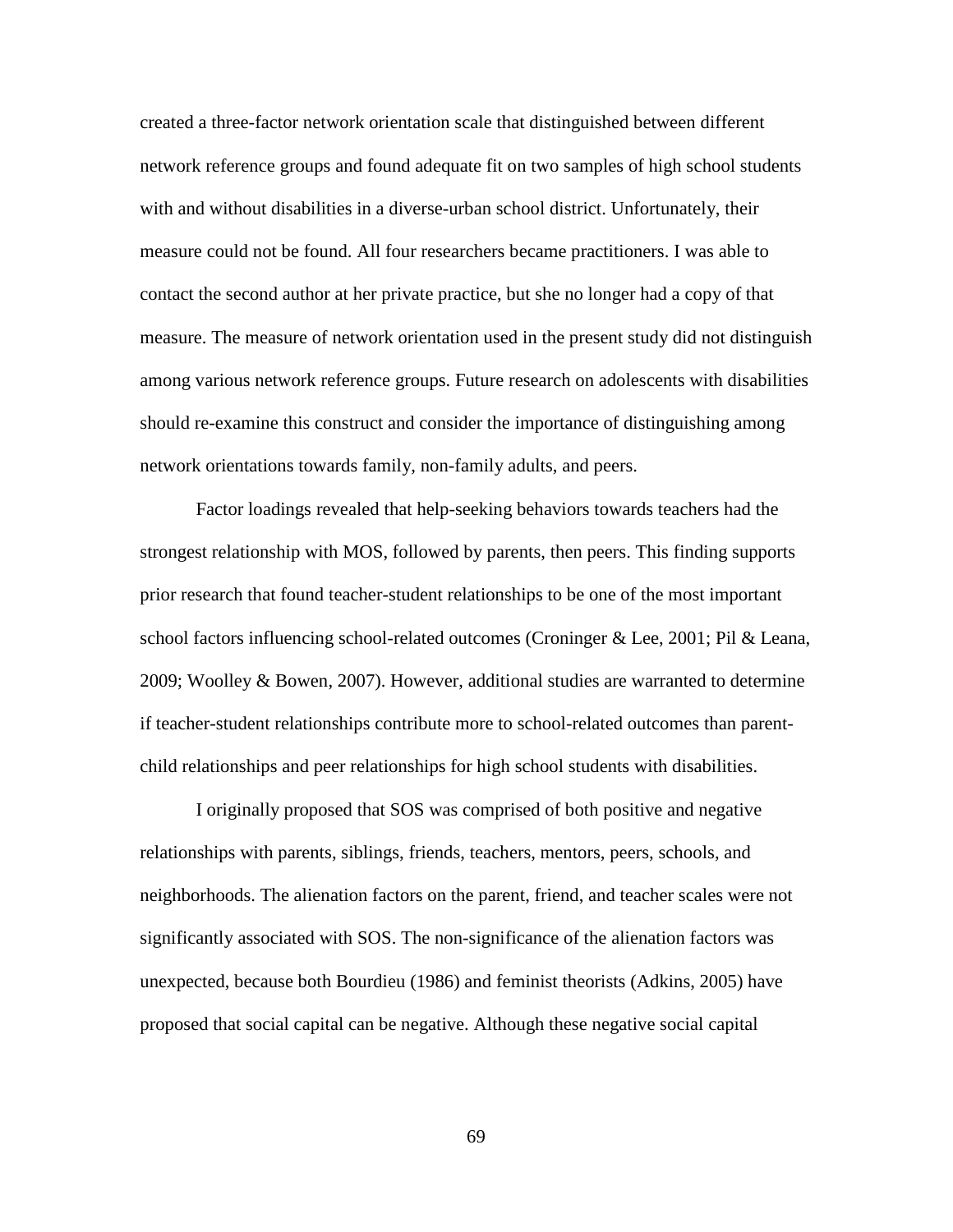indicators are not appropriate for this model, a model that captures effects of negative social capital is a worthy endeavor for future investigations.

Another unexpected result was the low factor loadings of friend support compared to peer support measures. While this finding validates the original hypothesis that friendships and peer relationships are not analogous constructs, this difference could result from multicollinearity between the friend support and the peer support measures. Unfortunately, the literature on friendships and peer relationships has not made a clear distinction between the two groups, thus, does not offer any explanation for this finding. Therefore, I will treat the peer support factor as indicative of both friendships and peer relationships for the remainder of this discussion. Future research should consider distinguishing between friendship (defined by proximity and intimacy) and acquaintance groups to determine whether and why these types of relationships have different impacts on students' school-related outcomes.

Another surprising finding was that teacher support had the strongest relationship with SOS, followed by peer, then mentor, and lastly parent. These results suggest that relationships with individuals outside of the family (teachers, peers, mentors) had a stronger influence on students with disabilities' social support network than relationships with those at home. These findings are inconsistent with prior research that found adolescents' relationships with parents have a strong influence on their social interactions (Brown, Mounts, Lamborn, & Steinberg, 1993; Cicchetti et al., 1995; Steinberg & Morris, 2001). For example, Panacek and Dunlap (2003) found that students with disabilities identified family members to be the most important people in their lives, followed by home-based friends, then school-based friends. Research on adolescents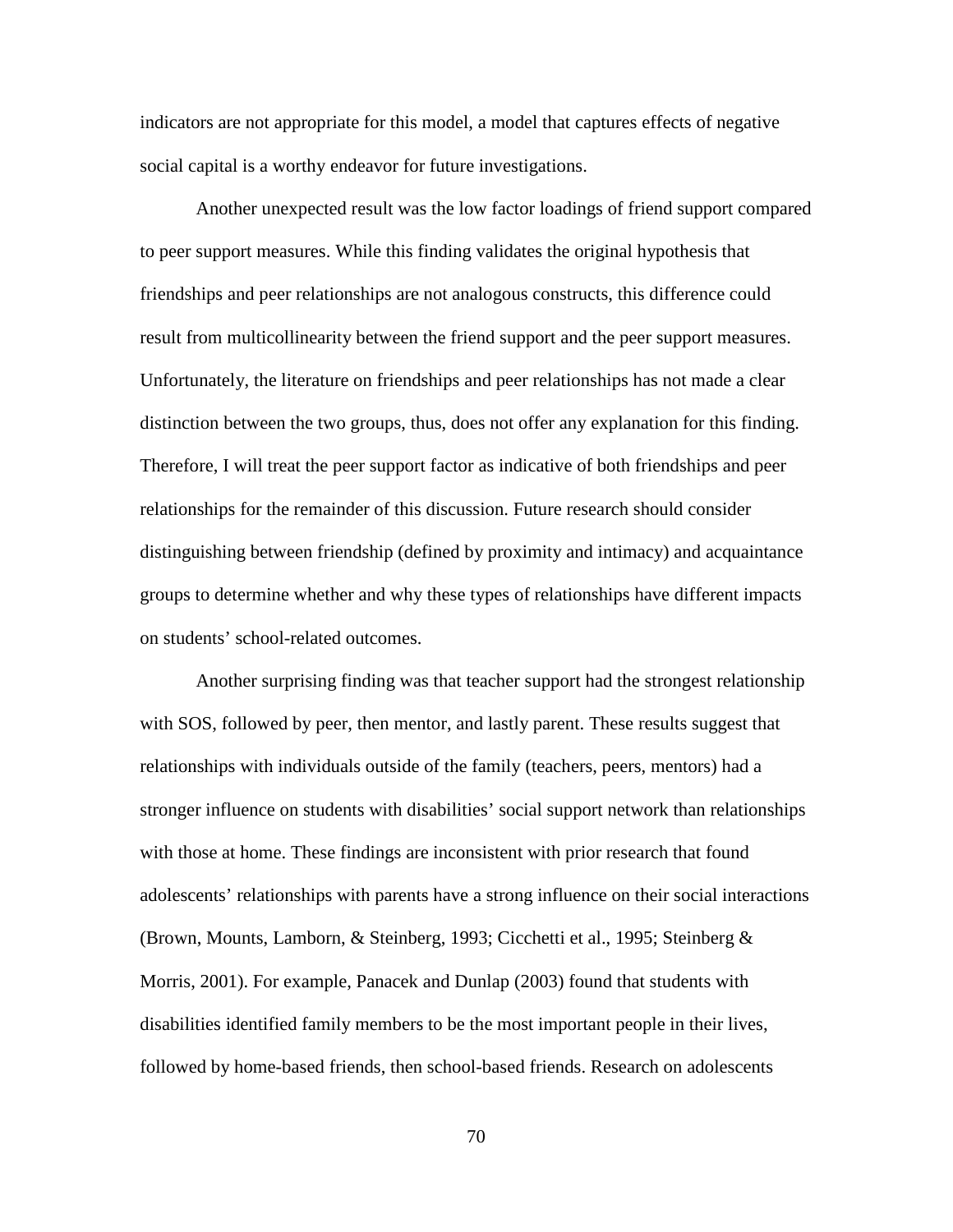without disabilities also found that those without close friends, and those with authoritative parents are more influenced by family than peer relationships (Bogenschneider, Wu, Raffaelli, & Tsay, 1998; Gauze, Bukowski, Aquan-Assee, & Sippola, 1996). Additional research is needed to determine if findings from this study would repeat with a different sample of students with disabilities. Lastly, the sibling variable was dropped due to a large number of single-child participants. Future research is needed to examine effects of sibling support.

 Third, the four outcomes (academic, behavioral, emotional, and career) were initially hypothesized to load on one latent construct (outcome). Although this initial model had good fit to the data, none of the factor loadings were significant, suggesting that the latent construct did not explain any of the outcomes. This result is consistent with other investigations in the social capital literature, where each outcome was tested separately (i.e., Ahmed, Minnaert, van der Werf, & Kuyper, 2010; Freeman & Condron, 2011; Ream & Palardy, 2008). Thus, in the current study, relationships between MOS, SOS, and each of the four outcomes were treated independently.

# **Results from the Structural Model**

 MOS was strongly related to SOS and three outcomes: behavioral, emotional, and career. This finding is consistent with the hypothesis that students with high mobilization skills were likely to acquire a significant social support network and achieve positive outcomes. Specifically, high MOS skills were associated with decreasing problem behaviors, increasing emotional well-being, and optimistic career outcome expectations. However, the significant relationship between MOS and problem behaviors disappeared when controlled for SOS, thus suggesting a significant degree of redundancy in using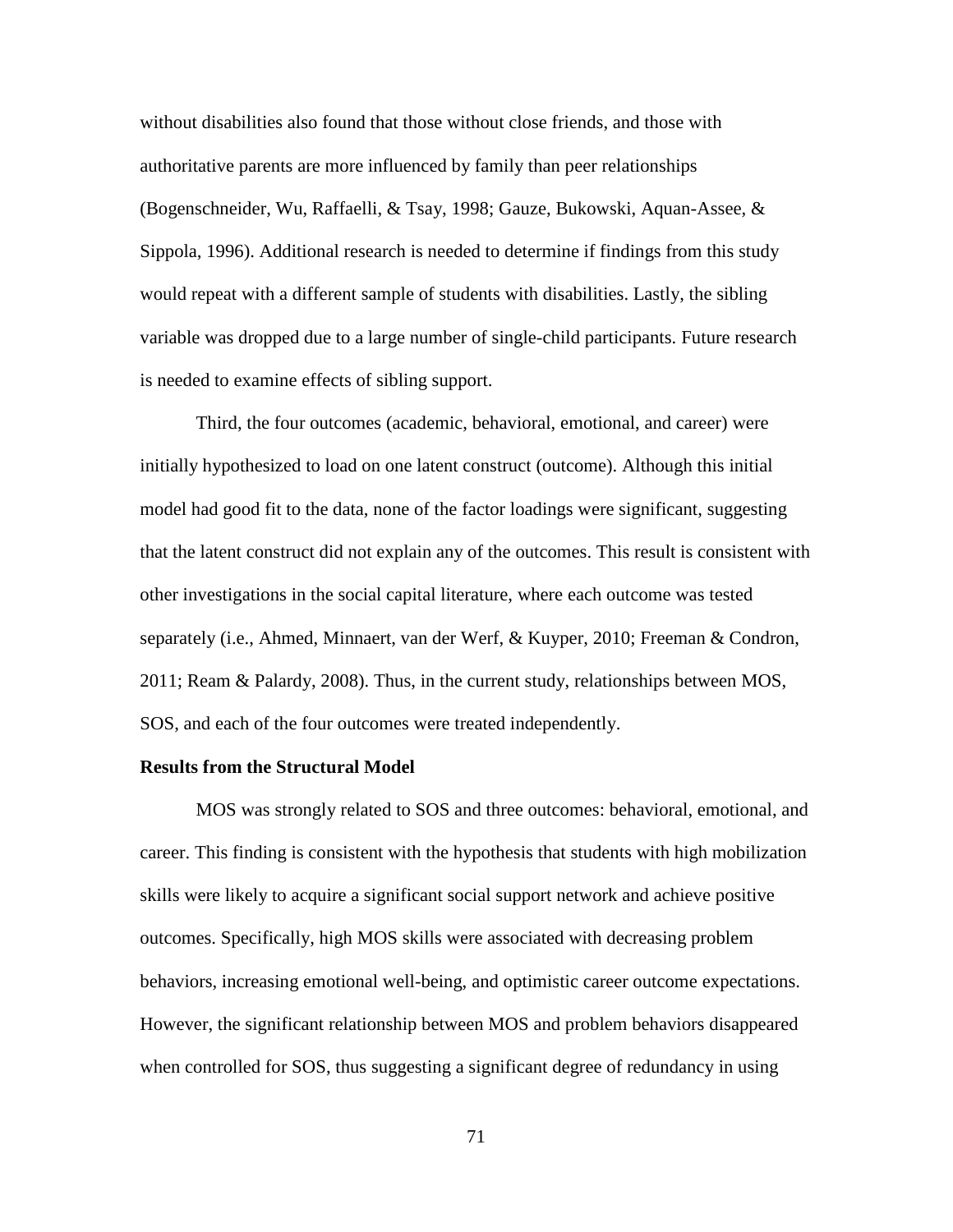both measures to assess students' behavioral outcomes. SOS was also significantly related to emotional and career outcomes, but not academic and behavioral outcomes.

The non-significant relationship between MOS and academic outcome is inconsistent with existing research in the social capital literature. Two explanations are offered. First, I did not use an academic self-efficacy measure. Studies of the relationship between self-efficacy and academic performance found that self-efficacy accounts for a quarter of the variance in academic performance (Pajares, 2006). However, those studies used specific dimensions of self-efficacy, such as writing self-efficacy (Pajares, 2003) and mathematics self-efficacy (Pajares, 2005). This study used the self-efficacy for enlisting social resources subscale, which significantly predicted SOS but not the academic outcome.

Second, in the special education literature, researchers found that selfdetermination interventions were not effective in improving the academic performance of students with disabilities. The self-determination construct in special education resembles, but is not analogous to, the MOS construct in this study. Cobb, Lehmann, Newman-Gonchar, and Alwell (2009) reviewed six meta-analyses of self-determination studies and concluded that, "If academic achievement enhancement for students with disabilities is what local practitioners are looking for… then it appears that they should look elsewhere than at self-determination" (p. 113). Perhaps the same conclusion could be made about MOS in this study. However, in the absence of experimental control, this conclusion is premature.

The non-significant relationship between SOS and the academic outcome could be due to the inclusion of late adolescents in the sample. Kao and Rutherford (2007)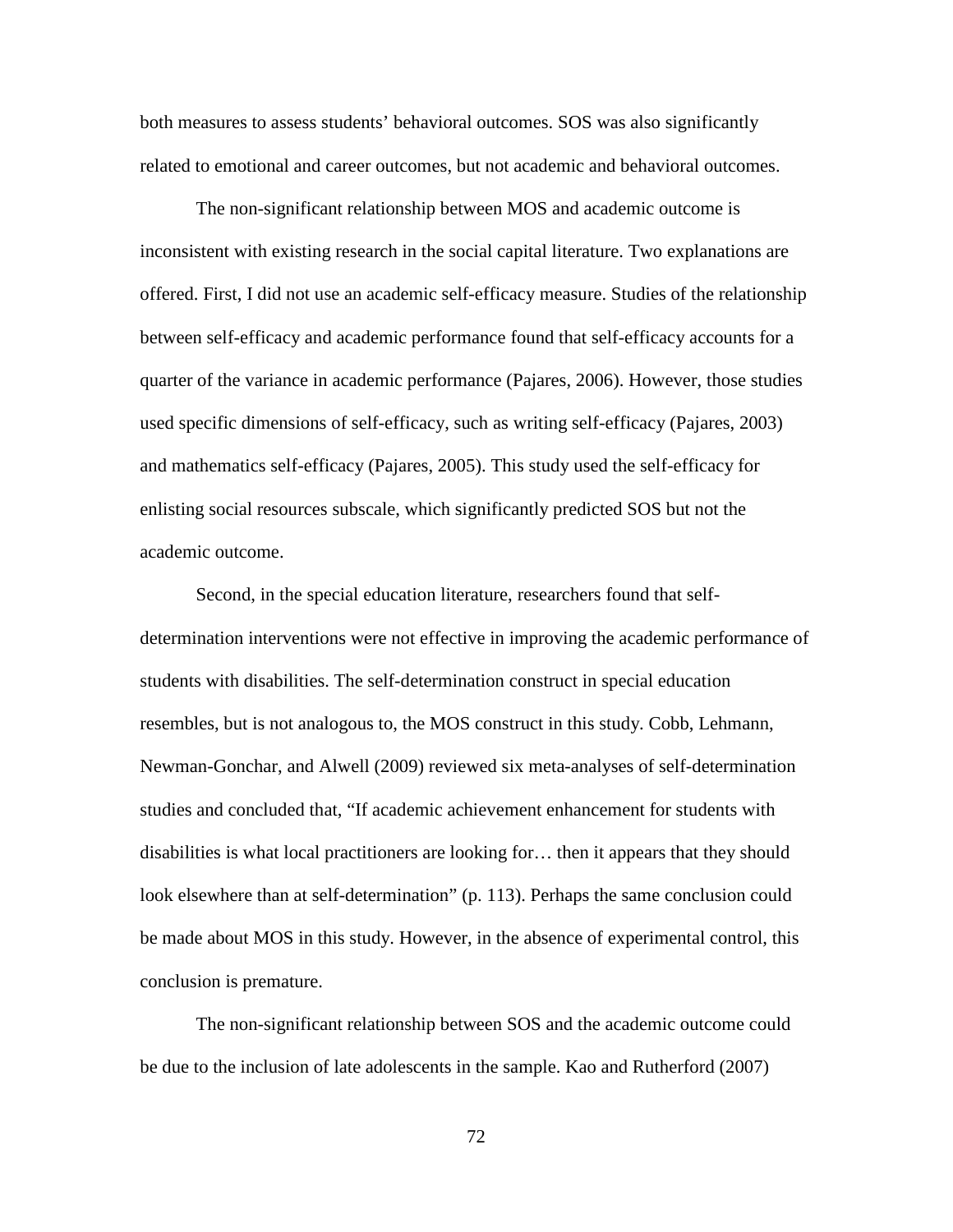found that parent-school involvement was positively related to GPA and standardized test scores for a national sample of students in grade 8 but not for students in grade 12. The researchers concluded that social capital mattered most for younger students. Kao and Rutherford (2007) also used parents' responses to four items about their involvement at school from NELS:88 as a measure of parent social capital. Perhaps the assessment of SOS in this study, which was based on students' perceptions of support, might not be indicative of actual resources that individuals in a student's social support network possess or actions that those individuals would take on behalf of the student.

The non-significant relationship between SOS and behavioral outcomes was inconsistent with the literature reviewed. Research in the field of developmental science has shown that social support is a strong predictor of positive behavioral development (Eccles & Roeser, 2009; Lerner et al., 2009; Montague et al., 2010). However, research also shows that students' perceptions of support diminished as they advanced through middle and high schools (Barber & Olsen, 2004; De Wit et al., 2011). Cross-validation of this model with a younger sample of students with disabilities would clarify the significance, or lack thereof, of the link between SOS and behavioral outcomes.

#### **Results from Invariance Testing**

 The literature reviewed in this study suggests that there were sex, race/ethnicity, and grade level differences in adolescents' social capital. Therefore, I conducted followup comparisons of these group differences on the two significant mediated paths (emotional and career). I also tested for model invariance on students' disabilities (LD and all other) to examine potential differences between these two groups. This step was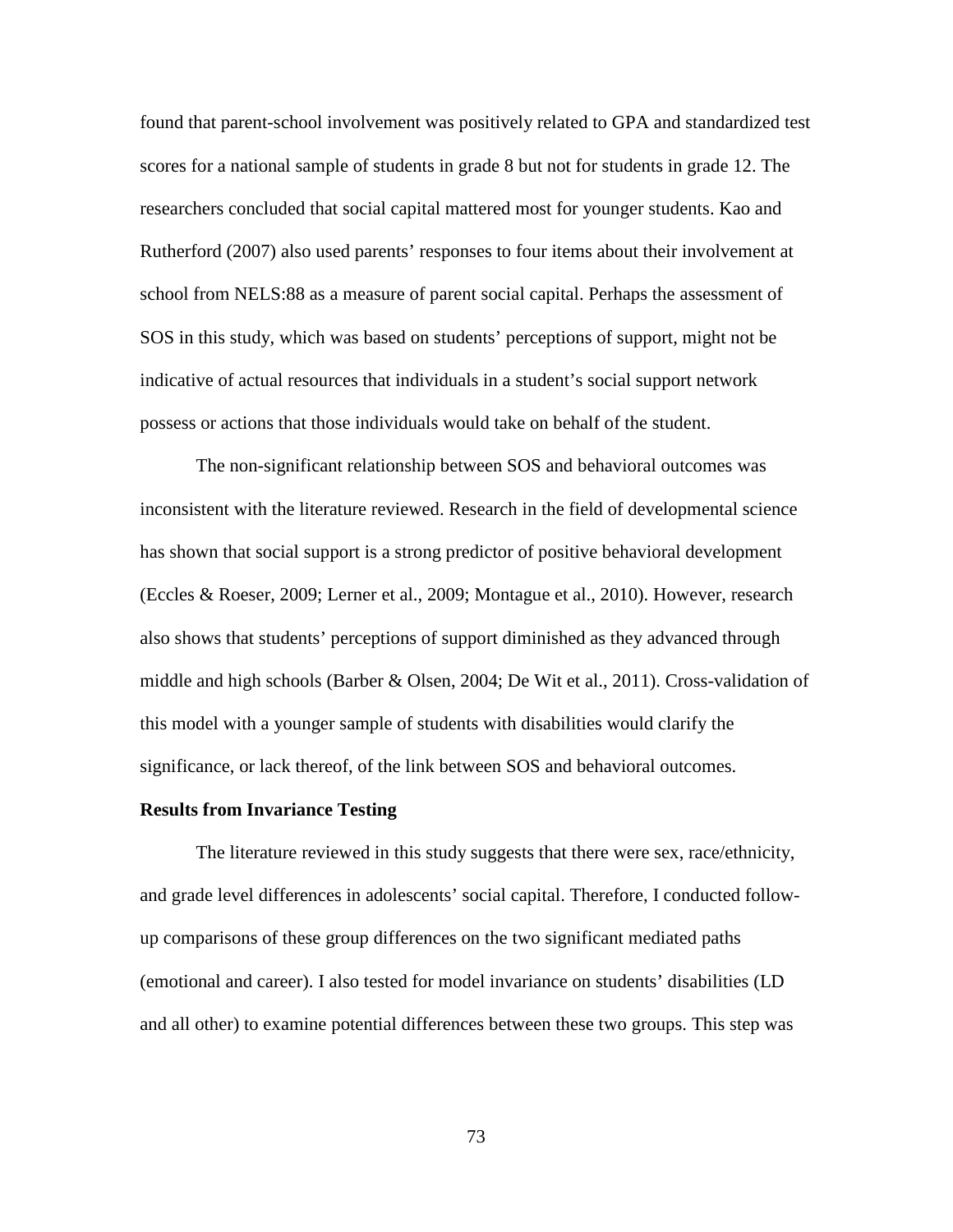entirely exploratory and results should be interpreted with extreme caution due to the lack of good fit and the lack of cross-validation with a different sample.

Contrary to prior research, results from these analyses indicated that the mediated paths between MOS, SOS, and emotional and career outcomes were invariant for race/ethnicity, disability, and grade level. The lack of racial/ethnic, disability, and grade level differences in this study's model may be explained in several ways, each of which requires further investigation. The significant difference across sex is discussed last.

**Race/Ethnicity**. Contrary to previous studies indicating that non-white students have less access to social capital than white students, data from this study did not reveal a difference between white and non-white students (black, mixed, Latino, Native American, and Asian American). What is unclear is whether the lack of an observed racial/ethnic difference in this study's model represents equal levels of MOS and SOS for all students in the sample or masks a true difference accounted for by the influence of sex or disability. In other words, perhaps sex and disability, more than race/ethnicity, influence students' abilities to mobilize support and the structural barriers that prevent them from acquiring social support. Additional research is needed to assess if race/ethnicity play a negligible role in social capital formation after controlling for sex and disability.

**Disability**. One possible explanation for the lack of disability differences may be that the sample in this study is not heterogeneous enough. First, students with LD comprised 73% of the sample. Second, all students must be able to read at least at the fourth grade level in order to participate in this study, so the sample in this study might have been cognitively equivalent even though their disability labels were not. A larger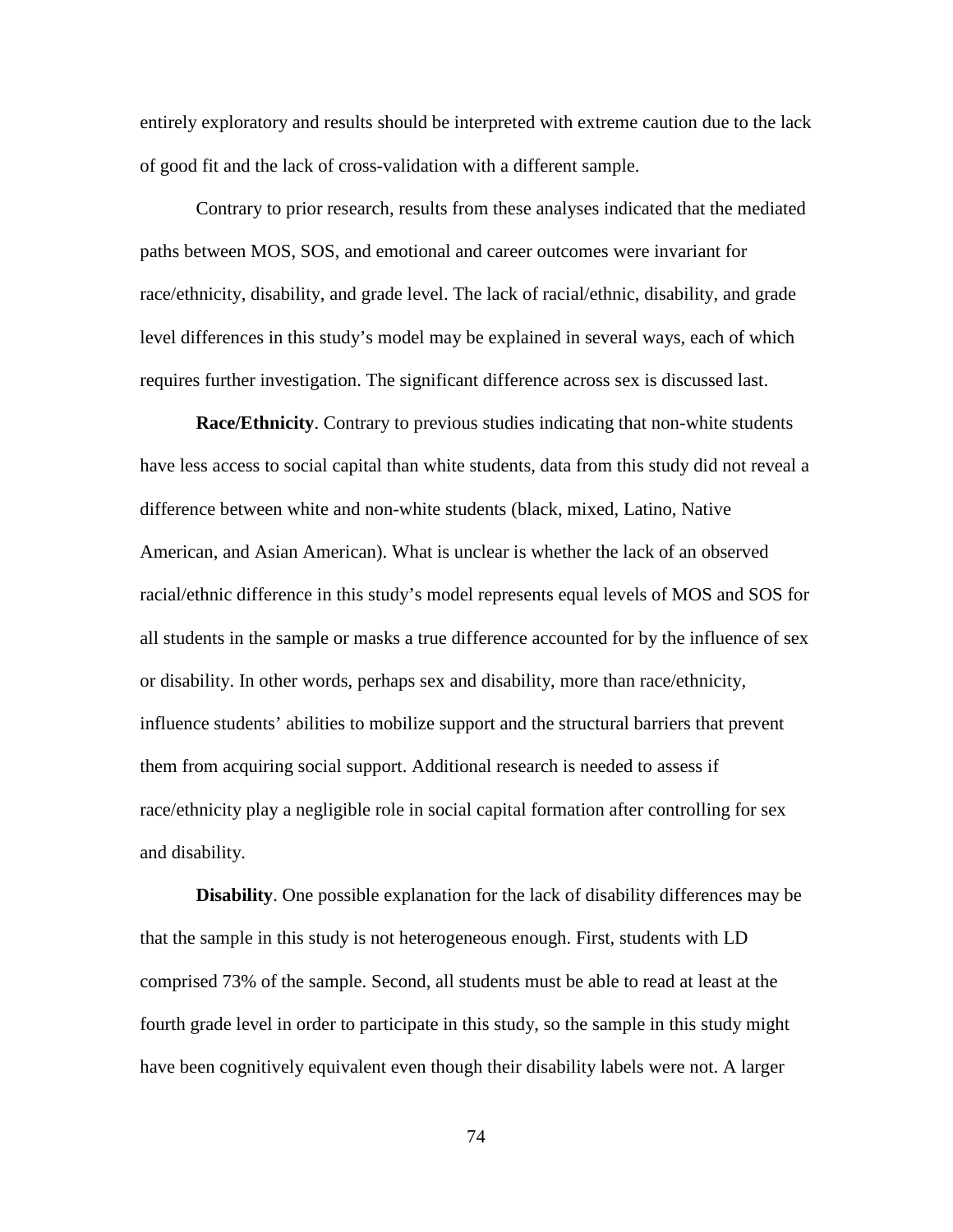and more balanced sample size of students with LD and all other disabilities is needed to validate this finding.

Although this study found no significant differences among students with LD and all other disabilities, it does not discount prior research showing significant differences in the social capital of students with and without disabilities. Barone, Schmid, Leone, and Trickett (1990) found that students with disabilities reported that non-family adults made up 38% of people in their social network from whom they would seek emotional support compared to 10% reported by students without disabilities. Panacek and Dunlap (2003) found that students with emotional behavioral disorders had very restricted social networks in school, which were dominated by peers and adults affiliated with special education, relative to a matched comparison group in general education. Findings from the present study and prior research underscore the importance of attending to both the individual factors (students' ability to recruit support from different sources) and environmental factors (availability of support in different contexts) in supporting students with disabilities to develop social capital.

**Grade level**. Grade level differences were expected based on school experience and maturation. Specifically, students with disabilities in grades 11 and 12 were expected to display higher levels of emotional maturity, social adaptation, self-actualization, and career confidence than students in grades 9 and 10. Most studies of differences across grade levels focused on elementary and middle school students (e.g., Roeser, Eccles,  $\&$ Sameroff, 2000), and detected significant changes in students' perceptions of self-esteem, self-confidence in mathematics, reading, and social activities (Wigfield, Eccles, MacIver,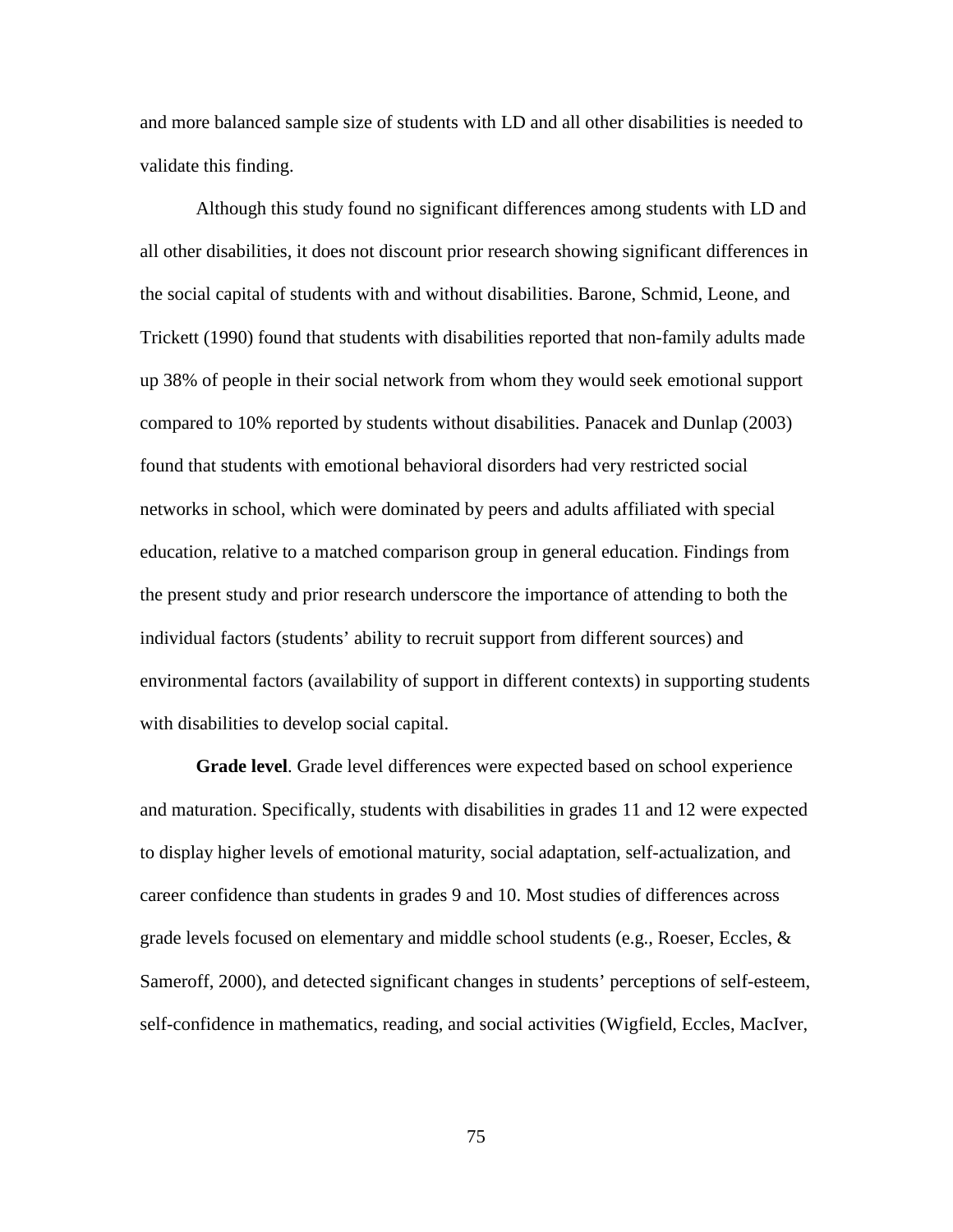Reuman, & Midgley, 1991). Similar patterns of differences across grade levels were expected of students in high school.

Contrary to expectations, results from this study did not reveal any significant differences among students in grades 9 through 12. Interpretation of this finding should take into account past research that found grade level effects to be nonlinear. For example, Martin (2009) assessed age effects in a sample of 3,684 high school students and found no significant *linear* age effects on students' academic performance and engagement, but did find significant *nonlinear* age effects (cubic and quadratic).

**Sex**. Prior research has shown sex differences in the utilization of support from family members and peers across the lifespan, where pre and early adolescent girls (Bukowski et al., 1994), late adolescent girls (Vaux, 1985), and adult women (Day  $\&$ Livingston, 2003) reported greater utilization of support from family members and peers than did adolescent boys and adult men. Research in the special education literature has also shown that girls who used family members and peers to find jobs were 3.77 times more likely to be competitively employed versus 2.33 times for boys. These findings indicate that not only do girls have a more supportive social support network than boys, but also those support networks are more effective at influencing outcomes for girls than for boys. Results from the present study did not affirm these prior findings of sex differences favoring girls, because the mediated paths were significant for boys but not for girls. However, it is difficult to conclude that boys in this study had stronger MOS skills or a more supportive SOS network than girls. As such, careful considerations of this finding are pivotal. Two explanations are offered.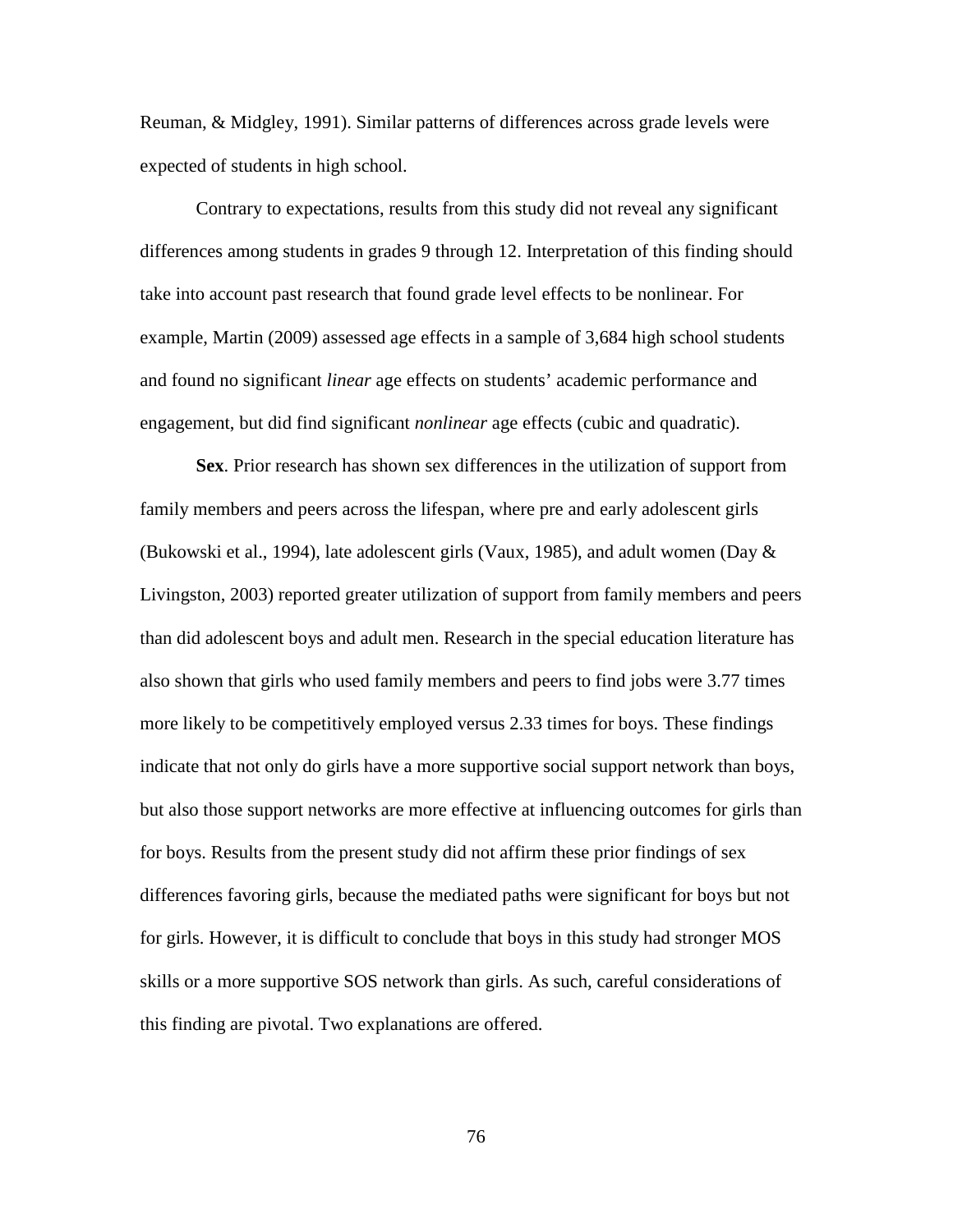First, Powell and Luzzo (1998) sampled 235 students (125 girls, 127 boys) in grades 10, 11, and 12 from four urban high schools and found that boys believed that they had more control over their career decision-making than did girls. Career decisionmaking represents the cognitive dimension of career maturity (Crites, 1971). Those who possess high levels of career maturity are more likely to think about alternative careers, relate present behaviors to future goals, set achievable occupational aspirations and expectations, and have greater internal locus of control (Luzzo, 1995; Powell & Luzzo, 1998). Perhaps boys' sense of control and self-efficacy of career decision-making is linked to goal-oriented actions that lead to optimistic career outcome expectations and overall emotional well-being.

Second, prior research has shown that patterns of social interactions are different for boys and girls. For example, there is sufficient evidence showing that boys, from preschool age to adolescence, have more integrated social networks (their friends were more likely to be friends with one another) than girls (Rose, 2002). Boys' pattern of social interaction is more consistent with Bourdieu's (1986) definition of social capital (i.e., "aggregate of the actual and potential resources which are linked to possession of a durable network of more or less institutionalized relationships"). Sex differences in patterns of social interactions might have accounted for the observed sex differences in this study. Future studies should take into account different structural patterns (frequency, duration, and content of interactions) of social interaction between boys and girls with disabilities. Finally, sex differences found in this study should be interpreted with caution, because the invariance test was conducted with a severely limited sample size (boys = 132, girls = 74), thus violating the  $N = 200$  rule-of-thumb in SEM.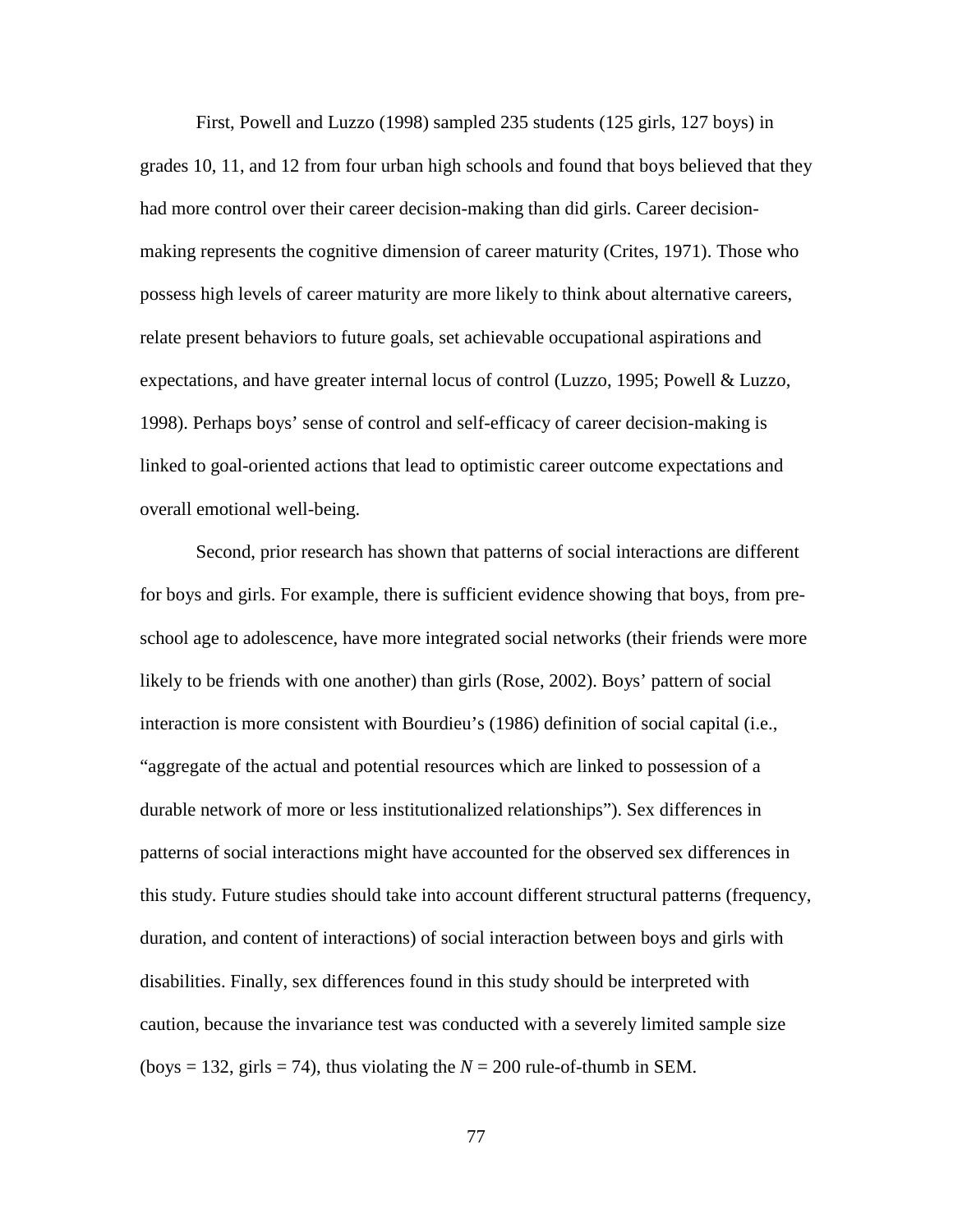# **Implications for Research**

At present, three conceptual confusions exist in the social capital literature: (a) the distinction between actual and potential resources, (b) the difference between social capital and the process of capital formation, and (c) the distinction between the network orientation of resource-seekers and willingness of resource-givers (Lee, 2010). Findings from the present study contribute to improving social capital research in education by helping to clarify two of these conceptual confusions.

First, findings from this study support the notion that potential resources should be treated as "accessible but un-utilized sources of social capital" (Lee, 2010, p. 781). Although it is unclear from this study if students actually utilized resources from their network reference groups to attain positive emotional and career outcomes, the significant effects of SOS on these outcomes are consistent with network analysts' conception of social capital as resources purposively mobilized from social relations. The significant indirect effects lend evidence to support the claim that potential resources can be activated (via MOS), at some point, to become actual resources (via SOS).

 Second, the process of capital formation (MOS) is and should be treated differently from actual social capital (SOS). Portes (1998) proposes the separation of social capital resources from an individual's ability to obtain them. He cautions against the growing consensus in the literature that "social capital stands for the ability of actors to secure benefits" (p. 6) Evidence from this study concurs with Portes' suggestion to separate one's ability in forming social capital (MOS) from social capital itself (SOS). MOS depends on individual students' social skills, ability, and motivation. Students may have mobilization skills to acquire support but may lack access to a positive support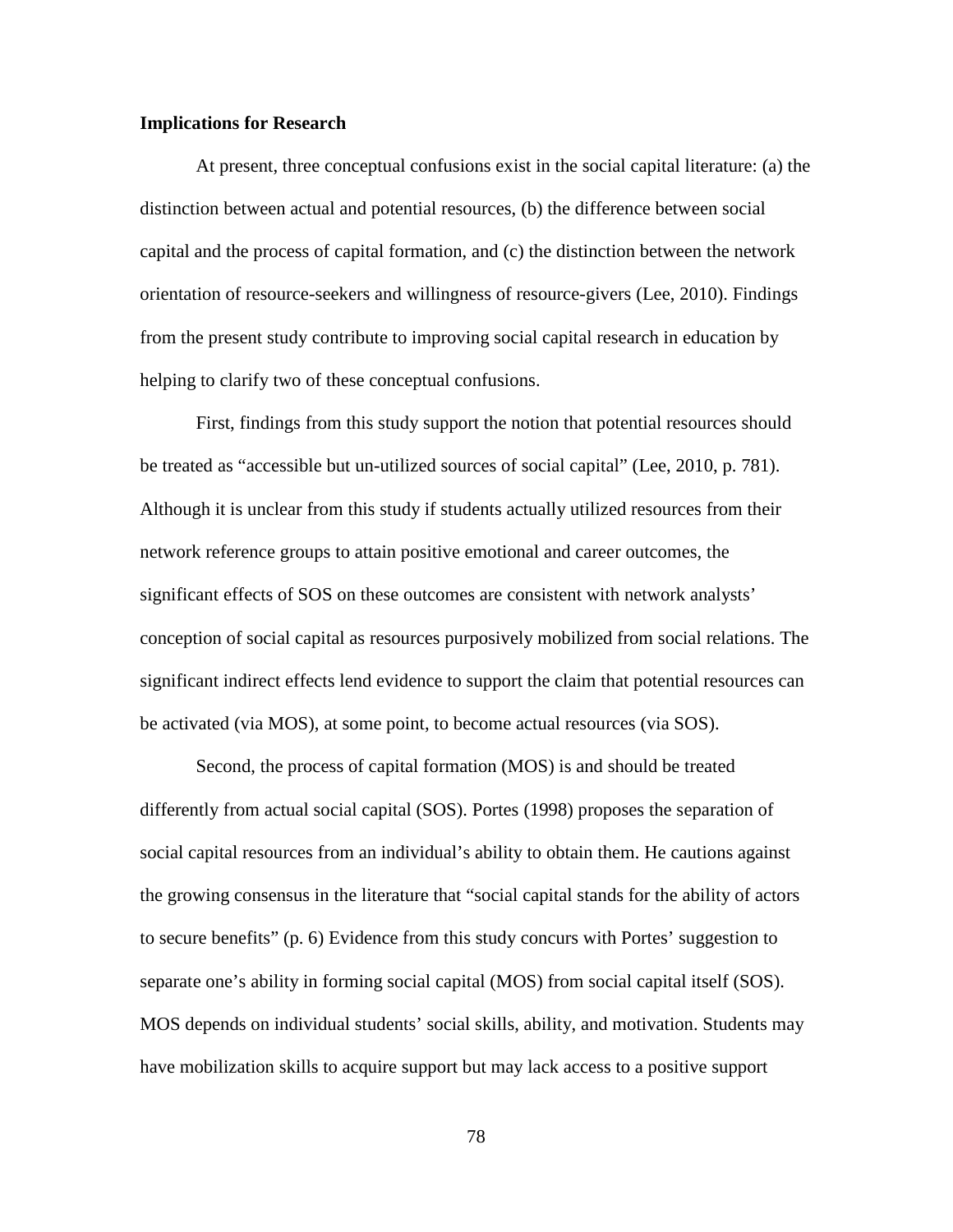network, perhaps due to living in resource-deprived environments. On the other hand, students may have access to successful parents, mentors, peers, and teachers but lack the ability or motivation to utilize these resources.

 Finally, although this study did not measure the willingness of resource-givers to support students (resource-seekers), it did provide some distinctions among various network reference groups. Specifically, findings from this study revealed that teachers had the strongest influence on students' MOS and SOS, while parents contributed the least to forming students' SOS. Future research should consider investigating not only the willingness of resource-givers, but also their abilities to provide important support.

Experimental and longitudinal studies are necessary to provide the requisite degree of analytical validity of distinctions between (a) actual and potential resources, (b) social capital and the process of capital formation, and (c) the willingness of resourceseekers and resource-givers. Only when we can observe the transformation of potential resources into actual resources, and the willingness of resource-givers to take the desired actions at a future time can these distinctions be made clear. This investigation is beyond the scope of this study, but should be considered in future research.

#### **Implications for Practice**

 Adults working with students with disabilities also assume the role of resourcegivers, and thus, should be aware that students' social capital is simultaneously influenced by their ability to mobilize support and by resource-givers' ability to provide the necessary support. This understanding has significant implications for students' overall emotional well-being and career outcome expectations.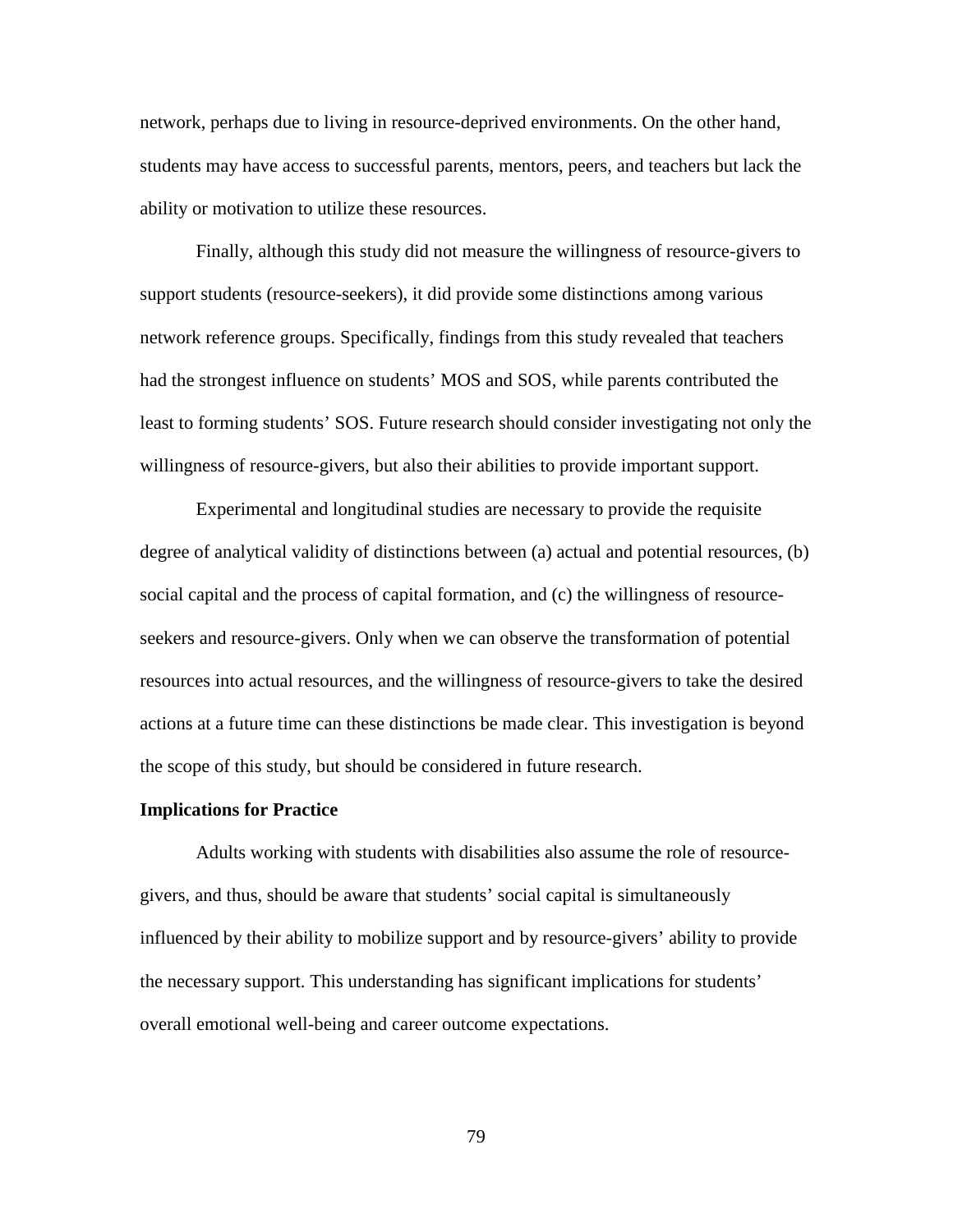**Importance of emotional well-being.** The significant effects of MOS and SOS on emotional outcomes are consistent with Deci and Ryan's work in the field of motivational psychology. Deci and Ryan (2000) claim that relatedness, autonomy, and competence are "innate psychological nutrients that are essential for ongoing psychological growth, integrity, and well-being" (p. 229). Relatedness, similar to the construct of SOS in this study, refers to secure connections with others. Autonomy (selfinitiation) and competence (self-efficacy in acquiring various internal and external outcomes) are partially accounted for in the MOS model. The satisfaction of these basic needs is pivotal for human development, but that satisfaction requires both an individual's motivation to act and a supportive social environment to respond. For practitioners interested in the promotion of positive outcomes for students with disabilities, the implications are clear: teaching students mobilization skills and providing training for parents, mentors, and teachers to champion students' growth are essential to depositing these basic psychological nutrients into the lives of youth with disabilities.

Examination of items on measures of MOS and SOS revealed the following recommendations for students and adults. Students need to (a) share their academic and career goals with family and non-family members, (b) identify specific individuals who can support their academic and career goals, (c) seek out mentors and role models in the community, (d) talk to friends about academic and career goals, and (e) let go of negative relationships. Parents, teachers, and mentors need to (a) accept students for who they are, (b) create opportunities for students to practice mobilization skills, (c) talk to students about academic and career aspirations, (d) be available to students, and (e) help students to troubleshoot problems in school and in life.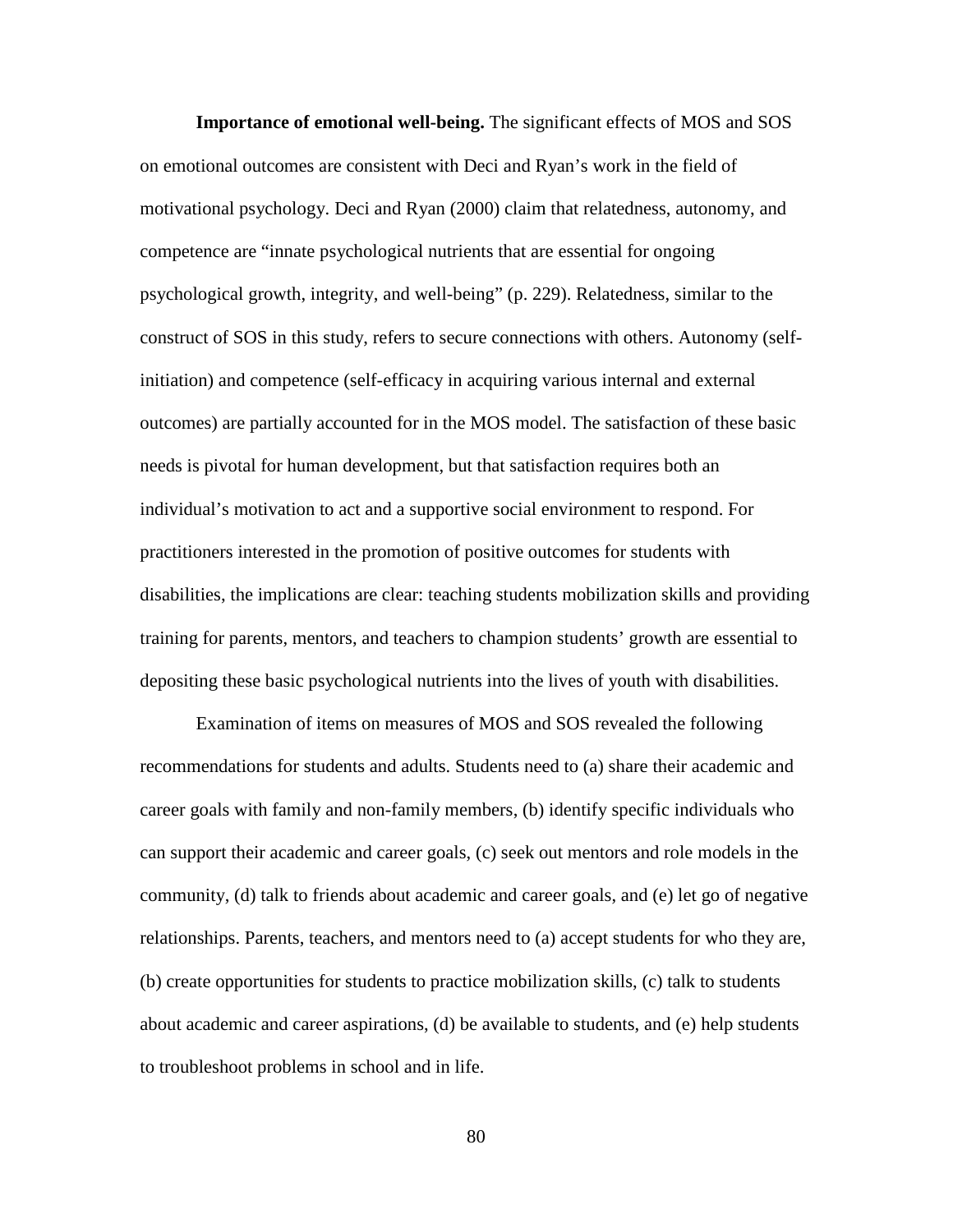**Importance of career outcome expectations.** The findings that MOS and SOS significantly predict career outcome expectations were consistent with prior research. Research in the field of career counseling found that support from parents, peers, and teachers significantly predict career aspirations, perceptions of opportunity and school outcomes, perceptions of barriers, and self-efficacy for adolescents (Ali, McWhirter,  $\&$ Chronister, 2005; Kenny, Blustein, Chaves, Grossman, & Gallagher, 2003; Wall, Covell, & MacIntyre, 1999). The significant relationships of MOS and SOS with career outcome expectations are particularly important for students with disabilities. Research in the field of career counseling found that youth who are vulnerable to discrimination face a range of systemic career/education barriers that inhibit their career trajectories, such as negative social support and role models, lack of access to resources, negative self-efficacy, and limited coping strategies (Jackson & Nutini, 2002). The literature in special education indicates that students with disabilities are more likely to be underemployed than those without disabilities; if employed, they are more likely to work in secondary labor market positions with few employment benefits than those without disabilities (Newman et al., 2009). Prior research has also shown that students with disabilities who had high occupational guidance and preparation from teachers were more likely to have a higher quality of life and to be employed after high school (Roessler et al., 1990).

Research in the field of vocational psychology found that career expectations during adolescence reflect students' projections of occupational self-identity into adulthood (Diemer, 2009, 2012). For example, Arbona (2000) found that positive career outcome development during adolescence significantly impact lifestyle choices and general well-being in adulthood. When students lack resources or support to achieve their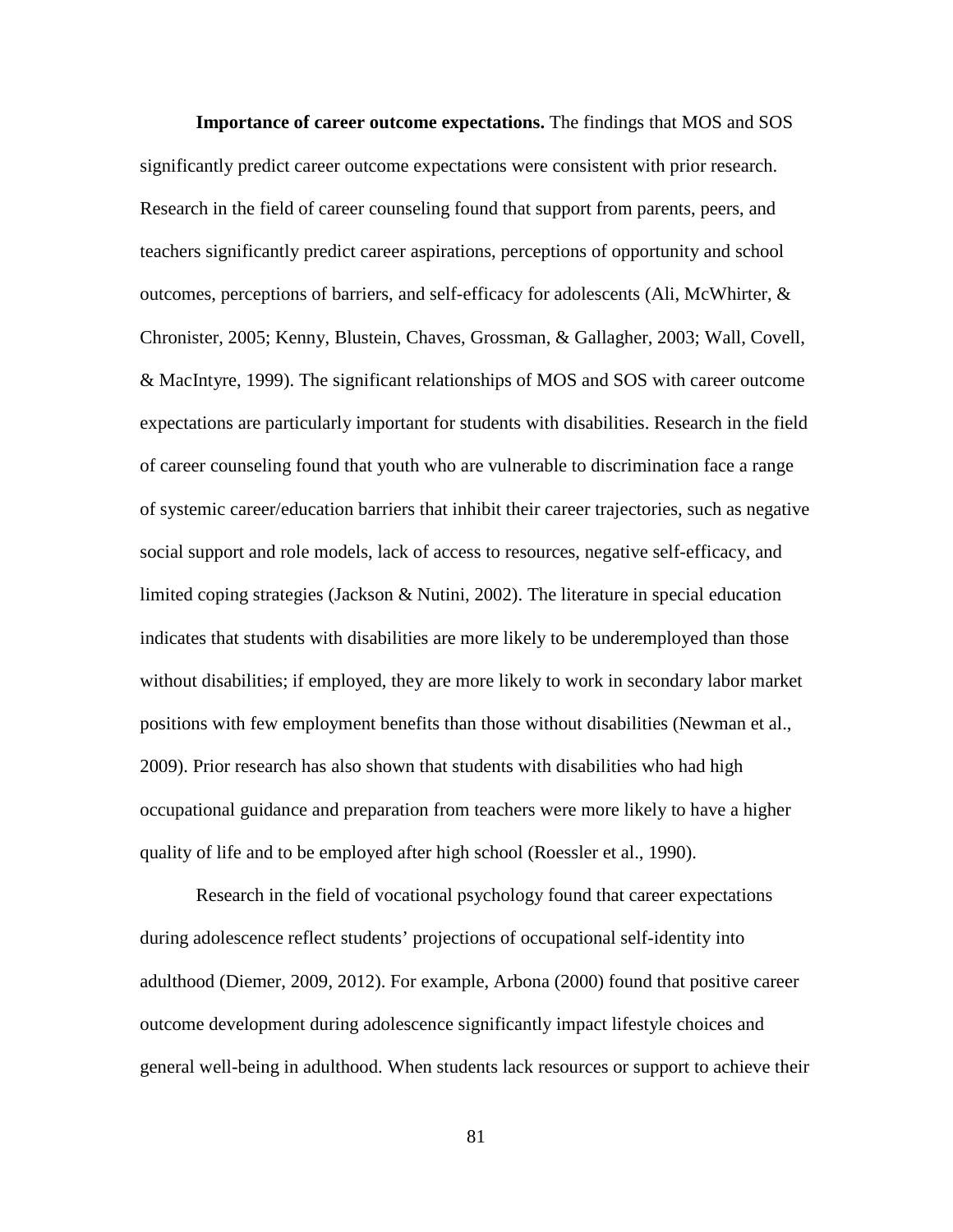occupational self-identity, they are more likely to lower their vocational expectations and end up pursuing careers that are easier to attain. The destructive nature of this aspirationexpectation gap can result in diminishing career attainment and long-term quality of life for students with disabilities.

The career development of youth vulnerable to discrimination can be enhanced through positive social support, career intervention programs, and effective coping strategies (Jackson & Nutini, 2002). Jackson and Nutini (2002) also suggest that both the students and those who work with them need to learn about the hidden resources and barriers that continue to limit the achievement of students with disabilities. Prevention efforts can focus on teaching students important social skills to recruit support and to build a dense social network of actual support. Students with disabilities need to be taught how to initiate positive relationships with key individuals who can support them in attaining their goals, thereby improving their long-term quality of life. Prevention efforts can also focus on training parents, teachers, and mentors on how to support students. Supportive peers and adults can facilitate students' orientation and motivation towards improving their circumstances.

# **Limitations**

This study suffers from the following limitations. First, no causal relations can be inferred. SEM is sometimes referred to as a causal modeling technique, which is both dated and erroneous (Kline, 2011). No statistical techniques, no matter how sophisticated, can provide evidence of causality in the absence of experimental control (Kline, 2011). Future research should test this model on experimental or longitudinal data, where outcome variables are collected after the predictors.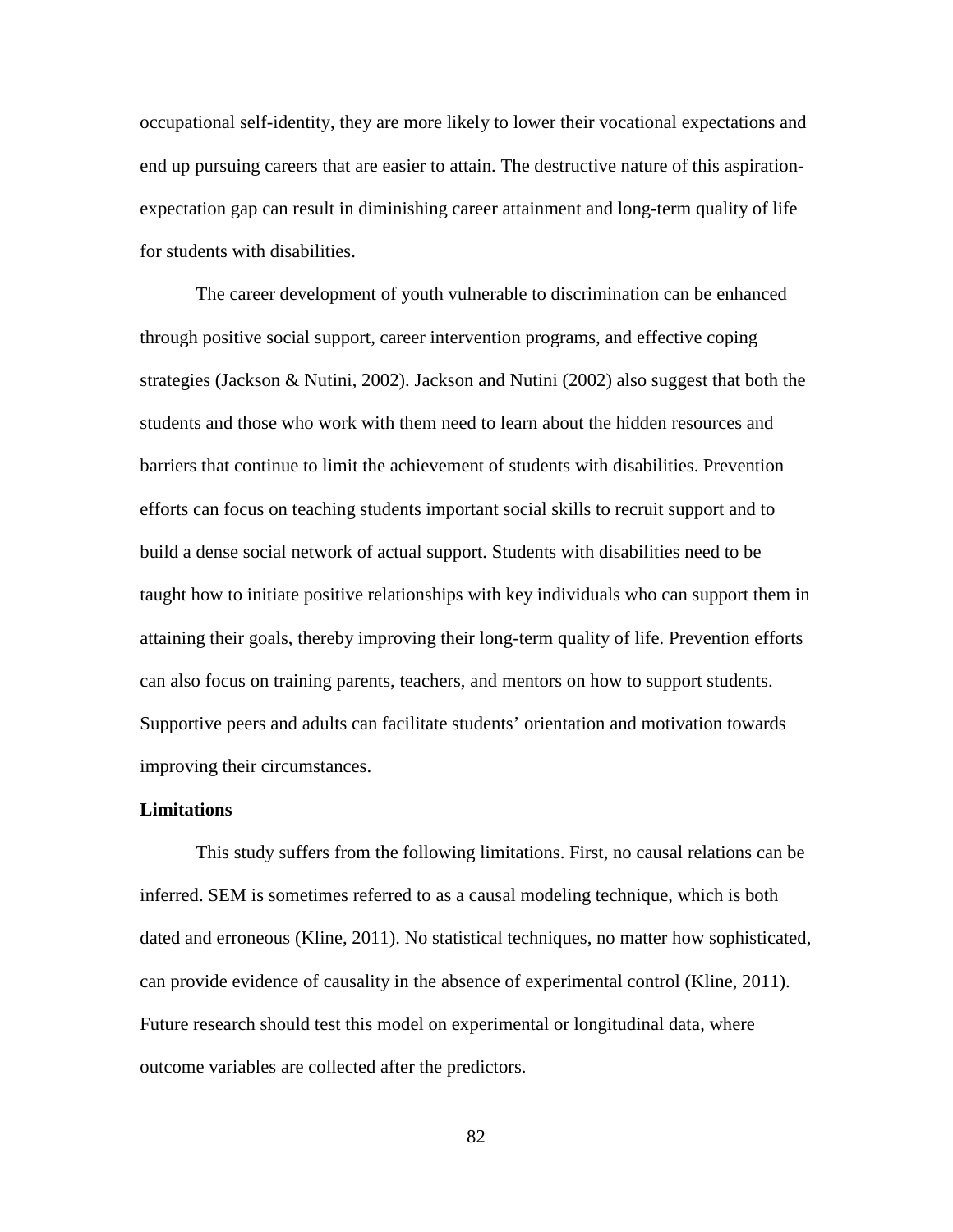Second, this study used only self-report measures to collect indicators of social capital, which is prone to response distortions due to an individual's psychological, sociological, linguistic, experiential, and contextual variables that may have little to do with the constructs of interest (Lanyon & Goodstein, 1997). Observation studies could address some of these issues. Future research should also consider direct observations and collecting multi-source data (from parents, peers, and mentors). Third, the lack of cross-validation is a significant concern. Ideally, a large sample size should have been obtained to allow for cross-validation, where the data would have been split in half and be used to determine if the measurement and structural components would display similar patterns on both sub-samples.

Finally, I was not able to capture actual resources available to students from individuals in their social support network (parents, teachers, mentors, peers) and these individuals' willingness to support students. If these resource-givers were willing but lacked the means to provide appropriate capital, then the mobilized support might not generate desired outcomes. Future research should consider examining these factors.

# **Conclusions**

Students with disabilities remained a neglected population in social capital research. They are also more at-risk for diminished academic and career outcomes than students without disabilities. Understanding specific mechanisms that can support their growth is essential. Findings from this study revealed that the emotional well-being and career outcome expectations of high school students with disabilities could be enhanced through supportive relationships with parents, peers, teachers, and mentors, as well as social skill and self-efficacy development. Emotional well-being is related to the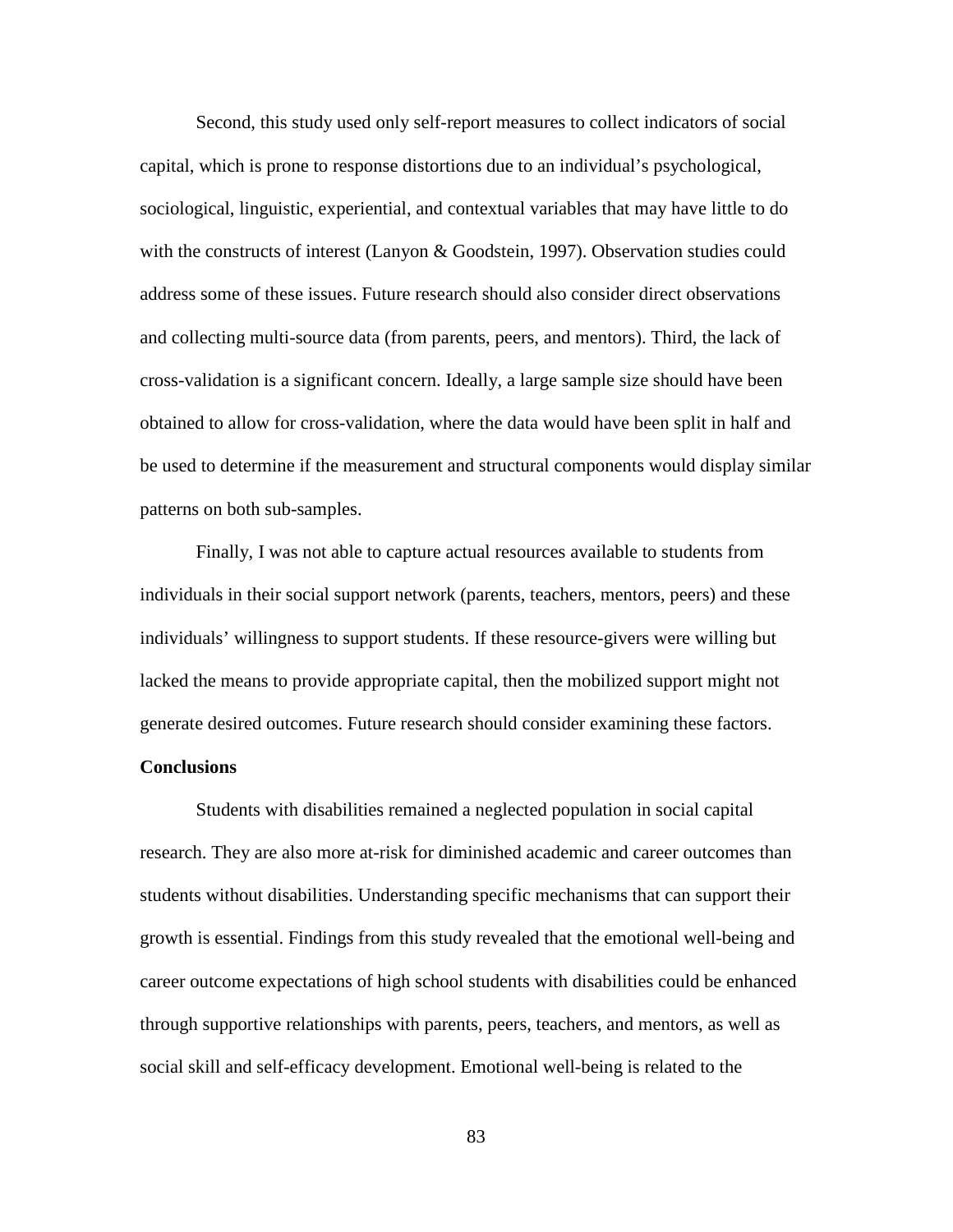satisfaction of three innate psychological needs that are pivotal for human growth: autonomy, relatedness, and competence. Career outcome expectations are indicative of students' vocational aspirations and success in adulthood.

To date, MOS has not been proposed as a potential explanatory variable in the social capital literature. Additionally, MOS and SOS variables have not yet been tested together with a sample of students with disabilities. This study supports the importance of examining student-level factors in future research of social capital in educational context.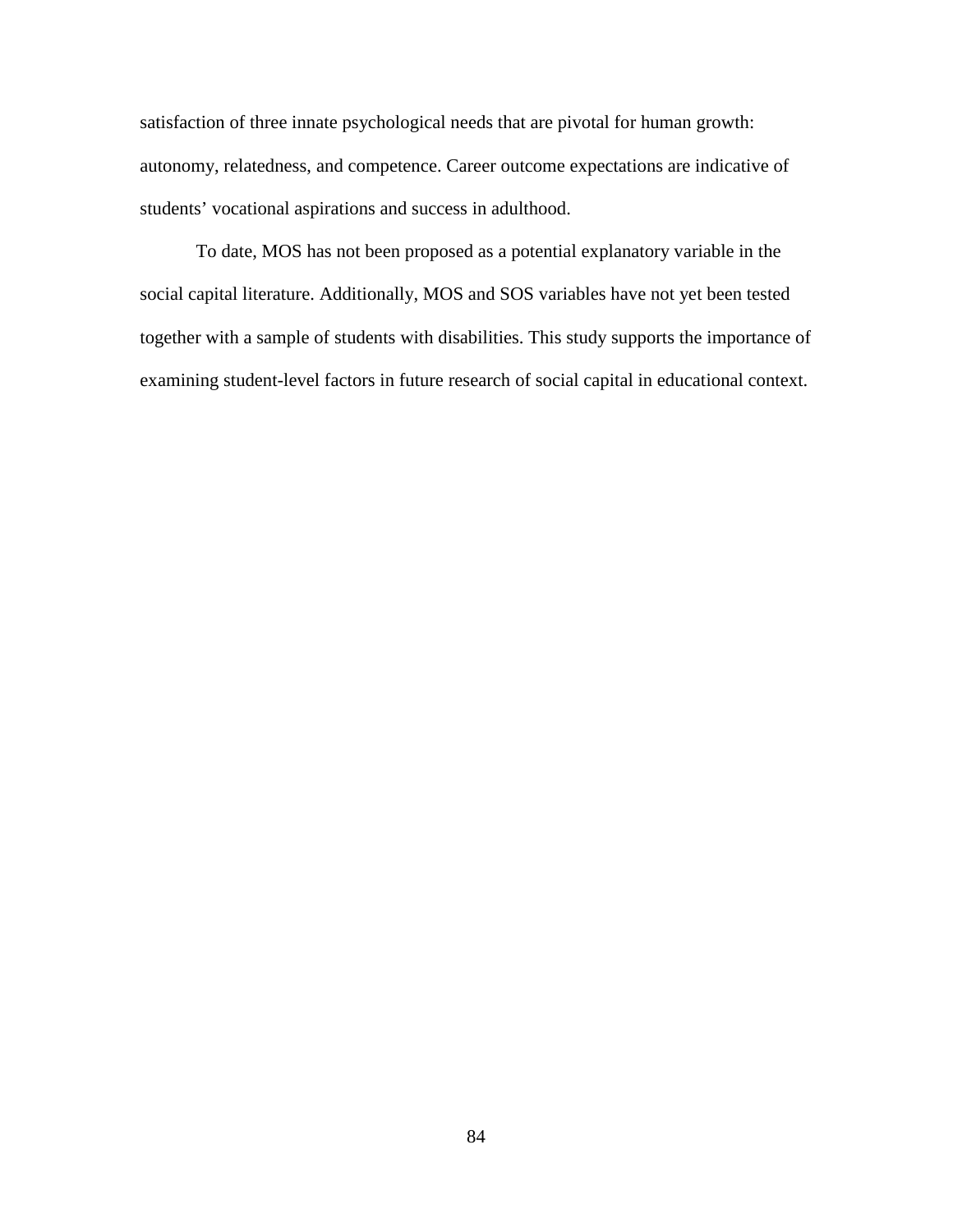### REFERENCES CITED

- Adkins, L. (2005). Social capital: The anatomy of a troubled concept. *Feminist Theory, 6*, 195-211. doi:10.1177/1464700105053694
- Ahmed, W., Minnaert, A., van der Werf, G., & Kuyper, H. (2010). Perceived social support and early adolescents' achievement: the mediational roles of motivational beliefs and emotions. *Journal of Youth and Adolescence, 39*, 36-46. doi:10.1007/s10964-008-9367-7
- Ali, S. R., McWhirter, E. H., & Chronister, K. M. (2005). Self-efficacy and vocational outcome expectations for adolescents of lower socioeconomic status: A pilot study. *Journal of Career Assessment, 13*, 40-58. doi: 10.1177/1069072704270273
- Arbona, C. (2000). The development of academic achievement in school aged children: Precursors to career development. In S. D. Brown & R. W. Lent (Eds.), *Handbook of counseling psychology* (pp. 270-309). New York: Wiley*.*
- Arbuckle, J. L. (2009). *Amos 18 user's guide*. Crawfordville, FL: Amos Development Corporation.
- Armsden, G. C., & Greenberg, M. T. (1987). The inventory of parent and peer attachment: Relationships to well-being in adolescence. *Journal of Youth and Adolescence, 16,* 427-454. doi:10.1007/BF02202939
- Azmitia, M., Cooper, C. R., & Brown, J. R. (2008). Support and guidance from families, friends, and teachers in Latino early adolescents' math pathways. *The Journal of Early Adolescence, 29*, 142-169. doi:10.1177/0272431608324476
- Bandura, A. (1986). *Social foundations of thought and action*. Englewood Cliffs, NJ, Prentice Hall.
- Bandura, A. (1990). *Multidimensional Scales of Perceived Self-Efficacy*. Stanford, CA: Stanford University.
- Bandura, A. (1995). *Self-efficacy in changing societies*. New York: Cambridge University Press.
- Bandura, A., Caprara, G. V., Barbaranelli, C., Regalia, C., & Scabini, E. (2011). Impact of family efficacy beliefs on quality of family functioning and satisfaction with family life. *Applied Psychology: An International Review, 60*, 421-448. doi:10.1111/j.1464-0597.2010.00442.x
- Barber, B. K., & Olsen, J. A. (2004). Assessing the Transitions to Middle and High School. *Journal of Adolescent Research, 19*, 3-30. doi:10.1177/0743558403258113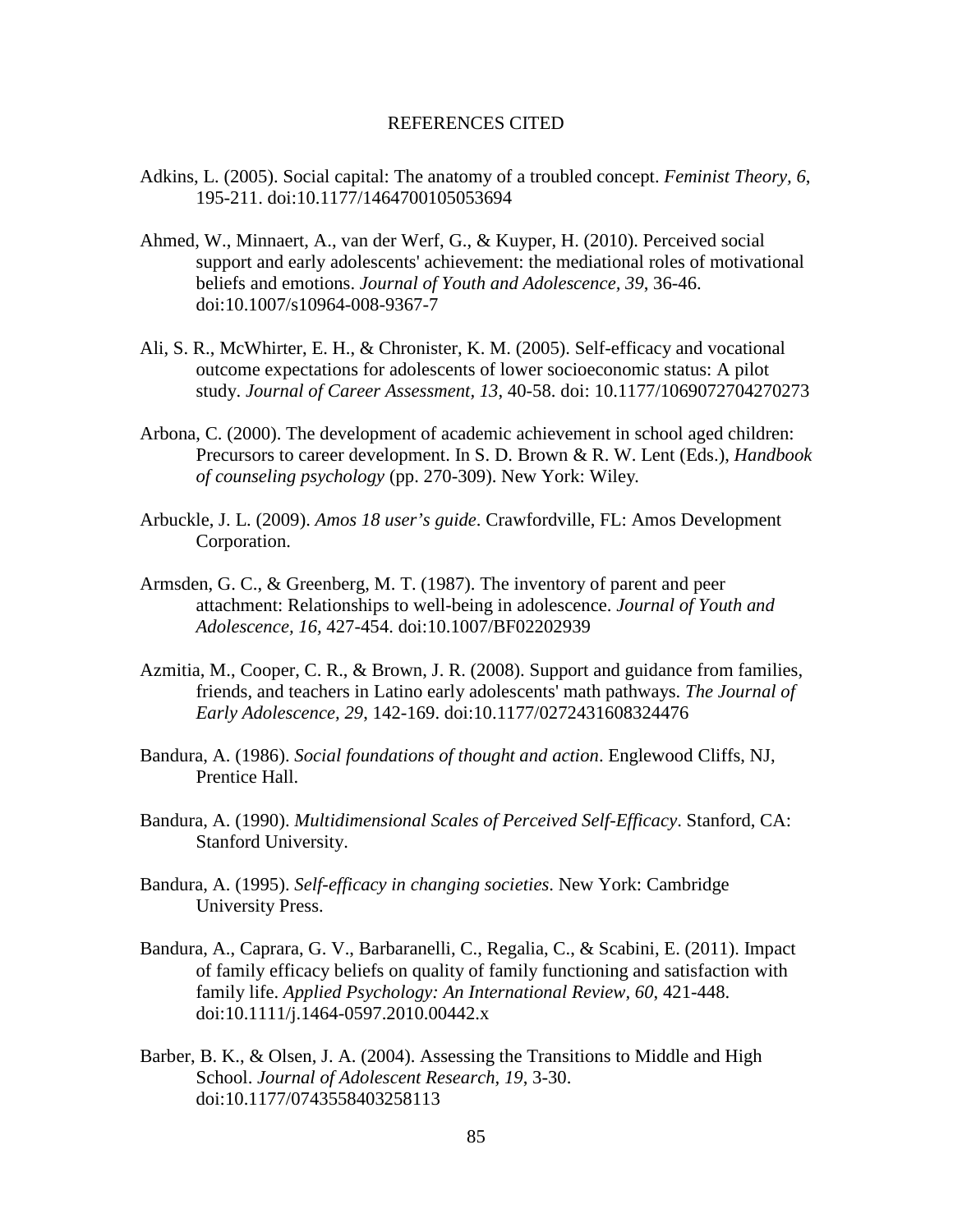- Baron, R. M., & Kenny, D. A. (1986). The moderator-mediator variable distinction in social psychological research: Conceptual, strategic, and statistical considerations. *Journal of Personality and Social Psychology, 51*, 1173-1182.
- Barone, C., Iscoe, E., Trickett, E. J., & Schmid, K. D. (1998). An ecologically differentiated, multifactor model of adolescent network orientation. *American Journal of Community Psychology, 26*, 403-423. doi:10.1023/A:1022159104542
- Barone, C., Schmid, K. D., Leone, P. E., & Trickett, E. J. (1990). Social networks of students in special education programs: Contrasts with non-special education students and correlates of school adjustment. *Severe Behavior Disorders of Children and Youth, 13*, 23-37.
- Barry, C. M., & Wentzel, K. R. (2006). Friend influence on prosocial behavior: The role of motivational factors and friendship characteristics. *Developmental Psychology, 42,* 153-163. doi:10.1037/0012-1649.42.1.153
- Bentler, P. M., & Chou, C. P. (1987) Practical issues in structural modeling. *Sociological Methods & Research, 16*, 78-117. doi:10.1177/0049124187016001004
- Benz, M. R., Doren, B., & Yovanoff, P. (1997). School-to-work components that predict postschool success for students with and without disabilities. *Exceptional Children, 63*, 151-165.
- Blackorby, J., & Wagner, M. (1996). Longitudinal post-school outcomes of youth with disabilities: Findings from the National Longitudinal Transition Study. *Exceptional Children, 62*, 399-413.
- Bogenschneider, K., Wu, M., Raffaelli, M., Tsay, J. C. (1998). Parent influences on adolescent peer orientation and substance use: The interface of parenting practices and values. *Child Development, 69*, 1672-1688. doi:10.2307/1132139
- Boissevain, J. (1974). *Friends of friends: Networks, manipulators, and coalitions*. Oxford: Basil Blackwell.
- Bourdieu, P. (1986). The forms of capital. In *Handbook of theory and research for the sociology of education,* (Eds.) J. G. Richardson, pp. 241-258. Westport, CT: Greenwood Press.
- Bowlby, J. (1977). The making and breaking of affectional bonds. I. Aetiology and psychopathology in the light of attachment theory. An expanded version of the Fiftieth Maudsley Lecture, delivered before the Royal College of Psychiatrists, 19 November 1976. *The British Journal of Psychiatry, 130*, 201-210. doi:10.1192/bjp.130.3.201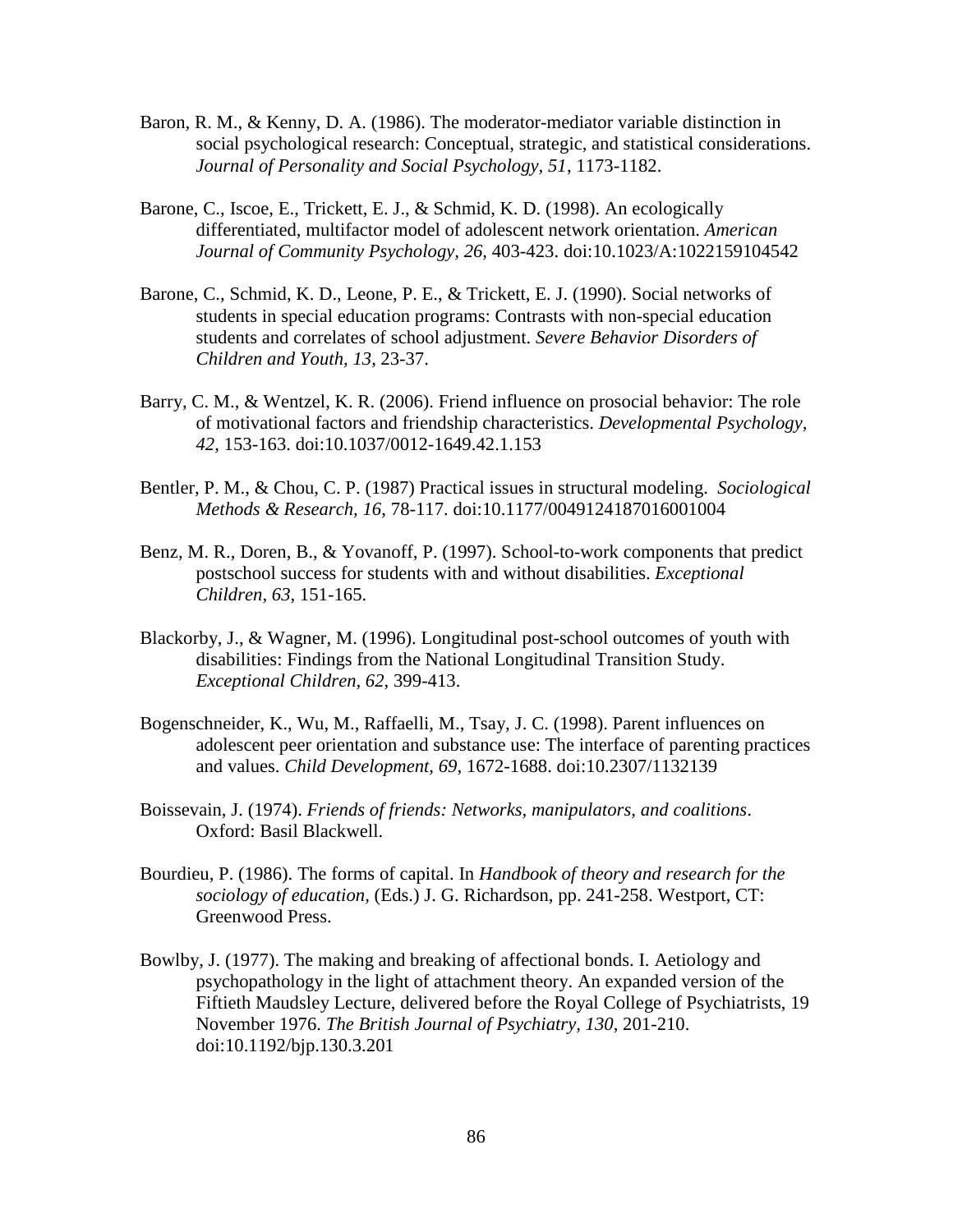- Boxer, P., Goldstein, S. E., DeLorenzo, T., Savoy, S., & Mercado, I. (2011). Educational aspiration-expectation discrepancies: relation to socioeconomic and academic risk-related factors. *Journal of Adolescence, 34*, 609-617. doi:10.1016/j.adolescence.2010.10.002
- Briggs, X. D. S. (1998). Brown kids in white suburbs: Housing mobility and the many faces of social capital. *Housing Policy Debate, 9*, 177-221. doi:10.1080/10511482.1998.9521290
- Bronfenbrenner, U. (1977). Toward an experimental ecology of human development. *American Psychologist, 32*, 513-531. doi:10.1037/0003-066X.32.7.513
- Brookmeyer, K. A., Henrich, C. C., & Schwab-Stone, M. (2005). Adolescents who witness community violence: Can parent support and prosocial cognitions protect them from committing violence? *Child Development, 76*, 917-929. doi:10.1111/j.1467-8624.2005.00886.x
- Brown, B. B., Mounts, N., Lamborn, S. D., & Steinberg, L. (1993). Parenting practices and peer group affiliation in adolescence. *Child Development, 64*, 467-482.
- Bryan, J. M. T., Cheryl; Gaenzle, Stacey; Kim, Jungnam; Lin, Chia‐Huei; Na, Goeun. (2012). The effects of school bonding on high school seniors' academic achievement. *Journal of Counseling & Development, 90*, 467-480. doi:10.1002/j.1556-6676.2012.00058.x
- Bukowski, W. M., Hoza, B., & Boivin, M. (1994). Measuring friendship quality during pre- and early adolescence: The development and psychometric properties of the friendship qualities scale. *Journal of Social and Personal Relationships*, *11*, 471- 484. doi:10.1177/0265407594113011
- Cantin, S., & Boivin, M. (2004). Change and stability in children's social network and self-perceptions during transition from elementary to junior high school. *International Journal of Behavioral Development, 28*, 561-570. doi:10.1080/01650250444000289
- Carbonaro, W. (1998). A little help from my friend's parents: Intergenerational closure and educational outcomes. *Sociology of Education, 7*, 295-313. doi:10.2307/2673172
- Catalano, R.F., Haggerty, K.P., Oesterle, S., Fleming, C.B., & Hawkins, J.D., (2004). The importance of bonding to school for healthy development: Findings from the Social Development Research Group. *Journal of School Health, 74*, 252-261.
- Cernkovich, S. A., & Giordano, P. C. (1992). School bonding, race, and delinquency. *Criminology, 30,* 261-291. doi:10.1111/j.1745-9125.1992.tb01105.x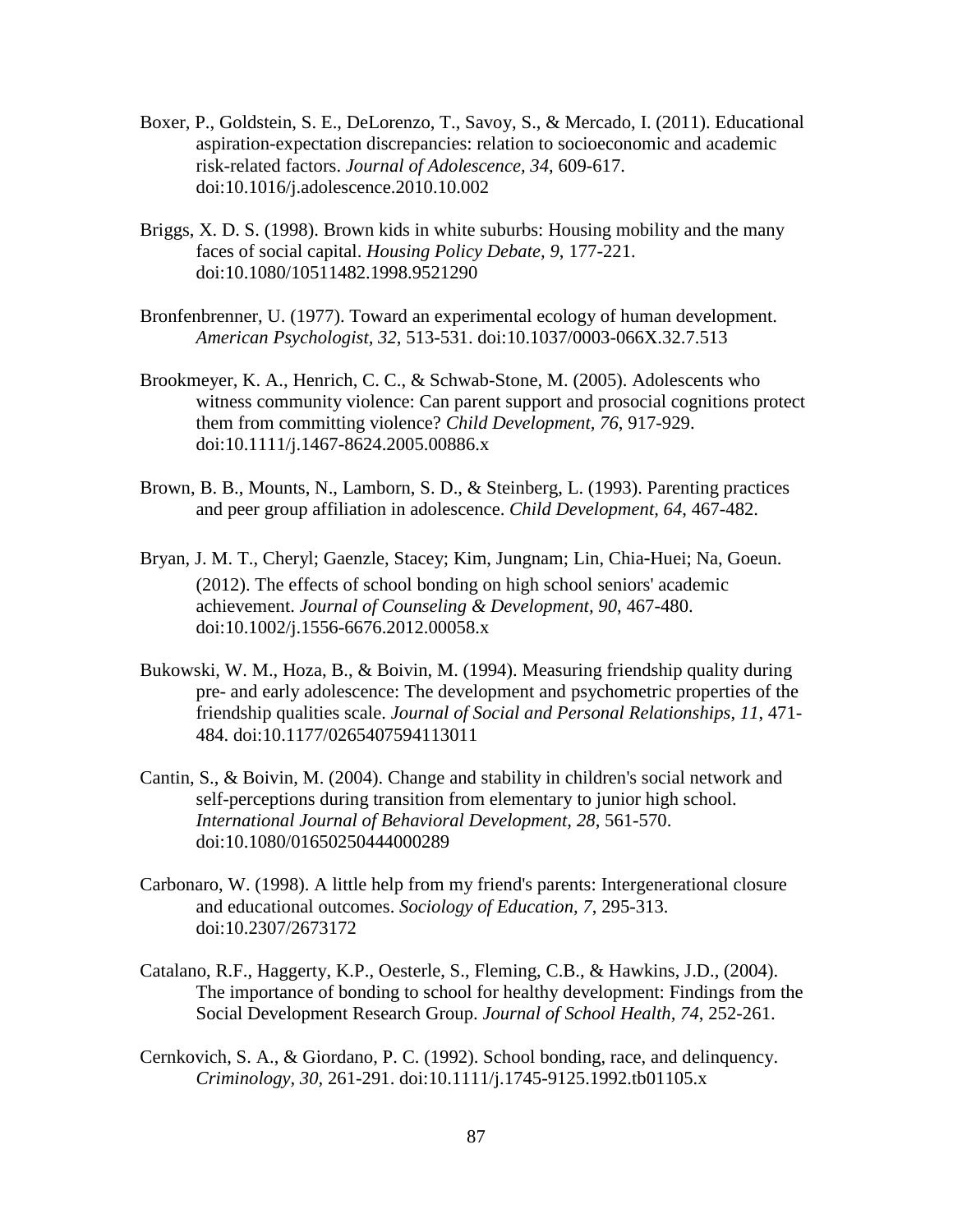- Choi, N., Fuqua, D. R., & Griffin, B. W. (2001). Exploratory analysis of the structure of scores from the multidimensional scales of perceived self-efficacy. *Educational and Psychological Measurement, 61*, 475-489. doi:10.1177/00131640121971338
- Cicchetti, D., Ackerman, B. P., & Izard, C. E. (1995). Emotions and emotion regulation in developmental psychopathology. *Development and Psychopathology, 7*, 1-10. doi:10.1017/S0954579400006301
- Cobb, B., Lehmann, J., Newman-Gonchar, R., & Alwell, M. (2009). Self-determination for students with disabilities: A narrative metasynthesis. *Career Development for Exceptional Individuals, 32*, 108-114. doi:10.1177/0885728809336654
- Coleman, J. S. (1988). Social capital in the creation of human capital. *American Journal of Sociology, 94*, S95-S120. doi:10.1086/228943
- Coleman, J. S. (1990). *Foundations of social theory*. Cambridge, MA: Harvard University Press.
- Cohen, J. (1988). *Statistical power analysis for the behavioral sciences* (2nd ed.). Hillsdale, NJ: Erlbaum.
- Cohen, J. (1990). Things I have learned (so far). *American Psychologist, 45*, 1304–1312. doi:10.1037/0003-066X.45.12.1304
- Cooper, M. H. (2010). *Research synthesis and meta-analysis: A step-by-step approach*. Thousand Oaks, CA: Sage.
- Crites, J. O. (1971). *The maturity of vocational attitudes in adolescence*. Washington, DC: American Personnel and Guidance Association.
- Croninger, R. G., & Lee, V. E. (2001). Social capital and dropping out of high school: Benefits to at-risk students of teachers' support and guidance. *Teachers College Record, 103*, 548-581. doi:10.1111/0161-4681.00127
- Currie, C., Roberts, C., Morgan, A., Smith, R., Settertobulte, W., Samdal, O., & Rasmussen, V. B. (2004). Young people's health in context: Health behaviour in school-age children (HBSC) study: international report from the 2001/2002 survey. *Health Policy for Children and Adolescents, No. 4*. Copenhagen, DK: World Health Organization.
- Day, A. L., & Livingstone, H. A. (2003). Gender differences in perceptions of stressors and utilization of social support among university students. *Canadian Journal of Behavioral Science, 35*, 73-83.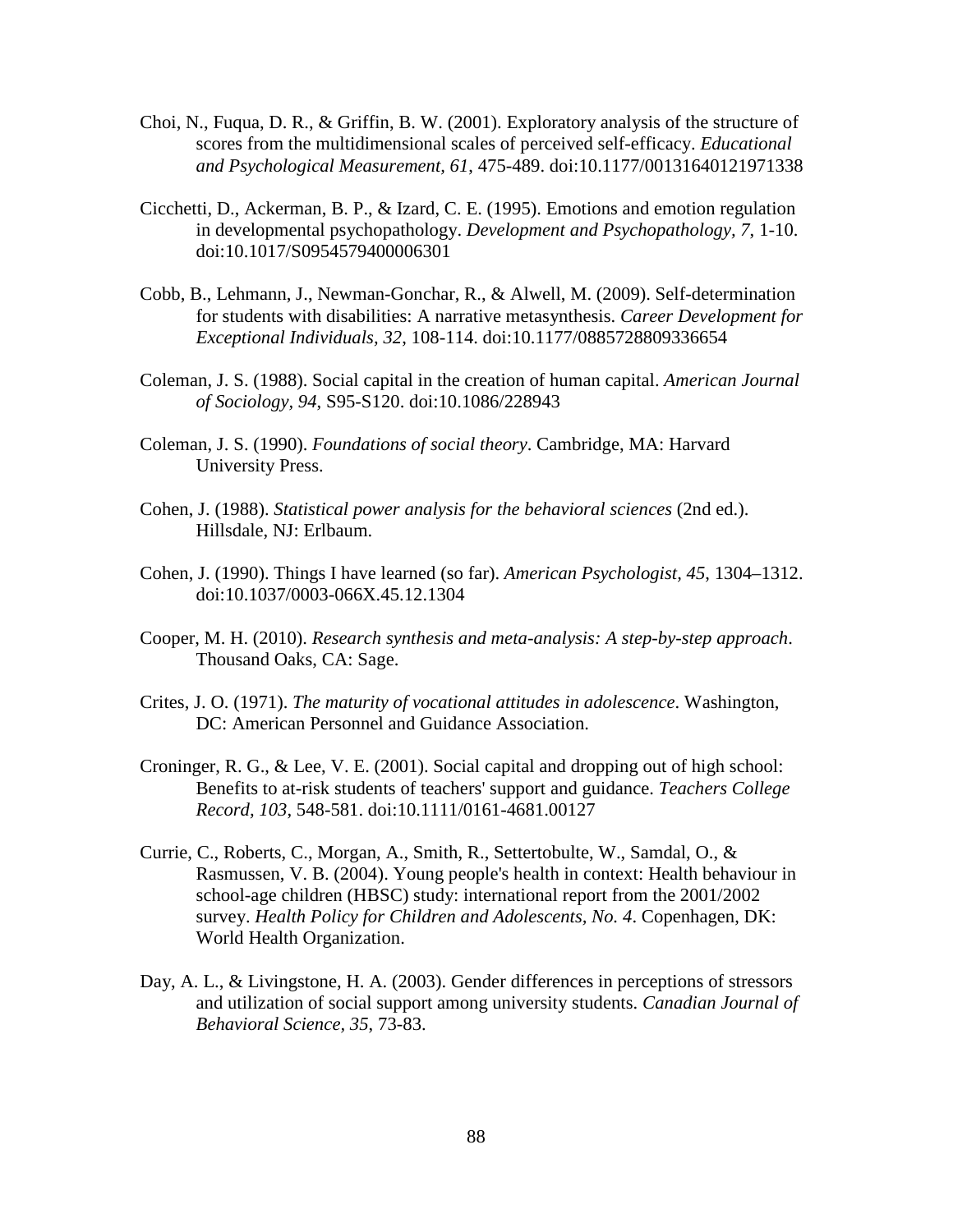- De Wit, D. J., Karioja, K., & Rye, B. J. (2010). Student perceptions of diminished teacher and classmate support following the transition to high school: are they related to declining attendance? *School Effectiveness and School Improvement, 21*, 451-472. doi:10.1080/09243453.2010.532010
- De Wit, D. J., Karioja, K., Rye, B. J., & Shain, M. (2011). Perceptions of declining classmate and teacher support following the transition to high school: Potential correlates of increasing student mental health difficulties. *Psychology in the Schools, 48*, 556-572. doi:10.1002/pits.20576
- Deci, E.L., & Ryan, R.M. (2000). The "what" and "why" of goal pursuits: Needs and the self-determination of behavior. *Psychological Inquiry, 11*, 227-268.
- Diemer, M.A. (2009). Pathways to occupational attainment among poor youth of color. *The Counseling Psychologist, 37*, 6-35. doi:10.1177/0011000007309858
- Diemer, M.A. (2012). Fostering marginalized youths' political participation: Longitudinal roles of parental political socialization and youth sociopolitical development. *American Journal of Community Psychology, 50*, 246-256. doi:10.1007/s10464- 012-9495-9.
- Dika, S. L., & Singh, K. (2002). Applications of social capital in educational literature: A critical synthesis. *Review of Educational Research, 72*, 31-60. doi:10.3102/00346543072001031
- Doren, B., & Benz, M. R. (1998). Employment inequality revisited: Predictors of better employment outcomes for young women with disabilities in transition. *Journal of Special Education, 31*, 425-442. doi:10.1177/002246699803100402
- Drewry, J. A., Burge, P. L., & Driscoll, L. G. (2010). A tripartite perspective of social capital and its access by high school dropouts. *Education and Urban Society, 42*, 499-521. doi:10.1177/0013124510366799
- Eccles, J. S., Midgley, C., Wigfield, A., Buchanan, C. M., Reuman, D., Flanagan, C. et a., (1993). Development during adolescence: The impact of stage-environment fit on young adolescents' experiences in schools and in families. *American Psychologist, 48*, 90-101.
- Eccles, J. S., & Roeser, R. W. (2005). School and community influences on human development. In M. H. Bornstein, & M. E. Lamb (Eds.), *Developmental science: An advanced textbook* (5th ed., pp. 513–555). Mahwah, NJ: Lawrence Erlbaum.
- Eccles, J. S., & Roeser, R. W. (2009). Schools, academic motivation, and stageenvironment fit. In R. M. Lerner, & L. Steinberg (Eds.), *Handbook of adolescent psychology, Vol 1: Individual bases of adolescent development* (3rd ed., pp. 404- 434). Hoboken, NJ: Wiley & Sons.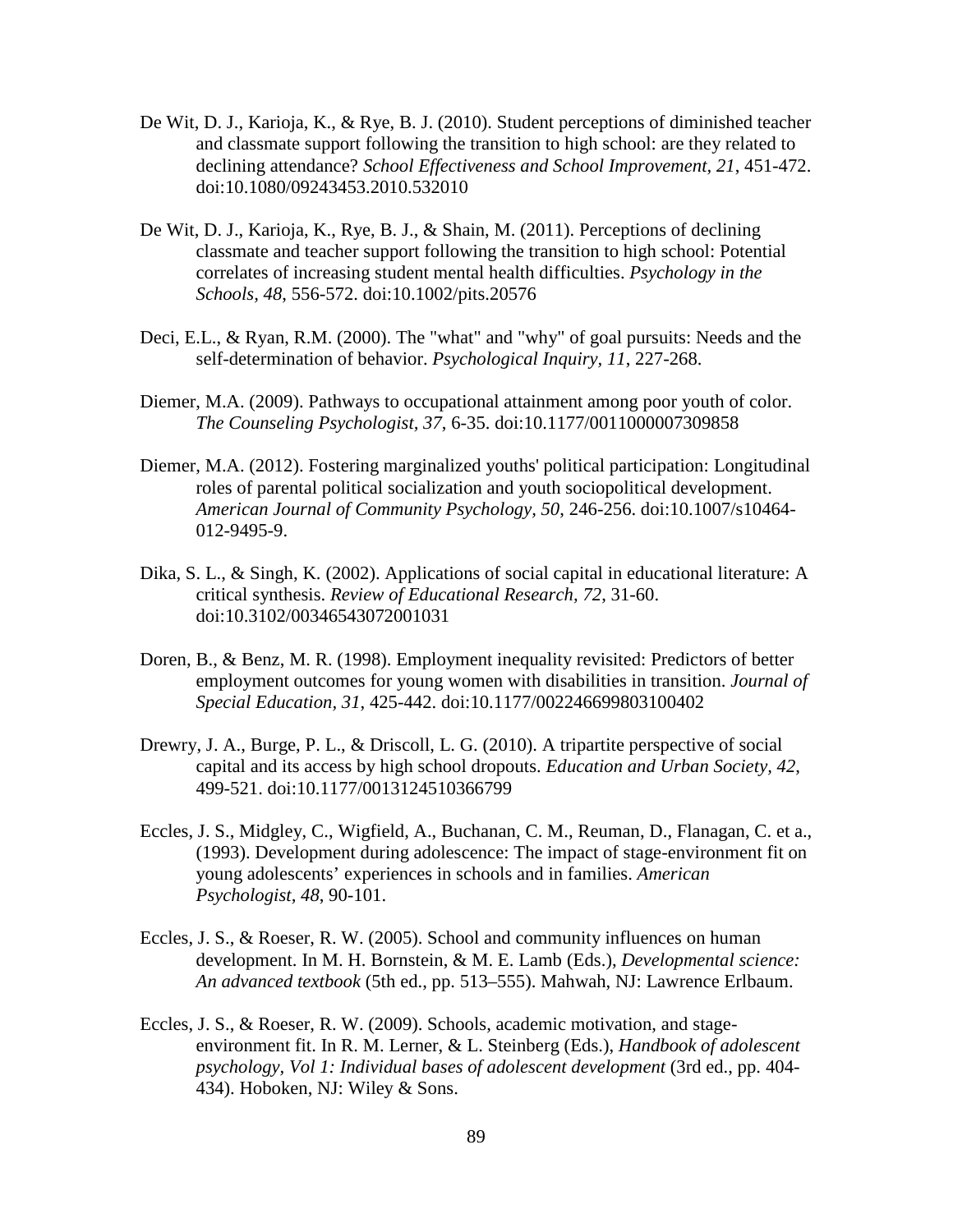- Edwards, B., & Foley, M. W. (1997). Social capital and the political economy of our discontent. *American Behavioral Scientist 40*, 669-678. doi:10.1177/0002764297040005012
- Efron, B., & Tibshirani, R. J. (1993). *An introduction to the bootstrap*. New York: Chapman & Hall.
- Eisele, H., Zand, D. H., & Thomson, N. R. (2009). The role of sex, self-perception, and school bonding in predicting academic achievement among middle class African American early adolescents. *Adolescence, 44*, 773-796.
- Faul, F., Erdfelder, E., Buchner, A., & Lang, A. G. (2009). Statistical power analyses using G\*Power 3.1: tests for correlation and regression analyses. *Behavior research methods, 41*, 1149-1160. doi:10.3758/BRM.41.4.1149
- Fourqurean, J. M., Meisgeier, C., Swank, P. R., & Williams, R. E. (1991). Correlates of postsecondary employment outcomes for young adults with learning disabilities. *Journal of Learning Disabilities, 24*, 400-405. doi:10.1177/002221949102400704
- Freeman, K. J., & Condron, D. J. (2011). Schmoozing in elementary school: The importance of social capital to first graders. *Sociological Perspectives, 54*, 521- 546. doi:10.1525/sop.2011.54.4.521
- Fritch, W. S. (1999a). *Large or small? Public or private? What matters most in the formation of social capital.* Paper presented at the annual meeting of the American Educational Research Association, Montreal, Canada.
- Fritch, W. S. (1999b). *An overlooked role of high school athletics: The formation of social capital through parental involvement.* Paper presented at the annual meeting of the American Educational Research Association, Montreal, Canada
- Fritz, M. S., & Mackinnon, D. P. (2007). Required sample size to detect the mediated effect. *Psychological science, 18*, 233-239. doi:10.1111/j.1467- 9280.2007.01882.x
- Fuligni, A. J., Eccles, J. S., Barber, B. L., & Clements, P. (2001). Early adolescent peer orientation and adjustment during high school. *Developmental Psychology, 37*, 28-36. doi:10.1037//0012-1649.37.1.28
- Gao, S., Mokhtarian, P. L., & Johnston, R. A. (2008). Nonnormality of Data in Structural Equation Models. *Transportation Research Record: Journal of the Transportation Research Board, 2082*, 116-124. doi:10.3141/2082-14
- Garcia-Reid, P. (2007). Examining social capital as a mechanism for improving school engagement among low income Hispanic girls. *Youth & Society, 39*, 164-181. doi:10.1177/0044118x07303263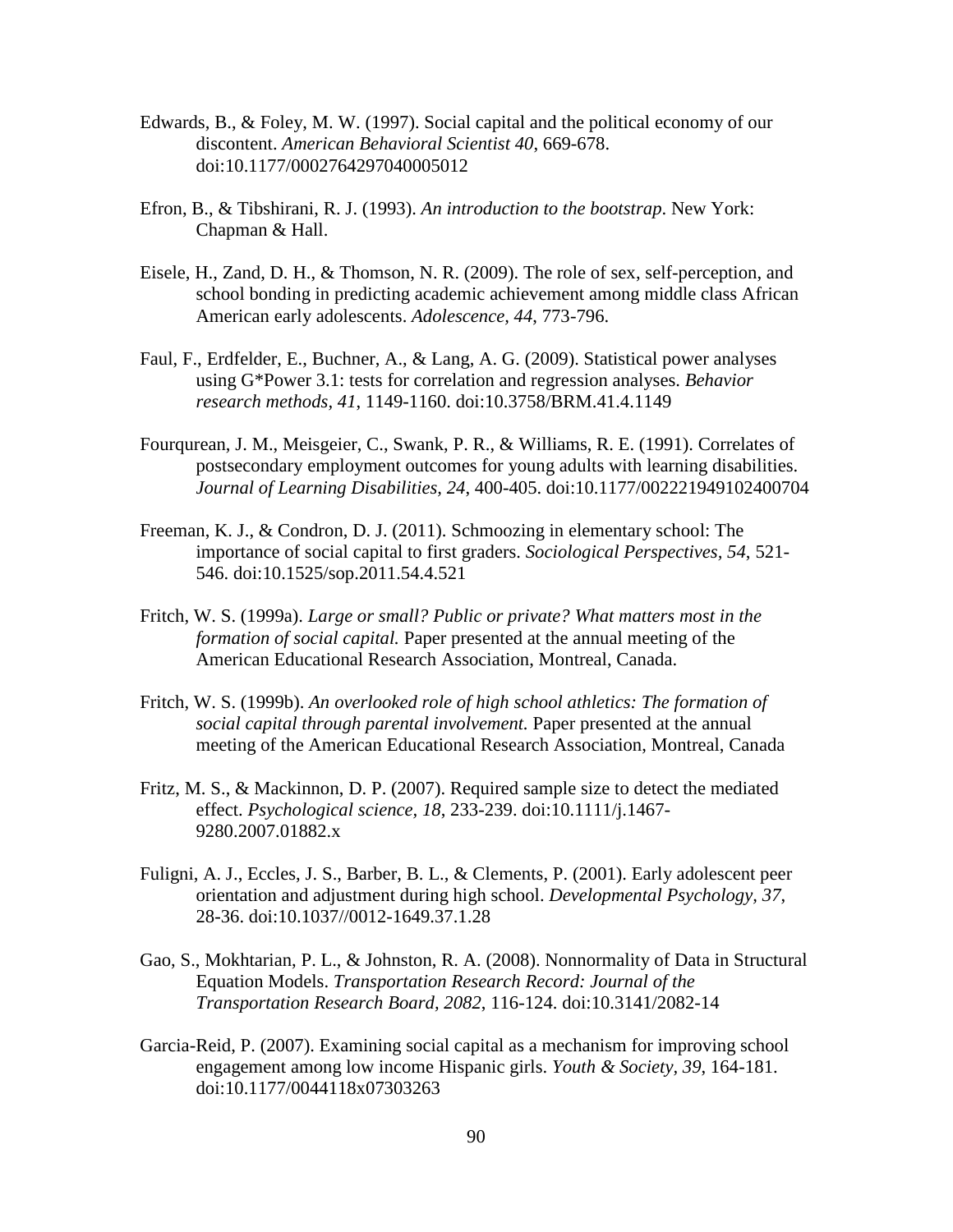- Garcia-Reid, P., Reid, R. J., & Peterson, N. A. (2005). School engagement among Latino youth in an urban middle school context: Valuing the role of social support. *Education and Urban Society, 37*, 257-275. doi:10.1177/0013124505275534
- Gass, K., Jenkins, J., & Dunn, J. (2007). Are sibling relationships protective? A longitudinal study. *Journal of Child Psychology and Psychiatry, 48*, 167-175. doi:10.1111/j.1469-7610.2006.01699.x
- Gauze, C., Bukowski, W. M., Aquan-Assee, J., Sippola, L. K. (1996). Interactions between family environment and friendship and associations with self-perceived well-being during adolescence. *Child Development, 67*, 2201-2216. doi:10.2307/1131618
- Gilman, R., Huebner, E., & Laughlin, J. (2000). A first study of the multidimensional students' life satisfaction scale with adolescents. *Social Indicators Research, 52*, 135-160. doi:10.1023/A:1007059227507
- Goldstein, S. E., Davis-Keen, P. E., & Eccles, J. S. (2005). Parents, peers, and problem behavior: A longitudinal investigation of the impact of relationship perceptions and characteristics on the development of adolescent problem behavior. *Developmental Psychology, 41*, 401-413. doi:10.1037/0012-1649.41.2.401
- Gonzales, R. G. (2010). On the wrong side of the tracks: Understanding the effects of school structure and social capital in the educational pursuits of undocumented immigrant students. *Peabody Journal of Education, 85*, 469-485. doi:10.1080/0161956x.2010.518039
- Goza, F., & Ryabov, I. (2009). Adolescents' educational outcomes: Racial and ethnic variations in peer network importance. Jo*urnal of Youth and Adolescence, 38*, 1264-1279. doi:10.1007/s10964-009-9418-8
- Greenhow, C., & Burton, L. (2011). Help from my "friends": Social capital in the social network sites of low-income students. *Journal of Educational Computing Research, 45*, 223-245. doi:10.2190/EC.45.2.f
- Gresham, F. M., & Elliott, S. N. (1990). *The Social Skills Rating System*. Circle Pines, MN: American Guidance Service.
- Gresham, F. M., & Elliott, S. N. (2008). *SSiS: Teacher Rating Scales*. Bloomington, MN: Pearson Assessments.
- Halpern, A.S., Yovanoff, P., Doren, B., & Benz, M.R. (1995). Predicting participation in postsecondary education for school leavers with disabilities. *Exceptional Children, 62*, 151-164.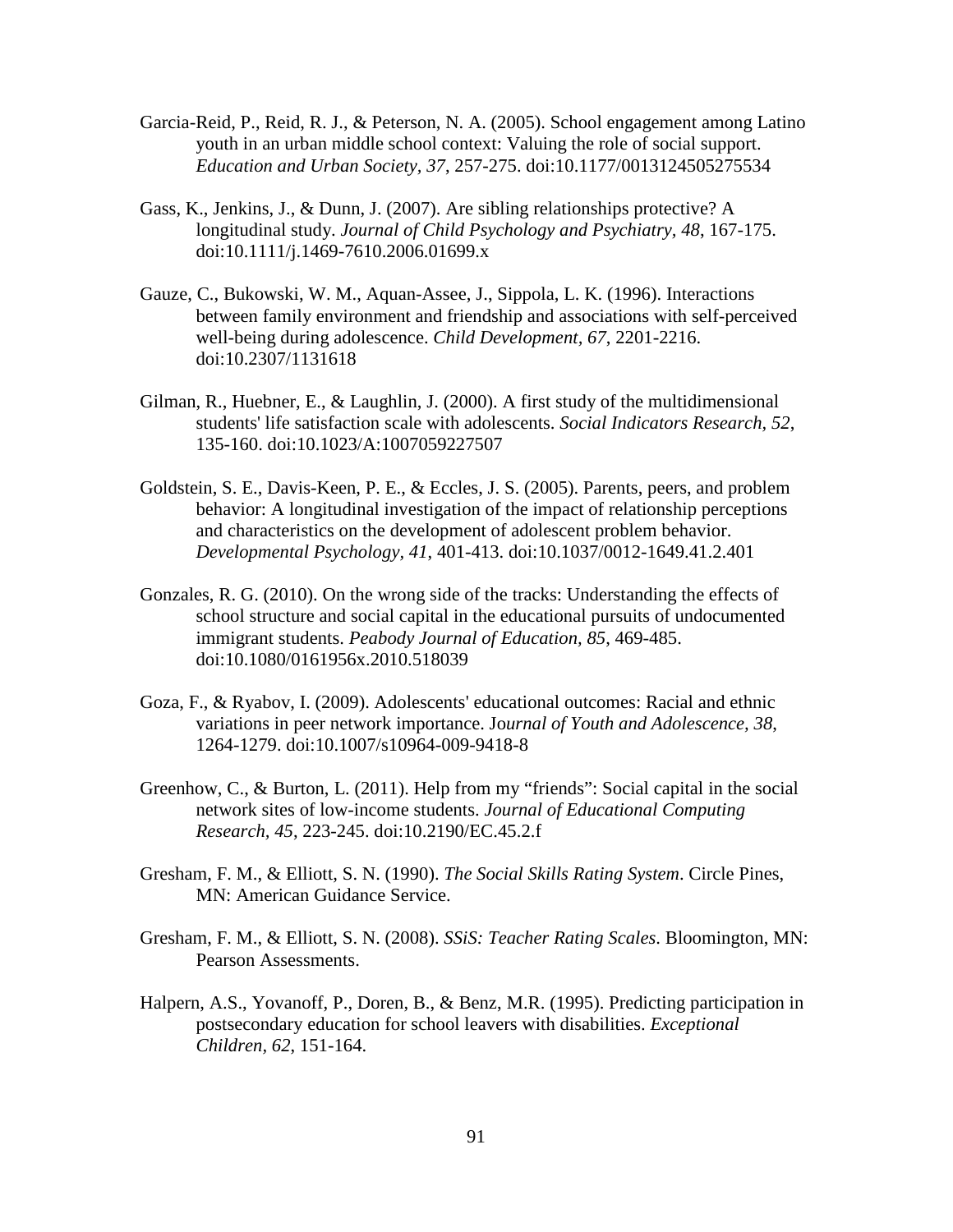- Hao, L., & Bonstead-Bruns, M. (1998). Parent-child differences in educational expectations and the academic achievement of immigrant and native students. *Sociology of Education, 71*, 175-198. doi:10.2307/2673201
- Heal, L. W., Khoju, M., Rusch, F. R., & Harnisch, D. L. (1999). Predicting quality of life of students who have left special education high school programs. *American Journal on Mental Retardation, 104*, 305-319. doi:10.1352/0895- 8017(1999)104<0305:PQOLOS>2.0.CO;2
- Hirschi, T. (1969). *Causes of delinquency*. Berkeley: University of California Press.
- Hofferth, S., Boisjoly, J., & Duncan, G. (1998). Parents' extrafamilial resources and children's school attainment. *Sociology of Education, 7*1, 246-268. doi:10.2307/2673204
- Hu, L., & Bentler, P. M. (1999). Cutoff criteria for fit indexes in covariance structure analysis: Conventional criteria versus new alternatives. *Structural Equation Modeling, 6*, 1-55. doi:10.1080/10705519909540118
- IBM (2011). *IBM SPSS Statistics 20 Core System User's Guide*. Retrieved from *ftp://public.dhe.ibm.com/.../spss/.../20.../Manuals/IBM\_SPSS\_Statistic*
- Israel, G. D., Beaulieu, L. J., & Hartless, G. (2001). The influence of family and community social capital on educational achievement. *Rural Sociology, 66*, 43- 68.
- Jackson, D. L., Gillaspy, J. A., & Purc-Stephenson, R. (2009). Reporting practices in confirmatory factor analysis: an overview and some recommendations. *Psychological Methods, 14*, 6-23. doi:10.1037/a0014694
- Jackson, M. A., & Nutini, C. D. (2002). Hidden resources and barriers in career learning assessment with adolescents vulnerable to discrimination. *The Career Development Quarterly, 51*, 56-77.
- Jöreskog, K. G. (1993). Testing structural equation models. In K. A. Bollen & J. S. Lang (Eds.), *Testing structural equation models* (pp. 294-316). Newbury Park, CA: Sage.
- Kalmijn, M., & Kraaykamp, G. (1996). Race, cultural capital, and schooling: An analysis of trends in the United States. *Sociology of Education, 69*, 22-34. doi:10.2307/2112721
- Kao, G., & Rutherford, L. T. (2007). Does Social Capital Still Matter? Immigrant Minority Disadvantage in School-Specific Social Capital and its Effects on Academic Achievement. *Sociological Perspectives, 50*, 27-52. doi:10.1525/sop.2007.50.1.27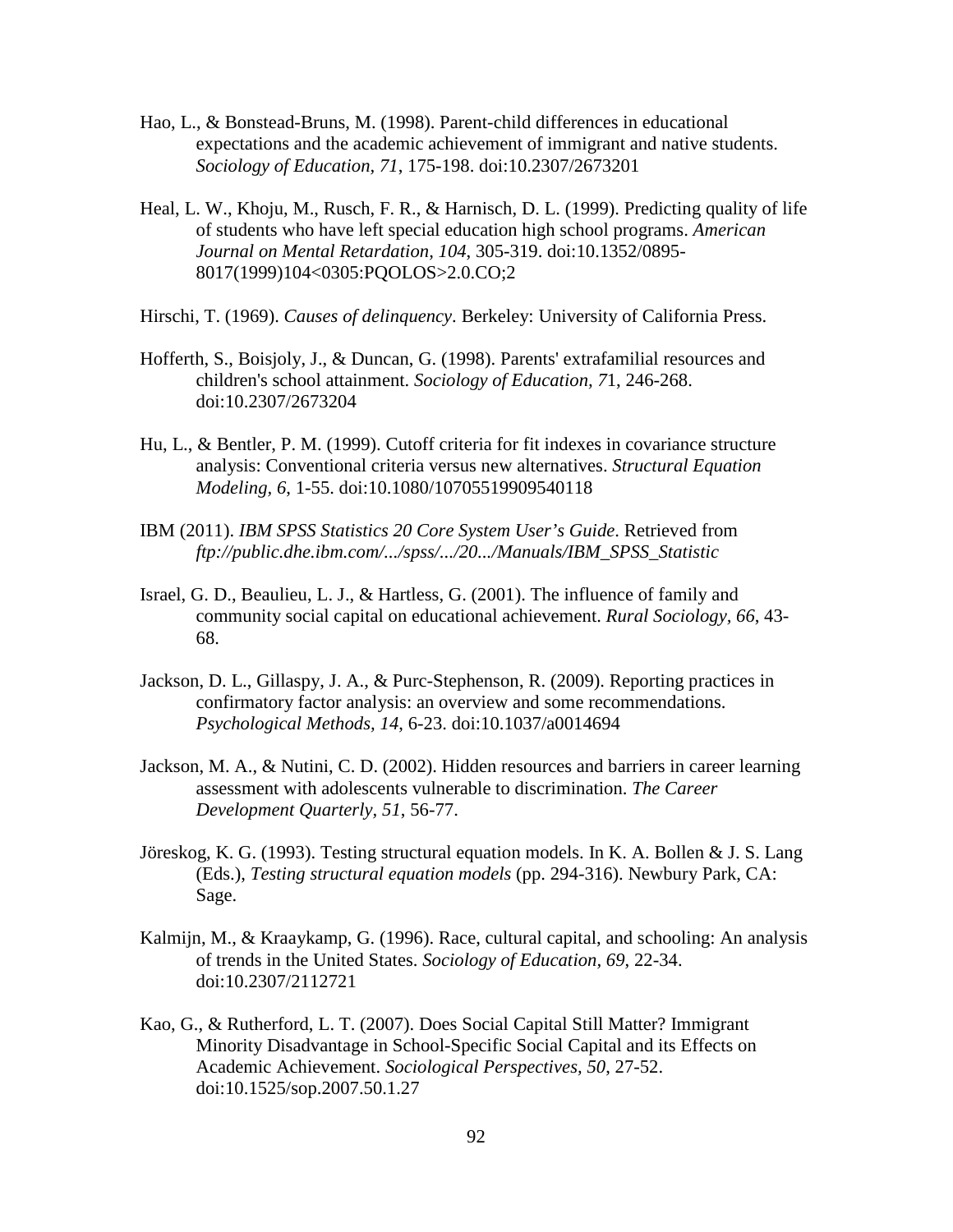- Kaplan, D. (1995). Statistical power in structural equation modeling. In R. H. Hoyle (Ed.), *Structural equation modeling: Concepts, issues, and applications* (pp. 100- 117). Newbury Park, CA: Sage.
- Karcher, M.J., & Sass, D. (2010). A multicultural assessment of adolescent connectedness: Testing measurement invariance across gender and ethnicity. *Journal of Counseling Psychology, 57*, 274-289. doi:10.1037/a0019357.
- Kenny, D. A. (2007). Reflections on mediation. *Organizational Research Methods, 11*, 353-358. doi:10.1177/1094428107308978
- Kenny, D. A. (2012). Mediation. Retrieved from http://davidakenny.net
- Kenny, M. E., & Bledsoe, M. (2005). Contributions of the relational context to career adaptability among urban adolescents. *Journal of Vocational Behavior, 66*, 257- 272. doi:10.1016/j.jvb.2004.10.002
- Kenny, M. E., Blustein, D. L., Chaves, A., Grossman, J. M., & Gallagher, L. A. (2003). The role of perceived barriers and relational support in the educational and vocational lives of urban high school students. *Journal of Counseling Psychology, 50*, 142-155. doi: 10.1037/0022-0167.50.2.142
- Kline, R. B. (2011). *Principles and practice of Structural Equation Modeling (*3rd ed.). New York: The Guildford Press.
- Lanyon, R.I. & Goodstein, L.D. (1997). *Personality assessment* (3rd ed.). New York: Wiley.
- Lareau, A., & Horvat, E. M. (1999). Moments of social inclusion and exclusion: Race, class, and cultural capital in family-school relationships. *Sociology of Education, 72*, 37-53. doi:10.2307/2673185
- Lee, M. (2010). Researching social capital in education: some conceptual considerations relating to the contribution of network analysis. *British Journal of Sociology of Education, 31*, 779-792. doi:10.1080/01425692.2010.515111
- Lent, R. W., Brown, S. D., Larkin, K. C. (1987). Comparison of three theoretically derived variables in predicting career and academic behavior: Self-efficacy, interest congruence, and consequence thinking. *Journal of Counseling Psychology, 34*, 293-298. doi:10.1037/0022-0167.34.3.293
- Lerner, J. V., Phelps, E., Forman, Y., & Bowers, E. P. (2009). Positive youth development. In R. M. Lerner, & L. Steinberg (Eds.), *Handbook of adolescent psychology, Vol 1: Individual bases of adolescent development* (3rd ed., pp. 404- 434). Hoboken, NJ: Wiley & Sons.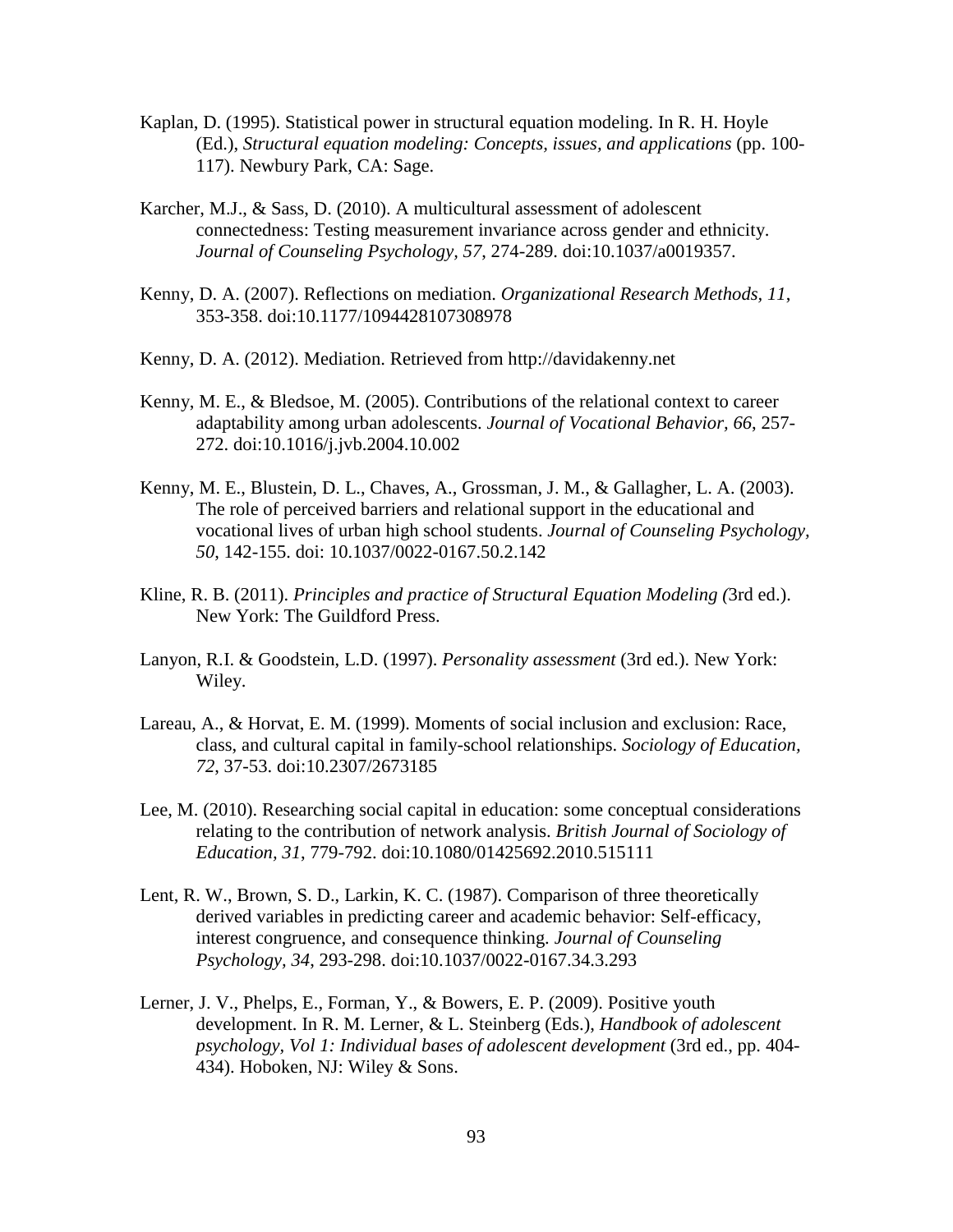- Little, R. J. A., & Rubin, D. B. (2002). *Statistical analysis with missing data* (2nd ed.). Hoboken, NJ: John Wiley & Sons.
- Lopez, E. (1996). *Social capital and the educational performance of Latino and non-Latino youth* (11). San Luis Obispo, CA: Julian Samora Research Institute.
- Luzzo, D. A. (1995). The relative contributions of self-efficacy and locus of control to the prediction of career maturity. *Journal of College Student Development, 31*, 61-66.
- MacKinnon, D. P. (2008). *Introduction to statistical mediation analysis*. New York: Taylor & Francis.
- Maddox, S. J., & Prinz, R. J. (2003). School bonding in children and adolescents: Conceptualization, assessment, and associated variables. *Clinical Child and Family Psychology Review, 6*, 31-49. doi:10.1023/A:1022214022478
- Madyun, N. I., & Lee, M. (2010). Effects of religious involvement on parent-child communication regarding schooling: A study of black youth in the United States. *The Journal of Negro Education, 79*, 295-307.
- Mangino, W. (2010). Race to college: The "reverse gap". *Race and Social Problems, 2*, 164-178. doi:10.1007/s12552-010-9037-8
- Martin, A. J. (2009). Age appropriateness and motivation, engagement, and performance in high school: Effects of age within cohort, grade retention, and delayed school entry. *Journal of Educational Psychology, 101*, 101-114. doi:10.1037/a0013100
- Martinez, C. R., Degarmo, D. S., & Eddy, J. M. (2004). Promoting academic success among Latino youth. *Hispanic Journal of Behavioral Sciences, 26*, 128-151. doi:10.1177/0739986304264573
- Matous, P., & Ozawa, K. (2010). Measuring social capital in a Philippine slum. *Field Methods, 22*, 133-153. doi:10.1177/1525822x09355533
- McNeal, R. (1999). Parental involvement as social capital: Differential effectiveness on science achievement, truancy, and dropping out. *Social Forces, 78*, 117-144. doi:10.1080/10459880309604423
- McWhirter, E. H., Rasheed, S., & Crothers, M. (2000). The effects of high school career education on social-cognitive variables. *Journal of Counseling Psychology, 47*, 330-341. doi:10.1O37//0O22-0167.47.3.33O
- Miller, J.W., Coombs, W.T., & Fuqua, D.R. (1999). An examination of psychometric properties of Bandura's Multidimensional Scales of Perceived Self-Efficacy. *Measurement & Evaluation in Counseling & Development, 31*, 186-196.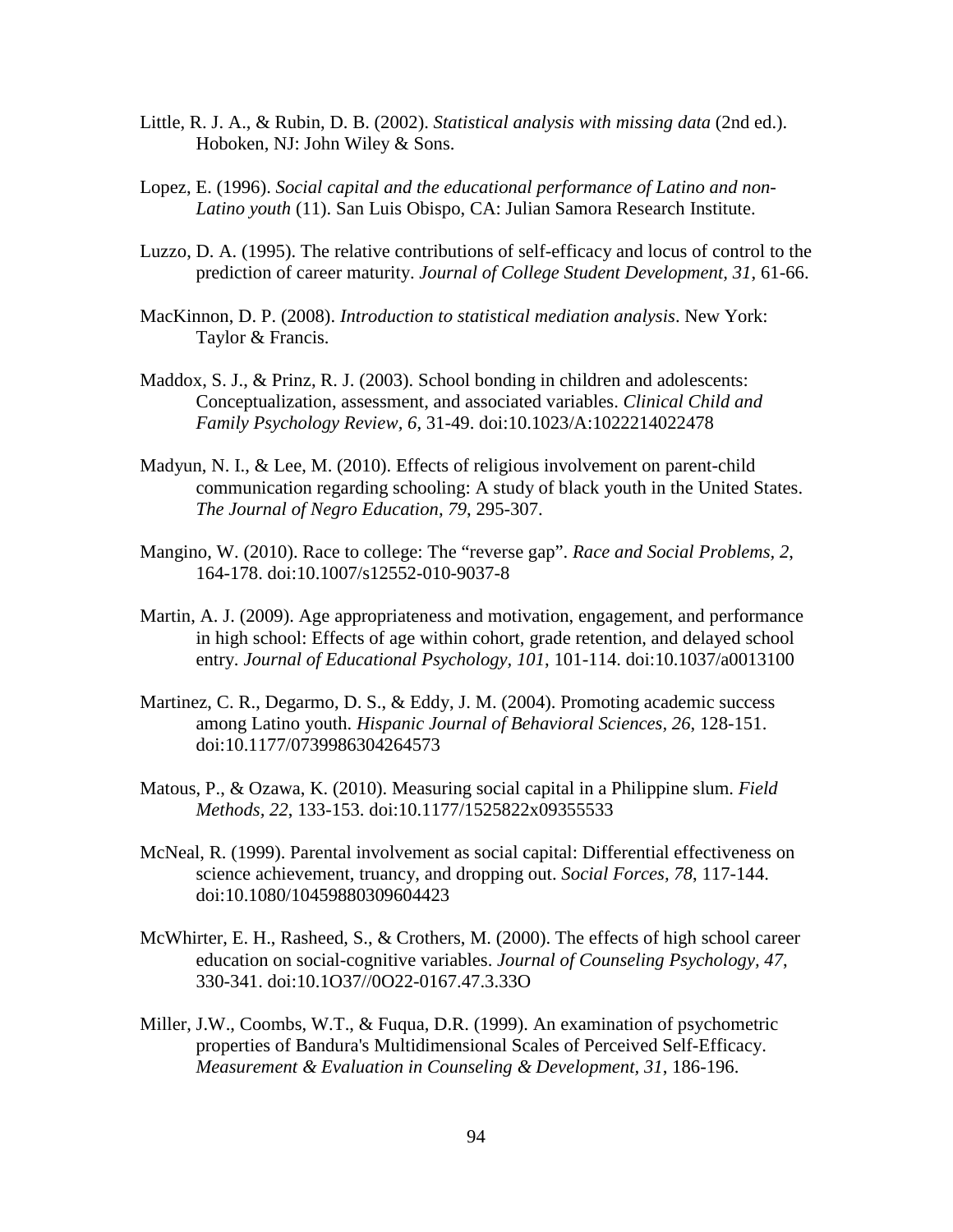- Miller, P. M. (2011). Homeless education and social capital: An examination of school and community leaders. *Teachers College Record, 113*, 1067-1104.
- Montague, M., Cavendish, W., Enders, C., & Dietz, S. (2010). Interpersonal relationships and the development of behavior problems in adolescents in urban schools: a longitudinal study. *Journal of Youth and Adolescence, 39*, 646-657. doi:10.1007/s10964-009-9440-x
- Morgan, A., Boyce, W., Dallago, L., Pedersen, M., Granado, A., Moreno, M. C., Rodriguez, C., Freeman, J. (2004). Life circumstances of young people. In C. Currie, C. Roberts, A. Morgan, R. Smith, W. Settertobulte, O. Samdal, V. Barnekow, & Rasmussen (Eds.), *Young people's health in context. Health Behavior in School-Aged Children (HBSC) study: International report from the 2001-2002 survey* (Vol. 4, pp. 9-52). Copenhagen, Denmark: World Health Organization.
- Morgan, S., & Sorensen, A. (1999). Parental networks, social closure, and mathematics learning: A test of Coleman's social capital explanation o f school effects. *American Sociological Review, 64*, 661-681. doi:10.2307/2657368
- Morrow-Howell, N. (1994). The M word: Multicollinearity in multiple regression. *Social Work Research, 18*, 247-251.
- Muller, C. (2001). The role of caring in the teacher-student relationship for at-risk students. *Sociological Inquiry, 71*, 241-255.
- Muller, C., & Ellison, C. G. (2001). Religious involvement, social capital, and adolescents' academic progress: Evidence from the National Education Longitudinal Study of 1988. *Sociological Focus, 34*, 155-183.
- Murray, C. (2003). Risk factors, protective factors, vulnerability, and resilience: A framework for understanding and supporting the adult transitions of youth with high-incidence disabilities. *Remedial and Special Education, 24*, 16-26. doi:10.1177/074193250302400102
- Murray, C., & Greenberg, M. T. (2000). Children's relationship with teachers and bonds with school: An investigation of patterns and correlates in middle childhood. *Journal of School Psychology, 38*, 423–445. doi:10.1016/S0022-4405(00)00034-0
- Murray, C., & Greenberg, M. T. (2001). Relationships with teachers and bonds with school: Social emotional adjustment correlates for children with and without disabilities. *Psychology in the Schools, 38*, 25-41. doi:10.1002/1520- 6807(200101)38:1<25::AID-PITS4>3.0.CO;2-C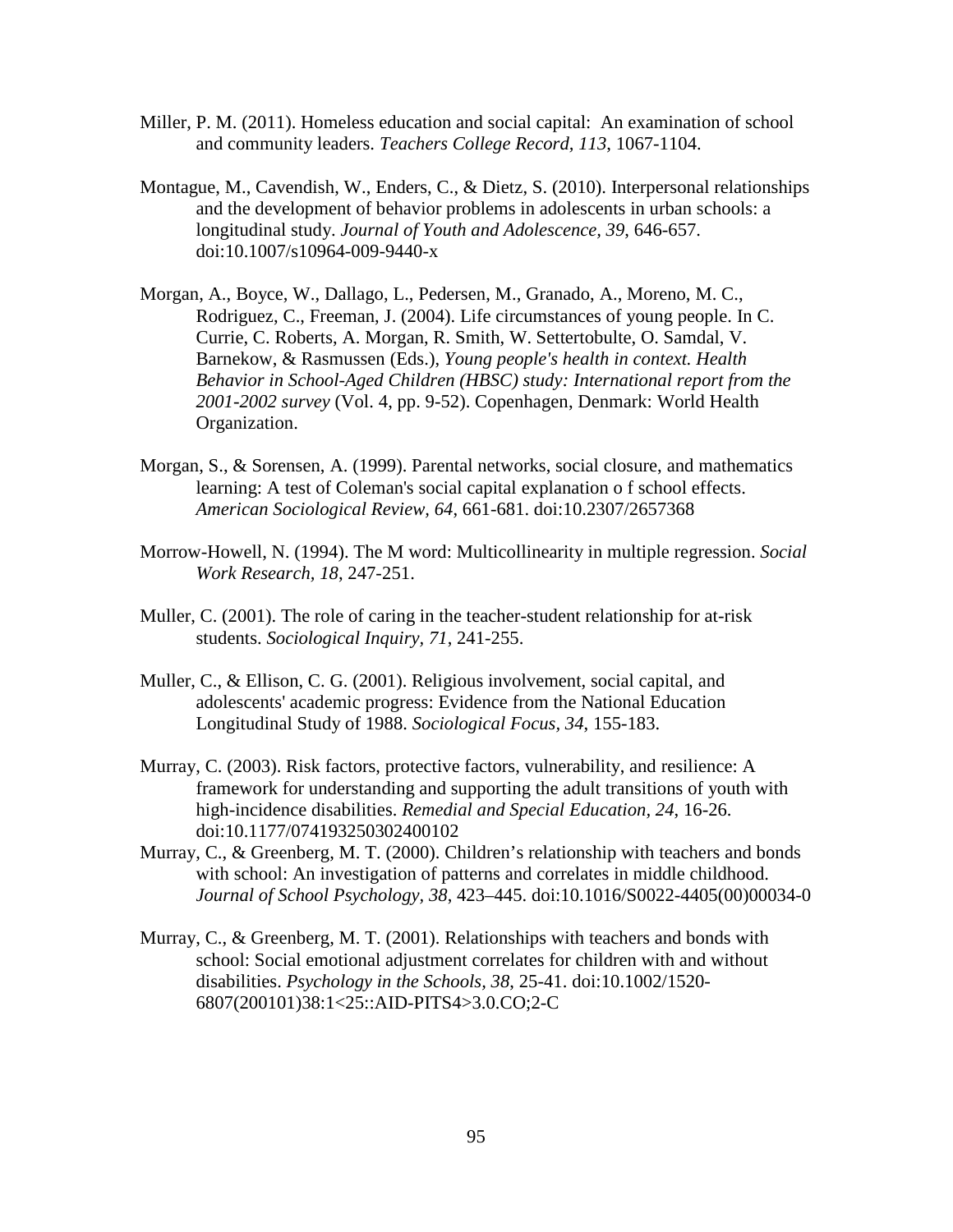- Murray, C., & Zvoch, K. (2011). The Inventory of Teacher-Student Relationships: Factor structure, reliability, and validity among African American youth in low-income urban schools. *The Journal of Early Adolescence, 31*, 493-525. doi:10.1177/0272431610366250
- Muthén, B., & Kaplan, D. (1985). A comparison of methodologies for the factor analysis of non-normal likert variables. *British Journal of Mathematical and Statistical Psychology, 38*, 171-189.
- Nada Raja, S., McGee, R., & Stanton, W. R. (1992). Perceived attachments to parents and peers and psychological well-being in adolescence. *Journal of Youth and Adolescence, 21*, 471-485. doi:10.1007/BF01537898
- National Center for Education Statistics (2011). *Digest of Education Statistics, 2010* (NCES 2012-001), Tables 118. Retrieved from http://nces.ed.gov/programs/digest/d11/tables/dt11\_118.asp
- National Longitudinal Transition Study 2 (2013). *Data Tables*. Retrieved from www.nlts2.org/data\_tables/index.html
- Nauta, M. M., & Kokaly, M. L. (2001). Assessing role model influences on students' academic and vocational decisions. *Journal of Career Assessment, 9*, 81-99. doi:10.1177/106907270100900106
- Nauta, M. M., Saucier, A.M., & Woodard, L. E. (2001). Interpersonal influences on students' academic and career decisions: The impact of sexual orientation. *The Career Development Quarterly, 49*, 352-362. doi:10.1002/j.2161- 0045.2001.tb00962.x
- Newman, L., Wagner, M., Cameto, R., Knokey, A. M. (2009). The post-high school outcomes of youth with disabilities up to 4 years after high school: A report from the National Longitudinal Transition Study-2 (NLTS2). Washington, DC: Institute of Education Sciences.
- Pajares, F. (2003). Self-efficacy beliefs, motivation, and achievement in writing: A review of the literature. *Reading & Writing Quarterly: Overcoming Learning Difficulties, 19*, 139-158. doi:10.1080/10573560308222
- Pajares, F. (2005). Gender differences in mathematics self-efficacy beliefs, in Gallagher, Ann M. (Ed); Kaufman, James C. (Ed), (2005). *Gender differences in mathematics: An integrative psychological approach* (pp. 294-315). New York: Cambridge University Press.
- Pajares, F. (2006). Self-efficacy during childhood and adolescence: Implications for teachers and parents. In F. Pajares & T. Urdan (Eds.), *Self-Efficacy Beliefs of Adolescents* (Vol. 5, pp. 339-367). Greenwich, CT: Information Age Publishing.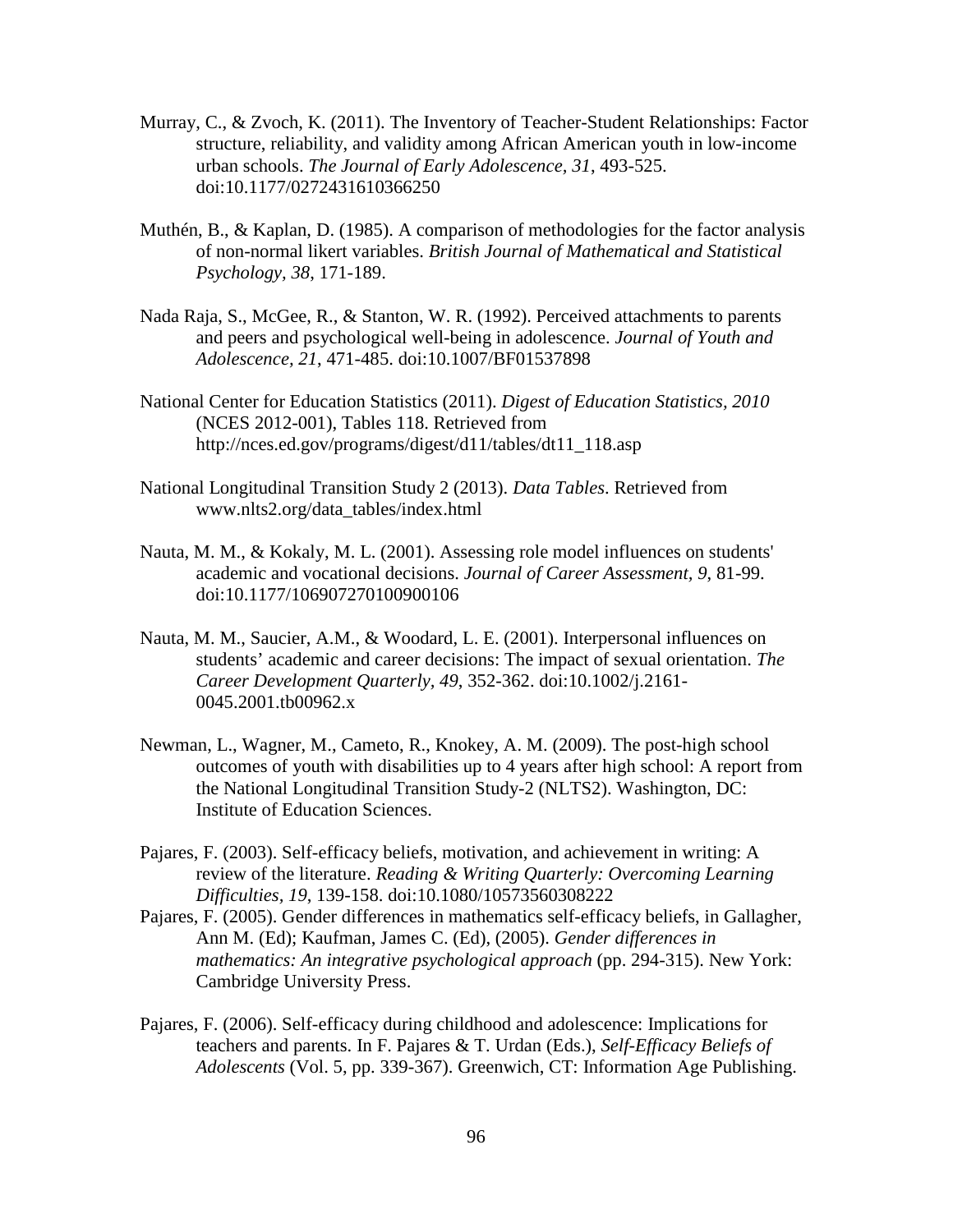- Panacek, L. J., & Dunlap, G. (2003). The social lives of children with emotional and behavioral disorders in self-contained classrooms: A descriptive analysis. *Exceptional Children, 69*, 333-348.
- Parcel, T. L., & Dufur, M. J. (2001). Capital at home and at school: Effects on child social adjustment. *Journal of Marriage and the Family, 6*3, 32-47. doi:10.1111/j.1741-3737.2001.00032.x
- Pil, F. K., & Leana, C. (2009). Applying organizational research to public school reform: The effects of teacher human and social capital on student performance. *Academy of Management Journal, 52*, 1101-1124. doi:10.5465/AMJ.2009.47084647
- Pong, S. (1998). The school compositional effect of single parenthood on 10th-grade achievement. *Sociology of Education, 71*, 24-43.
- Portes, A. (1998). Social capital: Its origins and applications in modern sociology. *Annual Review of Sociology, 24*, 1-24. doi:10.1146/annurev.soc.24.1.1
- Portes, A. (2000). The two meanings of social capital. *Sociological Forum, 15*, 1-12. doi:10.1023/A:1007537902813
- Powell, D. F., & Luzzo, D. A. (1998). Evaluating factors associated with the career maturity of high school students. *Career Development Quarterly, 47*, 145-158.
- Prado, J. M. (2008). Comparing educational trajectories of two Chinese students and one Latina student: A social capital approach. *The High School Journal, 92*, 14-27. doi:10.1353/hsj.0.0015
- Preacher, K. J., & Hayes, A. F. (2008). Asymptotic and resampling strategies for assessing and comparing indirect effects in multiple mediator models. *Behavior research methods, 40*, 879-891. doi:10.3758/brm.40.3.879
- Pribesh, S., & Downey, D. B. (1999). Why are residential and school moves associated with poor school performance? *Demography, 36*, 521-534. doi:10.2307/2648088
- Putnam, R. D. (1995). Bowling alone: American's declining social capital. *Journal of Democracy, 6*, 65-78. doi:10.1353/jod.1995.0002
- Putnam, R. D. (2000). *Bowling alone: The collapse and revival of American community*. New York: Simon and Schuster.
- Qian, Z., & Blair, S. L. (1999). Racial/ethnic differences in educational aspirations of high school seniors. *Sociological Perspectives, 42*, 605-625. doi:10.2307/1389576
- Quimby, J., & DeSantis, A. (2006). The influence of role models on women's career choices. *Career Development Quarterly, 54*, 297-306.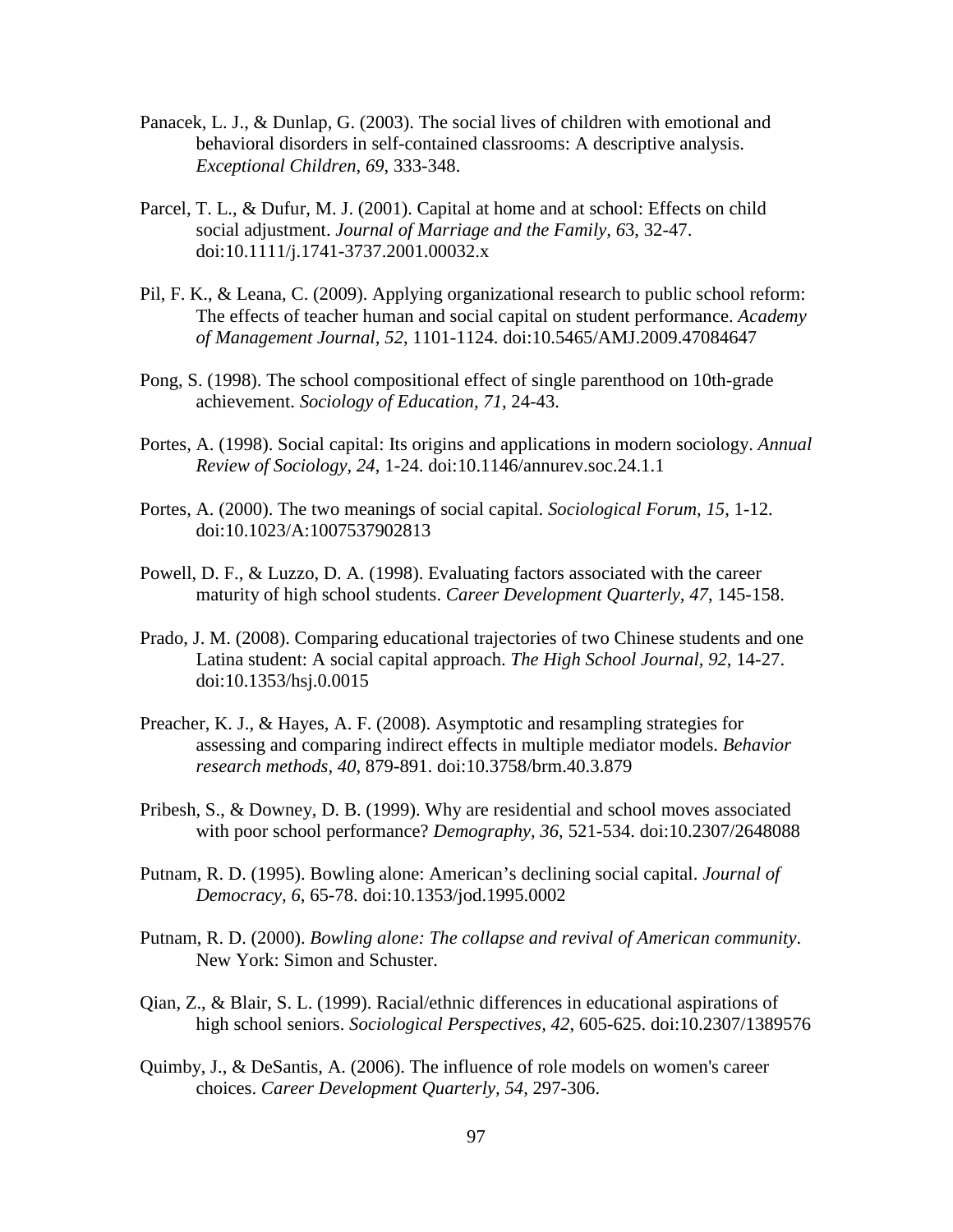- Ream, R. K., & Rumberger, R. W. (2008). Student engagement, peer social capital, and school dropout among mexican american and non-latino white students. *Sociology of Education, 81*, 109-139. doi:10.1177/003804070808100201
- Reynolds, C.R., Kamphaus, R. W. (1992). *Manual for the Behavioral Assessment System for Children*. Circle Pines, MN: American Guidance Service, Inc.
- Roeser, R., Eccles, J. S., Sameroff, A. J. (2000). School as a context of early adolescents' academic and social-emotional development: A summary of research findings. *Elementary School Journal, 100*, 443-471. doi:10.1086/499650
- Roessler, R. T., Brolin, D. E., & Johnson, J. M. (1990). Factors affecting employment success and quality. *Career Development for Exceptional Individuals, 13,* 95-107. doi:10.1177/088572889001300201
- Rose, A. J. (2002). Co-rumination in the friendships of girls and boys. *Child Development, 73*, 1930-1843.
- Rose, C. A., Espelage, D. L., & Monda-Amaya, L. E. (2009). Bullying and victimization rates among students in general and special education: A comparative analysis. *Educational Psychology: An International Journal of Experimental Educational Psychology, 29,* 761-776. doi:10.1080/01443410903254864
- Sameroff, A. (2010). A unified theory of development: A dialectic integration of nature and nurture. *Child Development, 81*, 6-22. doi:10.1111/j.1467-8624.2009.01378.x
- Sameroff, A. J., & Fiese, B. H. (2000). Transactional regulation: The developmental ecology of early intervention. In J. P. Shonkoff & S. J. Meisels (Eds.), *Handbook of early childhood intervention* (2nd ed., pp. 135-159). Cambridge, UK: Cambridge University Press.
- Sandefur, G. D., Meier, A. M., & Campbell, M. E. (2006). Family resources, social capital, and college attendance. *Social Science Research, 35*, 525-553. doi:10.1016/j.ssresearch.2004.11.003
- Schreiber, J. B., Stage, F. K., King, J., Nora, A., & Barlow, E. A. (2006). Reporting structural equation modeling and confirmatory factor analysis results: A review. *Journal of Educational Research, 99*, 323-337.
- Schwadel, P., & Stout, M. (2012). Age, period, and cohort effects on social capital. *Social Forces, 91*, 233-252.
- Shrout, P. E., & Bolger, N. (2002). Mediation in experimental and nonexperimental studies: New procedures and recommendations. *Psychological Methods, 7*, 422- 445. doi:10.1037//1082-989x.7.4.422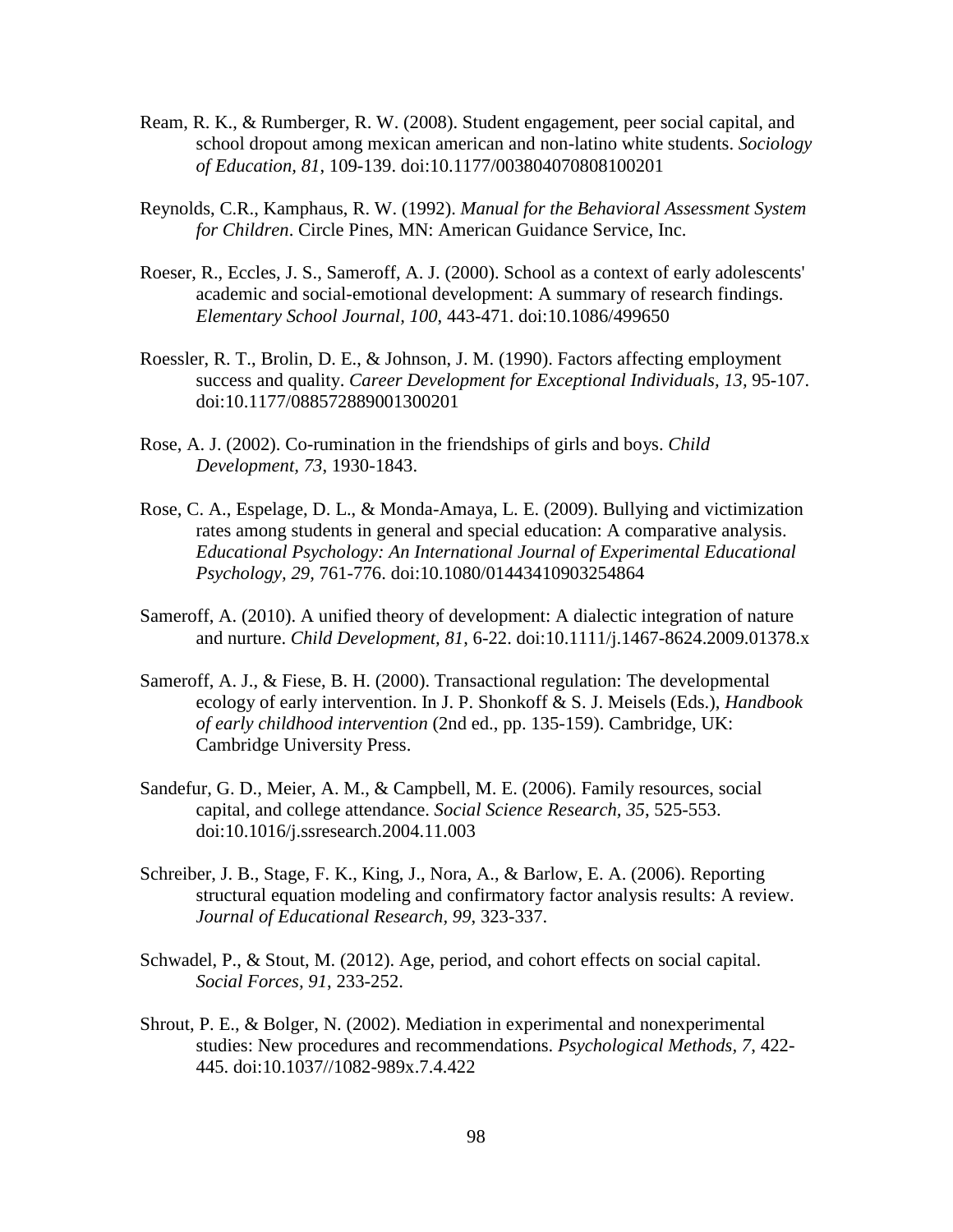- Smith, M. H., Beaulieu, L. J., & Israel, G. D. (1992). Effects of human capital and social capital on dropping out of high school in the South. *Journal of Research in Rural Education, 8*, 75-87.
- Stanton-Salazar, R. (2001). *Manufacturing hope and despair: The school and kin support networks of U.S.-Mexican youth*. New York: Teachers College Press.
- Stanton-Salazar, R. D., & Dornbusch, S. M. (1995). Social capital and the reproduction of inequality: Information networks among Mexican-origin high school students. *Sociology of Education, 68*, 116-135.
- Steinberg, L., & Morris, A. S. (2001). Adolescent development. *Annual Review of Psychology, 52*, 83-110. doi:10.1146/annurev.psych.52.1.83
- Sun, Y. (1998). The academic success of East-Asian-American students: An investment model. *Social Science Research, 27*, 432-456.
- Sun, Y. (1999). The contextual effects of community social capital on academic performance. *Social Science Research, 28*, 403-426.
- Swanson, C. B. (2008). *Special education in America: The state of students with disabilities in the nation's high schools* (EPE Research Center report). Retrieved from Education Week website http://www.edweek.org/rc/articles/2008/10/27/special\_education\_in\_america.html
- Tanaka, J.S. (1987). "How big is big enough?": Sample size and goodness of fit in structural equation models with latent variables. *Child Development, 58*, 134-146. doi:10.2307/1130296
- Test, D. W., & Cease-Cook, J. (2012). Evidence-based secondary transition practices for rehabilitation counselors. *Journal of Rehabilitation, 78*, 30-38.
- Test, D. W., Mazzotti, V. L., Mustian, A. L., Fowler, C. H., Kortering, L., & Kohler, P. (2009). Evidence-based secondary transition predictors for improving postschool outcomes for students with disabilities. *Career Development for Exceptional Individuals, 32*, 160-181. doi:10.1177/0885728809346960
- Thompson, B. (2004). *Exploratory and confirmatory factor analysis: Understanding concepts and applications*. Washington, DC: American Psychological Association.
- Tierney, W. G., & Venegas, K. M. (2006). Fictive kin and social capital: The role of peer groups in applying and paying for college. *American Behavioral Scientist, 49*, 1687-1702. doi:10.1177/0002764206289145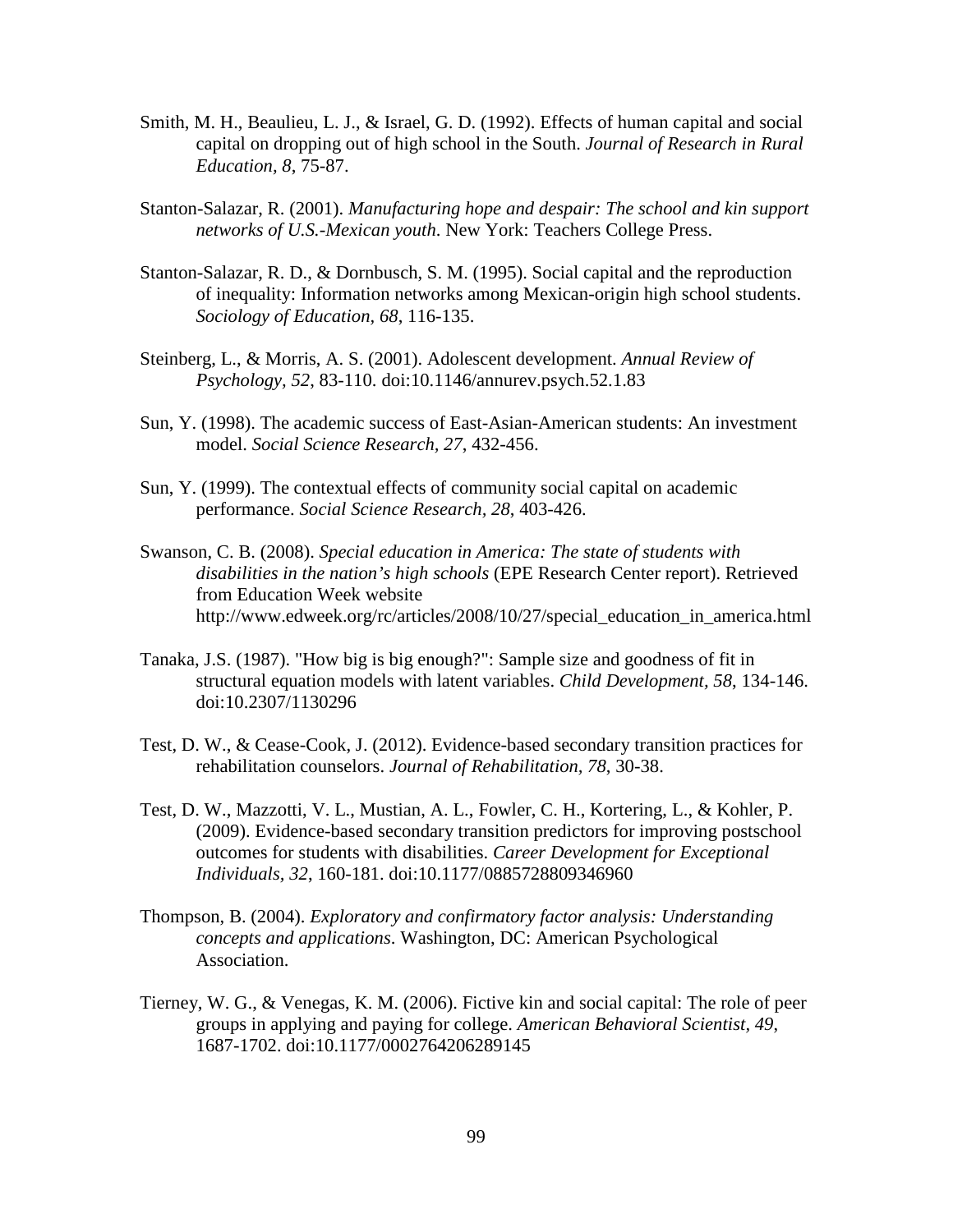- Tolsdorf, C. C. (1976). Social networks, support, and coping: An exploratory study. *Family Process, 15*, 407-417. doi:10.1111/j.1545-5300.1976.00407.x
- Trainor, A. A. (2008). Using cultural and social capital to improve postsecondary outcomes and expand transition models for youth with disabilities. *The Journal of Special Education, 42*, 148-162. doi:10.1177/0022466907313346
- Valadez, J. R. (2002). The influence of social capital on mathematics course selection by Latino high school students. *Hispanic Journal of Behavioral Sciences, 24*, 319- 339. doi:10.1177/0739986302024003004
- Vaux, A. (1985). *Social support: Theory, research, and intervention*. New York: Praeger.
- Vaux, A., Burda, P., & Stewart, D. (1986). Orientation toward utilization of support resources. *Journal of Community Psychology, 14*, 159-170. doi:10.1002/1520- 6629(198604)14:2<159::AID-JCOP2290140207>3.0.CO;2-H
- Wall, J., Covell, K., & MacIntyre, P. D. (1999). Implications of social supports for adolescents' education and career aspirations. *Canadian Journal of Behavioural Science, 31*, 63-71.
- Wehmeyer, M. L., & Schwartz, M. (1997). Self-determination and positive adult outcome: A follow-up study of youth with mental retardation or learning disabilities. *Exceptional Children, 63*, 245-255.
- Wells, R. S., Seifert, T. A., Padgett, R. D., Park, S., & Umbach, P. D. (2011). Why do more women than men want to earn a four-year degree? Exploring the effects of gender, social origin, and social capital on educational expectations. *The Journal of Higher Education, 82*, 1-32. doi:10.1353/jhe.2011.0004
- White, M. J., & Glick, J. E. (2000). Generation status, social capital, and the routes out of high school. *Sociological Forum, 15*, 671-691. doi:10.1023/A:1007515100190
- White, J., & Weiner, J. S. (2004). Influence of least restrictive environment and community based training on integrated employment outcomes for transitioning students with severe disabilities. *Journal of Vocational Rehabilitation, 21*, 149- 156.
- Whitlock, J. L. (2006). Youth perceptions of life at school: Contextual correlates of school connectedness in adolescence. *Applied Developmental Science, 1*, 13-29. doi:10.1207/s1532480xads1001\_2
- Wigfield, A., Eccles, J. S., MacIver, D., Reuman, D., Midgley, C. (1991). Transitions at early adolescence: Changes in children's domain-specific self-perceptions and general self-esteem across the transition to junior high school. *Developmental Psychology, 27*, 552-565. doi:10.1037/0012-1649.27.4.552